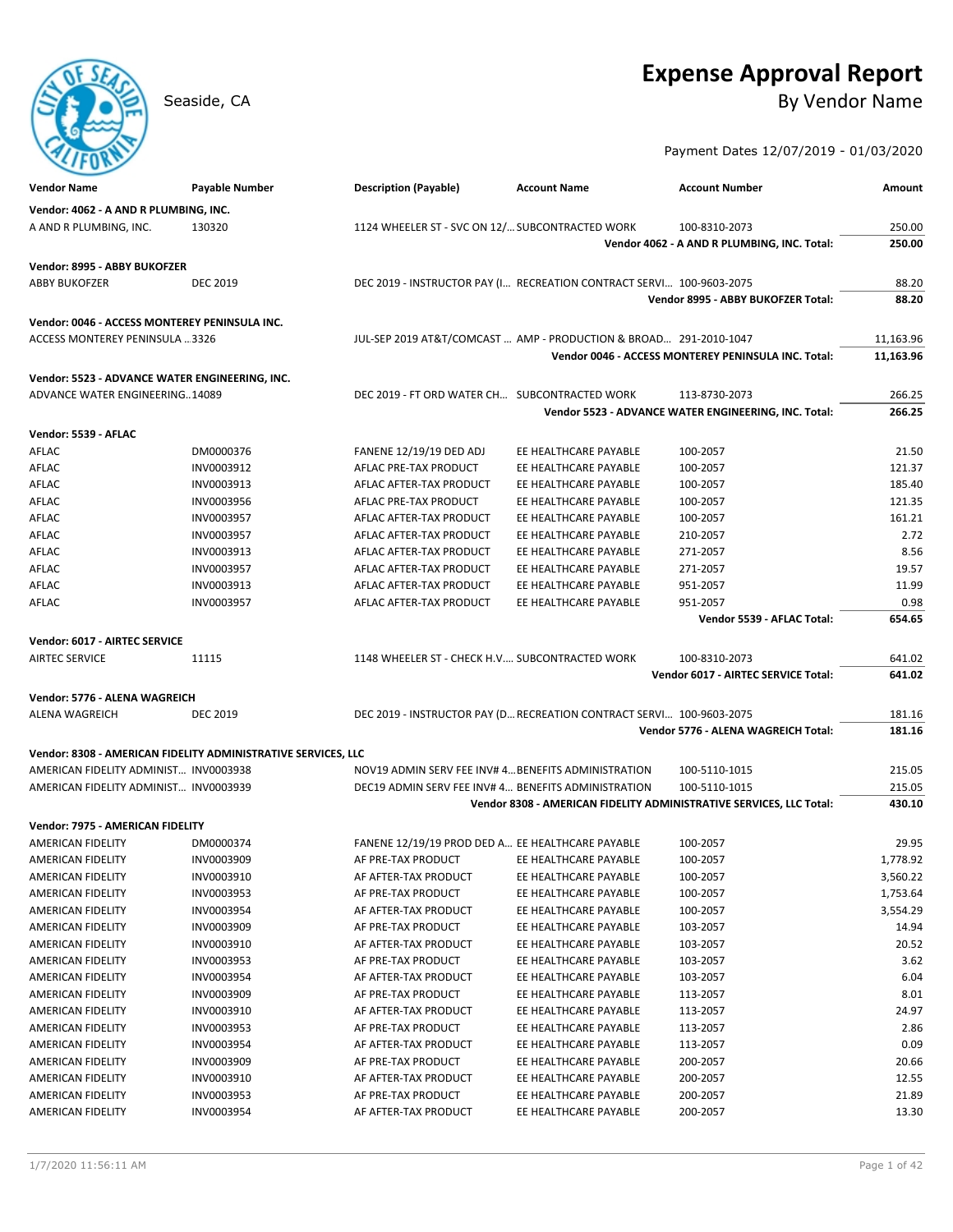| <b>Vendor Name</b>                               | Payable Number | <b>Description (Payable)</b>                       | <b>Account Name</b>                                | <b>Account Number</b>                                  | Amount    |
|--------------------------------------------------|----------------|----------------------------------------------------|----------------------------------------------------|--------------------------------------------------------|-----------|
| AMERICAN FIDELITY                                | INV0003909     | AF PRE-TAX PRODUCT                                 | EE HEALTHCARE PAYABLE                              | 210-2057                                               | 56.04     |
| AMERICAN FIDELITY                                | INV0003910     | AF AFTER-TAX PRODUCT                               | EE HEALTHCARE PAYABLE                              | 210-2057                                               | 67.66     |
| AMERICAN FIDELITY                                | INV0003953     | AF PRE-TAX PRODUCT                                 | EE HEALTHCARE PAYABLE                              | 210-2057                                               | 65.31     |
| AMERICAN FIDELITY                                | INV0003954     | AF AFTER-TAX PRODUCT                               | EE HEALTHCARE PAYABLE                              | 210-2057                                               | 68.27     |
| AMERICAN FIDELITY                                | INV0003909     | AF PRE-TAX PRODUCT                                 | EE HEALTHCARE PAYABLE                              | 271-2057                                               | 40.57     |
| AMERICAN FIDELITY                                | INV0003910     | AF AFTER-TAX PRODUCT                               | EE HEALTHCARE PAYABLE                              | 271-2057                                               | 67.89     |
| AMERICAN FIDELITY                                | INV0003953     | AF PRE-TAX PRODUCT                                 | EE HEALTHCARE PAYABLE                              | 271-2057                                               | 66.40     |
| AMERICAN FIDELITY                                | INV0003954     | AF AFTER-TAX PRODUCT                               | EE HEALTHCARE PAYABLE                              | 271-2057                                               | 93.00     |
| AMERICAN FIDELITY                                | INV0003909     | AF PRE-TAX PRODUCT                                 | EE HEALTHCARE PAYABLE                              | 345-2057                                               | 0.29      |
| AMERICAN FIDELITY                                | INV0003953     | AF PRE-TAX PRODUCT                                 | EE HEALTHCARE PAYABLE                              | 345-2057                                               | 0.59      |
| <b>AMERICAN FIDELITY</b>                         | INV0003909     | AF PRE-TAX PRODUCT                                 | EE HEALTHCARE PAYABLE                              | 401-2057                                               | 40.53     |
| AMERICAN FIDELITY                                | INV0003910     | AF AFTER-TAX PRODUCT                               | EE HEALTHCARE PAYABLE                              | 401-2057                                               | 103.64    |
|                                                  | INV0003953     | AF PRE-TAX PRODUCT                                 | EE HEALTHCARE PAYABLE                              |                                                        | 37.07     |
| AMERICAN FIDELITY                                |                |                                                    |                                                    | 401-2057                                               |           |
| AMERICAN FIDELITY                                | INV0003954     | AF AFTER-TAX PRODUCT                               | EE HEALTHCARE PAYABLE                              | 401-2057                                               | 98.55     |
| AMERICAN FIDELITY                                | INV0003909     | AF PRE-TAX PRODUCT                                 | EE HEALTHCARE PAYABLE                              | 501-2057                                               | 65.69     |
| AMERICAN FIDELITY                                | INV0003910     | AF AFTER-TAX PRODUCT                               | EE HEALTHCARE PAYABLE                              | 501-2057                                               | 44.86     |
| AMERICAN FIDELITY                                | INV0003953     | AF PRE-TAX PRODUCT                                 | EE HEALTHCARE PAYABLE                              | 501-2057                                               | 66.28     |
| AMERICAN FIDELITY                                | INV0003954     | AF AFTER-TAX PRODUCT                               | EE HEALTHCARE PAYABLE                              | 501-2057                                               | 46.79     |
| AMERICAN FIDELITY                                | INV0003909     | AF PRE-TAX PRODUCT                                 | EE HEALTHCARE PAYABLE                              | 503-2057                                               | 20.39     |
| AMERICAN FIDELITY                                | INV0003910     | AF AFTER-TAX PRODUCT                               | EE HEALTHCARE PAYABLE                              | 503-2057                                               | 44.47     |
| AMERICAN FIDELITY                                | INV0003953     | AF PRE-TAX PRODUCT                                 | EE HEALTHCARE PAYABLE                              | 503-2057                                               | 20.39     |
| AMERICAN FIDELITY                                | INV0003954     | AF AFTER-TAX PRODUCT                               | EE HEALTHCARE PAYABLE                              | 503-2057                                               | 44.47     |
| AMERICAN FIDELITY                                | INV0003909     | AF PRE-TAX PRODUCT                                 | EE HEALTHCARE PAYABLE                              | 951-2057                                               | 42.26     |
| AMERICAN FIDELITY                                | INV0003910     | AF AFTER-TAX PRODUCT                               | EE HEALTHCARE PAYABLE                              | 951-2057                                               | 62.25     |
| AMERICAN FIDELITY                                | INV0003953     | AF PRE-TAX PRODUCT                                 | EE HEALTHCARE PAYABLE                              | 951-2057                                               | 20.30     |
| AMERICAN FIDELITY                                | INV0003954     | AF AFTER-TAX PRODUCT                               | EE HEALTHCARE PAYABLE                              | 951-2057                                               | 53.57     |
|                                                  |                |                                                    |                                                    | Vendor 7975 - AMERICAN FIDELITY Total:                 | 12,164.00 |
| Vendor: 7976 - AMERICAN FIDELITY                 |                |                                                    |                                                    |                                                        |           |
| AMERICAN FIDELITY                                | DM0000375      | FLEX - FANENE 12/19/19 DED A EE HEALTHCARE PAYABLE |                                                    | 100-2057                                               | 20.83     |
| AMERICAN FIDELITY                                | INV0003911     | AF FLEX SEC 125                                    | EE HEALTHCARE PAYABLE                              | 100-2057                                               | 2,192.33  |
| AMERICAN FIDELITY                                | INV0003955     | AF FLEX SEC 125                                    | EE HEALTHCARE PAYABLE                              | 100-2057                                               | 2,181.11  |
| AMERICAN FIDELITY                                | INV0003911     | AF FLEX SEC 125                                    | EE HEALTHCARE PAYABLE                              | 103-2057                                               | 3.35      |
| AMERICAN FIDELITY                                | INV0003955     | AF FLEX SEC 125                                    | EE HEALTHCARE PAYABLE                              | 103-2057                                               | 3.21      |
| AMERICAN FIDELITY                                | INV0003911     | AF FLEX SEC 125                                    | EE HEALTHCARE PAYABLE                              | 113-2057                                               | 10.41     |
| AMERICAN FIDELITY                                | INV0003955     | AF FLEX SEC 125                                    | EE HEALTHCARE PAYABLE                              | 113-2057                                               | 1.73      |
| AMERICAN FIDELITY                                | INV0003911     | AF FLEX SEC 125                                    | EE HEALTHCARE PAYABLE                              | 200-2057                                               | 52.63     |
| AMERICAN FIDELITY                                | INV0003955     | AF FLEX SEC 125                                    | EE HEALTHCARE PAYABLE                              | 200-2057                                               | 55.76     |
| AMERICAN FIDELITY                                | INV0003911     | AF FLEX SEC 125                                    | EE HEALTHCARE PAYABLE                              | 210-2057                                               | 13.10     |
| AMERICAN FIDELITY                                | INV0003955     | AF FLEX SEC 125                                    | EE HEALTHCARE PAYABLE                              | 210-2057                                               | 2.81      |
| AMERICAN FIDELITY                                | INV0003911     | AF FLEX SEC 125                                    | EE HEALTHCARE PAYABLE                              | 271-2057                                               | 53.94     |
| AMERICAN FIDELITY                                | INV0003955     | AF FLEX SEC 125                                    | EE HEALTHCARE PAYABLE                              | 271-2057                                               | 60.03     |
| AMERICAN FIDELITY                                | INV0003911     | AF FLEX SEC 125                                    |                                                    |                                                        |           |
|                                                  |                |                                                    | EE HEALTHCARE PAYABLE                              | 345-2057                                               | 1.30      |
| AMERICAN FIDELITY                                | INV0003955     | AF FLEX SEC 125                                    | EE HEALTHCARE PAYABLE                              | 345-2057                                               | 2.63      |
| AMERICAN FIDELITY                                | INV0003911     | AF FLEX SEC 125                                    | EE HEALTHCARE PAYABLE                              | 401-2057                                               | 87.23     |
| AMERICAN FIDELITY                                | INV0003955     | AF FLEX SEC 125                                    | EE HEALTHCARE PAYABLE                              | 401-2057                                               | 82.45     |
| AMERICAN FIDELITY                                | INV0003911     | AF FLEX SEC 125                                    | EE HEALTHCARE PAYABLE                              | 501-2057                                               | 50.00     |
| AMERICAN FIDELITY                                | INV0003955     | AF FLEX SEC 125                                    | EE HEALTHCARE PAYABLE                              | 501-2057                                               | 50.00     |
| AMERICAN FIDELITY                                | INV0003911     | AF FLEX SEC 125                                    | EE HEALTHCARE PAYABLE                              | 503-2057                                               | 110.41    |
| <b>AMERICAN FIDELITY</b>                         | INV0003955     | AF FLEX SEC 125                                    | EE HEALTHCARE PAYABLE                              | 503-2057                                               | 110.41    |
| AMERICAN FIDELITY                                | INV0003911     | AF FLEX SEC 125                                    | EE HEALTHCARE PAYABLE                              | 951-2057                                               | 24.02     |
| AMERICAN FIDELITY                                | INV0003955     | AF FLEX SEC 125                                    | EE HEALTHCARE PAYABLE                              | 951-2057                                               | 27.75     |
|                                                  |                |                                                    |                                                    | Vendor 7976 - AMERICAN FIDELITY Total:                 | 5,197.44  |
| Vendor: 0126 - AMERICAN LOCK & KEY               |                |                                                    |                                                    |                                                        |           |
| AMERICAN LOCK & KEY                              | 63995          |                                                    | (4) 929 YELLOW KEYS FOR WAT DEPARTMENT CONSUMABLES | 401-8620-3095                                          | 10.93     |
|                                                  |                |                                                    |                                                    | Vendor 0126 - AMERICAN LOCK & KEY Total:               | 10.93     |
|                                                  |                |                                                    |                                                    |                                                        |           |
| Vendor: 8371 - AMERICAN PUBLIC WORKS ASSOCIATION |                |                                                    |                                                    |                                                        |           |
| AMERICAN PUBLIC WORKS ASS 15322 2020             |                | APWA MEMBERSHIP FOR (6) M DUES & MEMBERSHIP        |                                                    | 100-8910-4122                                          | 1,050.00  |
|                                                  |                |                                                    |                                                    | Vendor 8371 - AMERICAN PUBLIC WORKS ASSOCIATION Total: | 1,050.00  |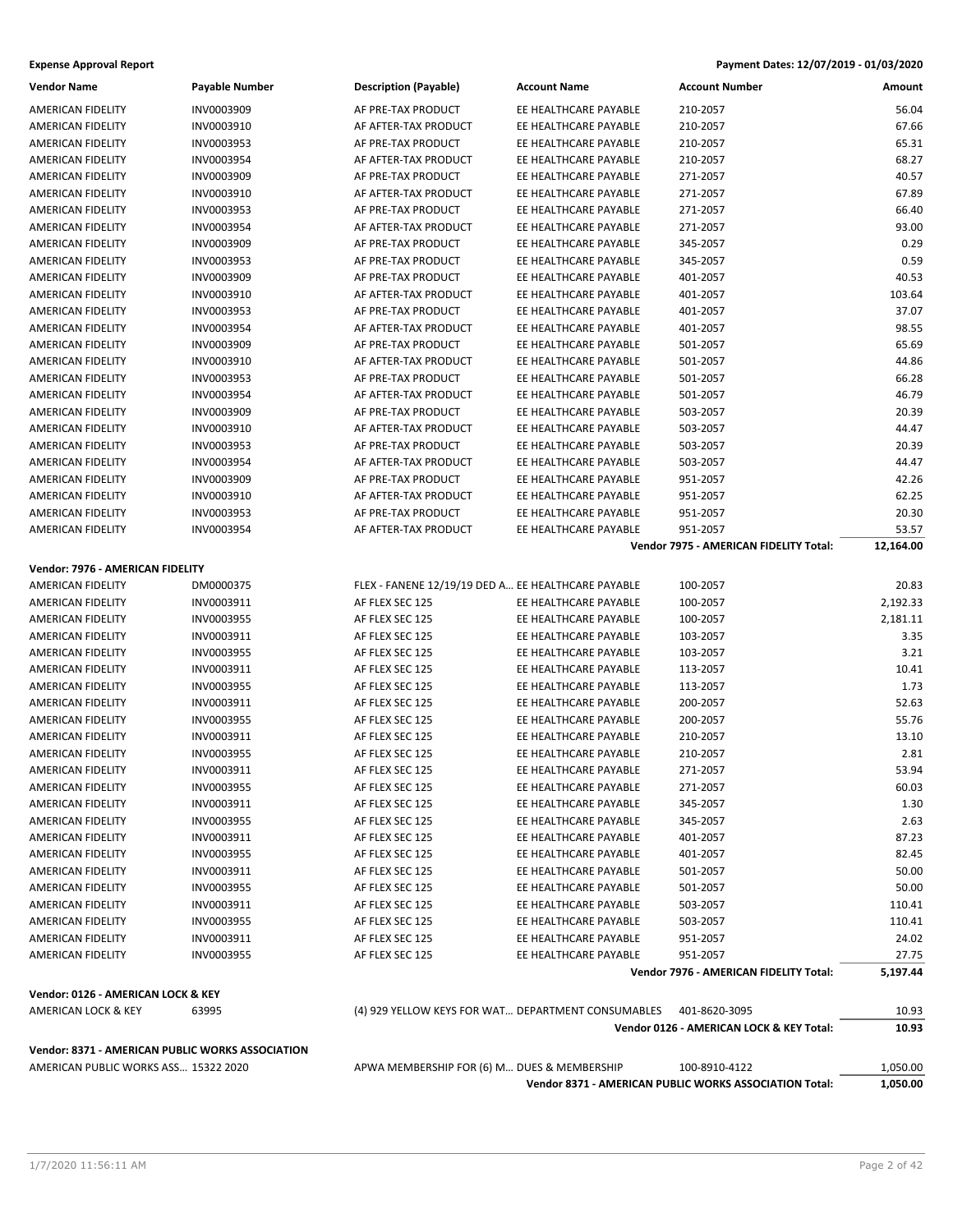| <b>Expense Approval Report</b>                                           |                                          |                                                                                    | Payment Dates: 12/07/2019 - 01/03/2020                        |                  |
|--------------------------------------------------------------------------|------------------------------------------|------------------------------------------------------------------------------------|---------------------------------------------------------------|------------------|
| <b>Vendor Name</b>                                                       | <b>Payable Number</b>                    | <b>Description (Payable)</b><br><b>Account Name</b>                                | <b>Account Number</b>                                         | Amount           |
| Vendor: 0137 - AMERICAN WATER WORKS ASSN                                 |                                          |                                                                                    |                                                               |                  |
| AMERICAN WATER WORKS ASSN 7001747608                                     |                                          | MEMBERSHIP RENEWAL - S. OT DUES & MEMBERSHIP                                       | 401-8610-4122                                                 | 286.00           |
|                                                                          |                                          |                                                                                    | <b>Vendor 0137 - AMERICAN WATER WORKS ASSN Total:</b>         | 286.00           |
| Vendor: 1615 - ANTHONY J. NOCITA                                         |                                          |                                                                                    |                                                               |                  |
| ANTHONY J. NOCITA                                                        | 11557                                    | SOUND AND LIGHTS FOR WINT SUBCONTRACTED WORK                                       | 100-9310-2073                                                 | 1,375.00         |
|                                                                          |                                          |                                                                                    | Vendor 1615 - ANTHONY J. NOCITA Total:                        | 1,375.00         |
| Vendor: 9343 - APCO INTERNATIONAL                                        |                                          |                                                                                    |                                                               |                  |
| <b>APCO INTERNATIONAL</b>                                                | 639191                                   | FULL MEMBER (TIER TWO) - CY DUES & MEMBERSHIP                                      | 100-6110-4122                                                 | 82.00            |
|                                                                          |                                          |                                                                                    | Vendor 9343 - APCO INTERNATIONAL Total:                       | 82.00            |
| Vendor: 7112 - ART BLACK                                                 |                                          |                                                                                    |                                                               |                  |
| <b>ART BLACK</b>                                                         | 119458                                   | SANCTUARY CLIMBING / FITNESTEMPORARY CONTRACT SERVIC100-6610-2043                  |                                                               | 430.00           |
|                                                                          |                                          |                                                                                    | Vendor 7112 - ART BLACK Total:                                | 430.00           |
| Vendor: 7731 - AT&T - NATIONAL COMPLIANCE CENTER                         |                                          |                                                                                    |                                                               |                  |
| AT&T - NATIONAL COMPLIANCE266547                                         |                                          | 1/9/18-1/11/18 TRACKING # FO INVESTIGATION EXPENDITURE                             | 243-6110-4125                                                 | 150.00           |
| AT&T - NATIONAL COMPLIANCE318948                                         |                                          | 6/21/19-6/28/19 TRACKING #'S  INVESTIGATION EXPENDITURE                            | 243-6110-4125                                                 | 275.00           |
|                                                                          |                                          |                                                                                    | Vendor 7731 - AT&T - NATIONAL COMPLIANCE CENTER Total:        | 425.00           |
| Vendor: 6747 - AT&T MOBILITY                                             |                                          |                                                                                    |                                                               |                  |
| <b>AT&amp;T MOBILITY</b>                                                 | 11/9/19-12/8/19                          | ACCT #287021335618 / INV #2 MOBILE COMMUNICATIONS                                  | 503-4010-5135                                                 | 628.99           |
|                                                                          |                                          |                                                                                    | Vendor 6747 - AT&T MOBILITY Total:                            | 628.99           |
| <b>Vendor: 0216 - AT&amp;T</b>                                           |                                          |                                                                                    |                                                               |                  |
| AT&T                                                                     | 000014005268                             | BAN 9391059527; 11/7/2019 -  COMPUTER SUPPLIES/SOFTWA 100-6110-3102                |                                                               | 214.59           |
| AT&T                                                                     | 11/12/19-12/11/19                        | BAN #9391059322; 11/12/2019 TELEPHONE                                              | 503-4010-5132                                                 | 2,713.76         |
|                                                                          |                                          |                                                                                    | Vendor 0216 - AT&T Total:                                     | 2,928.35         |
| <b>Vendor: 7071 - AT&amp;T</b>                                           |                                          |                                                                                    |                                                               |                  |
| AT&T                                                                     | 11/28/19 - 12/27/19                      | ACCT #237 841-1403 201 6; 11/ TELEPHONE                                            | 951-8810-5132                                                 | 51.06            |
| AT&T<br>AT&T                                                             | 11/28/19 - 12/27/19<br>11/28/19-12/27/19 | ACCT #237 841-1401 204 2; 11/ TELEPHONE<br>ACCT #237 841-1412 213 0; 11/ TELEPHONE | 951-8810-5132<br>951-8810-5132                                | 51.06<br>51.06   |
|                                                                          |                                          |                                                                                    | Vendor 7071 - AT&T Total:                                     | 153.18           |
|                                                                          |                                          |                                                                                    |                                                               |                  |
| Vendor: 0231 - AUTOMOTIVE PAINT SUPPLY<br><b>AUTOMOTIVE PAINT SUPPLY</b> | 174672                                   | PAINT SUPPLIES FOR GRAFFITI  DEPARTMENT CONSUMABLES                                | 100-8420-3095                                                 | 33.05            |
| <b>AUTOMOTIVE PAINT SUPPLY</b>                                           | 174622                                   | GAL. LACQUER THINNER / CUST DEPARTMENT CONSUMABLES                                 | 951-8820-3095                                                 | 16.33            |
|                                                                          |                                          |                                                                                    | Vendor 0231 - AUTOMOTIVE PAINT SUPPLY Total:                  | 49.38            |
| Vendor: 9174 - AYMAN ADEEB                                               |                                          |                                                                                    |                                                               |                  |
| <b>AYMAN ADEEB</b>                                                       | 124860                                   | DEPOSIT REFUND FOR SEASIDE  CENTER MAINTENANCE FEE                                 | 252-3689                                                      | 431.63           |
| <b>AYMAN ADEEB</b>                                                       | 124860                                   | DEPOSIT REFUND FOR SEASIDE  CENTER RENTAL DEPOSITS                                 | 255-2345                                                      | 235.50           |
|                                                                          |                                          |                                                                                    | Vendor 9174 - AYMAN ADEEB Total:                              | 667.13           |
| Vendor: 8091 - BADGER METER INC.                                         |                                          |                                                                                    |                                                               |                  |
| <b>BADGER METER INC.</b>                                                 | 80041298                                 | NOV 2019 - MO. FEE FOR ORIONCONTRACT SERVICES                                      | 401-8610-2072                                                 | 725.35           |
|                                                                          |                                          |                                                                                    | Vendor 8091 - BADGER METER INC. Total:                        | 725.35           |
| Vendor: 7883 - BARTLE WELLS ASSOCIATES                                   |                                          |                                                                                    |                                                               |                  |
| <b>BARTLE WELLS ASSOCIATES</b>                                           | 1001C                                    | AUG/SEPT 2019 WATER CAP FEESUBCONTRACTED WORK                                      | 401-8620-2073                                                 | 4,440.08         |
| <b>BARTLE WELLS ASSOCIATES</b>                                           | 1002C                                    | OCT 2019 - WATER CAP FEE ST SUBCONTRACTED WORK                                     | 401-8620-2073                                                 | 914.50           |
| <b>BARTLE WELLS ASSOCIATES</b>                                           | 1003C                                    | NOV 2019 - WATER CAP FEE ST SUBCONTRACTED WORK                                     | 401-8620-2073                                                 | 1,495.00         |
| BARTLE WELLS ASSOCIATES                                                  | 1002C                                    | OCT 2019 - WATER CAP FEE ST CAPITAL IMPROVEMENT                                    | 401-8910-9558                                                 | 425.50           |
| <b>BARTLE WELLS ASSOCIATES</b>                                           | 1001A                                    | AUG / SEPT 2019 WASTEWATERCONSULTANT                                               | 951-8810-1030                                                 | 1,585.00         |
| <b>BARTLE WELLS ASSOCIATES</b>                                           | 1002A                                    | OCT 2019 WASTEWATER CAP F CONSULTANT                                               | 951-8810-1030                                                 | 1,340.00         |
| BARTLE WELLS ASSOCIATES                                                  | 1003A / JOB #592A                        | NOV 2019 - WASTEWATER CAP CONSULTANT                                               | 951-8810-1030                                                 | 1,905.00         |
|                                                                          |                                          |                                                                                    | Vendor 7883 - BARTLE WELLS ASSOCIATES Total:                  | 12,105.08        |
| Vendor: 4106 - BAY REPROGRAPHIC & SUPPLY, INC.                           |                                          |                                                                                    |                                                               |                  |
| BAY REPROGRAPHIC & SUPPLY, 391856                                        |                                          | NOV/DEC 2019 - BAY MPS BASE COPIER SERVICES                                        | 100-8910-2044                                                 | 388.06           |
|                                                                          |                                          |                                                                                    | Vendor 4106 - BAY REPROGRAPHIC & SUPPLY, INC. Total:          | 388.06           |
| Vendor: 3851 - BOUND TREE MEDICAL, LLC                                   |                                          |                                                                                    |                                                               |                  |
| <b>BOUND TREE MEDICAL, LLC</b>                                           | 83431416                                 | (10) CURAPLEX DISPOSABLE SU CSA 74 PURCHASES                                       | 100-6640-3096                                                 | 36.60            |
| BOUND TREE MEDICAL, LLC                                                  | 83438579                                 | (4) PARTICULATE RESPIRATORS CSA 74 PURCHASES                                       | 100-6640-3096<br>Vendor 3851 - BOUND TREE MEDICAL, LLC Total: | 139.63<br>176.23 |
|                                                                          |                                          |                                                                                    |                                                               |                  |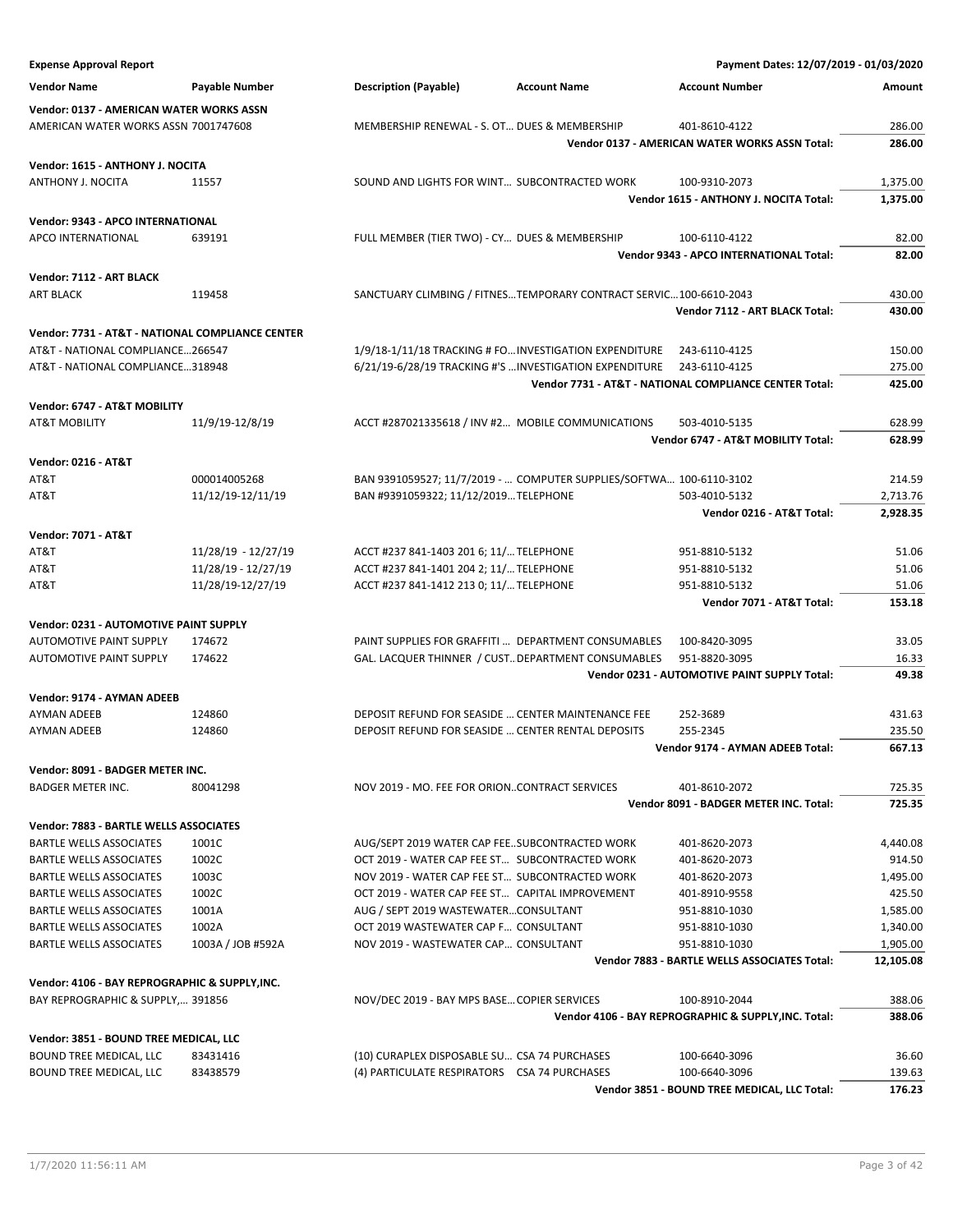| <b>Expense Approval Report</b>                        |                                                           |                                                                                                       |                            | Payment Dates: 12/07/2019 - 01/03/2020                          |                      |
|-------------------------------------------------------|-----------------------------------------------------------|-------------------------------------------------------------------------------------------------------|----------------------------|-----------------------------------------------------------------|----------------------|
| <b>Vendor Name</b>                                    | <b>Payable Number</b>                                     | <b>Description (Payable)</b>                                                                          | <b>Account Name</b>        | <b>Account Number</b>                                           | Amount               |
| Vendor: 9084 - BUCHER MUNICIPAL NORTH AMERICA INC.    |                                                           |                                                                                                       |                            |                                                                 |                      |
| BUCHER MUNICIPAL NORTH A 39461                        |                                                           | (2) BROOM, WIDESWEEP, PLUS CONSUMABLES                                                                |                            | 271-8110-3095                                                   | 778.06               |
|                                                       |                                                           |                                                                                                       |                            | Vendor 9084 - BUCHER MUNICIPAL NORTH AMERICA INC. Total:        | 778.06               |
| Vendor: 6290 - BURKE,WILLIAMS & SORENSEN, LLP         |                                                           |                                                                                                       |                            |                                                                 |                      |
| BURKE, WILLIAMS & SORENSEN, 247976                    |                                                           | OCT 2019 - LABOR RELATIONS/ LEGAL SERVICES - SPECIAL                                                  |                            | 100-3010-1023                                                   | 27.50                |
| BURKE, WILLIAMS & SORENSEN, 248701                    |                                                           | NOV 2019 - LABOR RELATIONS / LEGAL SERVICES - SPECIAL                                                 |                            | 100-3010-1023                                                   | 1,262.00             |
|                                                       |                                                           |                                                                                                       |                            | Vendor 6290 - BURKE, WILLIAMS & SORENSEN, LLP Total:            | 1,289.50             |
| Vendor: 0530 - CA. STATE DISBURSEMENT UNIT            |                                                           |                                                                                                       |                            |                                                                 |                      |
| CA. STATE DISBURSEMENT UNIT INV0003958                |                                                           | CASE NO.: 0530033626-01                                                                               | <b>GARNISHMENT PAYABLE</b> | 100-2059                                                        | 233.42               |
| CA. STATE DISBURSEMENT UNIT INV0003959                |                                                           | CASE NO.: 200000001441634                                                                             | <b>GARNISHMENT PAYABLE</b> | 100-2059                                                        | 6.87                 |
| CA. STATE DISBURSEMENT UNIT INV0003960                |                                                           | CASE NO: 200000000125769                                                                              | <b>GARNISHMENT PAYABLE</b> | 100-2059                                                        | 142.61               |
| CA. STATE DISBURSEMENT UNIT INV0003961                |                                                           | CASE NO.: 200000001549267                                                                             | <b>GARNISHMENT PAYABLE</b> | 100-2059                                                        | 461.53               |
| CA. STATE DISBURSEMENT UNIT INV0003962                |                                                           | PARTICIPANT ID: 04700000902.                                                                          | <b>GARNISHMENT PAYABLE</b> | 100-2059                                                        | 64.81                |
| CA. STATE DISBURSEMENT UNIT INV0003963                |                                                           | CASE NO: 200000001987788                                                                              | <b>GARNISHMENT PAYABLE</b> | 100-2059                                                        | 603.69               |
| CA. STATE DISBURSEMENT UNIT INV0003964                |                                                           | CASE NO: 200000001987788                                                                              | <b>GARNISHMENT PAYABLE</b> | 100-2059                                                        | 23.08                |
| CA. STATE DISBURSEMENT UNIT INV0003958                |                                                           | CASE NO.: 0530033626-01                                                                               | <b>GARNISHMENT PAYABLE</b> | 210-2059                                                        | 65.65                |
|                                                       |                                                           |                                                                                                       |                            | Vendor 0530 - CA. STATE DISBURSEMENT UNIT Total:                | 1,601.66             |
| Vendor: 5103 - CALIF LAW ENFRCMNT ASSOC               |                                                           |                                                                                                       |                            |                                                                 |                      |
| CALIF LAW ENFRCMNT ASSOC                              | INV0003921                                                | POLICE DISABILITY                                                                                     | MISC PAYROLL PAYABLES      | 100-2062                                                        | 31.14                |
| CALIF LAW ENFRCMNT ASSOC                              | INV0003922                                                | POLICE DISABILITY                                                                                     | MISC PAYROLL PAYABLES      | 100-2062                                                        | 280.26               |
| CALIF LAW ENFRCMNT ASSOC                              | INV0003965                                                | POLICE DISABILITY                                                                                     | MISC PAYROLL PAYABLES      | 100-2062                                                        | 31.11                |
| CALIF LAW ENFRCMNT ASSOC                              | INV0003966                                                | POLICE DISABILITY                                                                                     | MISC PAYROLL PAYABLES      | 100-2062                                                        | 279.99               |
|                                                       |                                                           |                                                                                                       |                            | Vendor 5103 - CALIF LAW ENFRCMNT ASSOC Total:                   | 622.50               |
|                                                       | Vendor: 9111 - CALIFORNIA COASTAL RURAL DEVELOPMENT CORP. |                                                                                                       |                            |                                                                 |                      |
| CALIFORNIA COASTAL RURAL D 3011                       |                                                           | OCT 2019 - SBDC CONSULTING  CONSULTANT                                                                |                            | 100-7310-1030                                                   | 1,500.00             |
|                                                       |                                                           |                                                                                                       |                            | Vendor 9111 - CALIFORNIA COASTAL RURAL DEVELOPMENT CORP. Total: | 1,500.00             |
| Vendor: 9342 - CALIFORNIA MUNICIPAL STATISTICS, INC.  |                                                           |                                                                                                       |                            |                                                                 |                      |
| CALIFORNIA MUNICIPAL STATIS 19111503                  |                                                           | <b>CITY OF SEASIDE CAFR</b>                                                                           | CONSULTANT                 | 100-5110-1030                                                   | 500.00               |
|                                                       |                                                           |                                                                                                       |                            | Vendor 9342 - CALIFORNIA MUNICIPAL STATISTICS, INC. Total:      | 500.00               |
| Vendor: 0501 - CALIFORNIA-AMERICAN WATER              |                                                           |                                                                                                       |                            |                                                                 |                      |
|                                                       |                                                           | CALIFORNIA-AMERICAN WATER 10/19/19-11/25/19 MULT ACTS 10/19/19-11/25/19 MISC ACCTS WATER              |                            | 100-8310-5133                                                   | 5,326.16             |
|                                                       |                                                           | CALIFORNIA-AMERICAN WATER 10/19/19-11/25/19 MULT ACTS 10/19/19-11/25/19 MISC ACCTS WATER              |                            | 100-8440-5133                                                   | 4,746.28             |
|                                                       |                                                           | CALIFORNIA-AMERICAN WATER 10/19/19-11/25/19 MULT ACTS 10/19/19-11/25/19 MISC ACCTS WATER              |                            | 103-8710-5133                                                   | 2,099.91             |
|                                                       |                                                           | CALIFORNIA-AMERICAN WATER 10/19/19-11/25/19 MULT ACTS 10/19/19-11/25/19 MISC ACCTS WATER              |                            | 210-8420-5133                                                   | 7,849.17             |
|                                                       |                                                           | CALIFORNIA-AMERICAN WATER 10/19/19-11/25/19 MULT ACTS 10/19/19-11/25/19 MISC ACCTS AFFORDABLE HOUSING |                            | 973-9710-9526                                                   | 214.06               |
|                                                       |                                                           |                                                                                                       |                            | Vendor 0501 - CALIFORNIA-AMERICAN WATER Total:                  | 20,235.58            |
| Vendor: 4508 - CALPERS LONG-TERM CARE PROGRAM         |                                                           |                                                                                                       |                            |                                                                 |                      |
| CALPERS LONG-TERM CARE PR INV0003902                  |                                                           | <b>EMPLOYEE PREMIUM</b>                                                                               | MISC PAYROLL PAYABLES      | 100-2062                                                        | 153.65               |
| CALPERS LONG-TERM CARE PR INV0003949                  |                                                           | <b>EMPLOYEE PREMIUM</b>                                                                               | MISC PAYROLL PAYABLES      | 100-2062                                                        | 153.65               |
|                                                       |                                                           |                                                                                                       |                            | Vendor 4508 - CALPERS LONG-TERM CARE PROGRAM Total:             | 307.30               |
| Vendor: 7691 - CERTIFIED FOLDER DISPLAY SERVICE, INC. |                                                           |                                                                                                       |                            |                                                                 |                      |
| CERTIFIED FOLDER DISPLAY SER 19-0116919               |                                                           | CITY OF SEASIDE DINING GUIDE MARKETING MATERIALS                                                      |                            | 100-7310-2040                                                   | 4,515.27             |
|                                                       |                                                           |                                                                                                       |                            | Vendor 7691 - CERTIFIED FOLDER DISPLAY SERVICE, INC. Total:     | 4,515.27             |
|                                                       |                                                           |                                                                                                       |                            |                                                                 |                      |
| Vendor: 8970 - CI TECHNOLOGIES, INC.                  |                                                           |                                                                                                       |                            |                                                                 |                      |
| CI TECHNOLOGIES, INC.                                 | 9819                                                      | IAPRO/BLUE TEAM MAINTENA COMPUTER SUPPLIES/SOFTWA 100-6110-3102                                       |                            | Vendor 8970 - CI TECHNOLOGIES, INC. Total:                      | 2,440.00<br>2,440.00 |
|                                                       |                                                           |                                                                                                       |                            |                                                                 |                      |
| Vendor: 8897 - CITY DATA SERVICES, LLC                |                                                           |                                                                                                       |                            |                                                                 |                      |
| CITY DATA SERVICES, LLC                               | 1959                                                      | OCT-DEC 2019 MONTHLY MAIN CONSULTANT                                                                  |                            | 200-5410-1030                                                   | 1,275.00             |
|                                                       |                                                           |                                                                                                       |                            | Vendor 8897 - CITY DATA SERVICES, LLC Total:                    | 1,275.00             |
| Vendor: 2090 - CITY OF MARINA                         |                                                           |                                                                                                       |                            |                                                                 |                      |
| <b>CITY OF MARINA</b>                                 | INV0003936                                                | (1) BADGE, (1) HAT PERMAGOL UNIFORM SERVICE/LANUDRY                                                   |                            | 100-6120-2049                                                   | 150.93               |
|                                                       |                                                           |                                                                                                       |                            | Vendor 2090 - CITY OF MARINA Total:                             | 150.93               |
| Vendor: 8426 - CLIFTONLARSONALLEN LLP                 |                                                           |                                                                                                       |                            |                                                                 |                      |
| <b>CLIFTONLARSONALLEN LLP</b>                         | 2318854                                                   | AUDIT SVCS THROUGH 11/27/2 CITY AUDIT                                                                 |                            | 100-5110-1025                                                   | 14,570.00            |
| <b>CLIFTONLARSONALLEN LLP</b>                         | 2318854                                                   | AUDIT SVCS THROUGH 11/27/2 CITY AUDIT                                                                 |                            | 113-8730-1025                                                   | 1,500.00             |
| <b>CLIFTONLARSONALLEN LLP</b>                         | 2318854                                                   | AUDIT SVCS THROUGH 11/27/2 CITY AUDIT                                                                 |                            | 200-5410-1025                                                   | 4,200.00             |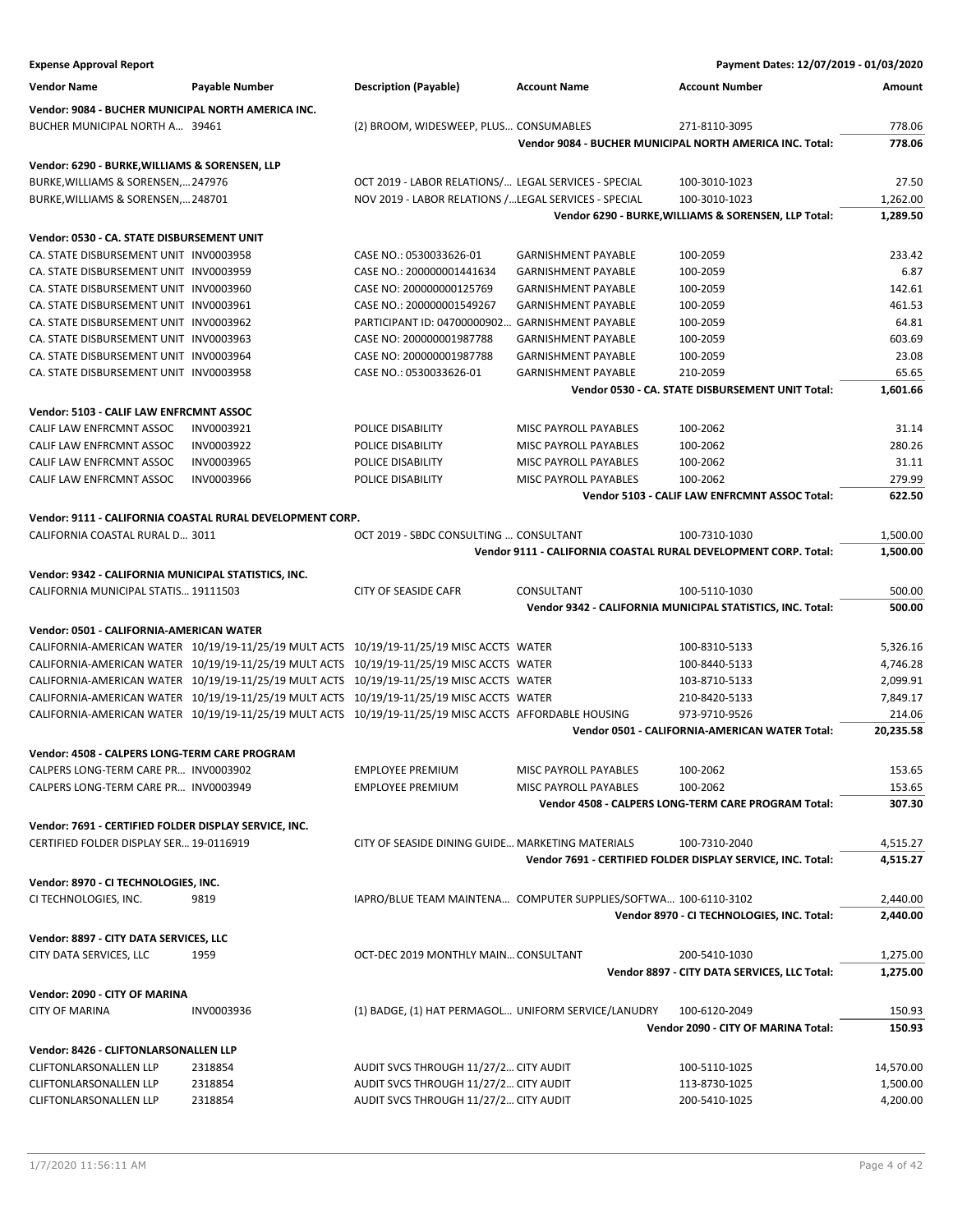| <b>Expense Approval Report</b>                               |                          |                                                      |                                                                      | Payment Dates: 12/07/2019 - 01/03/2020                    |                      |
|--------------------------------------------------------------|--------------------------|------------------------------------------------------|----------------------------------------------------------------------|-----------------------------------------------------------|----------------------|
| <b>Vendor Name</b>                                           | <b>Payable Number</b>    | <b>Description (Payable)</b>                         | <b>Account Name</b>                                                  | <b>Account Number</b>                                     | Amount               |
| <b>CLIFTONLARSONALLEN LLP</b>                                | 2318854                  | AUDIT SVCS THROUGH 11/27/2 AUDIT                     |                                                                      | 211-8110-1025                                             | 1,250.00             |
| <b>CLIFTONLARSONALLEN LLP</b>                                | 2318854                  | AUDIT SVCS THROUGH 11/27/2 CITY AUDIT                |                                                                      | 951-8810-1025                                             | 4,125.00             |
|                                                              |                          |                                                      |                                                                      | Vendor 8426 - CLIFTONLARSONALLEN LLP Total:               | 25,645.00            |
| Vendor: 7506 - CODE PUBLISHING, INC.                         |                          |                                                      |                                                                      |                                                           |                      |
| CODE PUBLISHING, INC.                                        | 65466                    | (6) NEW PAGES - DISTRICT COD CITY CODE UPDATE        |                                                                      | 100-2021-2067                                             | 139.50               |
|                                                              |                          |                                                      |                                                                      | Vendor 7506 - CODE PUBLISHING, INC. Total:                | 139.50               |
| Vendor: 7644 - COMCAST BUSINESS                              |                          |                                                      |                                                                      |                                                           |                      |
| <b>COMCAST BUSINESS</b>                                      | 91365581                 | ACCT #939827683; 11/15/19 -  DATA COMMUNICATION      |                                                                      | 503-4010-5138                                             | 4,800.84             |
|                                                              |                          |                                                      |                                                                      | Vendor 7644 - COMCAST BUSINESS Total:                     | 4,800.84             |
| Vendor: 6553 - COMCAST                                       |                          |                                                      |                                                                      |                                                           |                      |
| <b>COMCAST</b>                                               | 12/6/19 - 1/5/20         | ACCT #8155 10 027 0033792; 1 DEPARTMENT CONSUMABLES  |                                                                      | 100-9310-3095                                             | 44.43                |
| COMCAST                                                      | $12/2/19 - 1/1/20$       | ACCT #8155 10 027 0272432; 1 DATA COMMUNICATION      |                                                                      | 503-4010-5138                                             | 270.90               |
|                                                              |                          |                                                      |                                                                      | Vendor 6553 - COMCAST Total:                              | 315.33               |
|                                                              |                          |                                                      |                                                                      |                                                           |                      |
| <b>Vendor: 0790 - COMMUNITY HUMAN SERVICES</b>               |                          |                                                      |                                                                      | 100-1340-1024                                             |                      |
| COMMUNITY HUMAN SERVICES 11/13/19                            |                          | RESO 19-84; HOMELESS SHELTE COMMUNITY RELATIONS      |                                                                      | Vendor 0790 - COMMUNITY HUMAN SERVICES Total:             | 2,500.00<br>2,500.00 |
|                                                              |                          |                                                      |                                                                      |                                                           |                      |
| Vendor: 0791 - COMMUNITY PARTNERSHIP FOR YOUTH               |                          |                                                      |                                                                      |                                                           |                      |
| COMMUNITY PARTNERSHIP FORNOV 2019                            |                          |                                                      | NOV 2019 - CAL VIP GRANT FORCOMM PARTNERSHIP FOR YOU 100-2042-7201   |                                                           | 2,264.63             |
| COMMUNITY PARTNERSHIP FOR12/5/19 COUNCIL                     |                          | MAYOR'S YOUTH FUND FOR AF MAYOR'S YOUTH PROGRAM      |                                                                      | 601-2106                                                  | 3,000.00             |
|                                                              |                          |                                                      |                                                                      | Vendor 0791 - COMMUNITY PARTNERSHIP FOR YOUTH Total:      | 5,264.63             |
| Vendor: 6204 - CONCERN HEALTH                                |                          |                                                      |                                                                      |                                                           |                      |
| <b>CONCERN HEALTH</b>                                        | CN2005032                |                                                      | NOV 2019 - PER EMPLOYEE PER EMPLOYEE ASSISTANCE PROGR 100-2031-1038  |                                                           | 684.75               |
| <b>CONCERN HEALTH</b>                                        | CN2006031                |                                                      | DEC 2019 - PER EMPLOYEE PER EMPLOYEE ASSISTANCE PROGR 100-2031-1038  |                                                           | 698.50               |
|                                                              |                          |                                                      |                                                                      | Vendor 6204 - CONCERN HEALTH Total:                       | 1,383.25             |
| Vendor: 0814 - CONSOLIDATED ELECTRICAL DISTRIBUTORS          |                          |                                                      |                                                                      |                                                           |                      |
| CONSOLIDATED ELECTRICAL DIS4914-579966                       |                          | SUPPLIES FOR HOLIDAY LIGHTS DEPARTMENT CONSUMABLES   |                                                                      | 100-8430-3095                                             | 26.35                |
|                                                              |                          |                                                      |                                                                      | Vendor 0814 - CONSOLIDATED ELECTRICAL DISTRIBUTORS Total: | 26.35                |
| Vendor: 4560 - CONTE'S GENERATOR SERVICE                     |                          |                                                      |                                                                      |                                                           |                      |
| <b>CONTE'S GENERATOR SERVICE</b>                             | 83076                    | FUEL DELIVERY TO SEASIDE FIRE OTHER EXPENSE          |                                                                      | 100-8310-2078                                             | 782.83               |
| <b>CONTE'S GENERATOR SERVICE</b>                             | 83066                    | PRESIDIO POLICE DEPT - SVC ON SUBCONTRACTED WORK     |                                                                      | 113-8730-2073                                             | 243.00               |
|                                                              |                          |                                                      |                                                                      | Vendor 4560 - CONTE'S GENERATOR SERVICE Total:            | 1,025.83             |
| Vendor: 8493 - CORODATA RECORDS MGMT., INC.                  |                          |                                                      |                                                                      |                                                           |                      |
| CORODATA RECORDS MGMT., I RS3122362                          |                          | OCT 2019 - STORAGE SERVICES                          | <b>CONTRACT SERVICES</b>                                             | 100-2021-2075                                             | 569.39               |
| CORODATA RECORDS MGMT., I RS3129165                          |                          | NOV 2019 - STORAGE SERVICES CONTRACT SERVICES        |                                                                      | 100-2021-2075                                             | 616.48               |
|                                                              |                          |                                                      |                                                                      | Vendor 8493 - CORODATA RECORDS MGMT., INC. Total:         | 1,185.87             |
| Vendor: 2279 - COUNTY OF MONTEREY IT DEPT.                   |                          |                                                      |                                                                      |                                                           |                      |
| COUNTY OF MONTEREY IT DEPT. 822 10/2019                      |                          |                                                      | OCT 2019 - POLICE DEPT (822)  COMPUTER SUPPLIES/SOFTWA 100-6110-3102 |                                                           | 1,245.50             |
| COUNTY OF MONTEREY IT DEPT. 847 10/2019                      |                          | OCT 2019 - SEASIDE FIRE (847)  MOBILE COMMUNICATIONS |                                                                      | 100-6640-5135                                             | 448.38               |
|                                                              |                          |                                                      |                                                                      | Vendor 2279 - COUNTY OF MONTEREY IT DEPT. Total:          | 1,693.88             |
| Vendor: 6441 - CRITICAL REACH, INC.                          |                          |                                                      |                                                                      |                                                           |                      |
| CRITICAL REACH, INC.                                         | 20-496                   |                                                      | 2020 ANNUAL FEE FOR APBnet  COMPUTER SUPPLIES/SOFTWA 100-6110-3102   |                                                           | 400.00               |
|                                                              |                          |                                                      |                                                                      | Vendor 6441 - CRITICAL REACH, INC. Total:                 | 400.00               |
| Vendor: 0898 - CRYSTAL SPRINGS WATER                         |                          |                                                      |                                                                      |                                                           |                      |
| <b>CRYSTAL SPRINGS WATER</b>                                 | 0000246500               | 440 HARCOURT - ENGINEERING DEPARTMENT CONSUMABLES    |                                                                      | 100-8310-3095                                             | 21.50                |
| <b>CRYSTAL SPRINGS WATER</b>                                 | 0000246501               | 440 HARCOURT - RMS 11/4/19                           | DEPARTMENT CONSUMABLES                                               | 100-8310-3095                                             | 54.75                |
| <b>CRYSTAL SPRINGS WATER</b>                                 | 0000254076               | 656 BROADWAY AVE - 11/18/19 DEPARTMENT CONSUMABLES   |                                                                      | 100-8310-3095                                             | 4.75                 |
| <b>CRYSTAL SPRINGS WATER</b>                                 | 0000254079               | 650 OLYMPIA AVE 11/18/19                             | DEPARTMENT CONSUMABLES                                               | 100-8310-3095                                             | 34.00                |
| <b>CRYSTAL SPRINGS WATER</b>                                 | 0000257823               | 440 HARCOURT - ENGINEERING DEPARTMENT CONSUMABLES    |                                                                      | 100-8310-3095                                             | 3.50                 |
| <b>CRYSTAL SPRINGS WATER</b>                                 | 0000257824               | 440 HARCOURT AVE - RMS 11/ DEPARTMENT CONSUMABLES    |                                                                      | 100-8310-3095                                             | 47.50                |
| <b>CRYSTAL SPRINGS WATER</b>                                 | 0000260946               | 440 HARCOURT - ENGINEERING DEPARTMENT CONSUMABLES    |                                                                      | 100-8310-3095                                             | 5.00                 |
| <b>CRYSTAL SPRINGS WATER</b>                                 | 0000260947               | 440 HARCOURT AVE - RMS 11/ DEPARTMENT CONSUMABLES    |                                                                      | 100-8310-3095                                             | 5.00                 |
| <b>CRYSTAL SPRINGS WATER</b>                                 | 0000260948               | 656 BROADWAY AVE 11/30/19                            | DEPARTMENT CONSUMABLES                                               | 100-8310-3095                                             | 5.00                 |
| <b>CRYSTAL SPRINGS WATER</b>                                 | 0000246504               | 986 HILBY AVE 11/4/19                                | DEPARTMENT CONSUMABLES                                               | 100-9100-3095                                             | 70.75                |
| <b>CRYSTAL SPRINGS WATER</b>                                 | 0000246505               | 1136 WHEELER ST 11/4/19                              | DEPARTMENT CONSUMABLES                                               | 100-9100-3095                                             | 28.75                |
| <b>CRYSTAL SPRINGS WATER</b><br><b>CRYSTAL SPRINGS WATER</b> | 0000246506<br>0000248111 | 1148 WHEELER ST 11/4/19<br>1136 WHEELER ST 11/5/19   | DEPARTMENT CONSUMABLES<br>DEPARTMENT CONSUMABLES                     | 100-9100-3095<br>100-9100-3095                            | 44.50<br>7.94        |
|                                                              |                          |                                                      |                                                                      |                                                           |                      |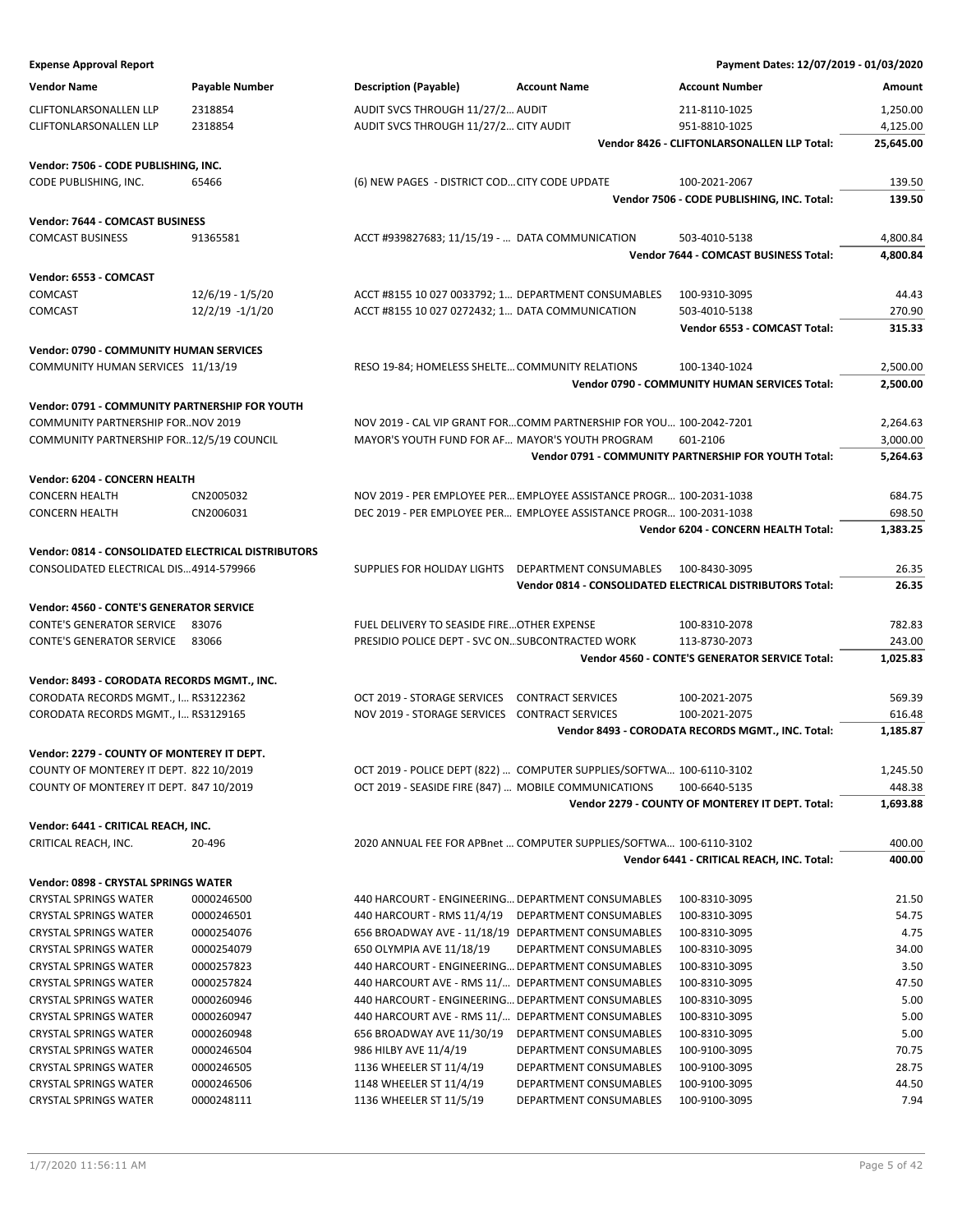| <b>Vendor Name</b>                                | <b>Payable Number</b> | <b>Description (Payable)</b>                         | <b>Account Name</b>                                                   | <b>Account Number</b>                                  | Amount          |
|---------------------------------------------------|-----------------------|------------------------------------------------------|-----------------------------------------------------------------------|--------------------------------------------------------|-----------------|
| <b>CRYSTAL SPRINGS WATER</b>                      | 0000257827            | 986 HILBY AVE 11/25/19                               | DEPARTMENT CONSUMABLES                                                | 100-9100-3095                                          | 36.00           |
| <b>CRYSTAL SPRINGS WATER</b>                      | 0000257828            | 1136 WHEELER ST 11/25/19                             | DEPARTMENT CONSUMABLES                                                | 100-9100-3095                                          | 21.00           |
| <b>CRYSTAL SPRINGS WATER</b>                      | 0000257829            | 1148 WHEELER ST 11/25/19                             | DEPARTMENT CONSUMABLES                                                | 100-9100-3095                                          | 47.25           |
| <b>CRYSTAL SPRINGS WATER</b>                      | 0000261274            | 986 HILBY AVE 11/30/19                               | <b>DEPARTMENT CONSUMABLES</b>                                         | 100-9100-3095                                          | 18.00           |
| <b>CRYSTAL SPRINGS WATER</b>                      | 0000261275            | 1148 WHEELER ST 11/30/19                             | <b>DEPARTMENT CONSUMABLES</b>                                         | 100-9100-3095                                          | 5.00            |
| <b>CRYSTAL SPRINGS WATER</b>                      | 0000261276            | 1136 WHEELER ST 11/30/19                             | DEPARTMENT CONSUMABLES                                                | 100-9100-3095                                          | 5.00            |
|                                                   |                       |                                                      |                                                                       | Vendor 0898 - CRYSTAL SPRINGS WATER Total:             | 465.19          |
| Vendor: 6664 - CULLIGAN WATER CONDITIONING        |                       |                                                      |                                                                       |                                                        |                 |
| <b>CULLIGAN WATER CONDITIONI 1164875</b>          |                       |                                                      | DEC 2019 - LOC 01-04 POU REN DEPARTMENT CONSUMABLES                   | 100-8310-3095                                          | 216.00          |
| CULLIGAN WATER CONDITIONI 1164036                 |                       |                                                      | LOC 04 - 4499 JOE LLOYD WAY - DEPARTMENT CONSUMABLES                  | 113-8730-3095                                          | 4.25            |
| <b>CULLIGAN WATER CONDITIONI 1164875</b>          |                       |                                                      | DEC 2019 - LOC 01-04 POU REN DEPARTMENT CONSUMABLES                   | 113-8730-3095                                          | 68.00           |
|                                                   |                       |                                                      |                                                                       | Vendor 6664 - CULLIGAN WATER CONDITIONING Total:       | 288.25          |
|                                                   |                       |                                                      |                                                                       |                                                        |                 |
| Vendor: 0922 - CYPRESS COAST FORD-LINCOLN         |                       |                                                      |                                                                       |                                                        |                 |
| CYPRESS COAST FORD-LINCOLN 193827                 |                       | $(1)$ BOX ASY                                        | <b>VEHICLE PARTS</b>                                                  | 501-8520-6144                                          | 294.21          |
| CYPRESS COAST FORD-LINCOLN 197128                 |                       | (1) SOCKET ASY, (1) SOCKET, (1) VEHICLE PARTS        |                                                                       | 501-8520-6144                                          | 927.47          |
| CYPRESS COAST FORD-LINCOLN 197194                 |                       | (2) CHECK ASY                                        | <b>VEHICLE PARTS</b>                                                  | 501-8520-6144                                          | 129.07          |
| CYPRESS COAST FORD-LINCOLN 346335                 |                       | TAG #T7214 / ENGINE REPAIR  OUTSIDE REPAIRS          |                                                                       | 501-8520-6148                                          | 2,110.92        |
| CYPRESS COAST FORD-LINCOLN 346842                 |                       | TAG #T7345 / CHECK UP WORK  OUTSIDE REPAIRS          |                                                                       | 501-8520-6148                                          | 155.68          |
|                                                   |                       |                                                      |                                                                       | Vendor 0922 - CYPRESS COAST FORD-LINCOLN Total:        | 3,617.35        |
| Vendor: 6727 - DATAPROSE, INC.                    |                       |                                                      |                                                                       |                                                        |                 |
| DATAPROSE, INC.                                   | DP1904075             | NOV 2019 - PRINTING AND MAI OUTSIDE PRINTING SERVICE |                                                                       | 401-8610-2053                                          | 137.90          |
| DATAPROSE, INC.                                   | DP1904075             | NOV 2019 - PRINTING AND MAI POSTAGE                  |                                                                       | 401-8610-4124                                          | 313.80          |
|                                                   |                       |                                                      |                                                                       | Vendor 6727 - DATAPROSE, INC. Total:                   | 451.70          |
| Vendor: 6818 - DE LAGE LANDEN                     |                       |                                                      |                                                                       |                                                        |                 |
| DE LAGE LANDEN                                    | 66087490              | DEC 2019 - SHARP / MXM904 L COPIER SERVICES          |                                                                       | 100-5110-2044                                          | 518.35          |
|                                                   |                       |                                                      |                                                                       | Vendor 6818 - DE LAGE LANDEN Total:                    | 518.35          |
| Vendor: 0981 - DEL MAR FRENCH LAUNDRY, INC.       |                       |                                                      |                                                                       |                                                        |                 |
| DEL MAR FRENCH LAUNDRY, IN 11/7/2019              |                       |                                                      | FIRE DEPT - (2) SLEEPING BAGS STRIKE TEAM CONSUMABLES                 | 100-6690-3095                                          | 60.00           |
| DEL MAR FRENCH LAUNDRY, IN 11/19/2019             |                       |                                                      | RECREATION DEPT - (13) TABLE  TEMPORARY CONTRACT SERVIC 100-9100-2043 |                                                        | 84.50           |
|                                                   |                       |                                                      |                                                                       | Vendor 0981 - DEL MAR FRENCH LAUNDRY, INC. Total:      | 144.50          |
|                                                   |                       |                                                      |                                                                       |                                                        |                 |
| Vendor: 0988 - DEL REY CAR WASH                   |                       |                                                      |                                                                       |                                                        |                 |
| DEL REY CAR WASH                                  | 1067                  | (6) FULL SERVICE CAR WASHES - OTHER EXPENSE          |                                                                       | 100-6110-2078                                          | 121.00          |
| DEL REY CAR WASH                                  | 1066                  | (2) FULL SVC CAR WASHES - PU OTHER EXPENSE           |                                                                       | 501-8510-2078<br>Vendor 0988 - DEL REY CAR WASH Total: | 36.00<br>157.00 |
|                                                   |                       |                                                      |                                                                       |                                                        |                 |
| Vendor: 9344 - DEL VALLE GUNSMITHING              |                       |                                                      |                                                                       |                                                        |                 |
| DEL VALLE GUNSMITHING                             | INV0003976            | REMINGTON 870 12 GA BARRELDEPARTMENT EQUIPMENT       |                                                                       | 100-6120-8187                                          | 321.56          |
|                                                   |                       |                                                      |                                                                       | Vendor 9344 - DEL VALLE GUNSMITHING Total:             | 321.56          |
| Vendor: 5854 - DELLA MORA HEATING,                |                       |                                                      |                                                                       |                                                        |                 |
| DELLA MORA HEATING,                               | 13109                 | INSTALL NEW MINI SPLIT AC HE SUBCONTRACTED WORK      |                                                                       | 113-8730-2073                                          | 8,652.00        |
|                                                   |                       |                                                      |                                                                       | Vendor 5854 - DELLA MORA HEATING, Total:               | 8,652.00        |
| Vendor: 8687 - DEMETRIO SANTIAGO-CRUZ             |                       |                                                      |                                                                       |                                                        |                 |
| DEMETRIO SANTIAGO-CRUZ                            | 110070                | DEPOSIT REFUND FOR OLDEME CENTER RENTAL DEPOSITS     |                                                                       | 252-2345                                               | 875.07          |
|                                                   |                       |                                                      |                                                                       | Vendor 8687 - DEMETRIO SANTIAGO-CRUZ Total:            | 875.07          |
| Vendor: 4896 - DEPARTMENT OF JUSTICE              |                       |                                                      |                                                                       |                                                        |                 |
| DEPARTMENT OF JUSTICE                             | 414770                | OCT 2019 - (10) FINGERPRINT A PERSONNEL RECRUITMENT  |                                                                       | 100-2031-2064                                          | 96.00           |
| DEPARTMENT OF JUSTICE                             | 420249                |                                                      | NOV 2019 - FINGERPRINT APPS BACKGROUND INVESTIGATION                  | 100-6110-1027                                          | 292.00          |
| DEPARTMENT OF JUSTICE                             | 414770                |                                                      | OCT 2019 - (10) FINGERPRINT A BACKGROUND INVESTIGATION                | 100-9310-1027                                          | 224.00          |
| DEPARTMENT OF JUSTICE                             | 420957                |                                                      | NOV 2019 - (8) FINGERPRINT A BACKGROUND INVESTIGATION                 | 100-9310-1027                                          | 256.00          |
|                                                   |                       |                                                      |                                                                       | Vendor 4896 - DEPARTMENT OF JUSTICE Total:             | 868.00          |
|                                                   |                       |                                                      |                                                                       |                                                        |                 |
| Vendor: 2932 - DISASTER KLEENUP SPECIALISTS       |                       |                                                      |                                                                       |                                                        |                 |
| DISASTER KLEENUP SPECIALISTS 19-22454-ST-1REVISED |                       | 8 STORAGE VAULTS FOR 5 MOS  SUBCONTRACTED WORK       |                                                                       | 100-8310-2073                                          | 5,057.17        |
| DISASTER KLEENUP SPECIALISTS SI-37501             |                       | 60% PROGRESS PAY - SURPLUS  SUBCONTRACTED WORK       |                                                                       | 100-8310-2073                                          | 21,500.00       |
| DISASTER KLEENUP SPECIALISTS SI-37594             |                       | FINAL BOARD UP FOR SURPLUS ISUBCONTRACTED WORK       |                                                                       | 100-8310-2073                                          | 14,373.55       |
| DISASTER KLEENUP SPECIALISTS 19-22851CLN-AE       |                       | AUG 2019 - ON-CALL PROPERT SUBCONTRACTED WORK        |                                                                       | 100-8430-2073                                          | 1,925.66        |
| DISASTER KLEENUP SPECIALISTS 19-22851CLN-AE2      |                       | 9/4/2019 - ON-CALL PROPERTY SUBCONTRACTED WORK       |                                                                       | 100-8430-2073                                          | 2,205.07        |
| DISASTER KLEENUP SPECIALISTS 19-22851CLN-E3       |                       | 10/25/2019 - ON-CALL PROPER SUBCONTRACTED WORK       |                                                                       | 100-8430-2073                                          | 1,944.71        |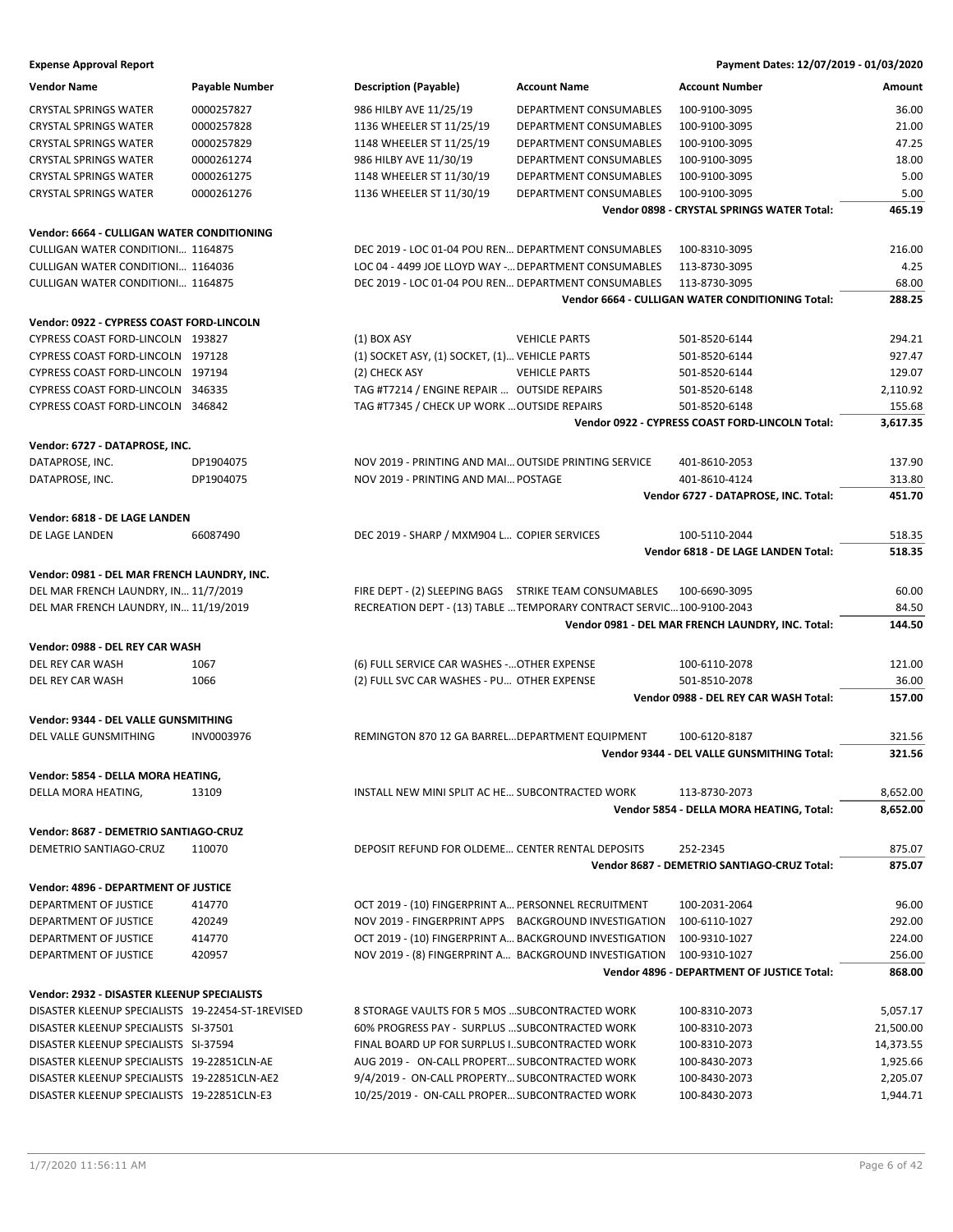| <b>Expense Approval Report</b>                                                               |                |                                                      |                                                     | Payment Dates: 12/07/2019 - 01/03/2020                      |           |
|----------------------------------------------------------------------------------------------|----------------|------------------------------------------------------|-----------------------------------------------------|-------------------------------------------------------------|-----------|
| <b>Vendor Name</b>                                                                           | Payable Number | <b>Description (Payable)</b>                         | <b>Account Name</b>                                 | <b>Account Number</b>                                       | Amount    |
| DISASTER KLEENUP SPECIALISTS 19-22851CLN-E4F                                                 |                | 11/5/2019 - ON-CALL PROPERT SUBCONTRACTED WORK       |                                                     | 100-8430-2073                                               | 2,060.82  |
|                                                                                              |                |                                                      |                                                     | Vendor 2932 - DISASTER KLEENUP SPECIALISTS Total:           | 49,066.98 |
|                                                                                              |                |                                                      |                                                     |                                                             |           |
| Vendor: 7137 - DLB ASSOCIATES, INC.<br>DLB ASSOCIATES, INC.                                  | D3034001       | IBM SOFTWARE SERVER MAINT DEPARTMENT EQUIPMENT       |                                                     |                                                             | 1,532.00  |
|                                                                                              |                |                                                      |                                                     | 100-6110-8187<br>Vendor 7137 - DLB ASSOCIATES, INC. Total:  | 1,532.00  |
|                                                                                              |                |                                                      |                                                     |                                                             |           |
| <b>Vendor: 9009 - DON POTTER LAW CORPORATION</b>                                             |                |                                                      |                                                     |                                                             |           |
| DON POTTER LAW CORPORATI 12/11/2019                                                          |                | PERSONNEL INVESTIGATION                              | CONSULTANT                                          | 100-2031-1030                                               | 20,645.44 |
|                                                                                              |                |                                                      |                                                     | Vendor 9009 - DON POTTER LAW CORPORATION Total:             | 20,645.44 |
| Vendor: 7309 - DOWNTOWN FORD SALES                                                           |                |                                                      |                                                     |                                                             |           |
| DOWNTOWN FORD SALES                                                                          | 313349         | (1) 2019 FORD F150 4x2 REG C POLICE EQUIPMENT        |                                                     | 221-6120-8184                                               | 22,758.61 |
|                                                                                              |                |                                                      |                                                     | Vendor 7309 - DOWNTOWN FORD SALES Total:                    | 22,758.61 |
| Vendor: 7266 - E2 CONSULTING ENGINEERS, INC                                                  |                |                                                      |                                                     |                                                             |           |
| E2 CONSULTING ENGINEERS, INC WW-SEA-2307-031                                                 |                | 7/29/19-8/25/19 CIP LIFT STATI LIFT STATION UPGRADES |                                                     | 953-8820-9204                                               | 6,855.00  |
| E2 CONSULTING ENGINEERS, INC WW-SEA-2307-033                                                 |                | 9/30/19-10/27/19 LIFT STATION LIFT STATION UPGRADES  |                                                     | 953-8820-9204                                               | 13,059.50 |
|                                                                                              |                |                                                      |                                                     | Vendor 7266 - E2 CONSULTING ENGINEERS, INC Total:           | 19,914.50 |
| Vendor: 0022 - ED HERD & ROD HERD                                                            |                |                                                      |                                                     |                                                             |           |
| ED HERD & ROD HERD                                                                           | 7362           | FENCE REPAIRS AT 4512 JOE LL SUBCONTRACTED WORK      |                                                     | 113-8730-2073                                               | 745.00    |
| ED HERD & ROD HERD                                                                           | 7404           | FENCE/GATE WORK AT CUTINO PARKS IMPROVEMENTS         |                                                     | 348-8910-9570                                               | 2,300.00  |
|                                                                                              |                |                                                      |                                                     | Vendor 0022 - ED HERD & ROD HERD Total:                     | 3,045.00  |
| Vendor: 4892 - EDGES ELECTRICAL GROUP                                                        |                |                                                      |                                                     |                                                             |           |
| <b>EDGES ELECTRICAL GROUP</b>                                                                | S4811520.001   | (3) SC WIREWAY                                       | DEPARTMENT CONSUMABLES                              | 113-8730-3095                                               | 212.84    |
| <b>EDGES ELECTRICAL GROUP</b>                                                                | S4825823.001   | (60) PHIL F32T8/TL941/ALTO 3 DEPARTMENT CONSUMABLES  |                                                     | 113-8730-3095                                               | 134.62    |
| <b>EDGES ELECTRICAL GROUP</b>                                                                | S4827952.001   | (3) 110W LED LAMPS                                   | DEPARTMENT CONSUMABLES                              | 113-8730-3095                                               | 547.02    |
| <b>EDGES ELECTRICAL GROUP</b>                                                                | S4829077.001   | (2) 110W LED LAMPS, (1) MAG  DEPARTMENT CONSUMABLES  |                                                     | 113-8730-3095                                               | 375.67    |
| <b>EDGES ELECTRICAL GROUP</b>                                                                | S4836171.001   | (2) BODINE B50 2L 120/277 EM DEPARTMENT CONSUMABLES  |                                                     | 113-8730-3095                                               | 235.85    |
|                                                                                              |                |                                                      |                                                     | Vendor 4892 - EDGES ELECTRICAL GROUP Total:                 | 1,506.00  |
|                                                                                              |                |                                                      |                                                     |                                                             |           |
| Vendor: 9346 - EMERGENCY SERVICES CONSULTING INTL<br><b>EMERGENCY SERVICES CONSUL 19-405</b> |                | NOV 2019 - MONTHLY CONSULTACCREDITATION              |                                                     | 100-6610-2045                                               | 3,850.00  |
|                                                                                              |                |                                                      |                                                     | Vendor 9346 - EMERGENCY SERVICES CONSULTING INTL Total:     | 3,850.00  |
|                                                                                              |                |                                                      |                                                     |                                                             |           |
| Vendor: 1152 - ENTENMANN-ROVIN COMPANY                                                       |                |                                                      |                                                     |                                                             |           |
| ENTENMANN-ROVIN COMPANY 0147346-IN                                                           |                | (1) PACKAGE INSURANCE/ORDE OTHER EXPENSE             |                                                     | 100-6110-2078                                               | 141.35    |
| ENTENMANN-ROVIN COMPANY 0148499-IN                                                           |                | CHANGE SEAL ONLY ON (1) SEA OTHER EXPENSE            |                                                     | 100-6110-2078                                               | 10.88     |
| ENTENMANN-ROVIN COMPANY 0148592-IN                                                           |                | (1) SEASIDE FLAT BADGE, (1) W OTHER EXPENSE          |                                                     | 100-6110-2078                                               | 187.30    |
|                                                                                              |                |                                                      |                                                     | Vendor 1152 - ENTENMANN-ROVIN COMPANY Total:                | 339.53    |
| Vendor: 8979 - ERROL L. MONTGOMERY & ASSOCIATES, INC.                                        |                |                                                      |                                                     |                                                             |           |
| ERROL L. MONTGOMERY & ASS 9150-19-7A                                                         |                | OCT 2019 - WATERMASTER GE CONSULTING COSTS           |                                                     | 670-2130-1030                                               | 100.00    |
|                                                                                              |                |                                                      |                                                     | Vendor 8979 - ERROL L. MONTGOMERY & ASSOCIATES, INC. Total: | 100.00    |
| Vendor: 8213 - EVELYN ROSALES                                                                |                |                                                      |                                                     |                                                             |           |
| <b>EVELYN ROSALES</b>                                                                        | 11/22/19       | 12/31/19 - ONE BALLOON ARCHSENIOR ACTIVITIES         |                                                     | 251-9500-7125                                               | 250.00    |
|                                                                                              |                |                                                      |                                                     | Vendor 8213 - EVELYN ROSALES Total:                         | 250.00    |
| Vendor: 5969 - FASTENAL COMPANY                                                              |                |                                                      |                                                     |                                                             |           |
| <b>FASTENAL COMPANY</b>                                                                      | CASEA96804     | 25 PERSON METAL FIRST AIDE K DEPARTMENT CONSUMABLES  |                                                     | 100-8310-3095                                               | 252.03    |
| <b>FASTENAL COMPANY</b>                                                                      | CASEA96493     | NOVEMBER VENDING SUPPLIES SUBCONTRACTED WORK         |                                                     | 100-8420-2073                                               | 670.18    |
| <b>FASTENAL COMPANY</b>                                                                      | CASEA96805     | (2) HL3 MULTI BEAM LAMPS                             | DEPARTMENT CONSUMABLES                              | 100-8420-3095                                               | 24.82     |
| <b>FASTENAL COMPANY</b>                                                                      | CASEA96964     | $(1)$ WHT (FB1) HAT                                  | DEPARTMENT CONSUMABLES                              | 100-8420-3095                                               | 20.75     |
| <b>FASTENAL COMPANY</b>                                                                      | CASEA97008     | RAIN GEAR FOR PARKS DEPT                             | DEPARTMENT CONSUMABLES                              | 100-8420-3095                                               | 163.30    |
| <b>FASTENAL COMPANY</b>                                                                      | CASEA97043     | MISC SUPPLIES FOR WAREHOU DEPARTMENT CONSUMABLES     |                                                     | 100-8420-3095                                               | 65.71     |
| <b>FASTENAL COMPANY</b>                                                                      | CASEA96959     | MISC SUPPLIES FOR BANNERS                            | DEPARTMENT CONSUMABLES                              | 100-8430-3095                                               | 55.78     |
| <b>FASTENAL COMPANY</b>                                                                      | CASEA96998     | SUPPLIES FOR SANTA SLED                              | DEPARTMENT CONSUMABLES                              | 100-8430-3095                                               | 65.24     |
| <b>FASTENAL COMPANY</b>                                                                      | CASEA96805     | (2) HL3 MULTI BEAM LAMPS                             | DEPARTMENT CONSUMABLES                              | 113-8730-3095                                               | 24.82     |
| <b>FASTENAL COMPANY</b>                                                                      | CASEA97004     | RAIN GEAR FOR POMA DEPT                              | DEPARTMENT CONSUMABLES                              | 113-8730-3095                                               | 54.34     |
| <b>FASTENAL COMPANY</b>                                                                      | CASEA96821     | MISC SUPPLIES FOR STREETS D DEPARTMENT CONSUMABLES   |                                                     | 210-8110-3095                                               | 28.34     |
| <b>FASTENAL COMPANY</b>                                                                      | CASEA96894     | MISC SUPPLIES FOR STREETS D DEPARTMENT CONSUMABLES   |                                                     | 210-8110-3095                                               | 1.04      |
| <b>FASTENAL COMPANY</b>                                                                      | CASEA96979     | MISC SUPPLIES FOR SEWER DEPT DEPARTMENT CONSUMABLES  |                                                     | 210-8110-3095                                               | 108.83    |
| <b>FASTENAL COMPANY</b>                                                                      | CASEA97067     | MISC SUPPLIES FOR STREETS D DEPARTMENT CONSUMABLES   |                                                     | 210-8110-3095                                               | 17.17     |
| <b>FASTENAL COMPANY</b>                                                                      | CASEA97137     | MISC SUPPLIES FOR STREETS D DEPARTMENT CONSUMABLES   |                                                     | 210-8110-3095                                               | 36.04     |
| <b>FASTENAL COMPANY</b>                                                                      | CASEA96979     |                                                      | MISC SUPPLIES FOR SEWER DEPT DEPARTMENT CONSUMABLES | 951-8810-3095                                               | 108.82    |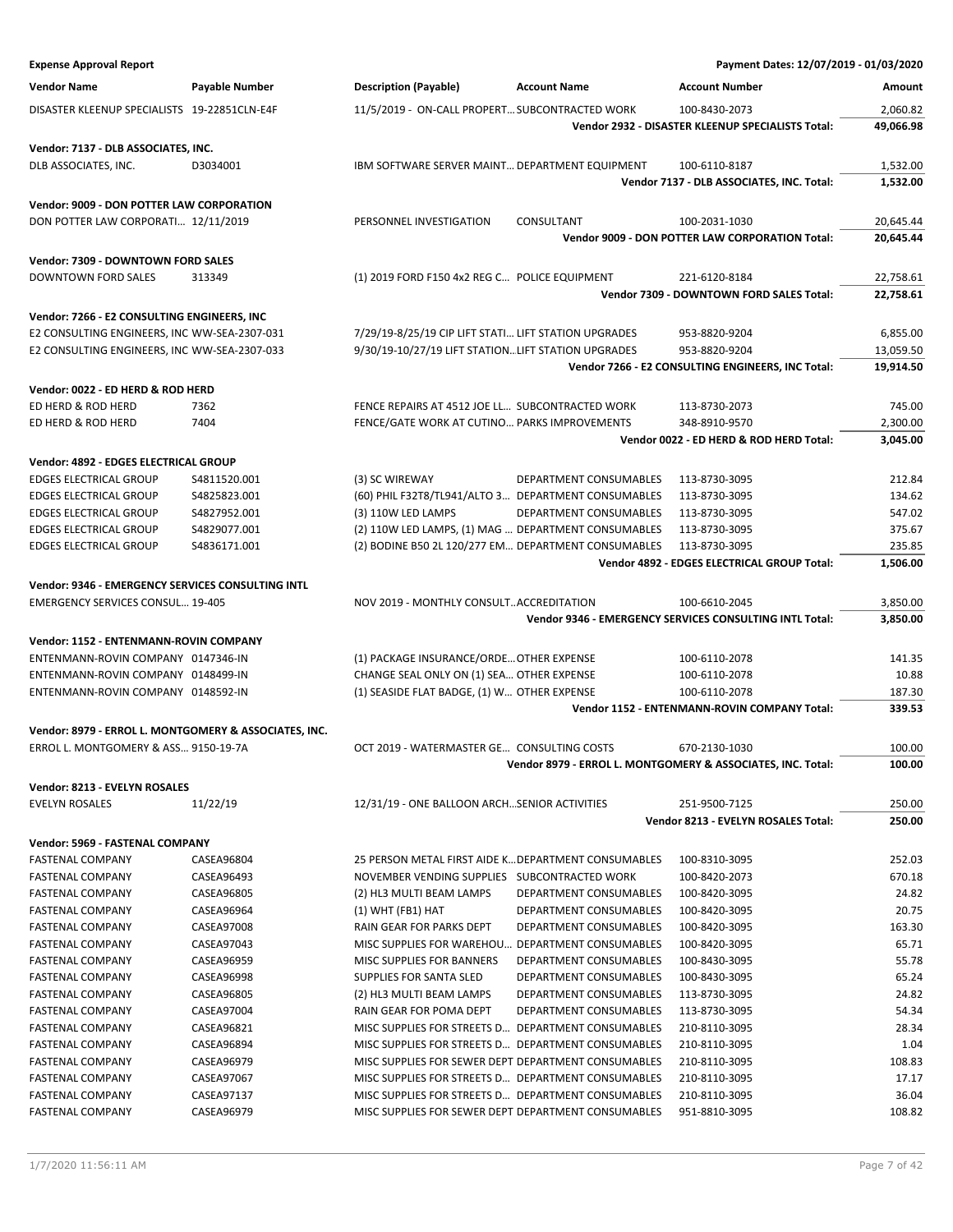**Expense Approval Report Payment Dates: 12/07/2019 - 01/03/2020 Vendor Name Payable Number Description (Payable) Account Name Account Number Amount** FASTENAL COMPANY CASEA96776 MISC SUPPLIES - SANITATION D… DEPARTMENT CONSUMABLES 951-8820-3095 274.84 **Vendor 5969 - FASTENAL COMPANY Total: 1,972.05 Vendor: 8338 - FEDEX** FEDEX 6-846-41146 ACCT #6266-0569-9 / POLICE SH...MAIL SERVICES 100-6110-4124 45.99 FEDEX 6-866-54294 ACCT #6266-0569-9; P.D. SHIP… MAIL SERVICES 100-6110-4124 9.30 FEDEX 6-874-20720 ACCT #6266-0569-9; SHIPMENT…MAIL SERVICES 100-6110-4124 38.85 **Vendor 8338 - FEDEX Total: 94.14 Vendor: 9303 - FENTON & KELLER, A PROFESSIONAL CORPORATION** FENTON & KELLER, A PROFESSI… 111411 OCT 2019 - MAIN GATE SERVIC… MAIN GATE - PETROVICH 601-2224 6,660.00 FENTON & KELLER, A PROFESSI… 112022 10/31/19-11/25/19 -- MAIN G… MAIN GATE - PETROVICH 601-2224 3,790.28 **Vendor 9303 - FENTON & KELLER, A PROFESSIONAL CORPORATION Total: 10,450.28 Vendor: 1188 - FERGUSON ENTERPRISES INC #686** FERGUSON ENTERPRISES INC #… 8172602 SUPPLIES FOR WELL NO. 4 DEPARTMENT CONSUMABLES 401-8620-3095 61.32 **Vendor 1188 - FERGUSON ENTERPRISES INC #686 Total: 61.32 Vendor: 7217 - FRANK J. CHRISTIE** FRANK J. CHRISTIE 767486 VINYL LETTERING ON POLICE C… BODY REPAIR & PAINTING 501-8520-6149 400.00 FRANK J. CHRISTIE 767489 VINYL LETTERING ON VEH ABAT…BODY REPAIR & PAINTING 501-8520-6149 400.00 **Vendor 7217 - FRANK J. CHRISTIE Total: 800.00 Vendor: 6224 - FRED D. HARDEE, JR.** FRED D. HARDEE, JR. SSPD 19-08 CT/NOV 2019 BACKGROUND ... BACKGROUND INVESTIGATION 100-6110-1027 10,721.14 FRED D. HARDEE, JR. SSPD 19-11 (2) BACKGROUND INVESTIGATI... BACKGROUND INVESTIGATION 100-6110-1027 1,850.00 FRED D. HARDEE, JR. SSPD 19-12 (1) BACKGROUND INVESTIGATI... BACKGROUND INVESTIGATION 100-6110-1027 1,500.00 FRED D. HARDEE, JR. SSPD19-10 (1) BACKGROUND INVESTIGATI... BACKGROUND INVESTIGATION 100-6110-1027 1,500.00 **Vendor 6224 - FRED D. HARDEE, JR. Total: 15,571.14 Vendor: 8066 - FUN EXPRESS, LLC** FUN EXPRESS, LLC 699811987-01 MISC HOLIDAY SUPPLIES FOR W...HOLIDAY SNOW FESTIVAL 100-9200-7182 699.67 **Vendor 8066 - FUN EXPRESS, LLC Total: 899.67 Vendor: 6306 - GAVILAN PEST CONTROL** GAVILAN PEST CONTROL 0127680 1635 BROADWAY AVE - MONT… TEMPORARY CONTRACT SERVIC…100-6640-2043 73.00 GAVILAN PEST CONTROL 0127679 220 COE AVE - GENERAL PEST C… PEST CONTROL 100-8310-2057 60.00 GAVILAN PEST CONTROL 0127610 0127610 986 HILBY AVE MONTHLY SVC 1... TEMPORARY CONTRACT SERVIC...100-9200-2043 87.00 **Vendor 6306 - GAVILAN PEST CONTROL Total: 220.00 Vendor: 9088 - GENE'S IMPORT AUTO BODY, INC.** GENE'S IMPORT AUTO BODY, I… 18044 REPAIR WORK TO 2018 FORD F… BODY REPAIR & PAINTING 501-8520-6149 2,289.22 **Vendor 9088 - GENE'S IMPORT AUTO BODY, INC. Total: 2,289.22 Vendor: 7989 - GLOBALSTAR USA** GLOBALSTAR USA 1000000010878434 ANNUAL NTWK MAINTNC FEE /... DEPARTMENT CONSUMABLES 100-6680-3095 **Vendor 7989 - GLOBALSTAR USA Total: 986.43 Vendor: 5198 - GOLDEN STATE PORTABLES** GOLDEN STATE PORTABLES 41247 NOV 2019 - OFFICE TRAILERS AT...SUBCONTRACTED WORK 100-8310-2073 487.54 GOLDEN STATE PORTABLES 41248 120.36 NOV 2019 - 610 OLYMPIA AVE ... SUBCONTRACTED WORK 100-8420-2073 120.36 **Vendor 5198 - GOLDEN STATE PORTABLES Total: 607.90 Vendor: 1391 - GRANITE CONSTRUCTION COMPANY** GRANITE CONSTRUCTION COM... 1658197 1.68 TN 1/2" HMA64-10R15 DEPARTMENT CONSUMABLES 210-8110-3095 145.00 GRANITE CONSTRUCTION COM... 1702229 PAVEMENT REHAB PH2 (APPL 2,...SB1 CAPITAL PROJECTS 210-8210-9577 149,241.36 GRANITE CONSTRUCTION COM... 1684860 SEPT 2019 - PAVEMENT REHAB,... CONSTRUCTION IN PROGRESS-... 212-8920-9600 51,238.37 GRANITE CONSTRUCTION COM... 1702229 PAVEMENT REHAB PH2 (APPL 2,...CONSTRUCTION IN PROGRESS-... 212-8920-9600 478,532.08 **Vendor 1391 - GRANITE CONSTRUCTION COMPANY Total: 679,156.81 Vendor: 1392 - GRANITE ROCK COMPANY** GRANITE ROCK COMPANY 1208574 TICKET #682283; MATERIALS E. DEPARTMENT CONSUMARIES 210-8110-3095 GRANITE ROCK COMPANY 1208820 TICKET #682352; MATERIALS F... DEPARTMENT CONSUMABLES 210-8110-3095 59.54 GRANITE ROCK COMPANY 1209688 TICKET #682806: MATERIALS F... DEPARTMENT CONSUMABLES 210-8110-3095 31.14 GRANITE ROCK COMPANY 1212122 TICKET #685280; SUPPLIES FOR ... DEPARTMENT CONSUMABLES 210-8110-3095 60.97 GRANITE ROCK COMPANY 1212302 GRANITEPATCH FOR STREETS D… DEPARTMENT CONSUMABLES 210-8110-3095 1,127.49

GRANITE ROCK COMPANY 1212261 TICKET #684875; TRENCH SAND... CONSUMABLES 271-8110-3095 271-8110-3095 GRANITE ROCK COMPANY 989002 CUTINO PARK PH1 /APPL 10 / R… PARKS IMPROVEMENTS 348-8910-9570 168,095.10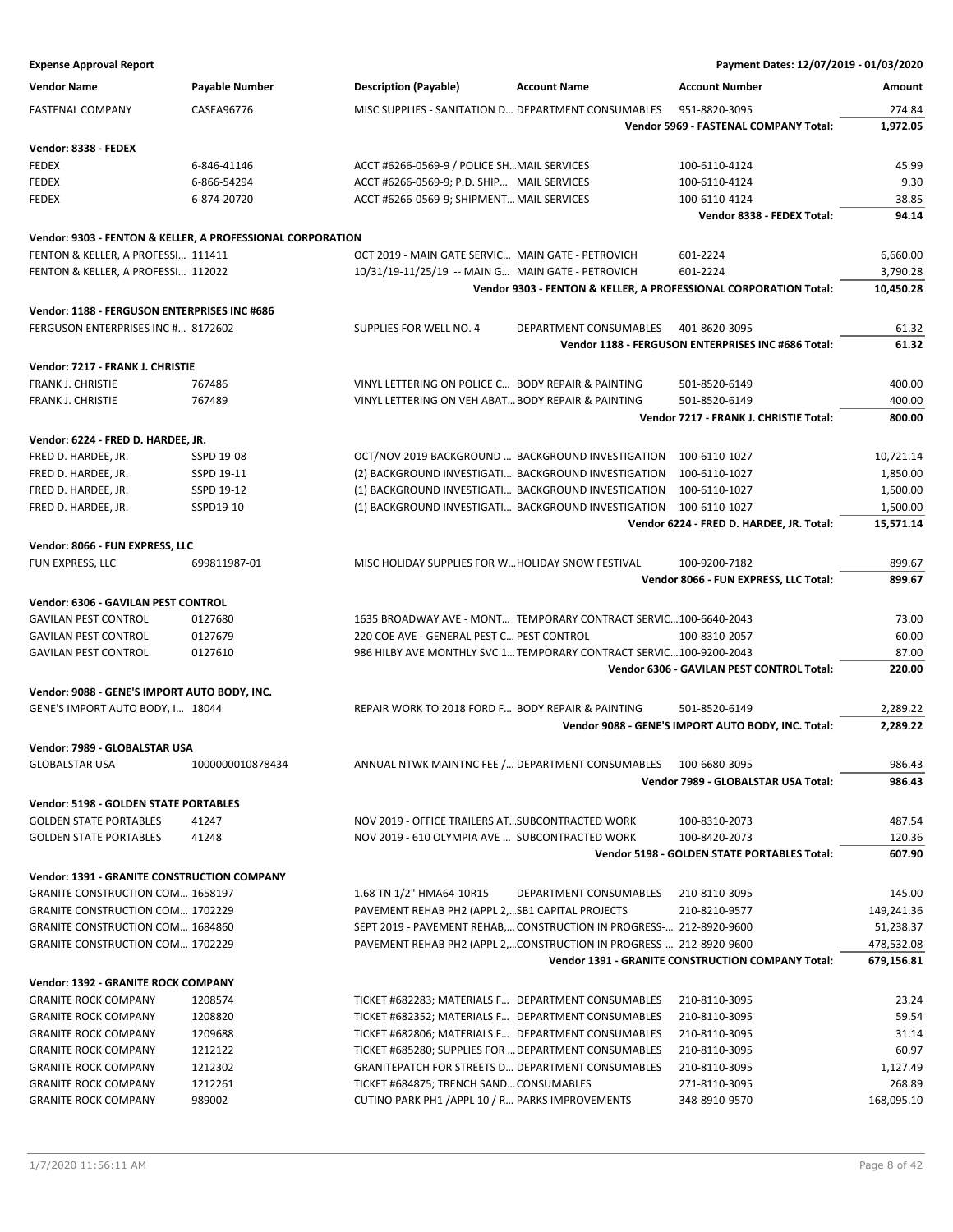| <b>Expense Approval Report</b>                     |                 |                                                      |                                                                      | Payment Dates: 12/07/2019 - 01/03/2020                   |            |
|----------------------------------------------------|-----------------|------------------------------------------------------|----------------------------------------------------------------------|----------------------------------------------------------|------------|
| <b>Vendor Name</b>                                 | Payable Number  | <b>Description (Payable)</b>                         | <b>Account Name</b>                                                  | <b>Account Number</b>                                    | Amount     |
| <b>GRANITE ROCK COMPANY</b>                        | 1210941         | TICKET #684527; MATERIALS F DEPARTMENT CONSUMABLES   |                                                                      | 401-8620-3095                                            | 75.38      |
| <b>GRANITE ROCK COMPANY</b>                        | 1208517         | TICKET #159415 - MATERIALS F DEPARTMENT CONSUMABLES  |                                                                      | 951-8820-3095                                            | 460.21     |
|                                                    |                 |                                                      |                                                                      | Vendor 1392 - GRANITE ROCK COMPANY Total:                | 170,201.96 |
|                                                    |                 |                                                      |                                                                      |                                                          |            |
| Vendor: 7605 - GREEN RUBBER-KENNEDY AG             |                 |                                                      |                                                                      |                                                          |            |
| <b>GREEN RUBBER-KENNEDY AG</b>                     | S-647863        | MISC SUPPLIES FOR STREETS D DEPARTMENT CONSUMABLES   |                                                                      | 210-8110-3095                                            | 237.74     |
|                                                    |                 |                                                      |                                                                      | Vendor 7605 - GREEN RUBBER-KENNEDY AG Total:             | 237.74     |
| Vendor: 8154 - GREEN VALLEY LANDSCAPE, INC.        |                 |                                                      |                                                                      |                                                          |            |
| GREEN VALLEY LANDSCAPE, INC. 12952                 |                 | (3) .325 7Z SPROCKET                                 | DEPARTMENT CONSUMABLES                                               | 100-8420-3095                                            | 85.05      |
|                                                    |                 |                                                      |                                                                      | Vendor 8154 - GREEN VALLEY LANDSCAPE, INC. Total:        | 85.05      |
| Vendor: 9157 - GREG S. OMOTO                       |                 |                                                      |                                                                      |                                                          |            |
| GREG S. OMOTO                                      | <b>NOV 2019</b> | ADULT SOFTBALL OFFICIAL (11/ SUBCONTRACTED WORK      |                                                                      | 100-9330-2073                                            | 490.00     |
|                                                    |                 |                                                      |                                                                      | Vendor 9157 - GREG S. OMOTO Total:                       | 490.00     |
|                                                    |                 |                                                      |                                                                      |                                                          |            |
| Vendor: 5476 - GUARDIAN                            |                 |                                                      |                                                                      |                                                          |            |
| <b>GUARDIAN</b>                                    | INV0003977      | JANUARY 2020 ADMIN FEES                              | <b>DENTAL PAYABLE</b>                                                | 100-2066                                                 | 2,914.15   |
|                                                    |                 |                                                      |                                                                      | Vendor 5476 - GUARDIAN Total:                            | 2,914.15   |
| Vendor: 5753 - HEIHACHIRO TAKARABE                 |                 |                                                      |                                                                      |                                                          |            |
| <b>HEIHACHIRO TAKARABE</b>                         | <b>DEC 2019</b> |                                                      | DEC 2019 - INSTRUCTOR PAY (T RECREATION CONTRACT SERVI 100-9603-2075 |                                                          | 190.50     |
|                                                    |                 |                                                      |                                                                      | Vendor 5753 - HEIHACHIRO TAKARABE Total:                 | 190.50     |
| Vendor: 5875 - HINDERLITER, de LLAMAS & ASSOCIATES |                 |                                                      |                                                                      |                                                          |            |
| HINDERLITER, de LLAMAS & AS 0032520-IN             |                 | CONTRACT / AUDIT SVCS - SALE CONSULTANT              |                                                                      | 100-5110-1030                                            | 2,608.96   |
|                                                    |                 |                                                      |                                                                      | Vendor 5875 - HINDERLITER, de LLAMAS & ASSOCIATES Total: | 2,608.96   |
| Vendor: 1561 - HOME DEPOT CREDIT SERVICES          |                 |                                                      |                                                                      |                                                          |            |
| HOME DEPOT CREDIT SERVICES 5163459                 |                 | SUPPLIES FOR CITY HALL                               | DEPARTMENT CONSUMABLES                                               | 100-8310-3095                                            | 17.46      |
| HOME DEPOT CREDIT SERVICES 5194470                 |                 | SUPPLIES FOR CITY HALL                               | DEPARTMENT CONSUMABLES                                               | 100-8310-3095                                            | 65.46      |
| HOME DEPOT CREDIT SERVICES 3141377                 |                 | SUPPLIES FOR CUTINO PARK                             | DEPARTMENT CONSUMABLES                                               | 100-8420-3095                                            | 70.36      |
| HOME DEPOT CREDIT SERVICES 3141393                 |                 | <b>SUPPLIES FOR CUTINO PARK</b>                      | DEPARTMENT CONSUMABLES                                               | 100-8420-3095                                            | 17.39      |
| HOME DEPOT CREDIT SERVICES 3203086                 |                 | SUPPLIES FOR STREETS DEPT                            | DEPARTMENT CONSUMABLES                                               | 100-8420-3095                                            | 20.15      |
| HOME DEPOT CREDIT SERVICES 1042119                 |                 | SUPPLIES FOR POMA DEPT - PO DEPARTMENT CONSUMABLES   |                                                                      | 113-8730-3095                                            | 3.88       |
| HOME DEPOT CREDIT SERVICES 1575330                 |                 | SUPPLIES FOR POMA DEPT                               | DEPARTMENT CONSUMABLES                                               | 113-8730-3095                                            | 58.65      |
| HOME DEPOT CREDIT SERVICES 1592876                 |                 | SUPPLIES FOR POMA DEPT                               | DEPARTMENT CONSUMABLES                                               | 113-8730-3095                                            | 58.12      |
| HOME DEPOT CREDIT SERVICES 2024256                 |                 | SUPPLIES FOR POMA - FIRE DEPT DEPARTMENT CONSUMABLES |                                                                      | 113-8730-3095                                            | 143.73     |
| HOME DEPOT CREDIT SERVICES 2133247                 |                 | <b>CREDIT FOR POMA SUPPLIES</b>                      | DEPARTMENT CONSUMABLES                                               | 113-8730-3095                                            | $-54.58$   |
| HOME DEPOT CREDIT SERVICES 2151031                 |                 | CREDIT FOR POMA - FIRE DEPT  DEPARTMENT CONSUMABLES  |                                                                      | 113-8730-3095                                            | $-130.02$  |
| HOME DEPOT CREDIT SERVICES 2203140                 |                 | SUPPLIES FOR POMA DEPT                               | DEPARTMENT CONSUMABLES                                               | 113-8730-3095                                            | 4.35       |
| HOME DEPOT CREDIT SERVICES 2203141                 |                 | SUPPLIES FOR POMA DEPT                               | DEPARTMENT CONSUMABLES                                               | 113-8730-3095                                            | 66.59      |
| HOME DEPOT CREDIT SERVICES 2561835                 |                 | <b>SUPPLIES FOR POMA DEPT</b>                        | DEPARTMENT CONSUMABLES                                               | 113-8730-3095                                            | 100.72     |
| HOME DEPOT CREDIT SERVICES 2561843                 |                 | SUPPLIES FOR POMA DEPT                               | DEPARTMENT CONSUMABLES                                               | 113-8730-3095                                            | 124.47     |
| HOME DEPOT CREDIT SERVICES 2565027                 |                 | SUPPLIES FOR POMA DEPT - FIRE DEPARTMENT CONSUMABLES |                                                                      | 113-8730-3095                                            | 5.43       |
| HOME DEPOT CREDIT SERVICES 2972158.                |                 | <b>SUPPLIES FOR POMA - FIRE</b>                      | DEPARTMENT CONSUMABLES                                               | 113-8730-3095                                            | 256.01     |
| HOME DEPOT CREDIT SERVICES 3065931                 |                 | SUPPLIES FOR POMA DEPT                               | DEPARTMENT CONSUMABLES                                               | 113-8730-3095                                            | 6.00       |
| HOME DEPOT CREDIT SERVICES 3065932                 |                 | <b>SUPPLIES FOR POMA DEPT</b>                        | DEPARTMENT CONSUMABLES                                               | 113-8730-3095                                            | 8.16       |
| HOME DEPOT CREDIT SERVICES 3133200                 |                 | SUPPLIES FOR POMA DEPT                               | DEPARTMENT CONSUMABLES                                               | 113-8730-3095                                            | 15.46      |
| HOME DEPOT CREDIT SERVICES 3594043                 |                 | SUPPLIES FOR POMA DEPT                               | DEPARTMENT CONSUMABLES                                               | 113-8730-3095                                            | 22.90      |
| HOME DEPOT CREDIT SERVICES 4056023                 |                 | SUPPLIES FOR POMA DEPT                               | DEPARTMENT CONSUMABLES                                               | 113-8730-3095                                            | 2.16       |
| HOME DEPOT CREDIT SERVICES 4056024                 |                 | SUPPLIES FOR POMA DEPT                               | DEPARTMENT CONSUMABLES                                               | 113-8730-3095                                            | 176.89     |
| HOME DEPOT CREDIT SERVICES 4560024                 |                 | SUPPLIES FOR POMA DEPT                               | DEPARTMENT CONSUMABLES                                               | 113-8730-3095                                            | 97.23      |
| HOME DEPOT CREDIT SERVICES 55446                   |                 | SUPPLIES FOR POMA DEPT                               | DEPARTMENT CONSUMABLES                                               | 113-8730-3095                                            | 35.23      |
| HOME DEPOT CREDIT SERVICES 5576141                 |                 | SUPPLIES FOR POMA DEPT                               | DEPARTMENT CONSUMABLES                                               | 113-8730-3095                                            | 8.71       |
| HOME DEPOT CREDIT SERVICES 5594948                 |                 | SUPPLIES FOR POMA DEPT                               | DEPARTMENT CONSUMABLES                                               | 113-8730-3095                                            | 19.63      |
| HOME DEPOT CREDIT SERVICES 5620886                 |                 | SUPPLIES FOR POMA DEPT                               | DEPARTMENT CONSUMABLES                                               | 113-8730-3095                                            | 19.70      |
| HOME DEPOT CREDIT SERVICES 565333                  |                 | SUPPLIES FOR POMA DEPT - BL DEPARTMENT CONSUMABLES   |                                                                      | 113-8730-3095                                            | 22.93      |
| HOME DEPOT CREDIT SERVICES 6014821                 |                 | SUPPLIES FOR POMA DEPT                               | DEPARTMENT CONSUMABLES                                               | 113-8730-3095                                            | 60.95      |
| HOME DEPOT CREDIT SERVICES 6066632                 |                 | SUPPLIES FOR POMA DEPT                               | DEPARTMENT CONSUMABLES                                               | 113-8730-3095                                            | 107.36     |
| HOME DEPOT CREDIT SERVICES 620256                  |                 | SUPPLIES FOR POMA DEPT                               | DEPARTMENT CONSUMABLES                                               | 113-8730-3095                                            | 30.85      |
| HOME DEPOT CREDIT SERVICES 6566019                 |                 | SUPPLIES FOR POMA DEPT                               | DEPARTMENT CONSUMABLES                                               | 113-8730-3095                                            | 43.19      |
| HOME DEPOT CREDIT SERVICES 6577575                 |                 | SUPPLIES FOR POMA DEPT                               | DEPARTMENT CONSUMABLES                                               | 113-8730-3095                                            | 24.00      |
| HOME DEPOT CREDIT SERVICES 7561175                 |                 | SUPPLIES FOR POMA DEPT                               | DEPARTMENT CONSUMABLES                                               | 113-8730-3095                                            | 178.26     |
| HOME DEPOT CREDIT SERVICES 7577397                 |                 | SUPPLIES FOR POMA DEPT                               | DEPARTMENT CONSUMABLES                                               | 113-8730-3095                                            | 26.17      |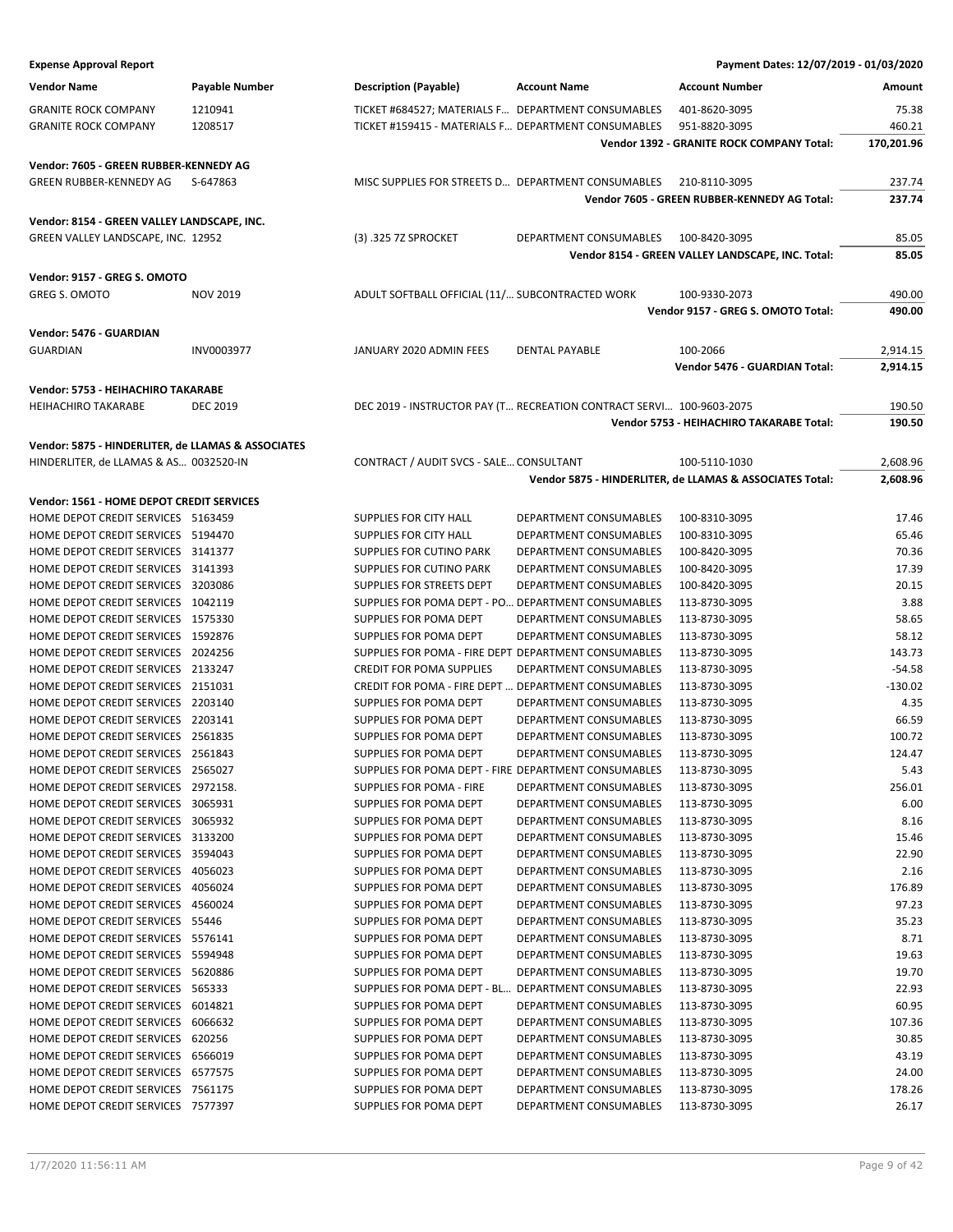| Payment Dates: 12/07/2019 - 01/03/2020 |  |  |  |  |
|----------------------------------------|--|--|--|--|
|----------------------------------------|--|--|--|--|

| <b>Vendor Name</b><br><b>Description (Payable)</b><br><b>Account Name</b><br><b>Account Number</b><br>Payable Number<br>Amount<br>HOME DEPOT CREDIT SERVICES<br>8021776<br>SUPPLIES FOR POMA DEPT<br>DEPARTMENT CONSUMABLES<br>113-8730-3095<br>52.86<br>11.93<br>HOME DEPOT CREDIT SERVICES<br>8510291<br>SUPPLIES FOR POMA DEPT<br>DEPARTMENT CONSUMABLES<br>113-8730-3095<br>4.89<br>HOME DEPOT CREDIT SERVICES<br>9024917<br>SUPPLIES FOR POMA DEPT<br>DEPARTMENT CONSUMABLES<br>113-8730-3095<br>HOME DEPOT CREDIT SERVICES 9510138<br>SUPPLIES FOR POMA DEPT<br>DEPARTMENT CONSUMABLES<br>27.30<br>113-8730-3095<br>HOME DEPOT CREDIT SERVICES 9565529<br>18.30<br>SUPPLIES FOR POMA DEPT<br>DEPARTMENT CONSUMABLES<br>113-8730-3095<br>26.27<br>HOME DEPOT CREDIT SERVICES 9576967<br>SUPPLIES FOR POMA DEPT<br>DEPARTMENT CONSUMABLES<br>113-8730-3095<br>HOME DEPOT CREDIT SERVICES 5031245<br>16.67<br>SUPPLIES FOR STREETS DEPT<br>DEPARTMENT CONSUMABLES<br>210-8110-3095<br>9.93<br>HOME DEPOT CREDIT SERVICES 5141842<br>SUPPLIES FOR STREETS DEPT<br>DEPARTMENT CONSUMABLES<br>210-8110-3095<br>HOME DEPOT CREDIT SERVICES 5163572<br>SUPPLIES FOR STREETS DEPT<br><b>DEPARTMENT CONSUMABLES</b><br>210-8110-3095<br>49.08<br>31.78<br>HOME DEPOT CREDIT SERVICES 141508<br><b>SUPPLIES FOR WELL #4</b><br>DEPARTMENT CONSUMABLES<br>401-8620-3095<br>HOME DEPOT CREDIT SERVICES 5141849<br>SUPPLIES FOR WATER DEPT<br>DEPARTMENT CONSUMABLES<br>29.65<br>401-8620-3095<br>35.99<br>HOME DEPOT CREDIT SERVICES 7021935<br>SUPPLIES FOR WATER METERS<br>DEPARTMENT CONSUMABLES<br>401-8620-3095<br>HOME DEPOT CREDIT SERVICES 9141976<br>SUPPLIES FOR WATER DEPT<br>DEPARTMENT CONSUMABLES<br>57.88<br>401-8620-3095<br>Vendor 1561 - HOME DEPOT CREDIT SERVICES Total:<br>2,106.48<br>Vendor: 1569 - HOPE SERVICES<br>S169864<br>NOV 2019 - SEASIDE MAINTEN SUBCONTRACTED WORK<br>4,500.00<br><b>HOPE SERVICES</b><br>100-8420-2073<br><b>HOPE SERVICES</b><br>S169864<br>NOV 2019 - SEASIDE MAINTEN SUBCONTRACTED WORK<br>103-8710-2073<br>986.51<br>Vendor 1569 - HOPE SERVICES Total:<br>5,486.51<br>Vendor: 4920 - ICMA RETIREMENT TRUST-457<br>ICMA RETIREMENT TRUST-457<br>INV0003926<br><b>CONTRIBUTIONS</b><br>DEFERRED COMP PAYABLE<br>100-2060<br>103.73<br>21,693.80<br>INV0003926<br><b>CONTRIBUTIONS</b><br>DEFERRED COMP PAYABLE<br>100-2060<br>ICMA RETIREMENT TRUST-457<br>324.99<br>ICMA RETIREMENT TRUST-457<br>INV0003926<br><b>CONTRIBUTIONS</b><br>DEFERRED COMP PAYABLE<br>100-2060<br>2,927.62<br>ICMA RETIREMENT TRUST-457<br>INV0003926<br><b>CONTRIBUTIONS</b><br>DEFERRED COMP PAYABLE<br>100-2060<br>ICMA RETIREMENT TRUST-457<br>INV0003926<br><b>CONTRIBUTIONS</b><br>DEFERRED COMP PAYABLE<br>100-2060<br>1,484.68<br>ICMA RETIREMENT TRUST-457<br>INV0003926<br><b>CONTRIBUTIONS</b><br>DEFERRED COMP PAYABLE<br>100-2060<br>746.39<br>ICMA RETIREMENT TRUST-457<br>INV0003926<br><b>CONTRIBUTIONS</b><br>DEFERRED COMP PAYABLE<br>100-2060<br>704.61<br>INV0003926<br>515.15<br>ICMA RETIREMENT TRUST-457<br><b>CONTRIBUTIONS</b><br>DEFERRED COMP PAYABLE<br>100-2060<br>474.66<br>ICMA RETIREMENT TRUST-457<br>INV0003926<br><b>CONTRIBUTIONS</b><br>DEFERRED COMP PAYABLE<br>100-2060<br>INV0003926<br><b>CONTRIBUTIONS</b><br>DEFERRED COMP PAYABLE<br>100-2060<br>393.54<br>ICMA RETIREMENT TRUST-457<br>ICMA RETIREMENT TRUST-457<br>INV0003926<br><b>CONTRIBUTIONS</b><br>DEFERRED COMP PAYABLE<br>100-2060<br>392.17<br>ICMA RETIREMENT TRUST-457<br>INV0003970<br><b>CONTRIBUTIONS</b><br>DEFERRED COMP PAYABLE<br>324.97<br>100-2060<br>ICMA RETIREMENT TRUST-457<br>INV0003970<br>DEFERRED COMP PAYABLE<br>125.67<br><b>CONTRIBUTIONS</b><br>100-2060<br>ICMA RETIREMENT TRUST-457<br>INV0003970<br><b>CONTRIBUTIONS</b><br>DEFERRED COMP PAYABLE<br>100-2060<br>1,246.07<br>ICMA RETIREMENT TRUST-457<br>INV0003970<br><b>CONTRIBUTIONS</b><br>DEFERRED COMP PAYABLE<br>100-2060<br>1,148.98<br><b>ICMA RETIREMENT TRUST-457</b><br>INV0003970<br><b>CONTRIBUTIONS</b><br>DEFERRED COMP PAYABLE<br>100-2060<br>392.17<br>ICMA RETIREMENT TRUST-457<br>INV0003970<br>DEFERRED COMP PAYABLE<br>20,958.59<br><b>CONTRIBUTIONS</b><br>100-2060<br>INV0003970<br>393.54<br>ICMA RETIREMENT TRUST-457<br><b>CONTRIBUTIONS</b><br>DEFERRED COMP PAYABLE<br>100-2060<br>746.39<br><b>ICMA RETIREMENT TRUST-457</b><br><b>INV0003970</b><br><b>CONTRIBUTIONS</b><br>DEFERRED COMP PAYABLE<br>100-2060<br><b>CONTRIBUTIONS</b><br>100-2060<br>515.74<br>ICMA RETIREMENT TRUST-457<br>INV0003970<br>DEFERRED COMP PAYABLE<br>474.66<br>ICMA RETIREMENT TRUST-457<br>INV0003970<br><b>CONTRIBUTIONS</b><br>DEFERRED COMP PAYABLE<br>100-2060<br>INV0003970<br>ICMA RETIREMENT TRUST-457<br><b>CONTRIBUTIONS</b><br>DEFERRED COMP PAYABLE<br>100-2060<br>2,564.42<br>37.28<br>ICMA RETIREMENT TRUST-457<br>INV0003926<br><b>CONTRIBUTIONS</b><br>DEFERRED COMP PAYABLE<br>103-2060<br>4.86<br>ICMA RETIREMENT TRUST-457<br>INV0003926<br><b>CONTRIBUTIONS</b><br>DEFERRED COMP PAYABLE<br>103-2060<br>INV0003926<br>DEFERRED COMP PAYABLE<br>6.83<br>ICMA RETIREMENT TRUST-457<br><b>CONTRIBUTIONS</b><br>103-2060<br><b>CONTRIBUTIONS</b><br>6.55<br><b>ICMA RETIREMENT TRUST-457</b><br>INV0003970<br>DEFERRED COMP PAYABLE<br>103-2060<br>8.77<br>INV0003970<br><b>CONTRIBUTIONS</b><br>DEFERRED COMP PAYABLE<br>103-2060<br>ICMA RETIREMENT TRUST-457<br>INV0003926<br>10.62<br>ICMA RETIREMENT TRUST-457<br><b>CONTRIBUTIONS</b><br>DEFERRED COMP PAYABLE<br>113-2060<br>57.10<br>ICMA RETIREMENT TRUST-457<br>INV0003926<br><b>CONTRIBUTIONS</b><br>DEFERRED COMP PAYABLE<br>113-2060<br>INV0003926<br>DEFERRED COMP PAYABLE<br>113-2060<br>161.92<br>ICMA RETIREMENT TRUST-457<br><b>CONTRIBUTIONS</b><br>ICMA RETIREMENT TRUST-457<br><b>CONTRIBUTIONS</b><br>DEFERRED COMP PAYABLE<br>2.36<br>INV0003926<br>113-2060<br>INV0003970<br>DEFERRED COMP PAYABLE<br>$-22.37$<br>ICMA RETIREMENT TRUST-457<br><b>CONTRIBUTIONS</b><br>113-2060<br>12.51<br>ICMA RETIREMENT TRUST-457<br>INV0003970<br><b>CONTRIBUTIONS</b><br>DEFERRED COMP PAYABLE<br>113-2060<br>$-90.15$<br>ICMA RETIREMENT TRUST-457<br>INV0003970<br><b>CONTRIBUTIONS</b><br>DEFERRED COMP PAYABLE<br>113-2060<br>200-2060<br>115.49<br>ICMA RETIREMENT TRUST-457<br>INV0003926<br><b>CONTRIBUTIONS</b><br>DEFERRED COMP PAYABLE<br><b>CONTRIBUTIONS</b><br>DEFERRED COMP PAYABLE<br>200-2060<br>122.36<br>ICMA RETIREMENT TRUST-457<br>INV0003970<br>INV0003926<br><b>CONTRIBUTIONS</b><br>DEFERRED COMP PAYABLE<br>210-2060<br>168.62<br>ICMA RETIREMENT TRUST-457<br>INV0003926<br>37.50<br>ICMA RETIREMENT TRUST-457<br><b>CONTRIBUTIONS</b><br>DEFERRED COMP PAYABLE<br>210-2060<br>402.11<br>ICMA RETIREMENT TRUST-457<br>INV0003926<br><b>CONTRIBUTIONS</b><br>DEFERRED COMP PAYABLE<br>210-2060<br>INV0003970<br><b>CONTRIBUTIONS</b><br>DEFERRED COMP PAYABLE<br>210-2060<br>384.54<br>ICMA RETIREMENT TRUST-457<br>ICMA RETIREMENT TRUST-457<br>INV0003970<br><b>CONTRIBUTIONS</b><br>DEFERRED COMP PAYABLE<br>210-2060<br>1.77 | <b>Expense Approval Report</b> |  | Payment Dates: 12/07/2019 - 01/03/2020 |  |
|------------------------------------------------------------------------------------------------------------------------------------------------------------------------------------------------------------------------------------------------------------------------------------------------------------------------------------------------------------------------------------------------------------------------------------------------------------------------------------------------------------------------------------------------------------------------------------------------------------------------------------------------------------------------------------------------------------------------------------------------------------------------------------------------------------------------------------------------------------------------------------------------------------------------------------------------------------------------------------------------------------------------------------------------------------------------------------------------------------------------------------------------------------------------------------------------------------------------------------------------------------------------------------------------------------------------------------------------------------------------------------------------------------------------------------------------------------------------------------------------------------------------------------------------------------------------------------------------------------------------------------------------------------------------------------------------------------------------------------------------------------------------------------------------------------------------------------------------------------------------------------------------------------------------------------------------------------------------------------------------------------------------------------------------------------------------------------------------------------------------------------------------------------------------------------------------------------------------------------------------------------------------------------------------------------------------------------------------------------------------------------------------------------------------------------------------------------------------------------------------------------------------------------------------------------------------------------------------------------------------------------------------------------------------------------------------------------------------------------------------------------------------------------------------------------------------------------------------------------------------------------------------------------------------------------------------------------------------------------------------------------------------------------------------------------------------------------------------------------------------------------------------------------------------------------------------------------------------------------------------------------------------------------------------------------------------------------------------------------------------------------------------------------------------------------------------------------------------------------------------------------------------------------------------------------------------------------------------------------------------------------------------------------------------------------------------------------------------------------------------------------------------------------------------------------------------------------------------------------------------------------------------------------------------------------------------------------------------------------------------------------------------------------------------------------------------------------------------------------------------------------------------------------------------------------------------------------------------------------------------------------------------------------------------------------------------------------------------------------------------------------------------------------------------------------------------------------------------------------------------------------------------------------------------------------------------------------------------------------------------------------------------------------------------------------------------------------------------------------------------------------------------------------------------------------------------------------------------------------------------------------------------------------------------------------------------------------------------------------------------------------------------------------------------------------------------------------------------------------------------------------------------------------------------------------------------------------------------------------------------------------------------------------------------------------------------------------------------------------------------------------------------------------------------------------------------------------------------------------------------------------------------------------------------------------------------------------------------------------------------------------------------------------------------------------------------------------------------------------------------------------------------------------------------------------------------------------------------------------------------------------------------------------------------------------------------------------------------------------------------------------------------------------------------------------------------------------------------------------------------------------------------------------------------------------------------------------------------------------------------------------------------------------------------------------------------------------------------------------------------------------------------------------------------------------------------------------------------------------------------------------------------------------------------------------------------------------------------------------------------------------------------------------------------------------------------------------------------------------------------------------------------------------------------------------------------------------------------------------------------------------------------------------------------------------------------------------------------------------------------------------------------------------------------------------------|--------------------------------|--|----------------------------------------|--|
|                                                                                                                                                                                                                                                                                                                                                                                                                                                                                                                                                                                                                                                                                                                                                                                                                                                                                                                                                                                                                                                                                                                                                                                                                                                                                                                                                                                                                                                                                                                                                                                                                                                                                                                                                                                                                                                                                                                                                                                                                                                                                                                                                                                                                                                                                                                                                                                                                                                                                                                                                                                                                                                                                                                                                                                                                                                                                                                                                                                                                                                                                                                                                                                                                                                                                                                                                                                                                                                                                                                                                                                                                                                                                                                                                                                                                                                                                                                                                                                                                                                                                                                                                                                                                                                                                                                                                                                                                                                                                                                                                                                                                                                                                                                                                                                                                                                                                                                                                                                                                                                                                                                                                                                                                                                                                                                                                                                                                                                                                                                                                                                                                                                                                                                                                                                                                                                                                                                                                                                                                                                                                                                                                                                                                                                                                                                                                                                                                                                                                                                                                                                                                                                                                                                                                                                                                                                                                                                                                                                                                                                                  |                                |  |                                        |  |
|                                                                                                                                                                                                                                                                                                                                                                                                                                                                                                                                                                                                                                                                                                                                                                                                                                                                                                                                                                                                                                                                                                                                                                                                                                                                                                                                                                                                                                                                                                                                                                                                                                                                                                                                                                                                                                                                                                                                                                                                                                                                                                                                                                                                                                                                                                                                                                                                                                                                                                                                                                                                                                                                                                                                                                                                                                                                                                                                                                                                                                                                                                                                                                                                                                                                                                                                                                                                                                                                                                                                                                                                                                                                                                                                                                                                                                                                                                                                                                                                                                                                                                                                                                                                                                                                                                                                                                                                                                                                                                                                                                                                                                                                                                                                                                                                                                                                                                                                                                                                                                                                                                                                                                                                                                                                                                                                                                                                                                                                                                                                                                                                                                                                                                                                                                                                                                                                                                                                                                                                                                                                                                                                                                                                                                                                                                                                                                                                                                                                                                                                                                                                                                                                                                                                                                                                                                                                                                                                                                                                                                                                  |                                |  |                                        |  |
|                                                                                                                                                                                                                                                                                                                                                                                                                                                                                                                                                                                                                                                                                                                                                                                                                                                                                                                                                                                                                                                                                                                                                                                                                                                                                                                                                                                                                                                                                                                                                                                                                                                                                                                                                                                                                                                                                                                                                                                                                                                                                                                                                                                                                                                                                                                                                                                                                                                                                                                                                                                                                                                                                                                                                                                                                                                                                                                                                                                                                                                                                                                                                                                                                                                                                                                                                                                                                                                                                                                                                                                                                                                                                                                                                                                                                                                                                                                                                                                                                                                                                                                                                                                                                                                                                                                                                                                                                                                                                                                                                                                                                                                                                                                                                                                                                                                                                                                                                                                                                                                                                                                                                                                                                                                                                                                                                                                                                                                                                                                                                                                                                                                                                                                                                                                                                                                                                                                                                                                                                                                                                                                                                                                                                                                                                                                                                                                                                                                                                                                                                                                                                                                                                                                                                                                                                                                                                                                                                                                                                                                                  |                                |  |                                        |  |
|                                                                                                                                                                                                                                                                                                                                                                                                                                                                                                                                                                                                                                                                                                                                                                                                                                                                                                                                                                                                                                                                                                                                                                                                                                                                                                                                                                                                                                                                                                                                                                                                                                                                                                                                                                                                                                                                                                                                                                                                                                                                                                                                                                                                                                                                                                                                                                                                                                                                                                                                                                                                                                                                                                                                                                                                                                                                                                                                                                                                                                                                                                                                                                                                                                                                                                                                                                                                                                                                                                                                                                                                                                                                                                                                                                                                                                                                                                                                                                                                                                                                                                                                                                                                                                                                                                                                                                                                                                                                                                                                                                                                                                                                                                                                                                                                                                                                                                                                                                                                                                                                                                                                                                                                                                                                                                                                                                                                                                                                                                                                                                                                                                                                                                                                                                                                                                                                                                                                                                                                                                                                                                                                                                                                                                                                                                                                                                                                                                                                                                                                                                                                                                                                                                                                                                                                                                                                                                                                                                                                                                                                  |                                |  |                                        |  |
|                                                                                                                                                                                                                                                                                                                                                                                                                                                                                                                                                                                                                                                                                                                                                                                                                                                                                                                                                                                                                                                                                                                                                                                                                                                                                                                                                                                                                                                                                                                                                                                                                                                                                                                                                                                                                                                                                                                                                                                                                                                                                                                                                                                                                                                                                                                                                                                                                                                                                                                                                                                                                                                                                                                                                                                                                                                                                                                                                                                                                                                                                                                                                                                                                                                                                                                                                                                                                                                                                                                                                                                                                                                                                                                                                                                                                                                                                                                                                                                                                                                                                                                                                                                                                                                                                                                                                                                                                                                                                                                                                                                                                                                                                                                                                                                                                                                                                                                                                                                                                                                                                                                                                                                                                                                                                                                                                                                                                                                                                                                                                                                                                                                                                                                                                                                                                                                                                                                                                                                                                                                                                                                                                                                                                                                                                                                                                                                                                                                                                                                                                                                                                                                                                                                                                                                                                                                                                                                                                                                                                                                                  |                                |  |                                        |  |
|                                                                                                                                                                                                                                                                                                                                                                                                                                                                                                                                                                                                                                                                                                                                                                                                                                                                                                                                                                                                                                                                                                                                                                                                                                                                                                                                                                                                                                                                                                                                                                                                                                                                                                                                                                                                                                                                                                                                                                                                                                                                                                                                                                                                                                                                                                                                                                                                                                                                                                                                                                                                                                                                                                                                                                                                                                                                                                                                                                                                                                                                                                                                                                                                                                                                                                                                                                                                                                                                                                                                                                                                                                                                                                                                                                                                                                                                                                                                                                                                                                                                                                                                                                                                                                                                                                                                                                                                                                                                                                                                                                                                                                                                                                                                                                                                                                                                                                                                                                                                                                                                                                                                                                                                                                                                                                                                                                                                                                                                                                                                                                                                                                                                                                                                                                                                                                                                                                                                                                                                                                                                                                                                                                                                                                                                                                                                                                                                                                                                                                                                                                                                                                                                                                                                                                                                                                                                                                                                                                                                                                                                  |                                |  |                                        |  |
|                                                                                                                                                                                                                                                                                                                                                                                                                                                                                                                                                                                                                                                                                                                                                                                                                                                                                                                                                                                                                                                                                                                                                                                                                                                                                                                                                                                                                                                                                                                                                                                                                                                                                                                                                                                                                                                                                                                                                                                                                                                                                                                                                                                                                                                                                                                                                                                                                                                                                                                                                                                                                                                                                                                                                                                                                                                                                                                                                                                                                                                                                                                                                                                                                                                                                                                                                                                                                                                                                                                                                                                                                                                                                                                                                                                                                                                                                                                                                                                                                                                                                                                                                                                                                                                                                                                                                                                                                                                                                                                                                                                                                                                                                                                                                                                                                                                                                                                                                                                                                                                                                                                                                                                                                                                                                                                                                                                                                                                                                                                                                                                                                                                                                                                                                                                                                                                                                                                                                                                                                                                                                                                                                                                                                                                                                                                                                                                                                                                                                                                                                                                                                                                                                                                                                                                                                                                                                                                                                                                                                                                                  |                                |  |                                        |  |
|                                                                                                                                                                                                                                                                                                                                                                                                                                                                                                                                                                                                                                                                                                                                                                                                                                                                                                                                                                                                                                                                                                                                                                                                                                                                                                                                                                                                                                                                                                                                                                                                                                                                                                                                                                                                                                                                                                                                                                                                                                                                                                                                                                                                                                                                                                                                                                                                                                                                                                                                                                                                                                                                                                                                                                                                                                                                                                                                                                                                                                                                                                                                                                                                                                                                                                                                                                                                                                                                                                                                                                                                                                                                                                                                                                                                                                                                                                                                                                                                                                                                                                                                                                                                                                                                                                                                                                                                                                                                                                                                                                                                                                                                                                                                                                                                                                                                                                                                                                                                                                                                                                                                                                                                                                                                                                                                                                                                                                                                                                                                                                                                                                                                                                                                                                                                                                                                                                                                                                                                                                                                                                                                                                                                                                                                                                                                                                                                                                                                                                                                                                                                                                                                                                                                                                                                                                                                                                                                                                                                                                                                  |                                |  |                                        |  |
|                                                                                                                                                                                                                                                                                                                                                                                                                                                                                                                                                                                                                                                                                                                                                                                                                                                                                                                                                                                                                                                                                                                                                                                                                                                                                                                                                                                                                                                                                                                                                                                                                                                                                                                                                                                                                                                                                                                                                                                                                                                                                                                                                                                                                                                                                                                                                                                                                                                                                                                                                                                                                                                                                                                                                                                                                                                                                                                                                                                                                                                                                                                                                                                                                                                                                                                                                                                                                                                                                                                                                                                                                                                                                                                                                                                                                                                                                                                                                                                                                                                                                                                                                                                                                                                                                                                                                                                                                                                                                                                                                                                                                                                                                                                                                                                                                                                                                                                                                                                                                                                                                                                                                                                                                                                                                                                                                                                                                                                                                                                                                                                                                                                                                                                                                                                                                                                                                                                                                                                                                                                                                                                                                                                                                                                                                                                                                                                                                                                                                                                                                                                                                                                                                                                                                                                                                                                                                                                                                                                                                                                                  |                                |  |                                        |  |
|                                                                                                                                                                                                                                                                                                                                                                                                                                                                                                                                                                                                                                                                                                                                                                                                                                                                                                                                                                                                                                                                                                                                                                                                                                                                                                                                                                                                                                                                                                                                                                                                                                                                                                                                                                                                                                                                                                                                                                                                                                                                                                                                                                                                                                                                                                                                                                                                                                                                                                                                                                                                                                                                                                                                                                                                                                                                                                                                                                                                                                                                                                                                                                                                                                                                                                                                                                                                                                                                                                                                                                                                                                                                                                                                                                                                                                                                                                                                                                                                                                                                                                                                                                                                                                                                                                                                                                                                                                                                                                                                                                                                                                                                                                                                                                                                                                                                                                                                                                                                                                                                                                                                                                                                                                                                                                                                                                                                                                                                                                                                                                                                                                                                                                                                                                                                                                                                                                                                                                                                                                                                                                                                                                                                                                                                                                                                                                                                                                                                                                                                                                                                                                                                                                                                                                                                                                                                                                                                                                                                                                                                  |                                |  |                                        |  |
|                                                                                                                                                                                                                                                                                                                                                                                                                                                                                                                                                                                                                                                                                                                                                                                                                                                                                                                                                                                                                                                                                                                                                                                                                                                                                                                                                                                                                                                                                                                                                                                                                                                                                                                                                                                                                                                                                                                                                                                                                                                                                                                                                                                                                                                                                                                                                                                                                                                                                                                                                                                                                                                                                                                                                                                                                                                                                                                                                                                                                                                                                                                                                                                                                                                                                                                                                                                                                                                                                                                                                                                                                                                                                                                                                                                                                                                                                                                                                                                                                                                                                                                                                                                                                                                                                                                                                                                                                                                                                                                                                                                                                                                                                                                                                                                                                                                                                                                                                                                                                                                                                                                                                                                                                                                                                                                                                                                                                                                                                                                                                                                                                                                                                                                                                                                                                                                                                                                                                                                                                                                                                                                                                                                                                                                                                                                                                                                                                                                                                                                                                                                                                                                                                                                                                                                                                                                                                                                                                                                                                                                                  |                                |  |                                        |  |
|                                                                                                                                                                                                                                                                                                                                                                                                                                                                                                                                                                                                                                                                                                                                                                                                                                                                                                                                                                                                                                                                                                                                                                                                                                                                                                                                                                                                                                                                                                                                                                                                                                                                                                                                                                                                                                                                                                                                                                                                                                                                                                                                                                                                                                                                                                                                                                                                                                                                                                                                                                                                                                                                                                                                                                                                                                                                                                                                                                                                                                                                                                                                                                                                                                                                                                                                                                                                                                                                                                                                                                                                                                                                                                                                                                                                                                                                                                                                                                                                                                                                                                                                                                                                                                                                                                                                                                                                                                                                                                                                                                                                                                                                                                                                                                                                                                                                                                                                                                                                                                                                                                                                                                                                                                                                                                                                                                                                                                                                                                                                                                                                                                                                                                                                                                                                                                                                                                                                                                                                                                                                                                                                                                                                                                                                                                                                                                                                                                                                                                                                                                                                                                                                                                                                                                                                                                                                                                                                                                                                                                                                  |                                |  |                                        |  |
|                                                                                                                                                                                                                                                                                                                                                                                                                                                                                                                                                                                                                                                                                                                                                                                                                                                                                                                                                                                                                                                                                                                                                                                                                                                                                                                                                                                                                                                                                                                                                                                                                                                                                                                                                                                                                                                                                                                                                                                                                                                                                                                                                                                                                                                                                                                                                                                                                                                                                                                                                                                                                                                                                                                                                                                                                                                                                                                                                                                                                                                                                                                                                                                                                                                                                                                                                                                                                                                                                                                                                                                                                                                                                                                                                                                                                                                                                                                                                                                                                                                                                                                                                                                                                                                                                                                                                                                                                                                                                                                                                                                                                                                                                                                                                                                                                                                                                                                                                                                                                                                                                                                                                                                                                                                                                                                                                                                                                                                                                                                                                                                                                                                                                                                                                                                                                                                                                                                                                                                                                                                                                                                                                                                                                                                                                                                                                                                                                                                                                                                                                                                                                                                                                                                                                                                                                                                                                                                                                                                                                                                                  |                                |  |                                        |  |
|                                                                                                                                                                                                                                                                                                                                                                                                                                                                                                                                                                                                                                                                                                                                                                                                                                                                                                                                                                                                                                                                                                                                                                                                                                                                                                                                                                                                                                                                                                                                                                                                                                                                                                                                                                                                                                                                                                                                                                                                                                                                                                                                                                                                                                                                                                                                                                                                                                                                                                                                                                                                                                                                                                                                                                                                                                                                                                                                                                                                                                                                                                                                                                                                                                                                                                                                                                                                                                                                                                                                                                                                                                                                                                                                                                                                                                                                                                                                                                                                                                                                                                                                                                                                                                                                                                                                                                                                                                                                                                                                                                                                                                                                                                                                                                                                                                                                                                                                                                                                                                                                                                                                                                                                                                                                                                                                                                                                                                                                                                                                                                                                                                                                                                                                                                                                                                                                                                                                                                                                                                                                                                                                                                                                                                                                                                                                                                                                                                                                                                                                                                                                                                                                                                                                                                                                                                                                                                                                                                                                                                                                  |                                |  |                                        |  |
|                                                                                                                                                                                                                                                                                                                                                                                                                                                                                                                                                                                                                                                                                                                                                                                                                                                                                                                                                                                                                                                                                                                                                                                                                                                                                                                                                                                                                                                                                                                                                                                                                                                                                                                                                                                                                                                                                                                                                                                                                                                                                                                                                                                                                                                                                                                                                                                                                                                                                                                                                                                                                                                                                                                                                                                                                                                                                                                                                                                                                                                                                                                                                                                                                                                                                                                                                                                                                                                                                                                                                                                                                                                                                                                                                                                                                                                                                                                                                                                                                                                                                                                                                                                                                                                                                                                                                                                                                                                                                                                                                                                                                                                                                                                                                                                                                                                                                                                                                                                                                                                                                                                                                                                                                                                                                                                                                                                                                                                                                                                                                                                                                                                                                                                                                                                                                                                                                                                                                                                                                                                                                                                                                                                                                                                                                                                                                                                                                                                                                                                                                                                                                                                                                                                                                                                                                                                                                                                                                                                                                                                                  |                                |  |                                        |  |
|                                                                                                                                                                                                                                                                                                                                                                                                                                                                                                                                                                                                                                                                                                                                                                                                                                                                                                                                                                                                                                                                                                                                                                                                                                                                                                                                                                                                                                                                                                                                                                                                                                                                                                                                                                                                                                                                                                                                                                                                                                                                                                                                                                                                                                                                                                                                                                                                                                                                                                                                                                                                                                                                                                                                                                                                                                                                                                                                                                                                                                                                                                                                                                                                                                                                                                                                                                                                                                                                                                                                                                                                                                                                                                                                                                                                                                                                                                                                                                                                                                                                                                                                                                                                                                                                                                                                                                                                                                                                                                                                                                                                                                                                                                                                                                                                                                                                                                                                                                                                                                                                                                                                                                                                                                                                                                                                                                                                                                                                                                                                                                                                                                                                                                                                                                                                                                                                                                                                                                                                                                                                                                                                                                                                                                                                                                                                                                                                                                                                                                                                                                                                                                                                                                                                                                                                                                                                                                                                                                                                                                                                  |                                |  |                                        |  |
|                                                                                                                                                                                                                                                                                                                                                                                                                                                                                                                                                                                                                                                                                                                                                                                                                                                                                                                                                                                                                                                                                                                                                                                                                                                                                                                                                                                                                                                                                                                                                                                                                                                                                                                                                                                                                                                                                                                                                                                                                                                                                                                                                                                                                                                                                                                                                                                                                                                                                                                                                                                                                                                                                                                                                                                                                                                                                                                                                                                                                                                                                                                                                                                                                                                                                                                                                                                                                                                                                                                                                                                                                                                                                                                                                                                                                                                                                                                                                                                                                                                                                                                                                                                                                                                                                                                                                                                                                                                                                                                                                                                                                                                                                                                                                                                                                                                                                                                                                                                                                                                                                                                                                                                                                                                                                                                                                                                                                                                                                                                                                                                                                                                                                                                                                                                                                                                                                                                                                                                                                                                                                                                                                                                                                                                                                                                                                                                                                                                                                                                                                                                                                                                                                                                                                                                                                                                                                                                                                                                                                                                                  |                                |  |                                        |  |
|                                                                                                                                                                                                                                                                                                                                                                                                                                                                                                                                                                                                                                                                                                                                                                                                                                                                                                                                                                                                                                                                                                                                                                                                                                                                                                                                                                                                                                                                                                                                                                                                                                                                                                                                                                                                                                                                                                                                                                                                                                                                                                                                                                                                                                                                                                                                                                                                                                                                                                                                                                                                                                                                                                                                                                                                                                                                                                                                                                                                                                                                                                                                                                                                                                                                                                                                                                                                                                                                                                                                                                                                                                                                                                                                                                                                                                                                                                                                                                                                                                                                                                                                                                                                                                                                                                                                                                                                                                                                                                                                                                                                                                                                                                                                                                                                                                                                                                                                                                                                                                                                                                                                                                                                                                                                                                                                                                                                                                                                                                                                                                                                                                                                                                                                                                                                                                                                                                                                                                                                                                                                                                                                                                                                                                                                                                                                                                                                                                                                                                                                                                                                                                                                                                                                                                                                                                                                                                                                                                                                                                                                  |                                |  |                                        |  |
|                                                                                                                                                                                                                                                                                                                                                                                                                                                                                                                                                                                                                                                                                                                                                                                                                                                                                                                                                                                                                                                                                                                                                                                                                                                                                                                                                                                                                                                                                                                                                                                                                                                                                                                                                                                                                                                                                                                                                                                                                                                                                                                                                                                                                                                                                                                                                                                                                                                                                                                                                                                                                                                                                                                                                                                                                                                                                                                                                                                                                                                                                                                                                                                                                                                                                                                                                                                                                                                                                                                                                                                                                                                                                                                                                                                                                                                                                                                                                                                                                                                                                                                                                                                                                                                                                                                                                                                                                                                                                                                                                                                                                                                                                                                                                                                                                                                                                                                                                                                                                                                                                                                                                                                                                                                                                                                                                                                                                                                                                                                                                                                                                                                                                                                                                                                                                                                                                                                                                                                                                                                                                                                                                                                                                                                                                                                                                                                                                                                                                                                                                                                                                                                                                                                                                                                                                                                                                                                                                                                                                                                                  |                                |  |                                        |  |
|                                                                                                                                                                                                                                                                                                                                                                                                                                                                                                                                                                                                                                                                                                                                                                                                                                                                                                                                                                                                                                                                                                                                                                                                                                                                                                                                                                                                                                                                                                                                                                                                                                                                                                                                                                                                                                                                                                                                                                                                                                                                                                                                                                                                                                                                                                                                                                                                                                                                                                                                                                                                                                                                                                                                                                                                                                                                                                                                                                                                                                                                                                                                                                                                                                                                                                                                                                                                                                                                                                                                                                                                                                                                                                                                                                                                                                                                                                                                                                                                                                                                                                                                                                                                                                                                                                                                                                                                                                                                                                                                                                                                                                                                                                                                                                                                                                                                                                                                                                                                                                                                                                                                                                                                                                                                                                                                                                                                                                                                                                                                                                                                                                                                                                                                                                                                                                                                                                                                                                                                                                                                                                                                                                                                                                                                                                                                                                                                                                                                                                                                                                                                                                                                                                                                                                                                                                                                                                                                                                                                                                                                  |                                |  |                                        |  |
|                                                                                                                                                                                                                                                                                                                                                                                                                                                                                                                                                                                                                                                                                                                                                                                                                                                                                                                                                                                                                                                                                                                                                                                                                                                                                                                                                                                                                                                                                                                                                                                                                                                                                                                                                                                                                                                                                                                                                                                                                                                                                                                                                                                                                                                                                                                                                                                                                                                                                                                                                                                                                                                                                                                                                                                                                                                                                                                                                                                                                                                                                                                                                                                                                                                                                                                                                                                                                                                                                                                                                                                                                                                                                                                                                                                                                                                                                                                                                                                                                                                                                                                                                                                                                                                                                                                                                                                                                                                                                                                                                                                                                                                                                                                                                                                                                                                                                                                                                                                                                                                                                                                                                                                                                                                                                                                                                                                                                                                                                                                                                                                                                                                                                                                                                                                                                                                                                                                                                                                                                                                                                                                                                                                                                                                                                                                                                                                                                                                                                                                                                                                                                                                                                                                                                                                                                                                                                                                                                                                                                                                                  |                                |  |                                        |  |
|                                                                                                                                                                                                                                                                                                                                                                                                                                                                                                                                                                                                                                                                                                                                                                                                                                                                                                                                                                                                                                                                                                                                                                                                                                                                                                                                                                                                                                                                                                                                                                                                                                                                                                                                                                                                                                                                                                                                                                                                                                                                                                                                                                                                                                                                                                                                                                                                                                                                                                                                                                                                                                                                                                                                                                                                                                                                                                                                                                                                                                                                                                                                                                                                                                                                                                                                                                                                                                                                                                                                                                                                                                                                                                                                                                                                                                                                                                                                                                                                                                                                                                                                                                                                                                                                                                                                                                                                                                                                                                                                                                                                                                                                                                                                                                                                                                                                                                                                                                                                                                                                                                                                                                                                                                                                                                                                                                                                                                                                                                                                                                                                                                                                                                                                                                                                                                                                                                                                                                                                                                                                                                                                                                                                                                                                                                                                                                                                                                                                                                                                                                                                                                                                                                                                                                                                                                                                                                                                                                                                                                                                  |                                |  |                                        |  |
|                                                                                                                                                                                                                                                                                                                                                                                                                                                                                                                                                                                                                                                                                                                                                                                                                                                                                                                                                                                                                                                                                                                                                                                                                                                                                                                                                                                                                                                                                                                                                                                                                                                                                                                                                                                                                                                                                                                                                                                                                                                                                                                                                                                                                                                                                                                                                                                                                                                                                                                                                                                                                                                                                                                                                                                                                                                                                                                                                                                                                                                                                                                                                                                                                                                                                                                                                                                                                                                                                                                                                                                                                                                                                                                                                                                                                                                                                                                                                                                                                                                                                                                                                                                                                                                                                                                                                                                                                                                                                                                                                                                                                                                                                                                                                                                                                                                                                                                                                                                                                                                                                                                                                                                                                                                                                                                                                                                                                                                                                                                                                                                                                                                                                                                                                                                                                                                                                                                                                                                                                                                                                                                                                                                                                                                                                                                                                                                                                                                                                                                                                                                                                                                                                                                                                                                                                                                                                                                                                                                                                                                                  |                                |  |                                        |  |
|                                                                                                                                                                                                                                                                                                                                                                                                                                                                                                                                                                                                                                                                                                                                                                                                                                                                                                                                                                                                                                                                                                                                                                                                                                                                                                                                                                                                                                                                                                                                                                                                                                                                                                                                                                                                                                                                                                                                                                                                                                                                                                                                                                                                                                                                                                                                                                                                                                                                                                                                                                                                                                                                                                                                                                                                                                                                                                                                                                                                                                                                                                                                                                                                                                                                                                                                                                                                                                                                                                                                                                                                                                                                                                                                                                                                                                                                                                                                                                                                                                                                                                                                                                                                                                                                                                                                                                                                                                                                                                                                                                                                                                                                                                                                                                                                                                                                                                                                                                                                                                                                                                                                                                                                                                                                                                                                                                                                                                                                                                                                                                                                                                                                                                                                                                                                                                                                                                                                                                                                                                                                                                                                                                                                                                                                                                                                                                                                                                                                                                                                                                                                                                                                                                                                                                                                                                                                                                                                                                                                                                                                  |                                |  |                                        |  |
|                                                                                                                                                                                                                                                                                                                                                                                                                                                                                                                                                                                                                                                                                                                                                                                                                                                                                                                                                                                                                                                                                                                                                                                                                                                                                                                                                                                                                                                                                                                                                                                                                                                                                                                                                                                                                                                                                                                                                                                                                                                                                                                                                                                                                                                                                                                                                                                                                                                                                                                                                                                                                                                                                                                                                                                                                                                                                                                                                                                                                                                                                                                                                                                                                                                                                                                                                                                                                                                                                                                                                                                                                                                                                                                                                                                                                                                                                                                                                                                                                                                                                                                                                                                                                                                                                                                                                                                                                                                                                                                                                                                                                                                                                                                                                                                                                                                                                                                                                                                                                                                                                                                                                                                                                                                                                                                                                                                                                                                                                                                                                                                                                                                                                                                                                                                                                                                                                                                                                                                                                                                                                                                                                                                                                                                                                                                                                                                                                                                                                                                                                                                                                                                                                                                                                                                                                                                                                                                                                                                                                                                                  |                                |  |                                        |  |
|                                                                                                                                                                                                                                                                                                                                                                                                                                                                                                                                                                                                                                                                                                                                                                                                                                                                                                                                                                                                                                                                                                                                                                                                                                                                                                                                                                                                                                                                                                                                                                                                                                                                                                                                                                                                                                                                                                                                                                                                                                                                                                                                                                                                                                                                                                                                                                                                                                                                                                                                                                                                                                                                                                                                                                                                                                                                                                                                                                                                                                                                                                                                                                                                                                                                                                                                                                                                                                                                                                                                                                                                                                                                                                                                                                                                                                                                                                                                                                                                                                                                                                                                                                                                                                                                                                                                                                                                                                                                                                                                                                                                                                                                                                                                                                                                                                                                                                                                                                                                                                                                                                                                                                                                                                                                                                                                                                                                                                                                                                                                                                                                                                                                                                                                                                                                                                                                                                                                                                                                                                                                                                                                                                                                                                                                                                                                                                                                                                                                                                                                                                                                                                                                                                                                                                                                                                                                                                                                                                                                                                                                  |                                |  |                                        |  |
|                                                                                                                                                                                                                                                                                                                                                                                                                                                                                                                                                                                                                                                                                                                                                                                                                                                                                                                                                                                                                                                                                                                                                                                                                                                                                                                                                                                                                                                                                                                                                                                                                                                                                                                                                                                                                                                                                                                                                                                                                                                                                                                                                                                                                                                                                                                                                                                                                                                                                                                                                                                                                                                                                                                                                                                                                                                                                                                                                                                                                                                                                                                                                                                                                                                                                                                                                                                                                                                                                                                                                                                                                                                                                                                                                                                                                                                                                                                                                                                                                                                                                                                                                                                                                                                                                                                                                                                                                                                                                                                                                                                                                                                                                                                                                                                                                                                                                                                                                                                                                                                                                                                                                                                                                                                                                                                                                                                                                                                                                                                                                                                                                                                                                                                                                                                                                                                                                                                                                                                                                                                                                                                                                                                                                                                                                                                                                                                                                                                                                                                                                                                                                                                                                                                                                                                                                                                                                                                                                                                                                                                                  |                                |  |                                        |  |
|                                                                                                                                                                                                                                                                                                                                                                                                                                                                                                                                                                                                                                                                                                                                                                                                                                                                                                                                                                                                                                                                                                                                                                                                                                                                                                                                                                                                                                                                                                                                                                                                                                                                                                                                                                                                                                                                                                                                                                                                                                                                                                                                                                                                                                                                                                                                                                                                                                                                                                                                                                                                                                                                                                                                                                                                                                                                                                                                                                                                                                                                                                                                                                                                                                                                                                                                                                                                                                                                                                                                                                                                                                                                                                                                                                                                                                                                                                                                                                                                                                                                                                                                                                                                                                                                                                                                                                                                                                                                                                                                                                                                                                                                                                                                                                                                                                                                                                                                                                                                                                                                                                                                                                                                                                                                                                                                                                                                                                                                                                                                                                                                                                                                                                                                                                                                                                                                                                                                                                                                                                                                                                                                                                                                                                                                                                                                                                                                                                                                                                                                                                                                                                                                                                                                                                                                                                                                                                                                                                                                                                                                  |                                |  |                                        |  |
|                                                                                                                                                                                                                                                                                                                                                                                                                                                                                                                                                                                                                                                                                                                                                                                                                                                                                                                                                                                                                                                                                                                                                                                                                                                                                                                                                                                                                                                                                                                                                                                                                                                                                                                                                                                                                                                                                                                                                                                                                                                                                                                                                                                                                                                                                                                                                                                                                                                                                                                                                                                                                                                                                                                                                                                                                                                                                                                                                                                                                                                                                                                                                                                                                                                                                                                                                                                                                                                                                                                                                                                                                                                                                                                                                                                                                                                                                                                                                                                                                                                                                                                                                                                                                                                                                                                                                                                                                                                                                                                                                                                                                                                                                                                                                                                                                                                                                                                                                                                                                                                                                                                                                                                                                                                                                                                                                                                                                                                                                                                                                                                                                                                                                                                                                                                                                                                                                                                                                                                                                                                                                                                                                                                                                                                                                                                                                                                                                                                                                                                                                                                                                                                                                                                                                                                                                                                                                                                                                                                                                                                                  |                                |  |                                        |  |
|                                                                                                                                                                                                                                                                                                                                                                                                                                                                                                                                                                                                                                                                                                                                                                                                                                                                                                                                                                                                                                                                                                                                                                                                                                                                                                                                                                                                                                                                                                                                                                                                                                                                                                                                                                                                                                                                                                                                                                                                                                                                                                                                                                                                                                                                                                                                                                                                                                                                                                                                                                                                                                                                                                                                                                                                                                                                                                                                                                                                                                                                                                                                                                                                                                                                                                                                                                                                                                                                                                                                                                                                                                                                                                                                                                                                                                                                                                                                                                                                                                                                                                                                                                                                                                                                                                                                                                                                                                                                                                                                                                                                                                                                                                                                                                                                                                                                                                                                                                                                                                                                                                                                                                                                                                                                                                                                                                                                                                                                                                                                                                                                                                                                                                                                                                                                                                                                                                                                                                                                                                                                                                                                                                                                                                                                                                                                                                                                                                                                                                                                                                                                                                                                                                                                                                                                                                                                                                                                                                                                                                                                  |                                |  |                                        |  |
|                                                                                                                                                                                                                                                                                                                                                                                                                                                                                                                                                                                                                                                                                                                                                                                                                                                                                                                                                                                                                                                                                                                                                                                                                                                                                                                                                                                                                                                                                                                                                                                                                                                                                                                                                                                                                                                                                                                                                                                                                                                                                                                                                                                                                                                                                                                                                                                                                                                                                                                                                                                                                                                                                                                                                                                                                                                                                                                                                                                                                                                                                                                                                                                                                                                                                                                                                                                                                                                                                                                                                                                                                                                                                                                                                                                                                                                                                                                                                                                                                                                                                                                                                                                                                                                                                                                                                                                                                                                                                                                                                                                                                                                                                                                                                                                                                                                                                                                                                                                                                                                                                                                                                                                                                                                                                                                                                                                                                                                                                                                                                                                                                                                                                                                                                                                                                                                                                                                                                                                                                                                                                                                                                                                                                                                                                                                                                                                                                                                                                                                                                                                                                                                                                                                                                                                                                                                                                                                                                                                                                                                                  |                                |  |                                        |  |
|                                                                                                                                                                                                                                                                                                                                                                                                                                                                                                                                                                                                                                                                                                                                                                                                                                                                                                                                                                                                                                                                                                                                                                                                                                                                                                                                                                                                                                                                                                                                                                                                                                                                                                                                                                                                                                                                                                                                                                                                                                                                                                                                                                                                                                                                                                                                                                                                                                                                                                                                                                                                                                                                                                                                                                                                                                                                                                                                                                                                                                                                                                                                                                                                                                                                                                                                                                                                                                                                                                                                                                                                                                                                                                                                                                                                                                                                                                                                                                                                                                                                                                                                                                                                                                                                                                                                                                                                                                                                                                                                                                                                                                                                                                                                                                                                                                                                                                                                                                                                                                                                                                                                                                                                                                                                                                                                                                                                                                                                                                                                                                                                                                                                                                                                                                                                                                                                                                                                                                                                                                                                                                                                                                                                                                                                                                                                                                                                                                                                                                                                                                                                                                                                                                                                                                                                                                                                                                                                                                                                                                                                  |                                |  |                                        |  |
|                                                                                                                                                                                                                                                                                                                                                                                                                                                                                                                                                                                                                                                                                                                                                                                                                                                                                                                                                                                                                                                                                                                                                                                                                                                                                                                                                                                                                                                                                                                                                                                                                                                                                                                                                                                                                                                                                                                                                                                                                                                                                                                                                                                                                                                                                                                                                                                                                                                                                                                                                                                                                                                                                                                                                                                                                                                                                                                                                                                                                                                                                                                                                                                                                                                                                                                                                                                                                                                                                                                                                                                                                                                                                                                                                                                                                                                                                                                                                                                                                                                                                                                                                                                                                                                                                                                                                                                                                                                                                                                                                                                                                                                                                                                                                                                                                                                                                                                                                                                                                                                                                                                                                                                                                                                                                                                                                                                                                                                                                                                                                                                                                                                                                                                                                                                                                                                                                                                                                                                                                                                                                                                                                                                                                                                                                                                                                                                                                                                                                                                                                                                                                                                                                                                                                                                                                                                                                                                                                                                                                                                                  |                                |  |                                        |  |
|                                                                                                                                                                                                                                                                                                                                                                                                                                                                                                                                                                                                                                                                                                                                                                                                                                                                                                                                                                                                                                                                                                                                                                                                                                                                                                                                                                                                                                                                                                                                                                                                                                                                                                                                                                                                                                                                                                                                                                                                                                                                                                                                                                                                                                                                                                                                                                                                                                                                                                                                                                                                                                                                                                                                                                                                                                                                                                                                                                                                                                                                                                                                                                                                                                                                                                                                                                                                                                                                                                                                                                                                                                                                                                                                                                                                                                                                                                                                                                                                                                                                                                                                                                                                                                                                                                                                                                                                                                                                                                                                                                                                                                                                                                                                                                                                                                                                                                                                                                                                                                                                                                                                                                                                                                                                                                                                                                                                                                                                                                                                                                                                                                                                                                                                                                                                                                                                                                                                                                                                                                                                                                                                                                                                                                                                                                                                                                                                                                                                                                                                                                                                                                                                                                                                                                                                                                                                                                                                                                                                                                                                  |                                |  |                                        |  |
|                                                                                                                                                                                                                                                                                                                                                                                                                                                                                                                                                                                                                                                                                                                                                                                                                                                                                                                                                                                                                                                                                                                                                                                                                                                                                                                                                                                                                                                                                                                                                                                                                                                                                                                                                                                                                                                                                                                                                                                                                                                                                                                                                                                                                                                                                                                                                                                                                                                                                                                                                                                                                                                                                                                                                                                                                                                                                                                                                                                                                                                                                                                                                                                                                                                                                                                                                                                                                                                                                                                                                                                                                                                                                                                                                                                                                                                                                                                                                                                                                                                                                                                                                                                                                                                                                                                                                                                                                                                                                                                                                                                                                                                                                                                                                                                                                                                                                                                                                                                                                                                                                                                                                                                                                                                                                                                                                                                                                                                                                                                                                                                                                                                                                                                                                                                                                                                                                                                                                                                                                                                                                                                                                                                                                                                                                                                                                                                                                                                                                                                                                                                                                                                                                                                                                                                                                                                                                                                                                                                                                                                                  |                                |  |                                        |  |
|                                                                                                                                                                                                                                                                                                                                                                                                                                                                                                                                                                                                                                                                                                                                                                                                                                                                                                                                                                                                                                                                                                                                                                                                                                                                                                                                                                                                                                                                                                                                                                                                                                                                                                                                                                                                                                                                                                                                                                                                                                                                                                                                                                                                                                                                                                                                                                                                                                                                                                                                                                                                                                                                                                                                                                                                                                                                                                                                                                                                                                                                                                                                                                                                                                                                                                                                                                                                                                                                                                                                                                                                                                                                                                                                                                                                                                                                                                                                                                                                                                                                                                                                                                                                                                                                                                                                                                                                                                                                                                                                                                                                                                                                                                                                                                                                                                                                                                                                                                                                                                                                                                                                                                                                                                                                                                                                                                                                                                                                                                                                                                                                                                                                                                                                                                                                                                                                                                                                                                                                                                                                                                                                                                                                                                                                                                                                                                                                                                                                                                                                                                                                                                                                                                                                                                                                                                                                                                                                                                                                                                                                  |                                |  |                                        |  |
|                                                                                                                                                                                                                                                                                                                                                                                                                                                                                                                                                                                                                                                                                                                                                                                                                                                                                                                                                                                                                                                                                                                                                                                                                                                                                                                                                                                                                                                                                                                                                                                                                                                                                                                                                                                                                                                                                                                                                                                                                                                                                                                                                                                                                                                                                                                                                                                                                                                                                                                                                                                                                                                                                                                                                                                                                                                                                                                                                                                                                                                                                                                                                                                                                                                                                                                                                                                                                                                                                                                                                                                                                                                                                                                                                                                                                                                                                                                                                                                                                                                                                                                                                                                                                                                                                                                                                                                                                                                                                                                                                                                                                                                                                                                                                                                                                                                                                                                                                                                                                                                                                                                                                                                                                                                                                                                                                                                                                                                                                                                                                                                                                                                                                                                                                                                                                                                                                                                                                                                                                                                                                                                                                                                                                                                                                                                                                                                                                                                                                                                                                                                                                                                                                                                                                                                                                                                                                                                                                                                                                                                                  |                                |  |                                        |  |
|                                                                                                                                                                                                                                                                                                                                                                                                                                                                                                                                                                                                                                                                                                                                                                                                                                                                                                                                                                                                                                                                                                                                                                                                                                                                                                                                                                                                                                                                                                                                                                                                                                                                                                                                                                                                                                                                                                                                                                                                                                                                                                                                                                                                                                                                                                                                                                                                                                                                                                                                                                                                                                                                                                                                                                                                                                                                                                                                                                                                                                                                                                                                                                                                                                                                                                                                                                                                                                                                                                                                                                                                                                                                                                                                                                                                                                                                                                                                                                                                                                                                                                                                                                                                                                                                                                                                                                                                                                                                                                                                                                                                                                                                                                                                                                                                                                                                                                                                                                                                                                                                                                                                                                                                                                                                                                                                                                                                                                                                                                                                                                                                                                                                                                                                                                                                                                                                                                                                                                                                                                                                                                                                                                                                                                                                                                                                                                                                                                                                                                                                                                                                                                                                                                                                                                                                                                                                                                                                                                                                                                                                  |                                |  |                                        |  |
|                                                                                                                                                                                                                                                                                                                                                                                                                                                                                                                                                                                                                                                                                                                                                                                                                                                                                                                                                                                                                                                                                                                                                                                                                                                                                                                                                                                                                                                                                                                                                                                                                                                                                                                                                                                                                                                                                                                                                                                                                                                                                                                                                                                                                                                                                                                                                                                                                                                                                                                                                                                                                                                                                                                                                                                                                                                                                                                                                                                                                                                                                                                                                                                                                                                                                                                                                                                                                                                                                                                                                                                                                                                                                                                                                                                                                                                                                                                                                                                                                                                                                                                                                                                                                                                                                                                                                                                                                                                                                                                                                                                                                                                                                                                                                                                                                                                                                                                                                                                                                                                                                                                                                                                                                                                                                                                                                                                                                                                                                                                                                                                                                                                                                                                                                                                                                                                                                                                                                                                                                                                                                                                                                                                                                                                                                                                                                                                                                                                                                                                                                                                                                                                                                                                                                                                                                                                                                                                                                                                                                                                                  |                                |  |                                        |  |
|                                                                                                                                                                                                                                                                                                                                                                                                                                                                                                                                                                                                                                                                                                                                                                                                                                                                                                                                                                                                                                                                                                                                                                                                                                                                                                                                                                                                                                                                                                                                                                                                                                                                                                                                                                                                                                                                                                                                                                                                                                                                                                                                                                                                                                                                                                                                                                                                                                                                                                                                                                                                                                                                                                                                                                                                                                                                                                                                                                                                                                                                                                                                                                                                                                                                                                                                                                                                                                                                                                                                                                                                                                                                                                                                                                                                                                                                                                                                                                                                                                                                                                                                                                                                                                                                                                                                                                                                                                                                                                                                                                                                                                                                                                                                                                                                                                                                                                                                                                                                                                                                                                                                                                                                                                                                                                                                                                                                                                                                                                                                                                                                                                                                                                                                                                                                                                                                                                                                                                                                                                                                                                                                                                                                                                                                                                                                                                                                                                                                                                                                                                                                                                                                                                                                                                                                                                                                                                                                                                                                                                                                  |                                |  |                                        |  |
|                                                                                                                                                                                                                                                                                                                                                                                                                                                                                                                                                                                                                                                                                                                                                                                                                                                                                                                                                                                                                                                                                                                                                                                                                                                                                                                                                                                                                                                                                                                                                                                                                                                                                                                                                                                                                                                                                                                                                                                                                                                                                                                                                                                                                                                                                                                                                                                                                                                                                                                                                                                                                                                                                                                                                                                                                                                                                                                                                                                                                                                                                                                                                                                                                                                                                                                                                                                                                                                                                                                                                                                                                                                                                                                                                                                                                                                                                                                                                                                                                                                                                                                                                                                                                                                                                                                                                                                                                                                                                                                                                                                                                                                                                                                                                                                                                                                                                                                                                                                                                                                                                                                                                                                                                                                                                                                                                                                                                                                                                                                                                                                                                                                                                                                                                                                                                                                                                                                                                                                                                                                                                                                                                                                                                                                                                                                                                                                                                                                                                                                                                                                                                                                                                                                                                                                                                                                                                                                                                                                                                                                                  |                                |  |                                        |  |
|                                                                                                                                                                                                                                                                                                                                                                                                                                                                                                                                                                                                                                                                                                                                                                                                                                                                                                                                                                                                                                                                                                                                                                                                                                                                                                                                                                                                                                                                                                                                                                                                                                                                                                                                                                                                                                                                                                                                                                                                                                                                                                                                                                                                                                                                                                                                                                                                                                                                                                                                                                                                                                                                                                                                                                                                                                                                                                                                                                                                                                                                                                                                                                                                                                                                                                                                                                                                                                                                                                                                                                                                                                                                                                                                                                                                                                                                                                                                                                                                                                                                                                                                                                                                                                                                                                                                                                                                                                                                                                                                                                                                                                                                                                                                                                                                                                                                                                                                                                                                                                                                                                                                                                                                                                                                                                                                                                                                                                                                                                                                                                                                                                                                                                                                                                                                                                                                                                                                                                                                                                                                                                                                                                                                                                                                                                                                                                                                                                                                                                                                                                                                                                                                                                                                                                                                                                                                                                                                                                                                                                                                  |                                |  |                                        |  |
|                                                                                                                                                                                                                                                                                                                                                                                                                                                                                                                                                                                                                                                                                                                                                                                                                                                                                                                                                                                                                                                                                                                                                                                                                                                                                                                                                                                                                                                                                                                                                                                                                                                                                                                                                                                                                                                                                                                                                                                                                                                                                                                                                                                                                                                                                                                                                                                                                                                                                                                                                                                                                                                                                                                                                                                                                                                                                                                                                                                                                                                                                                                                                                                                                                                                                                                                                                                                                                                                                                                                                                                                                                                                                                                                                                                                                                                                                                                                                                                                                                                                                                                                                                                                                                                                                                                                                                                                                                                                                                                                                                                                                                                                                                                                                                                                                                                                                                                                                                                                                                                                                                                                                                                                                                                                                                                                                                                                                                                                                                                                                                                                                                                                                                                                                                                                                                                                                                                                                                                                                                                                                                                                                                                                                                                                                                                                                                                                                                                                                                                                                                                                                                                                                                                                                                                                                                                                                                                                                                                                                                                                  |                                |  |                                        |  |
|                                                                                                                                                                                                                                                                                                                                                                                                                                                                                                                                                                                                                                                                                                                                                                                                                                                                                                                                                                                                                                                                                                                                                                                                                                                                                                                                                                                                                                                                                                                                                                                                                                                                                                                                                                                                                                                                                                                                                                                                                                                                                                                                                                                                                                                                                                                                                                                                                                                                                                                                                                                                                                                                                                                                                                                                                                                                                                                                                                                                                                                                                                                                                                                                                                                                                                                                                                                                                                                                                                                                                                                                                                                                                                                                                                                                                                                                                                                                                                                                                                                                                                                                                                                                                                                                                                                                                                                                                                                                                                                                                                                                                                                                                                                                                                                                                                                                                                                                                                                                                                                                                                                                                                                                                                                                                                                                                                                                                                                                                                                                                                                                                                                                                                                                                                                                                                                                                                                                                                                                                                                                                                                                                                                                                                                                                                                                                                                                                                                                                                                                                                                                                                                                                                                                                                                                                                                                                                                                                                                                                                                                  |                                |  |                                        |  |
|                                                                                                                                                                                                                                                                                                                                                                                                                                                                                                                                                                                                                                                                                                                                                                                                                                                                                                                                                                                                                                                                                                                                                                                                                                                                                                                                                                                                                                                                                                                                                                                                                                                                                                                                                                                                                                                                                                                                                                                                                                                                                                                                                                                                                                                                                                                                                                                                                                                                                                                                                                                                                                                                                                                                                                                                                                                                                                                                                                                                                                                                                                                                                                                                                                                                                                                                                                                                                                                                                                                                                                                                                                                                                                                                                                                                                                                                                                                                                                                                                                                                                                                                                                                                                                                                                                                                                                                                                                                                                                                                                                                                                                                                                                                                                                                                                                                                                                                                                                                                                                                                                                                                                                                                                                                                                                                                                                                                                                                                                                                                                                                                                                                                                                                                                                                                                                                                                                                                                                                                                                                                                                                                                                                                                                                                                                                                                                                                                                                                                                                                                                                                                                                                                                                                                                                                                                                                                                                                                                                                                                                                  |                                |  |                                        |  |
|                                                                                                                                                                                                                                                                                                                                                                                                                                                                                                                                                                                                                                                                                                                                                                                                                                                                                                                                                                                                                                                                                                                                                                                                                                                                                                                                                                                                                                                                                                                                                                                                                                                                                                                                                                                                                                                                                                                                                                                                                                                                                                                                                                                                                                                                                                                                                                                                                                                                                                                                                                                                                                                                                                                                                                                                                                                                                                                                                                                                                                                                                                                                                                                                                                                                                                                                                                                                                                                                                                                                                                                                                                                                                                                                                                                                                                                                                                                                                                                                                                                                                                                                                                                                                                                                                                                                                                                                                                                                                                                                                                                                                                                                                                                                                                                                                                                                                                                                                                                                                                                                                                                                                                                                                                                                                                                                                                                                                                                                                                                                                                                                                                                                                                                                                                                                                                                                                                                                                                                                                                                                                                                                                                                                                                                                                                                                                                                                                                                                                                                                                                                                                                                                                                                                                                                                                                                                                                                                                                                                                                                                  |                                |  |                                        |  |
|                                                                                                                                                                                                                                                                                                                                                                                                                                                                                                                                                                                                                                                                                                                                                                                                                                                                                                                                                                                                                                                                                                                                                                                                                                                                                                                                                                                                                                                                                                                                                                                                                                                                                                                                                                                                                                                                                                                                                                                                                                                                                                                                                                                                                                                                                                                                                                                                                                                                                                                                                                                                                                                                                                                                                                                                                                                                                                                                                                                                                                                                                                                                                                                                                                                                                                                                                                                                                                                                                                                                                                                                                                                                                                                                                                                                                                                                                                                                                                                                                                                                                                                                                                                                                                                                                                                                                                                                                                                                                                                                                                                                                                                                                                                                                                                                                                                                                                                                                                                                                                                                                                                                                                                                                                                                                                                                                                                                                                                                                                                                                                                                                                                                                                                                                                                                                                                                                                                                                                                                                                                                                                                                                                                                                                                                                                                                                                                                                                                                                                                                                                                                                                                                                                                                                                                                                                                                                                                                                                                                                                                                  |                                |  |                                        |  |
|                                                                                                                                                                                                                                                                                                                                                                                                                                                                                                                                                                                                                                                                                                                                                                                                                                                                                                                                                                                                                                                                                                                                                                                                                                                                                                                                                                                                                                                                                                                                                                                                                                                                                                                                                                                                                                                                                                                                                                                                                                                                                                                                                                                                                                                                                                                                                                                                                                                                                                                                                                                                                                                                                                                                                                                                                                                                                                                                                                                                                                                                                                                                                                                                                                                                                                                                                                                                                                                                                                                                                                                                                                                                                                                                                                                                                                                                                                                                                                                                                                                                                                                                                                                                                                                                                                                                                                                                                                                                                                                                                                                                                                                                                                                                                                                                                                                                                                                                                                                                                                                                                                                                                                                                                                                                                                                                                                                                                                                                                                                                                                                                                                                                                                                                                                                                                                                                                                                                                                                                                                                                                                                                                                                                                                                                                                                                                                                                                                                                                                                                                                                                                                                                                                                                                                                                                                                                                                                                                                                                                                                                  |                                |  |                                        |  |
|                                                                                                                                                                                                                                                                                                                                                                                                                                                                                                                                                                                                                                                                                                                                                                                                                                                                                                                                                                                                                                                                                                                                                                                                                                                                                                                                                                                                                                                                                                                                                                                                                                                                                                                                                                                                                                                                                                                                                                                                                                                                                                                                                                                                                                                                                                                                                                                                                                                                                                                                                                                                                                                                                                                                                                                                                                                                                                                                                                                                                                                                                                                                                                                                                                                                                                                                                                                                                                                                                                                                                                                                                                                                                                                                                                                                                                                                                                                                                                                                                                                                                                                                                                                                                                                                                                                                                                                                                                                                                                                                                                                                                                                                                                                                                                                                                                                                                                                                                                                                                                                                                                                                                                                                                                                                                                                                                                                                                                                                                                                                                                                                                                                                                                                                                                                                                                                                                                                                                                                                                                                                                                                                                                                                                                                                                                                                                                                                                                                                                                                                                                                                                                                                                                                                                                                                                                                                                                                                                                                                                                                                  |                                |  |                                        |  |
|                                                                                                                                                                                                                                                                                                                                                                                                                                                                                                                                                                                                                                                                                                                                                                                                                                                                                                                                                                                                                                                                                                                                                                                                                                                                                                                                                                                                                                                                                                                                                                                                                                                                                                                                                                                                                                                                                                                                                                                                                                                                                                                                                                                                                                                                                                                                                                                                                                                                                                                                                                                                                                                                                                                                                                                                                                                                                                                                                                                                                                                                                                                                                                                                                                                                                                                                                                                                                                                                                                                                                                                                                                                                                                                                                                                                                                                                                                                                                                                                                                                                                                                                                                                                                                                                                                                                                                                                                                                                                                                                                                                                                                                                                                                                                                                                                                                                                                                                                                                                                                                                                                                                                                                                                                                                                                                                                                                                                                                                                                                                                                                                                                                                                                                                                                                                                                                                                                                                                                                                                                                                                                                                                                                                                                                                                                                                                                                                                                                                                                                                                                                                                                                                                                                                                                                                                                                                                                                                                                                                                                                                  |                                |  |                                        |  |
|                                                                                                                                                                                                                                                                                                                                                                                                                                                                                                                                                                                                                                                                                                                                                                                                                                                                                                                                                                                                                                                                                                                                                                                                                                                                                                                                                                                                                                                                                                                                                                                                                                                                                                                                                                                                                                                                                                                                                                                                                                                                                                                                                                                                                                                                                                                                                                                                                                                                                                                                                                                                                                                                                                                                                                                                                                                                                                                                                                                                                                                                                                                                                                                                                                                                                                                                                                                                                                                                                                                                                                                                                                                                                                                                                                                                                                                                                                                                                                                                                                                                                                                                                                                                                                                                                                                                                                                                                                                                                                                                                                                                                                                                                                                                                                                                                                                                                                                                                                                                                                                                                                                                                                                                                                                                                                                                                                                                                                                                                                                                                                                                                                                                                                                                                                                                                                                                                                                                                                                                                                                                                                                                                                                                                                                                                                                                                                                                                                                                                                                                                                                                                                                                                                                                                                                                                                                                                                                                                                                                                                                                  |                                |  |                                        |  |
|                                                                                                                                                                                                                                                                                                                                                                                                                                                                                                                                                                                                                                                                                                                                                                                                                                                                                                                                                                                                                                                                                                                                                                                                                                                                                                                                                                                                                                                                                                                                                                                                                                                                                                                                                                                                                                                                                                                                                                                                                                                                                                                                                                                                                                                                                                                                                                                                                                                                                                                                                                                                                                                                                                                                                                                                                                                                                                                                                                                                                                                                                                                                                                                                                                                                                                                                                                                                                                                                                                                                                                                                                                                                                                                                                                                                                                                                                                                                                                                                                                                                                                                                                                                                                                                                                                                                                                                                                                                                                                                                                                                                                                                                                                                                                                                                                                                                                                                                                                                                                                                                                                                                                                                                                                                                                                                                                                                                                                                                                                                                                                                                                                                                                                                                                                                                                                                                                                                                                                                                                                                                                                                                                                                                                                                                                                                                                                                                                                                                                                                                                                                                                                                                                                                                                                                                                                                                                                                                                                                                                                                                  |                                |  |                                        |  |
|                                                                                                                                                                                                                                                                                                                                                                                                                                                                                                                                                                                                                                                                                                                                                                                                                                                                                                                                                                                                                                                                                                                                                                                                                                                                                                                                                                                                                                                                                                                                                                                                                                                                                                                                                                                                                                                                                                                                                                                                                                                                                                                                                                                                                                                                                                                                                                                                                                                                                                                                                                                                                                                                                                                                                                                                                                                                                                                                                                                                                                                                                                                                                                                                                                                                                                                                                                                                                                                                                                                                                                                                                                                                                                                                                                                                                                                                                                                                                                                                                                                                                                                                                                                                                                                                                                                                                                                                                                                                                                                                                                                                                                                                                                                                                                                                                                                                                                                                                                                                                                                                                                                                                                                                                                                                                                                                                                                                                                                                                                                                                                                                                                                                                                                                                                                                                                                                                                                                                                                                                                                                                                                                                                                                                                                                                                                                                                                                                                                                                                                                                                                                                                                                                                                                                                                                                                                                                                                                                                                                                                                                  |                                |  |                                        |  |
|                                                                                                                                                                                                                                                                                                                                                                                                                                                                                                                                                                                                                                                                                                                                                                                                                                                                                                                                                                                                                                                                                                                                                                                                                                                                                                                                                                                                                                                                                                                                                                                                                                                                                                                                                                                                                                                                                                                                                                                                                                                                                                                                                                                                                                                                                                                                                                                                                                                                                                                                                                                                                                                                                                                                                                                                                                                                                                                                                                                                                                                                                                                                                                                                                                                                                                                                                                                                                                                                                                                                                                                                                                                                                                                                                                                                                                                                                                                                                                                                                                                                                                                                                                                                                                                                                                                                                                                                                                                                                                                                                                                                                                                                                                                                                                                                                                                                                                                                                                                                                                                                                                                                                                                                                                                                                                                                                                                                                                                                                                                                                                                                                                                                                                                                                                                                                                                                                                                                                                                                                                                                                                                                                                                                                                                                                                                                                                                                                                                                                                                                                                                                                                                                                                                                                                                                                                                                                                                                                                                                                                                                  |                                |  |                                        |  |
|                                                                                                                                                                                                                                                                                                                                                                                                                                                                                                                                                                                                                                                                                                                                                                                                                                                                                                                                                                                                                                                                                                                                                                                                                                                                                                                                                                                                                                                                                                                                                                                                                                                                                                                                                                                                                                                                                                                                                                                                                                                                                                                                                                                                                                                                                                                                                                                                                                                                                                                                                                                                                                                                                                                                                                                                                                                                                                                                                                                                                                                                                                                                                                                                                                                                                                                                                                                                                                                                                                                                                                                                                                                                                                                                                                                                                                                                                                                                                                                                                                                                                                                                                                                                                                                                                                                                                                                                                                                                                                                                                                                                                                                                                                                                                                                                                                                                                                                                                                                                                                                                                                                                                                                                                                                                                                                                                                                                                                                                                                                                                                                                                                                                                                                                                                                                                                                                                                                                                                                                                                                                                                                                                                                                                                                                                                                                                                                                                                                                                                                                                                                                                                                                                                                                                                                                                                                                                                                                                                                                                                                                  |                                |  |                                        |  |
|                                                                                                                                                                                                                                                                                                                                                                                                                                                                                                                                                                                                                                                                                                                                                                                                                                                                                                                                                                                                                                                                                                                                                                                                                                                                                                                                                                                                                                                                                                                                                                                                                                                                                                                                                                                                                                                                                                                                                                                                                                                                                                                                                                                                                                                                                                                                                                                                                                                                                                                                                                                                                                                                                                                                                                                                                                                                                                                                                                                                                                                                                                                                                                                                                                                                                                                                                                                                                                                                                                                                                                                                                                                                                                                                                                                                                                                                                                                                                                                                                                                                                                                                                                                                                                                                                                                                                                                                                                                                                                                                                                                                                                                                                                                                                                                                                                                                                                                                                                                                                                                                                                                                                                                                                                                                                                                                                                                                                                                                                                                                                                                                                                                                                                                                                                                                                                                                                                                                                                                                                                                                                                                                                                                                                                                                                                                                                                                                                                                                                                                                                                                                                                                                                                                                                                                                                                                                                                                                                                                                                                                                  |                                |  |                                        |  |
|                                                                                                                                                                                                                                                                                                                                                                                                                                                                                                                                                                                                                                                                                                                                                                                                                                                                                                                                                                                                                                                                                                                                                                                                                                                                                                                                                                                                                                                                                                                                                                                                                                                                                                                                                                                                                                                                                                                                                                                                                                                                                                                                                                                                                                                                                                                                                                                                                                                                                                                                                                                                                                                                                                                                                                                                                                                                                                                                                                                                                                                                                                                                                                                                                                                                                                                                                                                                                                                                                                                                                                                                                                                                                                                                                                                                                                                                                                                                                                                                                                                                                                                                                                                                                                                                                                                                                                                                                                                                                                                                                                                                                                                                                                                                                                                                                                                                                                                                                                                                                                                                                                                                                                                                                                                                                                                                                                                                                                                                                                                                                                                                                                                                                                                                                                                                                                                                                                                                                                                                                                                                                                                                                                                                                                                                                                                                                                                                                                                                                                                                                                                                                                                                                                                                                                                                                                                                                                                                                                                                                                                                  |                                |  |                                        |  |
|                                                                                                                                                                                                                                                                                                                                                                                                                                                                                                                                                                                                                                                                                                                                                                                                                                                                                                                                                                                                                                                                                                                                                                                                                                                                                                                                                                                                                                                                                                                                                                                                                                                                                                                                                                                                                                                                                                                                                                                                                                                                                                                                                                                                                                                                                                                                                                                                                                                                                                                                                                                                                                                                                                                                                                                                                                                                                                                                                                                                                                                                                                                                                                                                                                                                                                                                                                                                                                                                                                                                                                                                                                                                                                                                                                                                                                                                                                                                                                                                                                                                                                                                                                                                                                                                                                                                                                                                                                                                                                                                                                                                                                                                                                                                                                                                                                                                                                                                                                                                                                                                                                                                                                                                                                                                                                                                                                                                                                                                                                                                                                                                                                                                                                                                                                                                                                                                                                                                                                                                                                                                                                                                                                                                                                                                                                                                                                                                                                                                                                                                                                                                                                                                                                                                                                                                                                                                                                                                                                                                                                                                  |                                |  |                                        |  |
|                                                                                                                                                                                                                                                                                                                                                                                                                                                                                                                                                                                                                                                                                                                                                                                                                                                                                                                                                                                                                                                                                                                                                                                                                                                                                                                                                                                                                                                                                                                                                                                                                                                                                                                                                                                                                                                                                                                                                                                                                                                                                                                                                                                                                                                                                                                                                                                                                                                                                                                                                                                                                                                                                                                                                                                                                                                                                                                                                                                                                                                                                                                                                                                                                                                                                                                                                                                                                                                                                                                                                                                                                                                                                                                                                                                                                                                                                                                                                                                                                                                                                                                                                                                                                                                                                                                                                                                                                                                                                                                                                                                                                                                                                                                                                                                                                                                                                                                                                                                                                                                                                                                                                                                                                                                                                                                                                                                                                                                                                                                                                                                                                                                                                                                                                                                                                                                                                                                                                                                                                                                                                                                                                                                                                                                                                                                                                                                                                                                                                                                                                                                                                                                                                                                                                                                                                                                                                                                                                                                                                                                                  |                                |  |                                        |  |
|                                                                                                                                                                                                                                                                                                                                                                                                                                                                                                                                                                                                                                                                                                                                                                                                                                                                                                                                                                                                                                                                                                                                                                                                                                                                                                                                                                                                                                                                                                                                                                                                                                                                                                                                                                                                                                                                                                                                                                                                                                                                                                                                                                                                                                                                                                                                                                                                                                                                                                                                                                                                                                                                                                                                                                                                                                                                                                                                                                                                                                                                                                                                                                                                                                                                                                                                                                                                                                                                                                                                                                                                                                                                                                                                                                                                                                                                                                                                                                                                                                                                                                                                                                                                                                                                                                                                                                                                                                                                                                                                                                                                                                                                                                                                                                                                                                                                                                                                                                                                                                                                                                                                                                                                                                                                                                                                                                                                                                                                                                                                                                                                                                                                                                                                                                                                                                                                                                                                                                                                                                                                                                                                                                                                                                                                                                                                                                                                                                                                                                                                                                                                                                                                                                                                                                                                                                                                                                                                                                                                                                                                  |                                |  |                                        |  |
|                                                                                                                                                                                                                                                                                                                                                                                                                                                                                                                                                                                                                                                                                                                                                                                                                                                                                                                                                                                                                                                                                                                                                                                                                                                                                                                                                                                                                                                                                                                                                                                                                                                                                                                                                                                                                                                                                                                                                                                                                                                                                                                                                                                                                                                                                                                                                                                                                                                                                                                                                                                                                                                                                                                                                                                                                                                                                                                                                                                                                                                                                                                                                                                                                                                                                                                                                                                                                                                                                                                                                                                                                                                                                                                                                                                                                                                                                                                                                                                                                                                                                                                                                                                                                                                                                                                                                                                                                                                                                                                                                                                                                                                                                                                                                                                                                                                                                                                                                                                                                                                                                                                                                                                                                                                                                                                                                                                                                                                                                                                                                                                                                                                                                                                                                                                                                                                                                                                                                                                                                                                                                                                                                                                                                                                                                                                                                                                                                                                                                                                                                                                                                                                                                                                                                                                                                                                                                                                                                                                                                                                                  |                                |  |                                        |  |
|                                                                                                                                                                                                                                                                                                                                                                                                                                                                                                                                                                                                                                                                                                                                                                                                                                                                                                                                                                                                                                                                                                                                                                                                                                                                                                                                                                                                                                                                                                                                                                                                                                                                                                                                                                                                                                                                                                                                                                                                                                                                                                                                                                                                                                                                                                                                                                                                                                                                                                                                                                                                                                                                                                                                                                                                                                                                                                                                                                                                                                                                                                                                                                                                                                                                                                                                                                                                                                                                                                                                                                                                                                                                                                                                                                                                                                                                                                                                                                                                                                                                                                                                                                                                                                                                                                                                                                                                                                                                                                                                                                                                                                                                                                                                                                                                                                                                                                                                                                                                                                                                                                                                                                                                                                                                                                                                                                                                                                                                                                                                                                                                                                                                                                                                                                                                                                                                                                                                                                                                                                                                                                                                                                                                                                                                                                                                                                                                                                                                                                                                                                                                                                                                                                                                                                                                                                                                                                                                                                                                                                                                  |                                |  |                                        |  |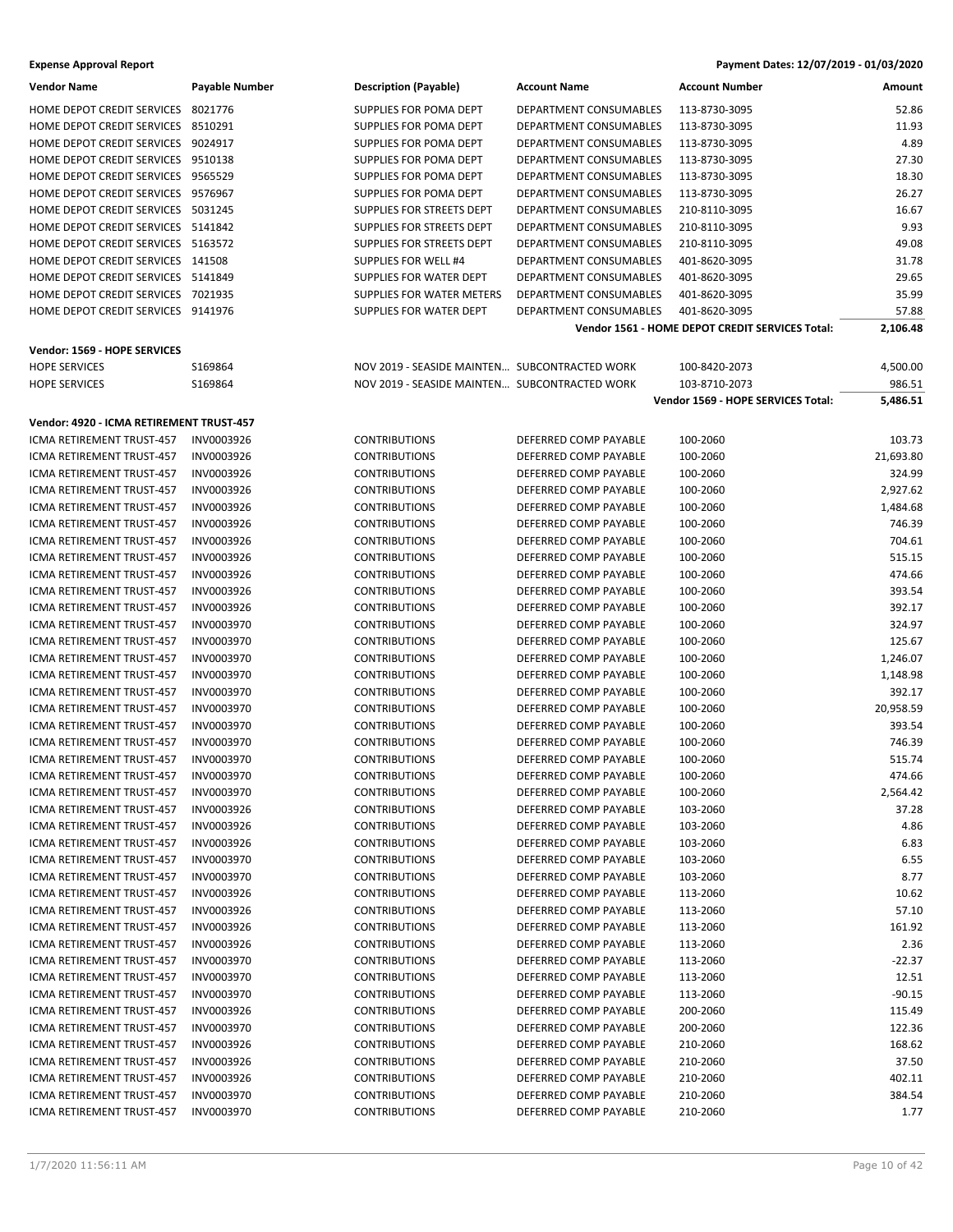| <b>Expense Approval Report</b> | Payment Dates: 12/07/2019 - 01/03/2020 |
|--------------------------------|----------------------------------------|
|--------------------------------|----------------------------------------|

| <b>Vendor Name</b>                              | <b>Payable Number</b>    | <b>Description (Payable)</b>                      | <b>Account Name</b>                                                   | <b>Account Number</b>                                 | Amount    |
|-------------------------------------------------|--------------------------|---------------------------------------------------|-----------------------------------------------------------------------|-------------------------------------------------------|-----------|
| ICMA RETIREMENT TRUST-457                       | INV0003970               | <b>CONTRIBUTIONS</b>                              | DEFERRED COMP PAYABLE                                                 | 210-2060                                              | 17.77     |
| ICMA RETIREMENT TRUST-457                       | INV0003970               | <b>CONTRIBUTIONS</b>                              | DEFERRED COMP PAYABLE                                                 | 210-2060                                              | 206.97    |
| ICMA RETIREMENT TRUST-457                       | INV0003926               | <b>CONTRIBUTIONS</b>                              | DEFERRED COMP PAYABLE                                                 | 271-2060                                              | 201.92    |
| ICMA RETIREMENT TRUST-457                       | INV0003926               | <b>CONTRIBUTIONS</b>                              | DEFERRED COMP PAYABLE                                                 | 271-2060                                              | 67.04     |
| <b>ICMA RETIREMENT TRUST-457</b>                | INV0003926               | <b>CONTRIBUTIONS</b>                              | DEFERRED COMP PAYABLE                                                 | 271-2060                                              | 80.94     |
| ICMA RETIREMENT TRUST-457                       | INV0003926               | <b>CONTRIBUTIONS</b>                              | DEFERRED COMP PAYABLE                                                 | 271-2060                                              | 110.04    |
| ICMA RETIREMENT TRUST-457                       | INV0003970               | <b>CONTRIBUTIONS</b>                              | DEFERRED COMP PAYABLE                                                 | 271-2060                                              | 120.94    |
| ICMA RETIREMENT TRUST-457                       | INV0003970               | <b>CONTRIBUTIONS</b>                              | DEFERRED COMP PAYABLE                                                 | 271-2060                                              | 86.60     |
| ICMA RETIREMENT TRUST-457                       | INV0003970               | <b>CONTRIBUTIONS</b>                              | DEFERRED COMP PAYABLE                                                 | 271-2060                                              | 262.25    |
| ICMA RETIREMENT TRUST-457                       | INV0003970               | <b>CONTRIBUTIONS</b>                              | DEFERRED COMP PAYABLE                                                 | 271-2060                                              | 153.25    |
| ICMA RETIREMENT TRUST-457                       | INV0003926               | <b>CONTRIBUTIONS</b>                              | DEFERRED COMP PAYABLE                                                 | 345-2060                                              | 0.86      |
| <b>ICMA RETIREMENT TRUST-457</b>                | INV0003926               | <b>CONTRIBUTIONS</b>                              | DEFERRED COMP PAYABLE                                                 | 345-2060                                              | 3.60      |
| ICMA RETIREMENT TRUST-457                       | INV0003970               | <b>CONTRIBUTIONS</b>                              | DEFERRED COMP PAYABLE                                                 | 345-2060                                              | 1.74      |
| ICMA RETIREMENT TRUST-457                       | INV0003970               | <b>CONTRIBUTIONS</b>                              | DEFERRED COMP PAYABLE                                                 | 345-2060                                              | 7.28      |
| ICMA RETIREMENT TRUST-457                       | INV0003926               | <b>CONTRIBUTIONS</b>                              | DEFERRED COMP PAYABLE                                                 | 401-2060                                              | 459.11    |
| ICMA RETIREMENT TRUST-457                       | INV0003926               | <b>CONTRIBUTIONS</b>                              | DEFERRED COMP PAYABLE                                                 | 401-2060                                              | 103.51    |
| ICMA RETIREMENT TRUST-457                       | INV0003926               | <b>CONTRIBUTIONS</b>                              | DEFERRED COMP PAYABLE                                                 | 401-2060                                              | 61.34     |
| ICMA RETIREMENT TRUST-457                       | INV0003926               | <b>CONTRIBUTIONS</b>                              | DEFERRED COMP PAYABLE                                                 | 401-2060                                              | 28.54     |
| ICMA RETIREMENT TRUST-457                       | INV0003970               | <b>CONTRIBUTIONS</b>                              | DEFERRED COMP PAYABLE                                                 | 401-2060                                              | 36.74     |
| ICMA RETIREMENT TRUST-457                       | INV0003970               | <b>CONTRIBUTIONS</b>                              | DEFERRED COMP PAYABLE                                                 | 401-2060                                              | 480.59    |
| ICMA RETIREMENT TRUST-457                       | INV0003970               | <b>CONTRIBUTIONS</b>                              | DEFERRED COMP PAYABLE                                                 | 401-2060                                              | 59.69     |
| <b>ICMA RETIREMENT TRUST-457</b>                | INV0003970               | <b>CONTRIBUTIONS</b>                              | DEFERRED COMP PAYABLE                                                 | 401-2060                                              | 93.65     |
| ICMA RETIREMENT TRUST-457                       | INV0003926               | <b>CONTRIBUTIONS</b>                              | DEFERRED COMP PAYABLE                                                 | 501-2060                                              | 57.10     |
| ICMA RETIREMENT TRUST-457                       | INV0003926               | <b>CONTRIBUTIONS</b>                              | DEFERRED COMP PAYABLE                                                 | 501-2060                                              | 203.19    |
| ICMA RETIREMENT TRUST-457                       | INV0003926               | <b>CONTRIBUTIONS</b>                              | DEFERRED COMP PAYABLE                                                 | 501-2060                                              | 65.24     |
| ICMA RETIREMENT TRUST-457                       | INV0003970               | <b>CONTRIBUTIONS</b>                              | DEFERRED COMP PAYABLE                                                 | 501-2060                                              | 203.19    |
| ICMA RETIREMENT TRUST-457                       | INV0003970               | <b>CONTRIBUTIONS</b>                              | DEFERRED COMP PAYABLE                                                 | 501-2060                                              | 83.92     |
| ICMA RETIREMENT TRUST-457                       | INV0003970               | <b>CONTRIBUTIONS</b>                              | DEFERRED COMP PAYABLE                                                 | 501-2060                                              | 73.46     |
| ICMA RETIREMENT TRUST-457                       | INV0003926               | <b>CONTRIBUTIONS</b>                              | DEFERRED COMP PAYABLE                                                 | 503-2060                                              | 573.85    |
| ICMA RETIREMENT TRUST-457                       | INV0003926               | <b>CONTRIBUTIONS</b>                              | DEFERRED COMP PAYABLE                                                 | 503-2060                                              | 486.56    |
| ICMA RETIREMENT TRUST-457                       | INV0003970               | <b>CONTRIBUTIONS</b>                              | DEFERRED COMP PAYABLE                                                 | 503-2060                                              | 573.85    |
| ICMA RETIREMENT TRUST-457                       | INV0003970               | <b>CONTRIBUTIONS</b>                              | DEFERRED COMP PAYABLE                                                 | 503-2060                                              | 486.56    |
| ICMA RETIREMENT TRUST-457                       | INV0003926               | <b>CONTRIBUTIONS</b>                              | DEFERRED COMP PAYABLE                                                 | 951-2060                                              | 57.10     |
| ICMA RETIREMENT TRUST-457                       | INV0003926               | <b>CONTRIBUTIONS</b>                              | DEFERRED COMP PAYABLE                                                 | 951-2060                                              | 36.08     |
| ICMA RETIREMENT TRUST-457                       | INV0003926               | <b>CONTRIBUTIONS</b>                              | DEFERRED COMP PAYABLE                                                 | 951-2060                                              | 93.87     |
| ICMA RETIREMENT TRUST-457                       | INV0003926               | <b>CONTRIBUTIONS</b>                              | DEFERRED COMP PAYABLE                                                 | 951-2060                                              | 415.47    |
| ICMA RETIREMENT TRUST-457                       | INV0003970               | <b>CONTRIBUTIONS</b>                              | DEFERRED COMP PAYABLE                                                 | 951-2060                                              | 36.10     |
| ICMA RETIREMENT TRUST-457                       | INV0003970               | <b>CONTRIBUTIONS</b>                              | DEFERRED COMP PAYABLE                                                 | 951-2060                                              | 431.03    |
| ICMA RETIREMENT TRUST-457                       | INV0003970               |                                                   | DEFERRED COMP PAYABLE                                                 |                                                       | 73.45     |
| ICMA RETIREMENT TRUST-457                       | INV0003970               | <b>CONTRIBUTIONS</b><br><b>CONTRIBUTIONS</b>      | DEFERRED COMP PAYABLE                                                 | 951-2060<br>951-2060                                  | 7.66      |
| ICMA RETIREMENT TRUST-457                       |                          | <b>CONTRIBUTIONS</b>                              | DEFERRED COMP PAYABLE                                                 | 953-2060                                              | 13.50     |
| ICMA RETIREMENT TRUST-457                       | INV0003926<br>INV0003970 | <b>CONTRIBUTIONS</b>                              | DEFERRED COMP PAYABLE                                                 | 953-2060                                              | 2.06      |
|                                                 |                          |                                                   |                                                                       | Vendor 4920 - ICMA RETIREMENT TRUST-457 Total:        | 66,698.82 |
|                                                 |                          |                                                   |                                                                       |                                                       |           |
| Vendor: 7173 - Iconix Waterworks (US) Inc.      |                          |                                                   |                                                                       |                                                       |           |
| Iconix Waterworks (US) Inc.                     | 17913051268              | MISC SUPPLIES FOR WATER DE DEPARTMENT CONSUMABLES |                                                                       | 401-8620-3095                                         | 615.05    |
|                                                 |                          |                                                   |                                                                       | Vendor 7173 - Iconix Waterworks (US) Inc. Total:      | 615.05    |
| Vendor: 8863 - INFRASTRUCTURE ENGINEERING CORP. |                          |                                                   |                                                                       |                                                       |           |
| <b>INFRASTRUCTURE ENGINEERIN 12114</b>          |                          |                                                   | 9/28/19 - 10/25/19 - CANYON  CANYON DEL REY SEWER LINE R953-8820-9205 |                                                       | 4,144.64  |
|                                                 |                          |                                                   |                                                                       | Vendor 8863 - INFRASTRUCTURE ENGINEERING CORP. Total: | 4,144.64  |
| Vendor: 1672 - INTERNATIONAL INSTITUTE          |                          |                                                   |                                                                       |                                                       |           |
| <b>INTERNATIONAL INSTITUTE</b>                  | 26410                    | LESLEY MILTON ANNUAL MEM DUES AND MEMBERSHIPS     |                                                                       | 100-2021-4122                                         | 225.00    |
|                                                 |                          |                                                   |                                                                       | Vendor 1672 - INTERNATIONAL INSTITUTE Total:          | 225.00    |
|                                                 |                          |                                                   |                                                                       |                                                       |           |
| Vendor: 8893 - INTERNATIONAL SCHOOL OF MONTEREY |                          |                                                   |                                                                       |                                                       |           |
| INTERNATIONAL SCHOOL OF M 12/19/19              |                          | MAYOR'S YOUTH FUND FOR EN MAYOR'S YOUTH PROGRAM   |                                                                       | 601-2106                                              | 3,000.00  |
|                                                 |                          |                                                   |                                                                       | Vendor 8893 - INTERNATIONAL SCHOOL OF MONTEREY Total: | 3,000.00  |
| Vendor: 5266 - INTL ASSOC OF FIREFIGHTER        |                          |                                                   |                                                                       |                                                       |           |
| INTL ASSOC OF FIREFIGHTER                       | INV0003899               | <b>DUES</b>                                       | MISC PAYROLL PAYABLES                                                 | 100-2062                                              | 1,100.00  |
|                                                 |                          |                                                   |                                                                       |                                                       |           |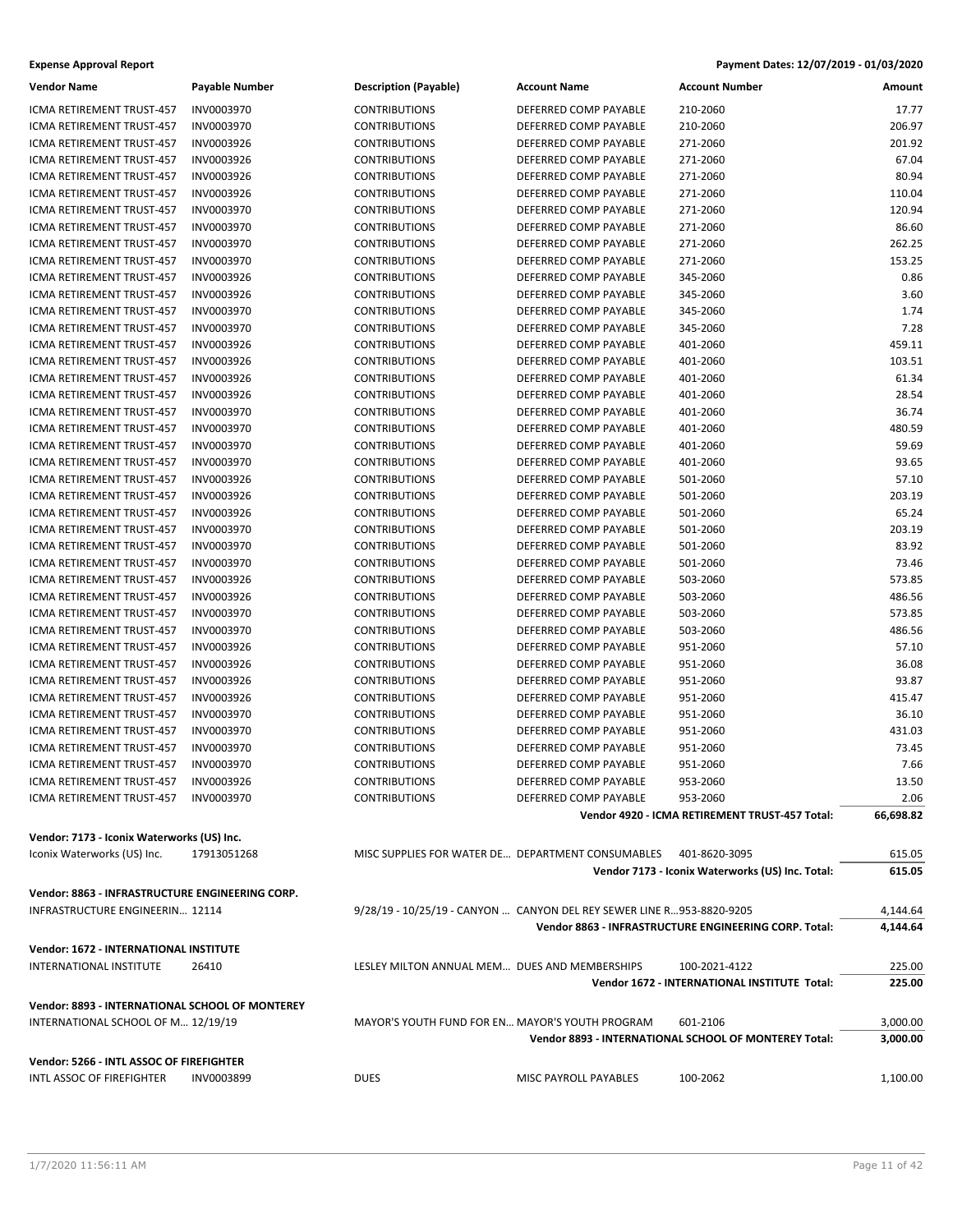| <b>Vendor Name</b>                              | <b>Payable Number</b> | <b>Description (Payable)</b>                        | <b>Account Name</b>                                                | <b>Account Number</b>                                 | Amount    |
|-------------------------------------------------|-----------------------|-----------------------------------------------------|--------------------------------------------------------------------|-------------------------------------------------------|-----------|
| INTL ASSOC OF FIREFIGHTER                       | INV0003946            | <b>DUES</b>                                         | MISC PAYROLL PAYABLES                                              | 100-2062                                              | 1,050.00  |
|                                                 |                       |                                                     |                                                                    | Vendor 5266 - INTL ASSOC OF FIREFIGHTER Total:        | 2,150.00  |
|                                                 |                       |                                                     |                                                                    |                                                       |           |
| Vendor: 8332 - IVY SIMPSON                      |                       |                                                     |                                                                    |                                                       |           |
| <b>IVY SIMPSON</b>                              | 1351                  | MONTHLY INTERIOR PLANT SVC SUBCONTRACTED WORK       |                                                                    | 100-8310-2073                                         | 216.00    |
|                                                 |                       |                                                     |                                                                    | Vendor 8332 - IVY SIMPSON Total:                      | 216.00    |
| Vendor: 7226 - JAIME MORALES                    |                       |                                                     |                                                                    |                                                       |           |
| <b>JAIME MORALES</b>                            | 0001047               | 2014 FORD EXPLORER - FRONT  BODY REPAIR & PAINTING  |                                                                    | 501-8520-6149                                         | 1,824.04  |
|                                                 |                       |                                                     |                                                                    | Vendor 7226 - JAIME MORALES Total:                    | 1,824.04  |
| Vendor: 7065 - JAN ROEHL CONSULTING             |                       |                                                     |                                                                    |                                                       |           |
| JAN ROEHL CONSULTING                            | 15                    | NOV 2019 - CAL VIP EVALUATI JAN ROEHL CONSULTING    |                                                                    | 100-2042-1039                                         | 935.00    |
|                                                 |                       |                                                     |                                                                    | Vendor 7065 - JAN ROEHL CONSULTING Total:             | 935.00    |
|                                                 |                       |                                                     |                                                                    |                                                       |           |
| Vendor: 8022 - JEFF K. BILLS                    |                       |                                                     |                                                                    |                                                       |           |
| JEFF K. BILLS                                   | 47112619              | (1) SUREHIRE ASSESSMENT - 11 CONSULTANT             |                                                                    | 100-2031-1030                                         | 400.00    |
| JEFF K. BILLS                                   | 48121119              | (1) SUREHIRE ASSESSMENT 12/ CONSULTANT              |                                                                    | 100-2031-1030                                         | 400.00    |
| JEFF K. BILLS                                   | 50121319              | LEADERSHIP TRNG/DEV - TEAM CONSULTANT               |                                                                    | 100-2031-1030                                         | 4,382.98  |
| JEFF K. BILLS                                   | 4511519               |                                                     | (2) PRE-EMPLOYMENT SUREHIR BACKGROUND INVESTIGATION                | 100-6110-1027                                         | 800.00    |
| JEFF K. BILLS                                   | 46111819              |                                                     | (6) PRE-EMPLOYMENT SUREHIR BACKGROUND INVESTIGATION                | 100-6110-1027                                         | 2,400.00  |
| JEFF K. BILLS                                   | 49121219              |                                                     | (3) SUREHIRE ASSESSMENTS 12 BACKGROUND INVESTIGATION               | 100-6110-1027                                         | 1,200.00  |
|                                                 |                       |                                                     |                                                                    | Vendor 8022 - JEFF K. BILLS Total:                    | 9,582.98  |
| Vendor: 8455 - JERRY BLACKWELDER                |                       |                                                     |                                                                    |                                                       |           |
| <b>JERRY BLACKWELDER</b>                        | 12/10/2019            | 12/10/2019 - SCSD BOARD MEE MEETINGS AND TRAVEL     |                                                                    | 951-8820-4121                                         | 100.00    |
|                                                 |                       |                                                     |                                                                    | Vendor 8455 - JERRY BLACKWELDER Total:                | 100.00    |
|                                                 |                       |                                                     |                                                                    |                                                       |           |
| Vendor: 9349 - JOAQUIN CHAVEZ                   |                       |                                                     |                                                                    |                                                       |           |
| <b>JOAQUIN CHAVEZ</b>                           | DA #888650            | <b>ASSET FORFEITURE RETURN</b>                      | PRVNT UNADJUDICATED SEIZU 243-2217                                 |                                                       | 41,500.00 |
|                                                 |                       |                                                     |                                                                    | Vendor 9349 - JOAQUIN CHAVEZ Total:                   | 41,500.00 |
| Vendor: 1334 - JOHN C GEMMA                     |                       |                                                     |                                                                    |                                                       |           |
| JOHN C GEMMA                                    | CS1917                |                                                     | (110) MICROSOFT OFC STD 2019COMPUTER SUPPLIES/SOFTWA 503-4010-3102 |                                                       | 32,670.00 |
|                                                 |                       |                                                     |                                                                    | Vendor 1334 - JOHN C GEMMA Total:                     | 32,670.00 |
|                                                 |                       |                                                     |                                                                    |                                                       |           |
| Vendor: 9345 - JOHN MATTHEW JUSTICE             |                       |                                                     |                                                                    |                                                       |           |
| JOHN MATTHEW JUSTICE                            | TM1802392             |                                                     | DA ASSET FORFEITURE #18-15 ( PRVNT UNADJUDICATED SEIZU 243-2217    |                                                       | 1,071.66  |
|                                                 |                       |                                                     |                                                                    | <b>Vendor 9345 - JOHN MATTHEW JUSTICE Total:</b>      | 1,071.66  |
| Vendor: 9046 - JONATHAN GABRIEL WIZARD          |                       |                                                     |                                                                    |                                                       |           |
| JONATHAN GABRIEL WIZARD                         | 12/10/2019            | 12/10/2019 - SCSD BOARD MEE MEETINGS AND TRAVEL     |                                                                    | 951-8820-4121                                         | 100.00    |
|                                                 |                       |                                                     |                                                                    | Vendor 9046 - JONATHAN GABRIEL WIZARD Total:          | 100.00    |
| Vendor: 6685 - JONES & MAYER                    |                       |                                                     |                                                                    |                                                       |           |
| <b>JONES &amp; MAYER</b>                        | 95154                 | CLIENT ID: SEASIDE PD - MJM                         | LEGAL SERVICES - SPECIAL                                           | 100-3010-1023                                         | 45.00     |
|                                                 |                       |                                                     |                                                                    | Vendor 6685 - JONES & MAYER Total:                    | 45.00     |
|                                                 |                       |                                                     |                                                                    |                                                       |           |
| Vendor: 4018 - KATHY BEST LLC                   |                       |                                                     |                                                                    |                                                       |           |
| KATHY BEST LLC                                  | HABIBI'S              | SIGN SERIES 1" CLASSIC ALUM B SUBCONTRACTED WORK    |                                                                    | 100-8310-2073                                         | 477.75    |
| KATHY BEST LLC                                  | KIMBERLY'S            | SIGN SERIES 1" CLASSIC ALUM B SUBCONTRACTED WORK    |                                                                    | 100-8310-2073                                         | 318.50    |
|                                                 |                       |                                                     |                                                                    | Vendor 4018 - KATHY BEST LLC Total:                   | 796.25    |
| Vendor: 8479 - KIMLEY-HORN AND ASSOCIATES, INC. |                       |                                                     |                                                                    |                                                       |           |
| KIMLEY-HORN AND ASSOCIATES14994422              |                       | NOV 2019 - INTERSECTION CON INTERSECTION PLANNING   |                                                                    | 210-8210-2083                                         | 13,982.75 |
|                                                 |                       |                                                     |                                                                    | Vendor 8479 - KIMLEY-HORN AND ASSOCIATES, INC. Total: | 13,982.75 |
|                                                 |                       |                                                     |                                                                    |                                                       |           |
| Vendor: 8558 - KION                             |                       |                                                     |                                                                    |                                                       |           |
| <b>KION</b>                                     | 483674-2              | 9/30/19 - 10/27/19 PD RECRUI PERSONNEL RECRUITMENT  |                                                                    | 100-6110-2064                                         | 2,265.00  |
| <b>KION</b>                                     | 483674-3              | 10/28/19-11/24/19 Seaside P.D PERSONNEL RECRUITMENT |                                                                    | 100-6110-2064                                         | 1,725.00  |
| <b>KION</b>                                     | 474967-2              | 7/29/19-8/11/19 ADS FOR SUN SUMMER PARK CONCERTS    |                                                                    | 100-9200-7175                                         | 365.00    |
|                                                 |                       |                                                     |                                                                    | Vendor 8558 - KION Total:                             | 4,355.00  |
| Vendor: 7910 - KOFF & ASSOCIATES                |                       |                                                     |                                                                    |                                                       |           |
| KOFF & ASSOCIATES                               | 5787                  | PROFESSIONAL HR ASSISTANCE CONSULTANT               |                                                                    | 100-2031-1030                                         | 1,566.00  |
|                                                 |                       |                                                     |                                                                    | Vendor 7910 - KOFF & ASSOCIATES Total:                | 1,566.00  |
|                                                 |                       |                                                     |                                                                    |                                                       |           |
| Vendor: 0912 - L.N. CURTIS & SONS               |                       |                                                     |                                                                    |                                                       |           |
| L.N. CURTIS & SONS                              | INV336412             | FIRE DEPT - MISC SAFETY EQUI SAFETY EQUIPMENT       |                                                                    | 100-6660-3097                                         | 1,490.31  |
| L.N. CURTIS & SONS                              | INV336719             | SEASIDE FIRE - (3 PR) BOOTS, (4 SAFETY EQUIPMENT    |                                                                    | 231-6660-3097                                         | 985.66    |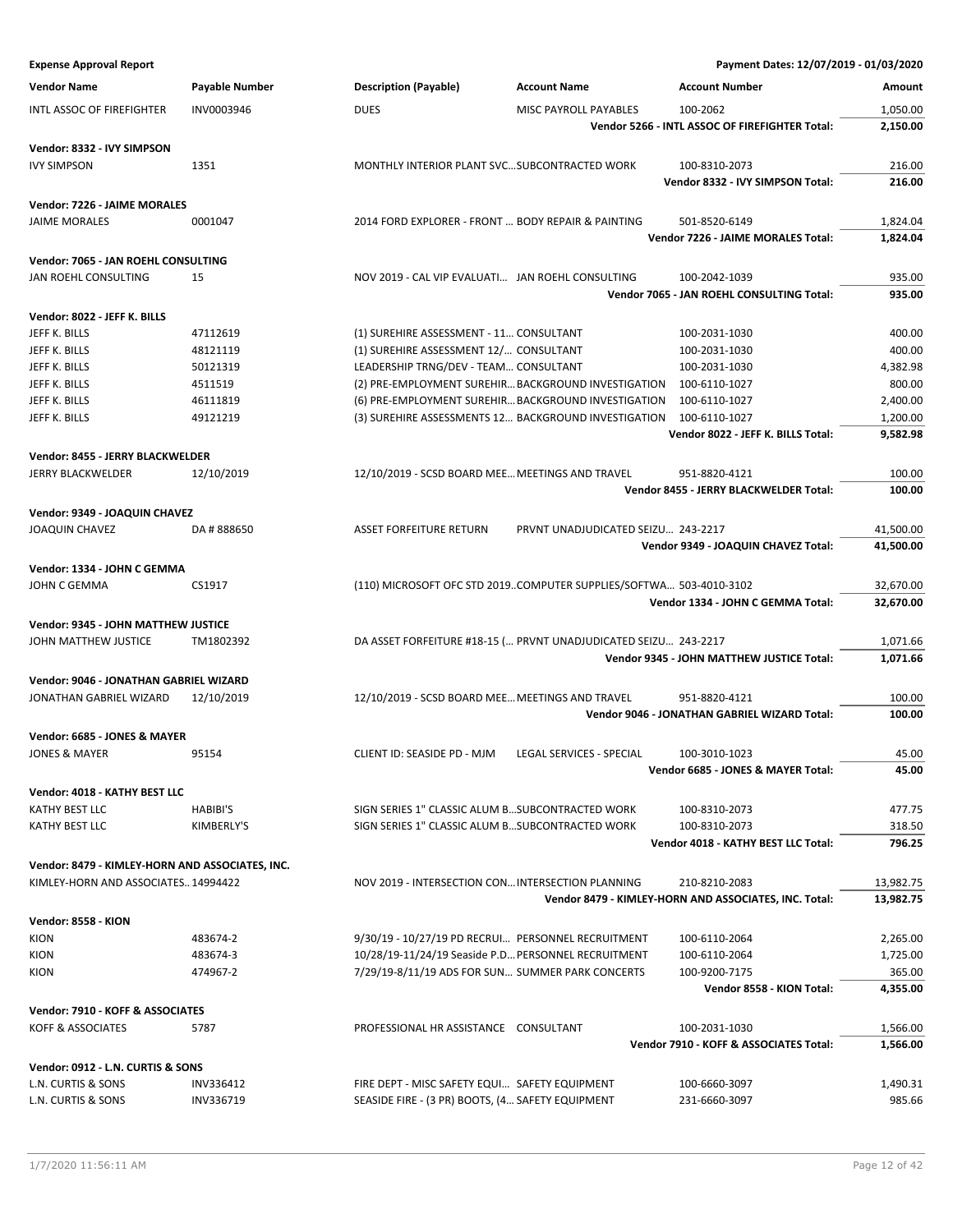| <b>Expense Approval Report</b> | Payment Dates: 12/07/2019 - 01/03/2020 |
|--------------------------------|----------------------------------------|
|--------------------------------|----------------------------------------|

|                                                    | <b>Payable Number</b>                                   | <b>Description (Payable)</b>                                        | <b>Account Name</b>   | <b>Account Number</b>                                         | Amount   |
|----------------------------------------------------|---------------------------------------------------------|---------------------------------------------------------------------|-----------------------|---------------------------------------------------------------|----------|
| L.N. CURTIS & SONS                                 | INV338432                                               | SEASIDE FIRE - (1 PR) BOOTS                                         | SAFETY EQUIPMENT      | 231-6660-3097                                                 | 222.94   |
| L.N. CURTIS & SONS                                 | INV345763                                               | (4) BLACK 880 CAIRNS HELMETSSAFETY EQUIPMENT                        |                       | 231-6660-3097                                                 | 1,415.45 |
|                                                    |                                                         |                                                                     |                       | Vendor 0912 - L.N. CURTIS & SONS Total:                       | 4,114.36 |
| Vendor: 7488 - L3HARRIS TECHNOLOGIES, INC.         |                                                         |                                                                     |                       |                                                               |          |
| L3HARRIS TECHNOLOGIES, INC. 93333785               |                                                         | RADIO REPAIR - NB191 / ACCT  RADIO REPAIR                           |                       | 100-6120-2052                                                 | 1,550.00 |
|                                                    |                                                         |                                                                     |                       | Vendor 7488 - L3HARRIS TECHNOLOGIES, INC. Total:              | 1,550.00 |
| Vendor: 5462 - LABORERS NATIONAL PENSION           |                                                         |                                                                     |                       |                                                               |          |
| LABORERS NATIONAL PENSION                          | INV0003923                                              | LIUNA PENSION                                                       | LIUNA PENSION PAYABLE | 100-2064                                                      | 2,151.97 |
| LABORERS NATIONAL PENSION                          | INV0003967                                              | LIUNA PENSION                                                       | LIUNA PENSION PAYABLE | 100-2064                                                      | 2,230.12 |
| LABORERS NATIONAL PENSION                          | INV0003923                                              | LIUNA PENSION                                                       | LIUNA PENSION PAYABLE | 103-2064                                                      | 93.74    |
| LABORERS NATIONAL PENSION                          | INV0003967                                              | LIUNA PENSION                                                       | LIUNA PENSION PAYABLE | 103-2064                                                      | 29.55    |
| LABORERS NATIONAL PENSION                          | INV0003923                                              | LIUNA PENSION                                                       | LIUNA PENSION PAYABLE | 113-2064                                                      | 40.00    |
| LABORERS NATIONAL PENSION                          | INV0003967                                              | LIUNA PENSION                                                       | LIUNA PENSION PAYABLE | 113-2064                                                      | 32.95    |
| LABORERS NATIONAL PENSION                          | INV0003923                                              | LIUNA PENSION                                                       | LIUNA PENSION PAYABLE | 210-2064                                                      | 343.12   |
| LABORERS NATIONAL PENSION                          | INV0003967                                              | LIUNA PENSION                                                       | LIUNA PENSION PAYABLE | 210-2064                                                      | 375.86   |
| LABORERS NATIONAL PENSION                          | INV0003923                                              | LIUNA PENSION                                                       | LIUNA PENSION PAYABLE | 271-2064                                                      | 450.85   |
| LABORERS NATIONAL PENSION                          | INV0003967                                              | LIUNA PENSION                                                       | LIUNA PENSION PAYABLE | 271-2064                                                      | 583.43   |
| LABORERS NATIONAL PENSION                          | INV0003923                                              | LIUNA PENSION                                                       | LIUNA PENSION PAYABLE | 345-2064                                                      | 3.39     |
| LABORERS NATIONAL PENSION                          | INV0003967                                              | LIUNA PENSION                                                       | LIUNA PENSION PAYABLE | 345-2064                                                      | 6.85     |
| LABORERS NATIONAL PENSION                          | INV0003923                                              | LIUNA PENSION                                                       | LIUNA PENSION PAYABLE | 401-2064                                                      | 500.57   |
| <b>LABORERS NATIONAL PENSION</b>                   | INV0003967                                              | LIUNA PENSION                                                       | LIUNA PENSION PAYABLE | 401-2064                                                      | 472.15   |
| LABORERS NATIONAL PENSION                          | INV0003924                                              | LIUNA PENSION POST 7/11                                             | LIUNA PENSION PAYABLE | 501-2064                                                      | 288.00   |
| LABORERS NATIONAL PENSION                          | INV0003968                                              | LIUNA PENSION POST 7/11                                             | LIUNA PENSION PAYABLE | 501-2064                                                      | 288.00   |
| LABORERS NATIONAL PENSION                          | INV0003923                                              | LIUNA PENSION                                                       | LIUNA PENSION PAYABLE | 951-2064                                                      | 448.36   |
| LABORERS NATIONAL PENSION                          | INV0003967                                              | LIUNA PENSION                                                       | LIUNA PENSION PAYABLE | 951-2064                                                      | 301.09   |
|                                                    |                                                         |                                                                     |                       | Vendor 5462 - LABORERS NATIONAL PENSION Total:                | 8,640.00 |
| Vendor: 0213 - LANGUAGE LINE SERVICES              |                                                         |                                                                     |                       |                                                               |          |
| LANGUAGE LINE SERVICES                             | 4690913                                                 | NOV 2019 - OVER-THE-PHONE I TELEPHONE                               |                       | 100-6110-5132                                                 | 8.33     |
|                                                    |                                                         |                                                                     |                       | Vendor 0213 - LANGUAGE LINE SERVICES Total:                   | 8.33     |
|                                                    |                                                         |                                                                     |                       |                                                               |          |
|                                                    |                                                         |                                                                     |                       |                                                               |          |
|                                                    | Vendor: 1913 - LAW ENFORCEMENT PSYCHOLOGICAL SVCS, INC. |                                                                     |                       |                                                               |          |
| LAW ENFORCEMENT PSYCHOL 1912021                    |                                                         | NOV 2019 - CLASSIC (POST-OFF BACKGROUND INVESTIGATION 100-6110-1027 |                       |                                                               | 800.00   |
|                                                    |                                                         |                                                                     |                       | Vendor 1913 - LAW ENFORCEMENT PSYCHOLOGICAL SVCS, INC. Total: | 800.00   |
| Vendor: 6172 - LEXISNEXIS RISK DATA MANGEMENT INC. |                                                         |                                                                     |                       |                                                               |          |
| LEXISNEXIS RISK DATA MANGE 1035416-20191130        |                                                         | NOV 2019 - MINIMUM COMMI INVESTIGATION EXPENSE                      |                       | 100-6130-4125                                                 | 150.00   |
|                                                    |                                                         |                                                                     |                       | Vendor 6172 - LEXISNEXIS RISK DATA MANGEMENT INC. Total:      | 150.00   |
| Vendor: 1971 - LIEBERT CASSIDY WHITMORE            |                                                         |                                                                     |                       |                                                               |          |
| LIEBERT CASSIDY WHITMORE                           | 1488466                                                 | OCT 2019 - NEGOTIATIONS SVCS CONSULTANT                             |                       | 100-2031-1030                                                 | 406.00   |
| LIEBERT CASSIDY WHITMORE                           | 1490089                                                 | NOV 2019 - NEGOTIATIONS SER CONSULTANT                              |                       | 100-2031-1030                                                 | 4,940.00 |
|                                                    |                                                         |                                                                     |                       | Vendor 1971 - LIEBERT CASSIDY WHITMORE Total:                 | 5,346.00 |
| Vendor: 1976 - LINCOLN AQUATICS                    |                                                         |                                                                     |                       |                                                               |          |
| LINCOLN AQUATICS                                   | 36981834                                                | MISC CHEMICALS FOR POOL AT CHEMICALS                                |                       | 100-8310-3099                                                 | 439.58   |
|                                                    |                                                         |                                                                     |                       | Vendor 1976 - LINCOLN AQUATICS Total:                         | 439.58   |
|                                                    |                                                         |                                                                     |                       |                                                               |          |
| Vendor: 2045 - M & S BUILDING SUPPLY INC           |                                                         |                                                                     |                       |                                                               |          |
| M & S BUILDING SUPPLY INC                          | 001433622                                               | (8) *PANEL/5TH AVE RNDM FIS  DEPARTMENT CONSUMABLES 113-8730-3095   |                       |                                                               | 47.76    |
|                                                    |                                                         |                                                                     |                       | Vendor 2045 - M & S BUILDING SUPPLY INC Total:                | 47.76    |
| Vendor: 9313 - MANUEL L. LOPEZ & LINDA L. LOPEZ    |                                                         |                                                                     |                       |                                                               |          |
| MANUEL L. LOPEZ & LINDA L. L NOV 2019              |                                                         | NOV 2019 - (8) LIVESCAN PRE- PERSONNEL RECRUITMENT                  |                       | 100-2031-2064                                                 | 28.00    |
| MANUEL L. LOPEZ & LINDA L. L NOV 2019              |                                                         | NOV 2019 - (8) LIVESCAN PRE- BACKGROUND INVESTIGATION 100-9310-1027 |                       |                                                               | 196.00   |
|                                                    |                                                         |                                                                     |                       | Vendor 9313 - MANUEL L. LOPEZ & LINDA L. LOPEZ Total:         | 224.00   |
| Vendor: 9347 - MARY ANN McCONNELL                  |                                                         |                                                                     |                       |                                                               |          |
| MARY ANN McCONNELL                                 | 952                                                     | (2) POLYGRAPHS FOR SEASIDE PBACKGROUND INVESTIGATION 100-6110-1027  |                       |                                                               | 600.00   |
|                                                    |                                                         |                                                                     |                       | Vendor 9347 - MARY ANN McCONNELL Total:                       | 600.00   |
| Vendor: 2236 - MBS BUSINESS SYSTEMS                |                                                         |                                                                     |                       |                                                               |          |
| MBS BUSINESS SYSTEMS                               | 376324                                                  | 1635 BROADWAY - KONICA MI COPIER SERVICES                           |                       | 100-6610-2044                                                 | 294.31   |
| MBS BUSINESS SYSTEMS                               | 374566                                                  | 610 OLYMPIA AVE - KONICA MI COPIER SERVICES                         |                       | 100-8310-2044                                                 | 107.36   |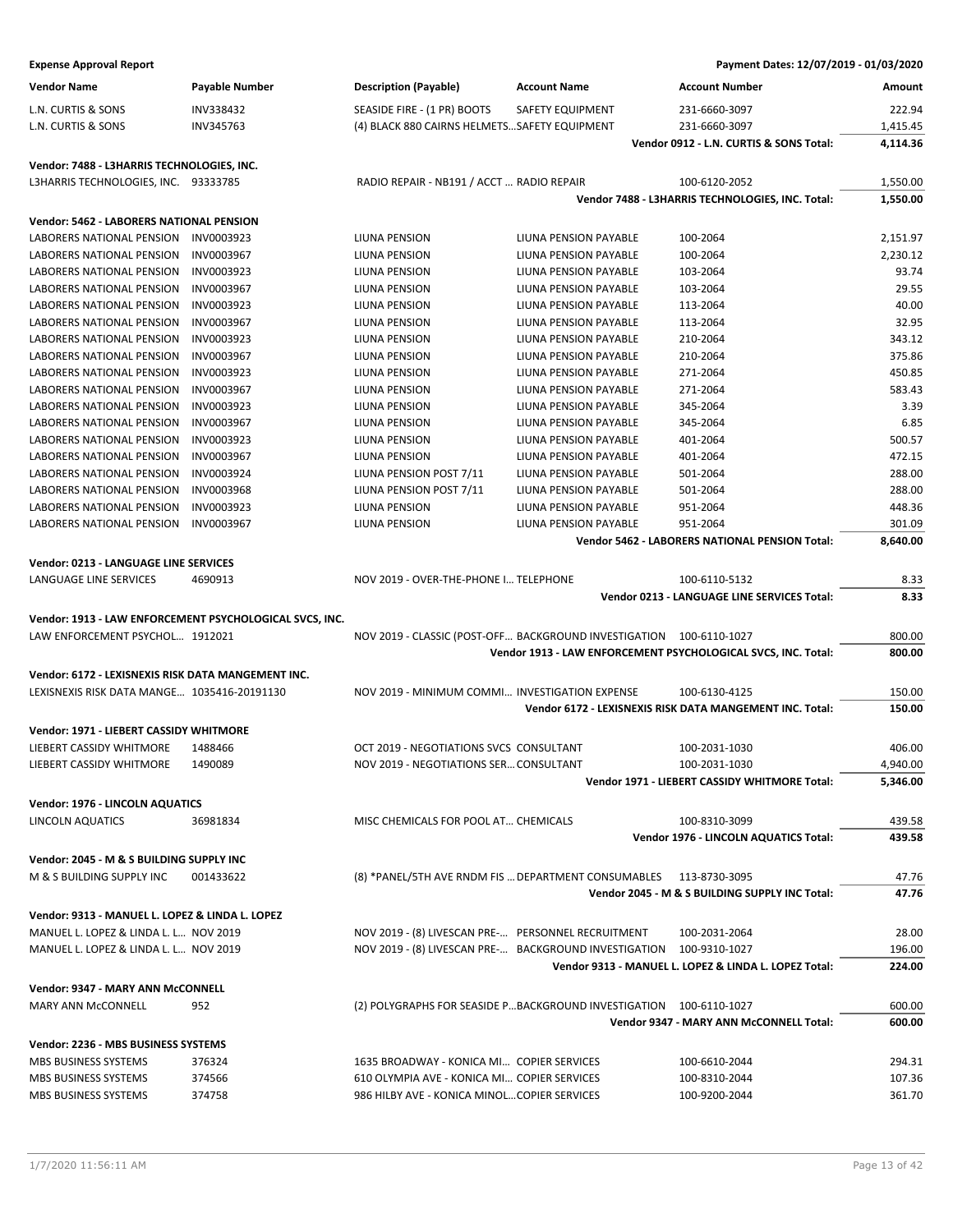| <b>Expense Approval Report</b>            |                          |                                                   |                                                | Payment Dates: 12/07/2019 - 01/03/2020          |                    |
|-------------------------------------------|--------------------------|---------------------------------------------------|------------------------------------------------|-------------------------------------------------|--------------------|
| <b>Vendor Name</b>                        | <b>Payable Number</b>    | <b>Description (Payable)</b>                      | <b>Account Name</b>                            | <b>Account Number</b>                           | Amount             |
| MBS BUSINESS SYSTEMS                      | 375456                   | 986 HILBY AVE - CONTRACT BA COPIER SERVICES       |                                                | 100-9200-2044                                   | 850.00             |
|                                           |                          |                                                   |                                                | Vendor 2236 - MBS BUSINESS SYSTEMS Total:       | 1,613.37           |
| Vendor: 2426 - McDONALD REFRIGERATION INC |                          |                                                   |                                                |                                                 |                    |
| McDONALD REFRIGERATION INC 62828          |                          | NOV 2019 - CHILD DEV CTR MO SUBCONTRACTED WORK    |                                                | 113-8730-2073                                   | 229.65             |
|                                           |                          |                                                   |                                                | Vendor 2426 - McDONALD REFRIGERATION INC Total: | 229.65             |
| Vendor: 7958 - MCSIG                      |                          |                                                   |                                                |                                                 |                    |
| <b>MCSIG</b>                              | CM0000338                | JANUARY 2020 ADJ: SEE SPREA EE HEALTHCARE PAYABLE |                                                | 100-2057                                        | $-1,745.00$        |
| <b>MCSIG</b>                              | CM0000339                | DECEMBER ADJ: SEE SPREADSH EE HEALTHCARE PAYABLE  |                                                | 100-2057                                        | $-1,551.20$        |
| <b>MCSIG</b>                              | INV0003842               | LEVEL 1-EE ONLY                                   | EE HEALTHCARE PAYABLE                          | 100-2057                                        | 425.50             |
| <b>MCSIG</b>                              | INV0003847               | <b>BASEPLN-SGL</b>                                | EE HEALTHCARE PAYABLE                          | 100-2057                                        | 846.79             |
| <b>MCSIG</b>                              | INV0003847               | <b>BASEPLN-SGL</b>                                | EE HEALTHCARE PAYABLE                          | 100-2057                                        | 718.79             |
| <b>MCSIG</b>                              | INV0003847               | <b>BASEPLN-SGL</b>                                | EE HEALTHCARE PAYABLE                          | 100-2057                                        | 3,066.00           |
| <b>MCSIG</b>                              | INV0003847               | <b>BASEPLN-SGL</b>                                | EE HEALTHCARE PAYABLE                          | 100-2057                                        | 2,787.20           |
| <b>MCSIG</b>                              | INV0003847               | <b>BASEPLN-SGL</b>                                | EE HEALTHCARE PAYABLE                          | 100-2057                                        | 1,149.00           |
| <b>MCSIG</b>                              | INV0003847               | <b>BASEPLN-SGL</b>                                | EE HEALTHCARE PAYABLE                          | 100-2057                                        | 3,140.19           |
| <b>MCSIG</b>                              | INV0003847               | BASEPLN-SGL                                       | EE HEALTHCARE PAYABLE                          | 100-2057                                        | 5,155.01           |
| <b>MCSIG</b>                              | INV0003847               | <b>BASEPLN-SGL</b>                                | EE HEALTHCARE PAYABLE                          | 100-2057                                        | 3,984.00           |
| <b>MCSIG</b>                              | INV0003847               | BASEPLN-SGL                                       | EE HEALTHCARE PAYABLE                          | 100-2057                                        | 3,984.00           |
| <b>MCSIG</b>                              | INV0003847               | <b>BASEPLN-SGL</b>                                | EE HEALTHCARE PAYABLE                          | 100-2057                                        | 42,339.88          |
| <b>MCSIG</b>                              | INV0003847               | <b>BASEPLN-SGL</b>                                | EE HEALTHCARE PAYABLE                          | 100-2057                                        | 9,650.72           |
| <b>MCSIG</b>                              | INV0003847               | <b>BASEPLN-SGL</b>                                | EE HEALTHCARE PAYABLE                          | 100-2057                                        | 198.52             |
| <b>MCSIG</b>                              | INV0003847               | <b>BASEPLN-SGL</b>                                | EE HEALTHCARE PAYABLE                          | 100-2057                                        | 9,851.10           |
| <b>MCSIG</b>                              | INV0003847               | <b>BASEPLN-SGL</b>                                | EE HEALTHCARE PAYABLE                          | 100-2057                                        | 4,339.82           |
| <b>MCSIG</b>                              | INV0003847               | <b>BASEPLN-SGL</b>                                | EE HEALTHCARE PAYABLE                          | 100-2057                                        | 4,584.00           |
| <b>MCSIG</b>                              | INV0003885               | LEVEL 1-EE ONLY                                   | EE HEALTHCARE PAYABLE                          | 100-2057                                        | 425.50             |
| <b>MCSIG</b>                              | INV0003889               | <b>BASEPLN-SGL</b>                                | EE HEALTHCARE PAYABLE                          | 100-2057                                        | 3,096.09           |
| <b>MCSIG</b>                              | INV0003889               | <b>BASEPLN-SGL</b>                                | EE HEALTHCARE PAYABLE                          | 100-2057                                        | 5,218.42           |
| <b>MCSIG</b>                              | <b>INV0003889</b>        | <b>BASEPLN-SGL</b>                                | EE HEALTHCARE PAYABLE<br>EE HEALTHCARE PAYABLE | 100-2057                                        | 3,984.00           |
| <b>MCSIG</b><br><b>MCSIG</b>              | INV0003889<br>INV0003889 | <b>BASEPLN-SGL</b><br><b>BASEPLN-SGL</b>          | EE HEALTHCARE PAYABLE                          | 100-2057<br>100-2057                            | 718.79<br>3,984.00 |
| <b>MCSIG</b>                              | INV0003889               | <b>BASEPLN-SGL</b>                                | EE HEALTHCARE PAYABLE                          | 100-2057                                        | 4,584.00           |
| <b>MCSIG</b>                              | INV0003889               | <b>BASEPLN-SGL</b>                                | EE HEALTHCARE PAYABLE                          | 100-2057                                        | 846.79             |
| <b>MCSIG</b>                              | <b>INV0003889</b>        | BASEPLN-SGL                                       | EE HEALTHCARE PAYABLE                          | 100-2057                                        | 42,589.53          |
| <b>MCSIG</b>                              | INV0003889               | <b>BASEPLN-SGL</b>                                | EE HEALTHCARE PAYABLE                          | 100-2057                                        | 9,572.65           |
| <b>MCSIG</b>                              | INV0003889               | <b>BASEPLN-SGL</b>                                | EE HEALTHCARE PAYABLE                          | 100-2057                                        | 1,149.00           |
| <b>MCSIG</b>                              | INV0003889               | <b>BASEPLN-SGL</b>                                | EE HEALTHCARE PAYABLE                          | 100-2057                                        | 3,066.00           |
| <b>MCSIG</b>                              | INV0003889               | BASEPLN-SGL                                       | EE HEALTHCARE PAYABLE                          | 100-2057                                        | 9,844.23           |
| <b>MCSIG</b>                              | INV0003889               | <b>BASEPLN-SGL</b>                                | EE HEALTHCARE PAYABLE                          | 100-2057                                        | 209.14             |
| <b>MCSIG</b>                              | INV0003889               | <b>BASEPLN-SGL</b>                                | EE HEALTHCARE PAYABLE                          | 100-2057                                        | 4,366.57           |
| <b>MCSIG</b>                              | INV0003929               | <b>BASEPLN-SGL</b>                                | EE HEALTHCARE PAYABLE                          | 100-2057                                        | 211.48             |
| <b>MCSIG</b>                              | INV0003929               | <b>BASEPLN-SGL</b>                                | EE HEALTHCARE PAYABLE                          | 100-2057                                        | 8,097.50           |
| <b>MCSIG</b>                              | INV0003929               | <b>BASEPLN-SGL</b>                                | EE HEALTHCARE PAYABLE                          | 100-2057                                        | 43,749.24          |
| <b>MCSIG</b>                              | INV0003929               | BASEPLN-SGL                                       | EE HEALTHCARE PAYABLE                          | 100-2057                                        | 1,149.00           |
| <b>MCSIG</b>                              | INV0003929               | BASEPLN-SGL                                       | EE HEALTHCARE PAYABLE                          | 100-2057                                        | 2,100.00           |
| <b>MCSIG</b>                              | INV0003929               | <b>BASEPLN-SGL</b>                                | EE HEALTHCARE PAYABLE                          | 100-2057                                        | 744.50             |
| <b>MCSIG</b>                              | INV0003929               | BASEPLN-SGL                                       | EE HEALTHCARE PAYABLE                          | 100-2057                                        | 3,239.00           |
| <b>MCSIG</b>                              | INV0003929               | <b>BASEPLN-SGL</b>                                | EE HEALTHCARE PAYABLE                          | 100-2057                                        | 214.00             |
| <b>MCSIG</b>                              | INV0003929               | BASEPLN-SGL                                       | EE HEALTHCARE PAYABLE                          | 100-2057                                        | 4,157.40           |
| <b>MCSIG</b>                              | INV0003929               | BASEPLN-SGL                                       | EE HEALTHCARE PAYABLE                          | 100-2057                                        | 3,315.00           |
| <b>MCSIG</b>                              | INV0003929               | <b>BASEPLN-SGL</b>                                | EE HEALTHCARE PAYABLE                          | 100-2057                                        | 5,097.92           |
| <b>MCSIG</b>                              | INV0003929               | <b>BASEPLN-SGL</b>                                | EE HEALTHCARE PAYABLE                          | 100-2057                                        | 5,733.00           |
| <b>MCSIG</b>                              | INV0003929               | BASEPLN-SGL                                       | EE HEALTHCARE PAYABLE                          | 100-2057                                        | 7,223.66           |
| <b>MCSIG</b>                              | INV0003929               | BASEPLN-SGL                                       | EE HEALTHCARE PAYABLE                          | 100-2057                                        | 7,735.00           |
| <b>MCSIG</b>                              | INV0003929               | BASEPLN-SGL                                       | EE HEALTHCARE PAYABLE                          | 100-2057                                        | 9,013.35           |
| <b>MCSIG</b>                              | INV0003929               | <b>BASEPLN-SGL</b>                                | EE HEALTHCARE PAYABLE                          | 100-2057                                        | 4,988.00           |
| <b>MCSIG</b>                              | INV0003972               | BASEPLN-SGL                                       | EE HEALTHCARE PAYABLE                          | 100-2057                                        | 636.90             |
| <b>MCSIG</b>                              | INV0003972               | BASEPLN-SGL                                       | EE HEALTHCARE PAYABLE                          | 100-2057                                        | 744.50             |
| <b>MCSIG</b>                              | INV0003972               | BASEPLN-SGL                                       | EE HEALTHCARE PAYABLE                          | 100-2057                                        | 1,149.00           |
| <b>MCSIG</b>                              | INV0003972               | BASEPLN-SGL                                       | EE HEALTHCARE PAYABLE                          | 100-2057                                        | 3,239.00           |
| <b>MCSIG</b>                              | INV0003972               | <b>BASEPLN-SGL</b>                                | EE HEALTHCARE PAYABLE                          | 100-2057                                        | 8,097.50           |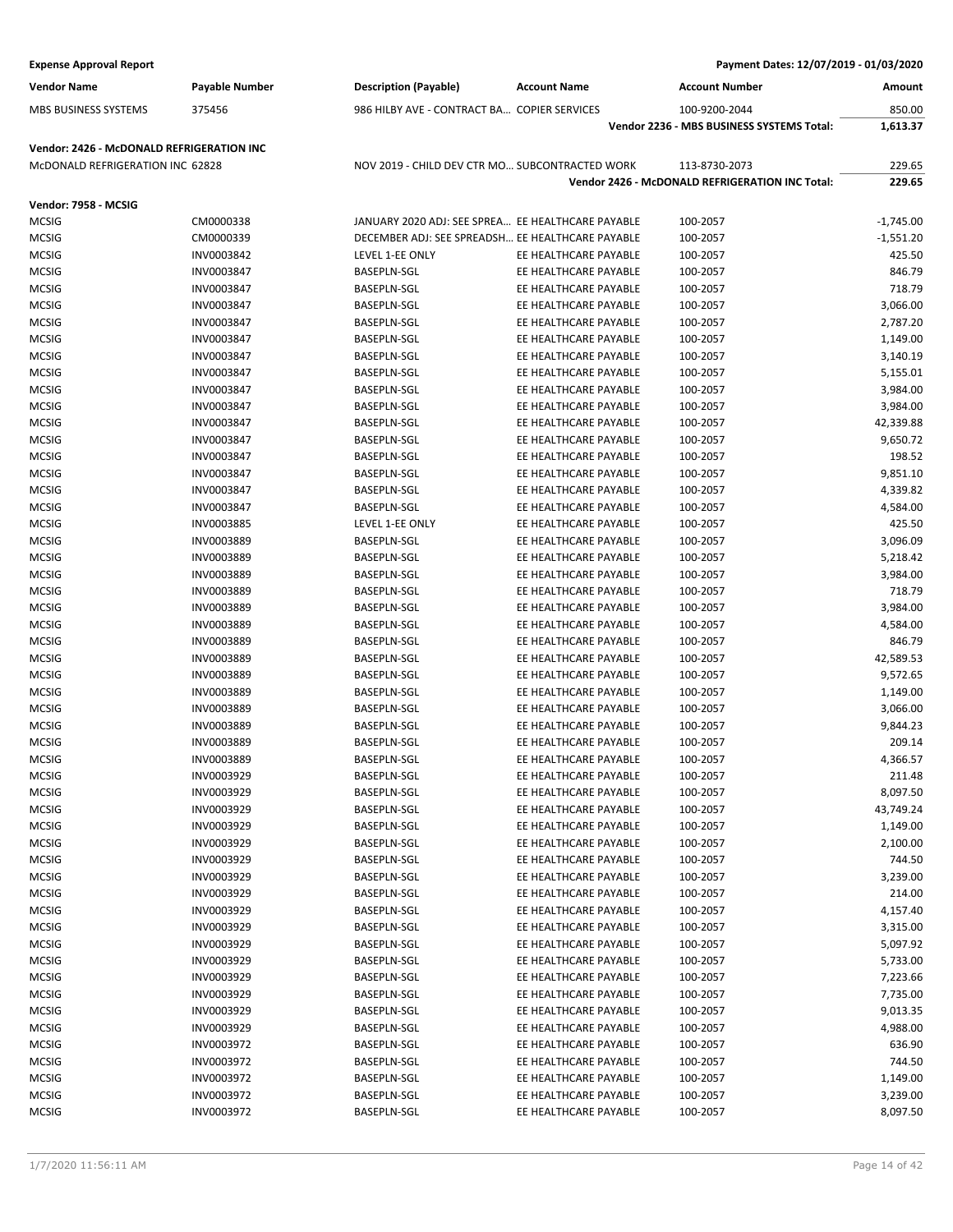| Vendor Name  | Payable Number           | <b>Description (Payable)</b> | <b>Account Name</b>       | <b>Account Number</b> | Amount    |
|--------------|--------------------------|------------------------------|---------------------------|-----------------------|-----------|
| <b>MCSIG</b> | INV0003972               | <b>BASEPLN-SGL</b>           | EE HEALTHCARE PAYABLE     | 100-2057              | 214.00    |
| <b>MCSIG</b> | INV0003972               | BASEPLN-SGL                  | EE HEALTHCARE PAYABLE     | 100-2057              | 42,507.93 |
| <b>MCSIG</b> | INV0003972               | BASEPLN-SGL                  | EE HEALTHCARE PAYABLE     | 100-2057              | 8,999.54  |
| MCSIG        | INV0003972               | BASEPLN-SGL                  | EE HEALTHCARE PAYABLE     | 100-2057              | 2,100.00  |
| <b>MCSIG</b> | INV0003972               | BASEPLN-SGL                  | EE HEALTHCARE PAYABLE     | 100-2057              | 7,337.59  |
| <b>MCSIG</b> | INV0003972               | BASEPLN-SGL                  | EE HEALTHCARE PAYABLE     | 100-2057              | 5,733.00  |
| MCSIG        | INV0003972               | BASEPLN-SGL                  | EE HEALTHCARE PAYABLE     | 100-2057              | 5,508.35  |
| <b>MCSIG</b> | INV0003972               | BASEPLN-SGL                  | EE HEALTHCARE PAYABLE     | 100-2057              | 4,988.00  |
| MCSIG        | INV0003972               | BASEPLN-SGL                  | EE HEALTHCARE PAYABLE     | 100-2057              | 4,980.68  |
| <b>MCSIG</b> | INV0003972               | <b>BASEPLN-SGL</b>           | EE HEALTHCARE PAYABLE     | 100-2057              | 4,926.00  |
| MCSIG        | DM0000379                | RETIREES JAN 2020 ADJ        | RETIREE MEDICAL INSURANCE | 100-5110-0044         | 1,181.80  |
| MCSIG        | DM0000380                | RETIREES DECEMBER ADJ        | RETIREE MEDICAL INSURANCE | 100-5110-0044         | 968.05    |
| <b>MCSIG</b> | DM0000379                | RETIREES JAN 2020 ADJ        | RETIREE MEDICAL INSURANCE | 100-6110-0044         | 2,488.00  |
| <b>MCSIG</b> | DM0000380                | RETIREES DECEMBER ADJ        | RETIREE MEDICAL INSURANCE | 100-6110-0044         | 2,038.00  |
| <b>MCSIG</b> | DM0000379                | RETIREES JAN 2020 ADJ        | RETIREE MEDICAL INSURANCE | 100-6120-0044         | 14,635.00 |
| MCSIG        | DM0000380                | RETIREES DECEMBER ADJ        | RETIREE MEDICAL INSURANCE | 100-6120-0044         | 12,057.00 |
| MCSIG        | DM0000379                | RETIREES JAN 2020 ADJ        | RETIREE MEDICAL INSURANCE | 100-6130-0044         | 951.00    |
| <b>MCSIG</b> | DM0000380                | RETIREES DECEMBER ADJ        | RETIREE MEDICAL INSURANCE | 100-6130-0044         | 848.00    |
| <b>MCSIG</b> | DM0000379                | RETIREES JAN 2020 ADJ        | RETIREE MEDICAL INSURANCE | 100-6610-0044         | 1,244.00  |
| <b>MCSIG</b> | DM0000380                | RETIREES DECEMBER ADJ        | RETIREE MEDICAL INSURANCE | 100-6610-0044         | 1,019.00  |
| MCSIG        | DM0000379                | RETIREES JAN 2020 ADJ        | RETIREE MEDICAL INSURANCE | 100-6640-0044         | 9,952.00  |
| MCSIG        | DM0000380                | RETIREES DECEMBER ADJ        | RETIREE MEDICAL INSURANCE | 100-6640-0044         | 8,152.00  |
| <b>MCSIG</b> | DM0000379                | RETIREES JAN 2020 ADJ        | RETIREE MEDICAL INSURANCE | 100-7110-0044         | 2,488.00  |
| <b>MCSIG</b> | DM0000380                | <b>RETIREES DECEMBER ADJ</b> | RETIREE MEDICAL INSURANCE | 100-7110-0044         | 2,038.00  |
| <b>MCSIG</b> |                          |                              | EE HEALTHCARE PAYABLE     |                       | 58.89     |
| <b>MCSIG</b> | INV0003847<br>INV0003847 | BASEPLN-SGL                  | EE HEALTHCARE PAYABLE     | 103-2057              |           |
|              |                          | BASEPLN-SGL                  |                           | 103-2057              | 213.01    |
| <b>MCSIG</b> | INV0003889               | BASEPLN-SGL                  | EE HEALTHCARE PAYABLE     | 103-2057              | 131.16    |
| <b>MCSIG</b> | INV0003889               | BASEPLN-SGL                  | EE HEALTHCARE PAYABLE     | 103-2057              | 221.70    |
| <b>MCSIG</b> | INV0003929               | BASEPLN-SGL                  | EE HEALTHCARE PAYABLE     | 103-2057              | 336.08    |
| <b>MCSIG</b> | INV0003929               | BASEPLN-SGL                  | EE HEALTHCARE PAYABLE     | 103-2057              | 51.00     |
| MCSIG        | INV0003972               | BASEPLN-SGL                  | EE HEALTHCARE PAYABLE     | 103-2057              | 63.25     |
| MCSIG        | INV0003972               | BASEPLN-SGL                  | EE HEALTHCARE PAYABLE     | 103-2057              | 48.91     |
| <b>MCSIG</b> | DM0000379                | RETIREES JAN 2020 ADJ        | RETIREE MEDICAL INSURANCE | 103-8710-0044         | 62.20     |
| <b>MCSIG</b> | DM0000380                | RETIREES DECEMBER ADJ        | RETIREE MEDICAL INSURANCE | 103-8710-0044         | 50.95     |
| <b>MCSIG</b> | INV0003847               | BASEPLN-SGL                  | EE HEALTHCARE PAYABLE     | 113-2057              | 279.49    |
| MCSIG        | INV0003847               | BASEPLN-SGL                  | EE HEALTHCARE PAYABLE     | 113-2057              | 325.96    |
| <b>MCSIG</b> | INV0003847               | BASEPLN-SGL                  | EE HEALTHCARE PAYABLE     | 113-2057              | 52.03     |
| <b>MCSIG</b> | INV0003889               | BASEPLN-SGL                  | EE HEALTHCARE PAYABLE     | 113-2057              | 132.29    |
| <b>MCSIG</b> | INV0003889               | BASEPLN-SGL                  | EE HEALTHCARE PAYABLE     | 113-2057              | 90.16     |
| <b>MCSIG</b> | INV0003889               | BASEPLN-SGL                  | EE HEALTHCARE PAYABLE     | 113-2057              | 383.00    |
| MCSIG        | INV0003889               | BASEPLN-SGL                  | EE HEALTHCARE PAYABLE     | 113-2057              | 5.66      |
| MCSIG        | INV0003929               | BASEPLN-SGL                  | EE HEALTHCARE PAYABLE     | 113-2057              | 132.22    |
| <b>MCSIG</b> | INV0003929               | BASEPLN-SGL                  | EE HEALTHCARE PAYABLE     | 113-2057              | 123.66    |
| MCSIG        | INV0003929               | BASEPLN-SGL                  | EE HEALTHCARE PAYABLE     | 113-2057              | 310.69    |
| <b>MCSIG</b> | INV0003929               | <b>BASEPLN-SGL</b>           | EE HEALTHCARE PAYABLE     | 113-2057              | 358.10    |
| MCSIG        | INV0003972               | BASEPLN-SGL                  | EE HEALTHCARE PAYABLE     | 113-2057              | $-53.75$  |
| MCSIG        | INV0003972               | BASEPLN-SGL                  | EE HEALTHCARE PAYABLE     | 113-2057              | 371.67    |
| <b>MCSIG</b> | INV0003972               | BASEPLN-SGL                  | EE HEALTHCARE PAYABLE     | 113-2057              | 103.79    |
| MCSIG        | DM0000379                | RETIREES JAN 2020 ADJ        | RETIREE MEDICAL INSURANCE | 113-8730-0044         | 1,244.00  |
| <b>MCSIG</b> | DM0000380                | RETIREES DECEMBER ADJ        | RETIREE MEDICAL INSURANCE | 113-8730-0044         | 1,019.00  |
| MCSIG        | INV0003847               | BASEPLN-SGL                  | EE HEALTHCARE PAYABLE     | 200-2057              | 378.31    |
| <b>MCSIG</b> | INV0003889               | BASEPLN-SGL                  | EE HEALTHCARE PAYABLE     | 200-2057              | 409.65    |
| <b>MCSIG</b> | INV0003929               | BASEPLN-SGL                  | EE HEALTHCARE PAYABLE     | 200-2057              | 453.76    |
| MCSIG        | INV0003972               | BASEPLN-SGL                  | EE HEALTHCARE PAYABLE     | 200-2057              | 480.76    |
| MCSIG        | INV0003847               | BASEPLN-SGL                  | EE HEALTHCARE PAYABLE     | 210-2057              | 1,549.27  |
| MCSIG        | INV0003847               | BASEPLN-SGL                  | EE HEALTHCARE PAYABLE     | 210-2057              | 518.16    |
| MCSIG        | INV0003847               | BASEPLN-SGL                  | EE HEALTHCARE PAYABLE     | 210-2057              | 126.28    |
| <b>MCSIG</b> | INV0003889               | BASEPLN-SGL                  | EE HEALTHCARE PAYABLE     | 210-2057              | 51.09     |
| MCSIG        | INV0003889               | BASEPLN-SGL                  | EE HEALTHCARE PAYABLE     | 210-2057              | 72.27     |
| <b>MCSIG</b> | INV0003889               | BASEPLN-SGL                  | EE HEALTHCARE PAYABLE     | 210-2057              | 8.60      |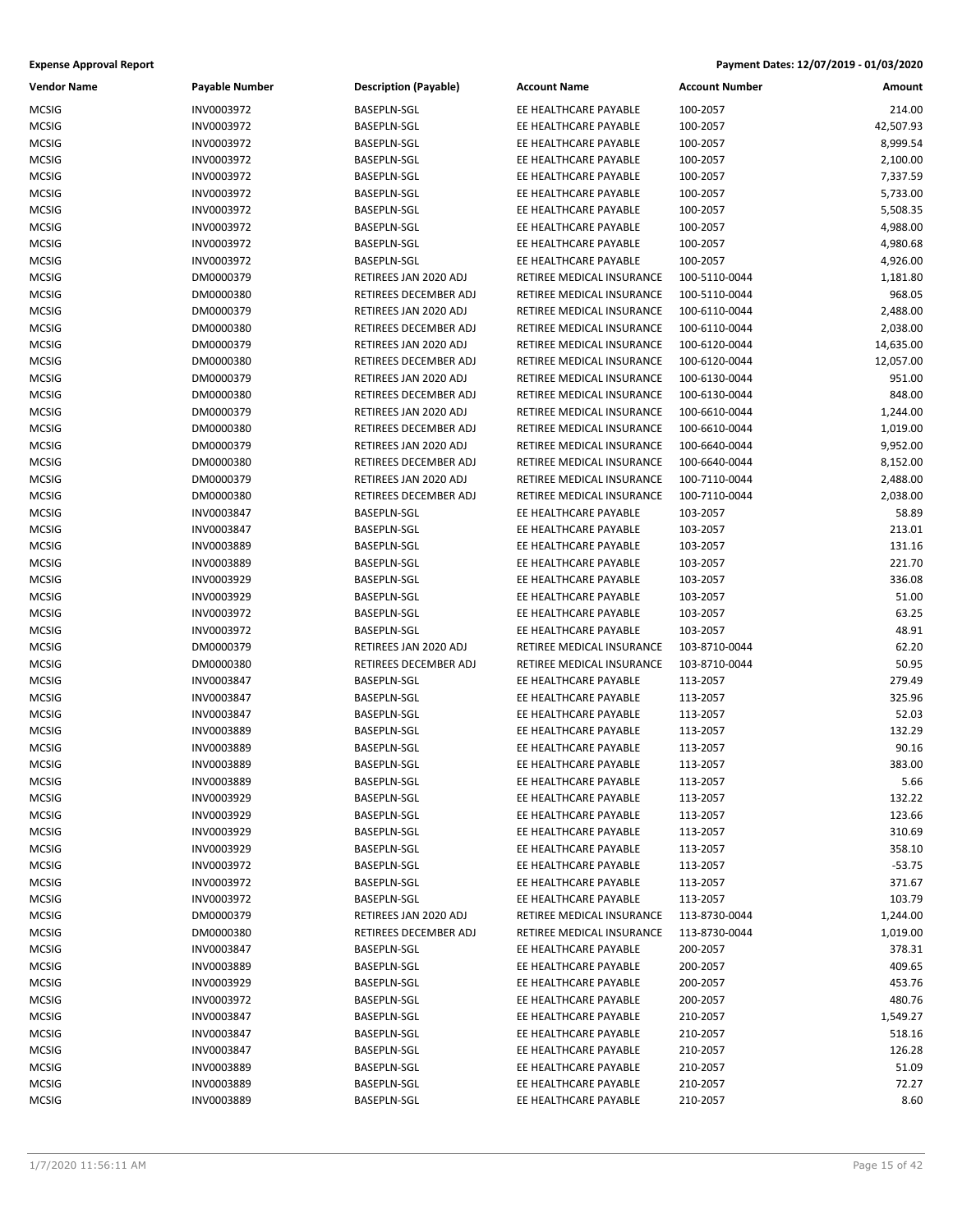| Vendor Name  | <b>Payable Number</b>    | <b>Description (Payable)</b> | <b>Account Name</b>                            | <b>Account Number</b> | Amount           |
|--------------|--------------------------|------------------------------|------------------------------------------------|-----------------------|------------------|
| <b>MCSIG</b> | INV0003889               | <b>BASEPLN-SGL</b>           | EE HEALTHCARE PAYABLE                          | 210-2057              | 1,794.10         |
| <b>MCSIG</b> | INV0003889               | BASEPLN-SGL                  | EE HEALTHCARE PAYABLE                          | 210-2057              | 378.29           |
| <b>MCSIG</b> | INV0003929               | BASEPLN-SGL                  | EE HEALTHCARE PAYABLE                          | 210-2057              | 456.63           |
| MCSIG        | INV0003929               | BASEPLN-SGL                  | EE HEALTHCARE PAYABLE                          | 210-2057              | 1,517.43         |
| <b>MCSIG</b> | INV0003929               | BASEPLN-SGL                  | EE HEALTHCARE PAYABLE                          | 210-2057              | 536.91           |
| MCSIG        | INV0003929               | BASEPLN-SGL                  | EE HEALTHCARE PAYABLE                          | 210-2057              | 46.18            |
| MCSIG        | INV0003972               | BASEPLN-SGL                  | EE HEALTHCARE PAYABLE                          | 210-2057              | 27.52            |
| <b>MCSIG</b> | INV0003972               | BASEPLN-SGL                  | EE HEALTHCARE PAYABLE                          | 210-2057              | 372.72           |
| MCSIG        | INV0003972               | BASEPLN-SGL                  | EE HEALTHCARE PAYABLE                          | 210-2057              | 57.93            |
| <b>MCSIG</b> | INV0003972               | <b>BASEPLN-SGL</b>           | EE HEALTHCARE PAYABLE                          | 210-2057              | 39.70            |
| MCSIG        | INV0003972               | <b>BASEPLN-SGL</b>           | EE HEALTHCARE PAYABLE                          | 210-2057              | 1,936.15         |
| MCSIG        | INV0003972               | BASEPLN-SGL                  | EE HEALTHCARE PAYABLE                          | 210-2057              | 856.72           |
| <b>MCSIG</b> | DM0000379                | RETIREES JAN 2020 ADJ        | RETIREE MEDICAL INSURANCE                      | 210-8110-0044         | 1,244.00         |
| <b>MCSIG</b> | DM0000380                | RETIREES DECEMBER ADJ        | RETIREE MEDICAL INSURANCE                      | 210-8110-0044         | 1,019.00         |
| <b>MCSIG</b> | INV0003847               | BASEPLN-SGL                  | EE HEALTHCARE PAYABLE                          | 271-2057              | 115.62           |
| MCSIG        | INV0003847               | BASEPLN-SGL                  | EE HEALTHCARE PAYABLE                          | 271-2057              | 215.44           |
| <b>MCSIG</b> | INV0003847               | BASEPLN-SGL                  | EE HEALTHCARE PAYABLE                          | 271-2057              | 94.67            |
| <b>MCSIG</b> | INV0003847               | BASEPLN-SGL                  | EE HEALTHCARE PAYABLE                          | 271-2057              | 546.39           |
| MCSIG        | INV0003847               | <b>BASEPLN-SGL</b>           | EE HEALTHCARE PAYABLE                          | 271-2057              | 833.47           |
| <b>MCSIG</b> | INV0003847               | BASEPLN-SGL                  | EE HEALTHCARE PAYABLE                          | 271-2057              | 157.41           |
| MCSIG        | INV0003889               | BASEPLN-SGL                  | EE HEALTHCARE PAYABLE                          | 271-2057              | 149.99           |
| MCSIG        | INV0003889               | <b>BASEPLN-SGL</b>           | EE HEALTHCARE PAYABLE                          | 271-2057              | 112.37           |
| <b>MCSIG</b> | INV0003889               | BASEPLN-SGL                  | EE HEALTHCARE PAYABLE                          | 271-2057              | 217.83           |
| <b>MCSIG</b> | INV0003889               | BASEPLN-SGL                  | EE HEALTHCARE PAYABLE                          | 271-2057              | 632.89           |
| <b>MCSIG</b> | INV0003889               | BASEPLN-SGL                  | EE HEALTHCARE PAYABLE                          | 271-2057              | 297.50           |
| MCSIG        | INV0003889               | BASEPLN-SGL                  | EE HEALTHCARE PAYABLE                          | 271-2057              | 733.31           |
| <b>MCSIG</b> | INV0003929               | BASEPLN-SGL                  | EE HEALTHCARE PAYABLE                          | 271-2057              | 92.36            |
| <b>MCSIG</b> | INV0003929               | BASEPLN-SGL                  | EE HEALTHCARE PAYABLE                          | 271-2057              | 495.37           |
|              |                          |                              | EE HEALTHCARE PAYABLE                          |                       |                  |
| <b>MCSIG</b> | INV0003929               | BASEPLN-SGL                  | EE HEALTHCARE PAYABLE                          | 271-2057              | 123.66           |
| MCSIG        | INV0003929<br>INV0003929 | BASEPLN-SGL<br>BASEPLN-SGL   | EE HEALTHCARE PAYABLE                          | 271-2057<br>271-2057  | 145.30<br>821.67 |
| MCSIG        |                          |                              |                                                |                       |                  |
| MCSIG        | INV0003929               | BASEPLN-SGL                  | EE HEALTHCARE PAYABLE                          | 271-2057              | 110.96<br>159.10 |
| <b>MCSIG</b> | INV0003972               | BASEPLN-SGL                  | EE HEALTHCARE PAYABLE                          | 271-2057              |                  |
| <b>MCSIG</b> | INV0003972               | BASEPLN-SGL                  | EE HEALTHCARE PAYABLE                          | 271-2057              | 903.09           |
| <b>MCSIG</b> | INV0003972               | BASEPLN-SGL                  | EE HEALTHCARE PAYABLE<br>EE HEALTHCARE PAYABLE | 271-2057              | 151.40           |
| MCSIG        | INV0003972               | BASEPLN-SGL                  | EE HEALTHCARE PAYABLE                          | 271-2057              | 80.15            |
| <b>MCSIG</b> | INV0003972               | BASEPLN-SGL                  |                                                | 271-2057              | 128.28           |
| <b>MCSIG</b> | INV0003972               | <b>BASEPLN-SGL</b>           | EE HEALTHCARE PAYABLE                          | 271-2057              | 1,176.75         |
| <b>MCSIG</b> | DM0000379                | RETIREES JAN 2020 ADJ        | RETIREE MEDICAL INSURANCE                      | 271-8110-0044         | 1,244.00         |
| <b>MCSIG</b> | DM0000380                | RETIREES DECEMBER ADJ        | RETIREE MEDICAL INSURANCE                      | 271-8110-0044         | 1,019.00         |
| MCSIG        | INV0003847               | BASEPLN-SGL                  | EE HEALTHCARE PAYABLE                          | 345-2057              | 15.48            |
| MCSIG        | INV0003889               | BASEPLN-SGL                  | EE HEALTHCARE PAYABLE                          | 345-2057              | 4.86             |
| <b>MCSIG</b> | INV0003929               | BASEPLN-SGL                  | EE HEALTHCARE PAYABLE                          | 345-2057              | 2.52             |
| MCSIG        | INV0003972               | BASEPLN-SGL                  | EE HEALTHCARE PAYABLE                          | 345-2057              | 5.10             |
| <b>MCSIG</b> | INV0003847               | <b>BASEPLN-SGL</b>           | EE HEALTHCARE PAYABLE                          | 401-2057              | 472.00           |
| MCSIG        | INV0003847               | BASEPLN-SGL                  | EE HEALTHCARE PAYABLE                          | 401-2057              | 457.55           |
| MCSIG        | INV0003847               | BASEPLN-SGL                  | EE HEALTHCARE PAYABLE                          | 401-2057              | 1,340.75         |
| <b>MCSIG</b> | INV0003889               | BASEPLN-SGL                  | EE HEALTHCARE PAYABLE                          | 401-2057              | 278.80           |
| MCSIG        | INV0003889               | BASEPLN-SGL                  | EE HEALTHCARE PAYABLE                          | 401-2057              | 1,423.47         |
| <b>MCSIG</b> | INV0003889               | BASEPLN-SGL                  | EE HEALTHCARE PAYABLE                          | 401-2057              | 524.39           |
| <b>MCSIG</b> | INV0003889               | BASEPLN-SGL                  | EE HEALTHCARE PAYABLE                          | 401-2057              | 6.85             |
| <b>MCSIG</b> | INV0003929               | BASEPLN-SGL                  | EE HEALTHCARE PAYABLE                          | 401-2057              | 517.77           |
| <b>MCSIG</b> | INV0003929               | BASEPLN-SGL                  | EE HEALTHCARE PAYABLE                          | 401-2057              | 1,603.32         |
| MCSIG        | INV0003929               | BASEPLN-SGL                  | EE HEALTHCARE PAYABLE                          | 401-2057              | 352.07           |
| <b>MCSIG</b> | INV0003972               | BASEPLN-SGL                  | EE HEALTHCARE PAYABLE                          | 401-2057              | 318.54           |
| MCSIG        | INV0003972               | BASEPLN-SGL                  | EE HEALTHCARE PAYABLE                          | 401-2057              | 1,610.64         |
| MCSIG        | INV0003972               | BASEPLN-SGL                  | EE HEALTHCARE PAYABLE                          | 401-2057              | 706.52           |
| <b>MCSIG</b> | INV0003847               | BASEPLN-SGL                  | EE HEALTHCARE PAYABLE                          | 501-2057              | 383.00           |
| MCSIG        | INV0003847               | BASEPLN-SGL                  | EE HEALTHCARE PAYABLE                          | 501-2057              | 849.00           |
| <b>MCSIG</b> | INV0003847               | <b>BASEPLN-SGL</b>           | EE HEALTHCARE PAYABLE                          | 501-2057              | 110.30           |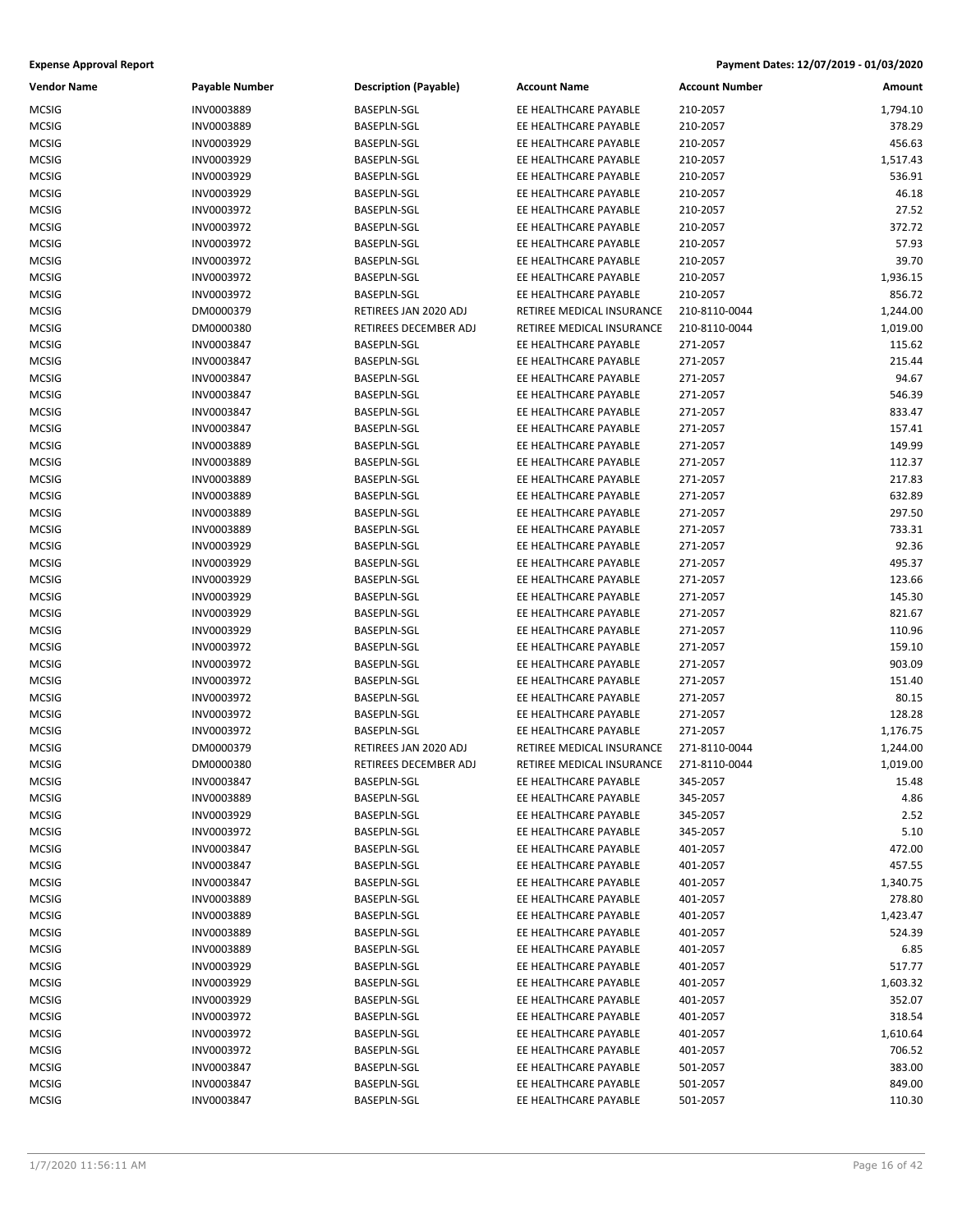| <b>Vendor Name</b>                       | Payable Number | <b>Description (Payable)</b>                          | <b>Account Name</b>    | <b>Account Number</b>                          | Amount     |
|------------------------------------------|----------------|-------------------------------------------------------|------------------------|------------------------------------------------|------------|
| <b>MCSIG</b>                             | INV0003889     | <b>BASEPLN-SGL</b>                                    | EE HEALTHCARE PAYABLE  | 501-2057                                       | 383.00     |
| <b>MCSIG</b>                             | INV0003889     | <b>BASEPLN-SGL</b>                                    | EE HEALTHCARE PAYABLE  | 501-2057                                       | 849.00     |
| <b>MCSIG</b>                             | INV0003889     | BASEPLN-SGL                                           | EE HEALTHCARE PAYABLE  | 501-2057                                       | 89.46      |
| <b>MCSIG</b>                             | INV0003929     | BASEPLN-SGL                                           | EE HEALTHCARE PAYABLE  | 501-2057                                       | 410.50     |
| <b>MCSIG</b>                             | INV0003929     | BASEPLN-SGL                                           | EE HEALTHCARE PAYABLE  | 501-2057                                       | 123.66     |
| <b>MCSIG</b>                             | INV0003972     | BASEPLN-SGL                                           | EE HEALTHCARE PAYABLE  | 501-2057                                       | 410.50     |
| <b>MCSIG</b>                             | INV0003972     | BASEPLN-SGL                                           | EE HEALTHCARE PAYABLE  | 501-2057                                       | 159.10     |
| <b>MCSIG</b>                             | INV0003972     | BASEPLN-SGL                                           | EE HEALTHCARE PAYABLE  | 501-2057                                       | 952.00     |
| <b>MCSIG</b>                             | INV0003847     | BASEPLN-SGL                                           | EE HEALTHCARE PAYABLE  | 503-2057                                       | 764.00     |
| <b>MCSIG</b>                             | INV0003847     | BASEPLN-SGL                                           | EE HEALTHCARE PAYABLE  | 503-2057                                       | 1,103.00   |
| <b>MCSIG</b>                             | INV0003889     | BASEPLN-SGL                                           | EE HEALTHCARE PAYABLE  | 503-2057                                       | 764.00     |
| <b>MCSIG</b>                             | INV0003889     | BASEPLN-SGL                                           | EE HEALTHCARE PAYABLE  | 503-2057                                       | 1,103.00   |
| <b>MCSIG</b>                             | INV0003929     | BASEPLN-SGL                                           | EE HEALTHCARE PAYABLE  | 503-2057                                       | 819.00     |
| <b>MCSIG</b>                             | INV0003929     | BASEPLN-SGL                                           | EE HEALTHCARE PAYABLE  | 503-2057                                       | 1,236.50   |
| <b>MCSIG</b>                             | INV0003972     | <b>BASEPLN-SGL</b>                                    | EE HEALTHCARE PAYABLE  | 503-2057                                       | 819.00     |
| <b>MCSIG</b>                             | INV0003972     | BASEPLN-SGL                                           | EE HEALTHCARE PAYABLE  | 503-2057                                       | 1,236.50   |
| <b>MCSIG</b>                             | DM0000379      | RETIREES JAN 2020 ADJ                                 | RETIREES DEPENDENT MED | 601-2190                                       | 6,201.00   |
| <b>MCSIG</b>                             | DM0000380      | RETIREES DECEMBER ADJ                                 | RETIREES DEPENDENT MED | 601-2190                                       | 5,265.00   |
| <b>MCSIG</b>                             | INV0003847     | <b>BASEPLN-SGL</b>                                    | EE HEALTHCARE PAYABLE  | 951-2057                                       | 511.00     |
| <b>MCSIG</b>                             | INV0003847     | BASEPLN-SGL                                           | EE HEALTHCARE PAYABLE  | 951-2057                                       | 427.60     |
|                                          | INV0003847     | BASEPLN-SGL                                           | EE HEALTHCARE PAYABLE  |                                                | 252.52     |
| <b>MCSIG</b>                             |                |                                                       | EE HEALTHCARE PAYABLE  | 951-2057                                       |            |
| <b>MCSIG</b>                             | INV0003847     | BASEPLN-SGL                                           |                        | 951-2057                                       | 506.19     |
| <b>MCSIG</b>                             | INV0003847     | BASEPLN-SGL                                           | EE HEALTHCARE PAYABLE  | 951-2057                                       | 30.71      |
| <b>MCSIG</b>                             | INV0003847     | BASEPLN-SGL                                           | EE HEALTHCARE PAYABLE  | 951-2057                                       | 63.58      |
| <b>MCSIG</b>                             | INV0003847     | BASEPLN-SGL                                           | EE HEALTHCARE PAYABLE  | 951-2057                                       | 148.41     |
| <b>MCSIG</b>                             | INV0003889     | BASEPLN-SGL                                           | EE HEALTHCARE PAYABLE  | 951-2057                                       | 124.48     |
| <b>MCSIG</b>                             | INV0003889     | BASEPLN-SGL                                           | EE HEALTHCARE PAYABLE  | 951-2057                                       | 272.03     |
| <b>MCSIG</b>                             | INV0003889     | BASEPLN-SGL                                           | EE HEALTHCARE PAYABLE  | 951-2057                                       | 206.42     |
| <b>MCSIG</b>                             | INV0003889     | BASEPLN-SGL                                           | EE HEALTHCARE PAYABLE  | 951-2057                                       | 150.07     |
| <b>MCSIG</b>                             | INV0003889     | BASEPLN-SGL                                           | EE HEALTHCARE PAYABLE  | 951-2057                                       | 511.00     |
| <b>MCSIG</b>                             | INV0003889     | BASEPLN-SGL                                           | EE HEALTHCARE PAYABLE  | 951-2057                                       | 16.70      |
| <b>MCSIG</b>                             | INV0003929     | BASEPLN-SGL                                           | EE HEALTHCARE PAYABLE  | 951-2057                                       | 201.68     |
| <b>MCSIG</b>                             | INV0003929     | BASEPLN-SGL                                           | EE HEALTHCARE PAYABLE  | 951-2057                                       | 271.96     |
| <b>MCSIG</b>                             | INV0003929     | BASEPLN-SGL                                           | EE HEALTHCARE PAYABLE  | 951-2057                                       | 300.00     |
| <b>MCSIG</b>                             | INV0003929     | BASEPLN-SGL                                           | EE HEALTHCARE PAYABLE  | 951-2057                                       | 623.50     |
| <b>MCSIG</b>                             | INV0003929     | BASEPLN-SGL                                           | EE HEALTHCARE PAYABLE  | 951-2057                                       | 1,569.02   |
| <b>MCSIG</b>                             | INV0003972     | BASEPLN-SGL                                           | EE HEALTHCARE PAYABLE  | 951-2057                                       | 205.58     |
| <b>MCSIG</b>                             | INV0003972     | BASEPLN-SGL                                           | EE HEALTHCARE PAYABLE  | 951-2057                                       | 293.53     |
| <b>MCSIG</b>                             | INV0003972     | BASEPLN-SGL                                           | EE HEALTHCARE PAYABLE  | 951-2057                                       | 623.50     |
| <b>MCSIG</b>                             | INV0003972     | <b>BASEPLN-SGL</b>                                    | EE HEALTHCARE PAYABLE  | 951-2057                                       | 433.77     |
| MCSIG                                    | INV0003972     | BASEPLN-SGL                                           | EE HEALTHCARE PAYABLE  | 951-2057                                       | 1,153.85   |
| MCSIG                                    | INV0003847     | BASEPLN-SGL                                           | EE HEALTHCARE PAYABLE  | 953-2057                                       | 53.27      |
| <b>MCSIG</b>                             | INV0003889     | BASEPLN-SGL                                           | EE HEALTHCARE PAYABLE  | 953-2057                                       | 73.98      |
| <b>MCSIG</b>                             | INV0003929     | BASEPLN-SGL                                           | EE HEALTHCARE PAYABLE  | 953-2057                                       | 90.47      |
| <b>MCSIG</b>                             | INV0003972     | BASEPLN-SGL                                           | EE HEALTHCARE PAYABLE  | 953-2057                                       | 13.74      |
|                                          |                |                                                       |                        | Vendor 7958 - MCSIG Total:                     | 528,573.16 |
| Vendor: 6374 - MEDTOX LABORATORIES, INC. |                |                                                       |                        |                                                |            |
| MEDTOX LABORATORIES, INC. 11201991625    |                | NOV 2019 - (4) DRUGS OF ABUS MEDICAL EXAMS            |                        | 100-6110-1026                                  | 70.12      |
|                                          |                |                                                       |                        | Vendor 6374 - MEDTOX LABORATORIES, INC. Total: | 70.12      |
|                                          |                |                                                       |                        |                                                |            |
| Vendor: 2781 - MIRIAM WILSON             |                |                                                       |                        |                                                |            |
| <b>MIRIAM WILSON</b>                     | 242964         | NOV 2019 - MIGRATORY BIRD  SUBCONTRACTED WORK         |                        | 100-8420-2073                                  | 500.00     |
|                                          |                |                                                       |                        | Vendor 2781 - MIRIAM WILSON Total:             | 500.00     |
| Vendor: 2184 - MISSION LINEN SERVICE     |                |                                                       |                        |                                                |            |
| <b>MISSION LINEN SERVICE</b>             | 511276755      | CUST #118975 / WEEKLY LAUN UNIFORM SERVICE/LAUNDRY    |                        | 100-6640-2049                                  | 97.29      |
| <b>MISSION LINEN SERVICE</b>             | 511329965      | CUST #118975 / WEEKLY LAUN UNIFORM SERVICE/LAUNDRY    |                        | 100-6640-2049                                  | 97.29      |
| <b>MISSION LINEN SERVICE</b>             | 511394405      | SEASIDE FIRE DEPT - WEEKLY LI UNIFORM SERVICE/LAUNDRY |                        | 100-6640-2049                                  | 97.29      |
| <b>MISSION LINEN SERVICE</b>             | 511395980      | CUST #118975 / WEEKLY LAUN UNIFORM SERVICE/LAUNDRY    |                        | 100-6640-2049                                  | 18.57      |
| <b>MISSION LINEN SERVICE</b>             | 511440892      | SEASIDE FIRE DEPT - WEEKLY LI UNIFORM SERVICE/LAUNDRY |                        | 100-6640-2049                                  | 82.21      |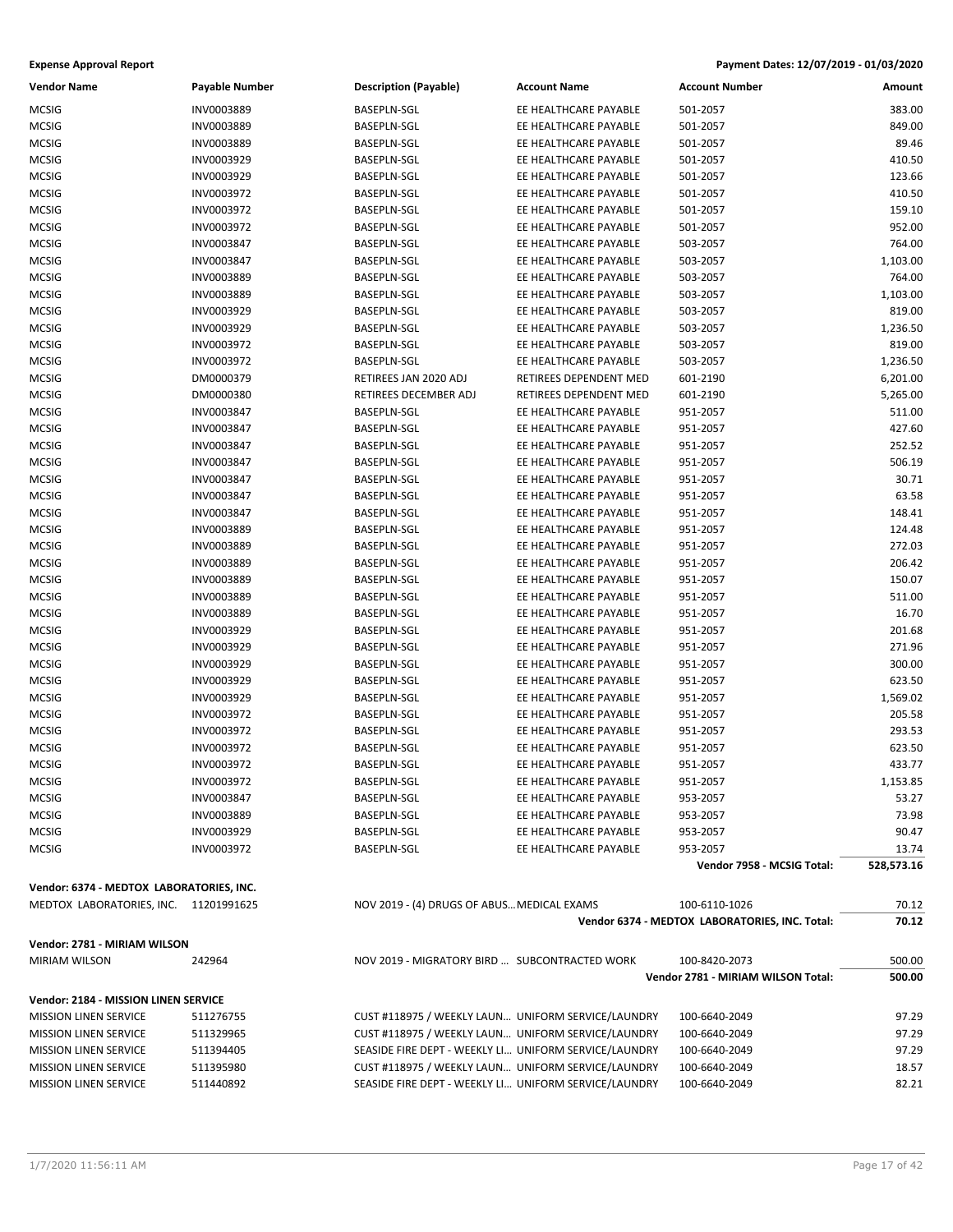| <b>Vendor Name</b>                                                       | Payable Number         | <b>Description (Payable)</b>                                                                                     | <b>Account Name</b> | <b>Account Number</b>                      | Amount         |
|--------------------------------------------------------------------------|------------------------|------------------------------------------------------------------------------------------------------------------|---------------------|--------------------------------------------|----------------|
| <b>MISSION LINEN SERVICE</b>                                             | 511489548              | SEASIDE FIRE DEPT - WEEKLY LI UNIFORM SERVICE/LAUNDRY                                                            |                     | 100-6640-2049                              | 97.29          |
|                                                                          |                        |                                                                                                                  |                     | Vendor 2184 - MISSION LINEN SERVICE Total: | 489.94         |
|                                                                          |                        |                                                                                                                  |                     |                                            |                |
| Vendor: 2186 - MISSION UNIFORM SERVICE<br><b>MISSION UNIFORM SERVICE</b> | 511106169              | CUST #157011 / WEEKLY LAUN UNIFORM SERVICE/LAUNDRY                                                               |                     | 100-6640-2049                              | 33.18          |
| MISSION UNIFORM SERVICE                                                  |                        | CUST #157011 / WEEKLY LAUN UNIFORM SERVICE/LAUNDRY                                                               |                     | 100-6640-2049                              | 33.18          |
| <b>MISSION UNIFORM SERVICE</b>                                           | 511206141<br>511314211 |                                                                                                                  |                     | 100-6640-2049                              | 33.18          |
|                                                                          |                        | CUST #157011 / WEEKLY LAUN UNIFORM SERVICE/LAUNDRY                                                               |                     |                                            |                |
| <b>MISSION UNIFORM SERVICE</b>                                           | 511421330              | SEASIDE FIRE DEPT - WEEKLY L UNIFORM SERVICE/LAUNDRY                                                             |                     | 100-6640-2049                              | 33.18          |
| MISSION UNIFORM SERVICE                                                  | 511207468              | SEASIDE MAIN & UTILITIES UNI UNIFORM SERVICE / LAUNDRY<br>SEASIDE MAIN & UTILITIES UNI UNIFORM SERVICE / LAUNDRY |                     | 100-8310-2049                              | 20.90<br>63.85 |
| <b>MISSION UNIFORM SERVICE</b>                                           | 511245840              |                                                                                                                  |                     | 100-8310-2049                              |                |
| MISSION UNIFORM SERVICE                                                  | 511256737              | SEASIDE MAIN & UTILITIES UNI UNIFORM SERVICE / LAUNDRY                                                           |                     | 100-8310-2049                              | 8.98           |
| <b>MISSION UNIFORM SERVICE</b>                                           | 511309444              | SEASIDE MAIN & UTILITIES UNI UNIFORM SERVICE / LAUNDRY                                                           |                     | 100-8310-2049                              | 44.57          |
| <b>MISSION UNIFORM SERVICE</b>                                           | 511348688              | SEASIDE MAIN & UTILITIES UNI UNIFORM SERVICE / LAUNDRY                                                           |                     | 100-8310-2049                              | 44.57          |
| MISSION UNIFORM SERVICE                                                  | 511351592              | SEASIDE MAIN & UTILITIES UNI UNIFORM SERVICE / LAUNDRY                                                           |                     | 100-8310-2049                              | 62.35          |
| <b>MISSION UNIFORM SERVICE</b>                                           | 511413278              | MAINT & UTILITIES WEEKLY UNIUNIFORM SERVICE / LAUNDRY                                                            |                     | 100-8310-2049                              | 44.57          |
| MISSION UNIFORM SERVICE                                                  | 511207468              | SEASIDE MAIN & UTILITIES UNI UNIFORM SERVICE/LAUNDRY                                                             |                     | 100-8410-2049                              | 6.69           |
| <b>MISSION UNIFORM SERVICE</b>                                           | 511245840              | SEASIDE MAIN & UTILITIES UNI UNIFORM SERVICE/LAUNDRY                                                             |                     | 100-8410-2049                              | 20.44          |
| <b>MISSION UNIFORM SERVICE</b>                                           | 511256737              | SEASIDE MAIN & UTILITIES UNI UNIFORM SERVICE/LAUNDRY                                                             |                     | 100-8410-2049                              | 2.88           |
| <b>MISSION UNIFORM SERVICE</b>                                           | 511309444              | SEASIDE MAIN & UTILITIES UNI UNIFORM SERVICE/LAUNDRY                                                             |                     | 100-8410-2049                              | 14.27          |
| <b>MISSION UNIFORM SERVICE</b>                                           | 511348688              | SEASIDE MAIN & UTILITIES UNI UNIFORM SERVICE/LAUNDRY                                                             |                     | 100-8410-2049                              | 14.27          |
| MISSION UNIFORM SERVICE                                                  | 511351592              | SEASIDE MAIN & UTILITIES UNI UNIFORM SERVICE/LAUNDRY                                                             |                     | 100-8410-2049                              | 19.96          |
| <b>MISSION UNIFORM SERVICE</b>                                           | 511413278              | MAINT & UTILITIES WEEKLY UNIUNIFORM SERVICE/LAUNDRY                                                              |                     | 100-8410-2049                              | 14.27          |
| <b>MISSION UNIFORM SERVICE</b>                                           | 511207468              | SEASIDE MAIN & UTILITIES UNI UNIFORM SERVICE/LAUNDRY                                                             |                     | 100-8420-2049                              | 20.90          |
| MISSION UNIFORM SERVICE                                                  | 511245840              | SEASIDE MAIN & UTILITIES UNI UNIFORM SERVICE/LAUNDRY                                                             |                     | 100-8420-2049                              | 63.85          |
| <b>MISSION UNIFORM SERVICE</b>                                           | 511256737              | SEASIDE MAIN & UTILITIES UNI UNIFORM SERVICE/LAUNDRY                                                             |                     | 100-8420-2049                              | 8.98           |
| MISSION UNIFORM SERVICE                                                  | 511309444              | SEASIDE MAIN & UTILITIES UNI UNIFORM SERVICE/LAUNDRY                                                             |                     | 100-8420-2049                              | 44.57          |
| <b>MISSION UNIFORM SERVICE</b>                                           | 511348688              | SEASIDE MAIN & UTILITIES UNI UNIFORM SERVICE/LAUNDRY                                                             |                     | 100-8420-2049                              | 44.57          |
| <b>MISSION UNIFORM SERVICE</b>                                           | 511351592              | SEASIDE MAIN & UTILITIES UNI UNIFORM SERVICE/LAUNDRY                                                             |                     | 100-8420-2049                              | 62.35          |
| <b>MISSION UNIFORM SERVICE</b>                                           | 511413278              | MAINT & UTILITIES WEEKLY UNIUNIFORM SERVICE/LAUNDRY                                                              |                     | 100-8420-2049                              | 44.57          |
| <b>MISSION UNIFORM SERVICE</b>                                           | 511207468              | SEASIDE MAIN & UTILITIES UNI UNIFORM SERVICE / LAUNDRY                                                           |                     | 100-8440-2049                              | 12.53          |
| MISSION UNIFORM SERVICE                                                  | 511245840              | SEASIDE MAIN & UTILITIES UNI UNIFORM SERVICE / LAUNDRY                                                           |                     | 100-8440-2049                              | 38.29          |
| <b>MISSION UNIFORM SERVICE</b>                                           | 511256737              | SEASIDE MAIN & UTILITIES UNI UNIFORM SERVICE / LAUNDRY                                                           |                     | 100-8440-2049                              | 5.39           |
| <b>MISSION UNIFORM SERVICE</b>                                           | 511309444              | SEASIDE MAIN & UTILITIES UNI UNIFORM SERVICE / LAUNDRY                                                           |                     | 100-8440-2049                              | 26.73          |
| MISSION UNIFORM SERVICE                                                  | 511348688              | SEASIDE MAIN & UTILITIES UNI UNIFORM SERVICE / LAUNDRY                                                           |                     | 100-8440-2049                              | 26.73          |
| <b>MISSION UNIFORM SERVICE</b>                                           | 511351592              | SEASIDE MAIN & UTILITIES UNI UNIFORM SERVICE / LAUNDRY                                                           |                     | 100-8440-2049                              | 37.39          |
| MISSION UNIFORM SERVICE                                                  | 511413278              | MAINT & UTILITIES WEEKLY UNIUNIFORM SERVICE / LAUNDRY                                                            |                     | 100-8440-2049                              | 26.73          |
| <b>MISSION UNIFORM SERVICE</b>                                           | 511207468              | SEASIDE MAIN & UTILITIES UNI UNIFORM SERVICE / LAUNDRY                                                           |                     | 100-8450-2049                              | 6.69           |
| <b>MISSION UNIFORM SERVICE</b>                                           | 511245840              | SEASIDE MAIN & UTILITIES UNI UNIFORM SERVICE / LAUNDRY                                                           |                     | 100-8450-2049                              | 20.44          |
| <b>MISSION UNIFORM SERVICE</b>                                           | 511256737              | SEASIDE MAIN & UTILITIES UNI UNIFORM SERVICE / LAUNDRY                                                           |                     | 100-8450-2049                              | 2.88           |
| <b>MISSION UNIFORM SERVICE</b>                                           | 511309444              | SEASIDE MAIN & UTILITIES UNI UNIFORM SERVICE / LAUNDRY                                                           |                     | 100-8450-2049                              | 14.27          |
| <b>MISSION UNIFORM SERVICE</b>                                           | 511348688              | SEASIDE MAIN & UTILITIES UNI UNIFORM SERVICE / LAUNDRY                                                           |                     | 100-8450-2049                              | 14.27          |
| <b>MISSION UNIFORM SERVICE</b>                                           | 511351592              | SEASIDE MAIN & UTILITIES UNI UNIFORM SERVICE / LAUNDRY                                                           |                     | 100-8450-2049                              | 19.96          |
| <b>MISSION UNIFORM SERVICE</b>                                           | 511413278              | MAINT & UTILITIES WEEKLY UNIUNIFORM SERVICE / LAUNDRY                                                            |                     | 100-8450-2049                              | 14.27          |
| <b>MISSION UNIFORM SERVICE</b>                                           | 511264952              | RECREATION DEPT WEEKLY UNI UNIFORM SERVICE/LAUNDRY                                                               |                     | 100-9105-2049                              | 142.30         |
| <b>MISSION UNIFORM SERVICE</b>                                           | 511321643              | RECREATION DEPT - WEEKLY UNUNIFORM SERVICE/LAUNDRY                                                               |                     | 100-9105-2049                              | 168.30         |
| <b>MISSION UNIFORM SERVICE</b>                                           | 511380419              | RECREATION DEPT WEEKLY UN UNIFORM SERVICE/LAUNDRY                                                                |                     | 100-9105-2049                              | 178.96         |
| MISSION UNIFORM SERVICE                                                  | 511207468              | SEASIDE MAIN & UTILITIES UNI UNIFORM SERVICE/LAUNDRY                                                             |                     | 103-8710-2049                              | 4.18           |
| MISSION UNIFORM SERVICE                                                  | 511245840              | SEASIDE MAIN & UTILITIES UNI UNIFORM SERVICE/LAUNDRY                                                             |                     | 103-8710-2049                              | 12.78          |
| <b>MISSION UNIFORM SERVICE</b>                                           | 511256737              | SEASIDE MAIN & UTILITIES UNI UNIFORM SERVICE/LAUNDRY                                                             |                     | 103-8710-2049                              | 1.80           |
| <b>MISSION UNIFORM SERVICE</b>                                           | 511309444              | SEASIDE MAIN & UTILITIES UNI UNIFORM SERVICE/LAUNDRY                                                             |                     | 103-8710-2049                              | 8.92           |
| <b>MISSION UNIFORM SERVICE</b>                                           | 511348688              | SEASIDE MAIN & UTILITIES UNI UNIFORM SERVICE/LAUNDRY                                                             |                     | 103-8710-2049                              | 8.92           |
| MISSION UNIFORM SERVICE                                                  | 511351592              | SEASIDE MAIN & UTILITIES UNI UNIFORM SERVICE/LAUNDRY                                                             |                     | 103-8710-2049                              | 12.48          |
| <b>MISSION UNIFORM SERVICE</b>                                           | 511413278              | MAINT & UTILITIES WEEKLY UNIUNIFORM SERVICE/LAUNDRY                                                              |                     | 103-8710-2049                              | 8.92           |
| <b>MISSION UNIFORM SERVICE</b>                                           | 511245841              | SEASIDE POMA UNIFORM SVC  UNIFORM SERVICE / LAUNDRY                                                              |                     | 113-8730-2049                              | 96.60          |
| <b>MISSION UNIFORM SERVICE</b>                                           | 511309445              | SEASIDE POMA UNIFORM SVC  UNIFORM SERVICE / LAUNDRY                                                              |                     | 113-8730-2049                              | 96.60          |
| <b>MISSION UNIFORM SERVICE</b>                                           | 511348689              | SEASIDE POMA UNIFORM SVC  UNIFORM SERVICE / LAUNDRY                                                              |                     | 113-8730-2049                              | 96.60          |
| MISSION UNIFORM SERVICE                                                  | 511413279              | POMA DEPT WEEKLY UNIFORM  UNIFORM SERVICE / LAUNDRY                                                              |                     | 113-8730-2049                              | 96.60          |
| MISSION UNIFORM SERVICE                                                  | 511207468              | SEASIDE MAIN & UTILITIES UNI UNIFORM SERVICE/LAUNDRY                                                             |                     | 210-8110-2049                              | 16.72          |
| <b>MISSION UNIFORM SERVICE</b>                                           | 511245840              | SEASIDE MAIN & UTILITIES UNI UNIFORM SERVICE/LAUNDRY                                                             |                     | 210-8110-2049                              | 51.07          |
| <b>MISSION UNIFORM SERVICE</b>                                           | 511256737              | SEASIDE MAIN & UTILITIES UNI UNIFORM SERVICE/LAUNDRY                                                             |                     | 210-8110-2049                              | 7.19           |
| MISSION UNIFORM SERVICE                                                  | 511309444              | SEASIDE MAIN & UTILITIES UNI UNIFORM SERVICE/LAUNDRY                                                             |                     | 210-8110-2049                              | 35.65          |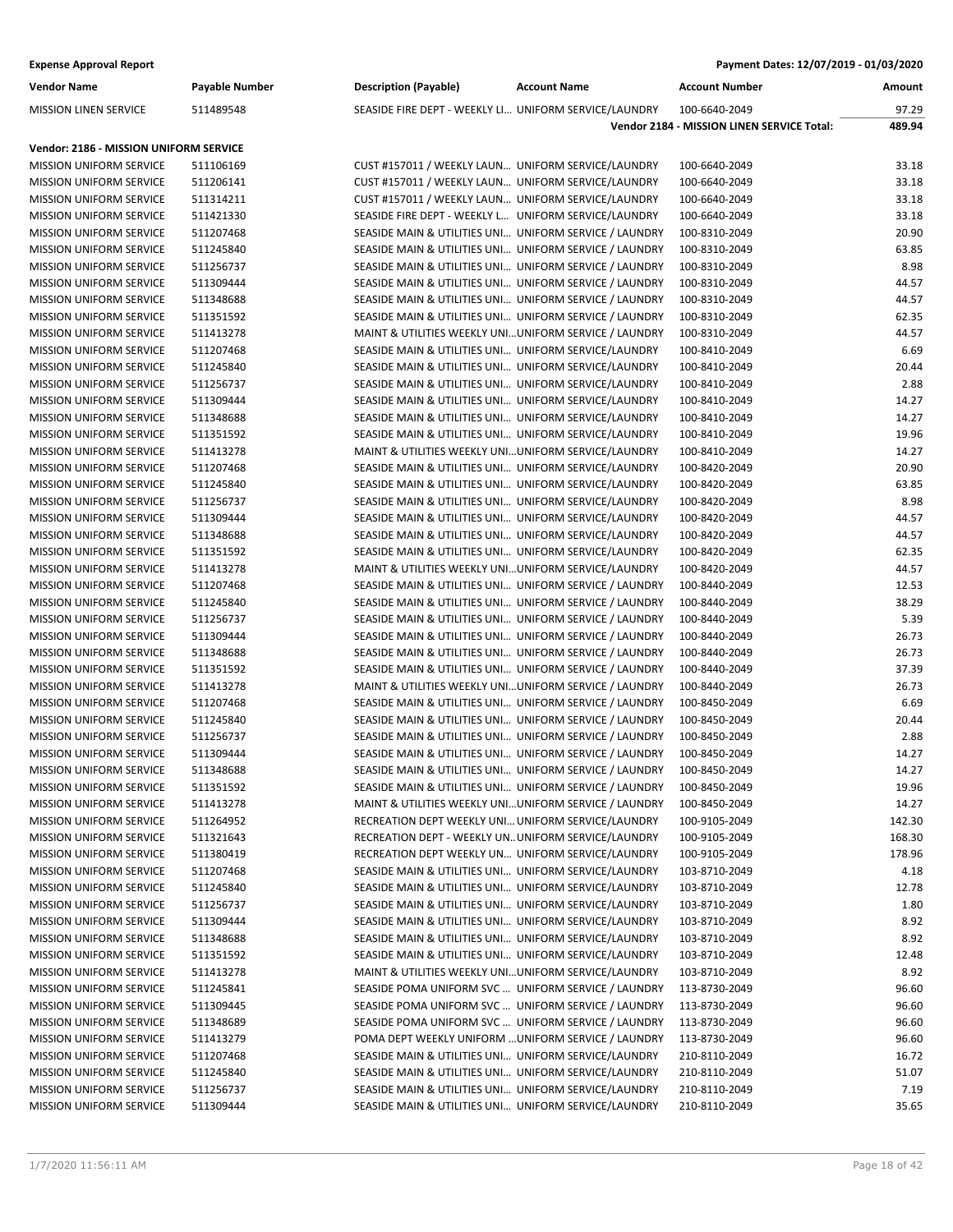### **Expense Approval Report**

| Payment Dates: 12/07/2019 - 01/03/2020 |  |  |  |  |
|----------------------------------------|--|--|--|--|
|----------------------------------------|--|--|--|--|

| <b>Vendor Name</b>                   | <b>Payable Number</b> | <b>Description (Payable)</b>                           | <b>Account Name</b>  | <b>Account Number</b>                               | Amount   |
|--------------------------------------|-----------------------|--------------------------------------------------------|----------------------|-----------------------------------------------------|----------|
| MISSION UNIFORM SERVICE              | 511348688             | SEASIDE MAIN & UTILITIES UNI UNIFORM SERVICE/LAUNDRY   |                      | 210-8110-2049                                       | 35.65    |
| <b>MISSION UNIFORM SERVICE</b>       | 511351592             | SEASIDE MAIN & UTILITIES UNI UNIFORM SERVICE/LAUNDRY   |                      | 210-8110-2049                                       | 49.87    |
| <b>MISSION UNIFORM SERVICE</b>       | 511413278             | MAINT & UTILITIES WEEKLY UNIUNIFORM SERVICE/LAUNDRY    |                      | 210-8110-2049                                       | 35.65    |
| MISSION UNIFORM SERVICE              | 511207468             | SEASIDE MAIN & UTILITIES UNI UNIFORM SERVICE/LAUNDRY   |                      | 210-8420-2049                                       | 4.18     |
| <b>MISSION UNIFORM SERVICE</b>       | 511245840             | SEASIDE MAIN & UTILITIES UNI UNIFORM SERVICE/LAUNDRY   |                      | 210-8420-2049                                       | 12.74    |
| MISSION UNIFORM SERVICE              | 511256737             | SEASIDE MAIN & UTILITIES UNI UNIFORM SERVICE/LAUNDRY   |                      | 210-8420-2049                                       | 1.77     |
| <b>MISSION UNIFORM SERVICE</b>       | 511309444             | SEASIDE MAIN & UTILITIES UNI UNIFORM SERVICE/LAUNDRY   |                      | 210-8420-2049                                       | 8.94     |
| <b>MISSION UNIFORM SERVICE</b>       | 511348688             | SEASIDE MAIN & UTILITIES UNI UNIFORM SERVICE/LAUNDRY   |                      | 210-8420-2049                                       | 8.94     |
| <b>MISSION UNIFORM SERVICE</b>       | 511351592             | SEASIDE MAIN & UTILITIES UNI UNIFORM SERVICE/LAUNDRY   |                      | 210-8420-2049                                       | 12.46    |
| <b>MISSION UNIFORM SERVICE</b>       | 511413278             | MAINT & UTILITIES WEEKLY UNIUNIFORM SERVICE/LAUNDRY    |                      | 210-8420-2049                                       | 8.94     |
| MISSION UNIFORM SERVICE              | 511207468             | SEASIDE MAIN & UTILITIES UNI UNIFORM SERVICE/LAUNDRY   |                      | 271-8110-2049                                       | 16.72    |
| <b>MISSION UNIFORM SERVICE</b>       | 511245840             | SEASIDE MAIN & UTILITIES UNI UNIFORM SERVICE/LAUNDRY   |                      | 271-8110-2049                                       | 51.07    |
| <b>MISSION UNIFORM SERVICE</b>       | 511256737             | SEASIDE MAIN & UTILITIES UNI UNIFORM SERVICE/LAUNDRY   |                      | 271-8110-2049                                       | 7.19     |
| MISSION UNIFORM SERVICE              | 511309444             | SEASIDE MAIN & UTILITIES UNI UNIFORM SERVICE/LAUNDRY   |                      | 271-8110-2049                                       | 35.65    |
| <b>MISSION UNIFORM SERVICE</b>       | 511348688             | SEASIDE MAIN & UTILITIES UNI UNIFORM SERVICE/LAUNDRY   |                      | 271-8110-2049                                       | 35.65    |
| MISSION UNIFORM SERVICE              | 511351592             | SEASIDE MAIN & UTILITIES UNI UNIFORM SERVICE/LAUNDRY   |                      | 271-8110-2049                                       | 49.87    |
| <b>MISSION UNIFORM SERVICE</b>       | 511413278             | MAINT & UTILITIES WEEKLY UNIUNIFORM SERVICE/LAUNDRY    |                      | 271-8110-2049                                       | 35.65    |
| <b>MISSION UNIFORM SERVICE</b>       | 511207468             | SEASIDE MAIN & UTILITIES UNI UNIFORM SERVICE/LAUNDRY   |                      | 401-8620-2049                                       | 16.72    |
| MISSION UNIFORM SERVICE              | 511245840             | SEASIDE MAIN & UTILITIES UNI UNIFORM SERVICE/LAUNDRY   |                      | 401-8620-2049                                       | 51.07    |
| <b>MISSION UNIFORM SERVICE</b>       | 511256737             | SEASIDE MAIN & UTILITIES UNI UNIFORM SERVICE/LAUNDRY   |                      | 401-8620-2049                                       | 7.19     |
| MISSION UNIFORM SERVICE              | 511309444             | SEASIDE MAIN & UTILITIES UNI UNIFORM SERVICE/LAUNDRY   |                      | 401-8620-2049                                       | 35.65    |
| <b>MISSION UNIFORM SERVICE</b>       | 511348688             | SEASIDE MAIN & UTILITIES UNI UNIFORM SERVICE/LAUNDRY   |                      | 401-8620-2049                                       | 35.65    |
| <b>MISSION UNIFORM SERVICE</b>       | 511351592             | SEASIDE MAIN & UTILITIES UNI UNIFORM SERVICE/LAUNDRY   |                      | 401-8620-2049                                       | 49.87    |
| MISSION UNIFORM SERVICE              | 511413278             | MAINT & UTILITIES WEEKLY UNIUNIFORM SERVICE/LAUNDRY    |                      | 401-8620-2049                                       | 35.65    |
| <b>MISSION UNIFORM SERVICE</b>       | 511207468             | SEASIDE MAIN & UTILITIES UNI UNIFORM SERVICE/LAUNDRY   |                      | 501-8520-2049                                       | 16.72    |
| <b>MISSION UNIFORM SERVICE</b>       | 511245840             | SEASIDE MAIN & UTILITIES UNI UNIFORM SERVICE/LAUNDRY   |                      | 501-8520-2049                                       | 51.07    |
| <b>MISSION UNIFORM SERVICE</b>       | 511256737             | SEASIDE MAIN & UTILITIES UNI UNIFORM SERVICE/LAUNDRY   |                      | 501-8520-2049                                       | 7.19     |
| <b>MISSION UNIFORM SERVICE</b>       | 511309444             | SEASIDE MAIN & UTILITIES UNI UNIFORM SERVICE/LAUNDRY   |                      | 501-8520-2049                                       | 35.65    |
| MISSION UNIFORM SERVICE              | 511348688             | SEASIDE MAIN & UTILITIES UNI UNIFORM SERVICE/LAUNDRY   |                      | 501-8520-2049                                       | 35.65    |
| <b>MISSION UNIFORM SERVICE</b>       | 511351592             | SEASIDE MAIN & UTILITIES UNI UNIFORM SERVICE/LAUNDRY   |                      | 501-8520-2049                                       | 49.87    |
| MISSION UNIFORM SERVICE              | 511413278             | MAINT & UTILITIES WEEKLY UNIUNIFORM SERVICE/LAUNDRY    |                      | 501-8520-2049                                       | 35.65    |
| <b>MISSION UNIFORM SERVICE</b>       | 511207468             | SEASIDE MAIN & UTILITIES UNI UNIFORM SERVICE / LAUNDRY |                      | 951-8820-2049                                       | 16.72    |
| <b>MISSION UNIFORM SERVICE</b>       | 511245840             | SEASIDE MAIN & UTILITIES UNI UNIFORM SERVICE / LAUNDRY |                      | 951-8820-2049                                       | 51.07    |
| MISSION UNIFORM SERVICE              | 511256737             | SEASIDE MAIN & UTILITIES UNI UNIFORM SERVICE / LAUNDRY |                      | 951-8820-2049                                       | 7.19     |
| <b>MISSION UNIFORM SERVICE</b>       | 511309444             | SEASIDE MAIN & UTILITIES UNI UNIFORM SERVICE / LAUNDRY |                      | 951-8820-2049                                       | 35.65    |
| MISSION UNIFORM SERVICE              | 511348688             | SEASIDE MAIN & UTILITIES UNI UNIFORM SERVICE / LAUNDRY |                      | 951-8820-2049                                       | 35.65    |
| <b>MISSION UNIFORM SERVICE</b>       | 511351592             | SEASIDE MAIN & UTILITIES UNI UNIFORM SERVICE / LAUNDRY |                      | 951-8820-2049                                       | 49.87    |
| MISSION UNIFORM SERVICE              | 511413278             | MAINT & UTILITIES WEEKLY UNIUNIFORM SERVICE / LAUNDRY  |                      | 951-8820-2049                                       | 35.65    |
|                                      |                       |                                                        |                      | <b>Vendor 2186 - MISSION UNIFORM SERVICE Total:</b> | 3,222.58 |
| Vendor: 0144 - MOLINARI SUPPLY, INC. |                       |                                                        |                      |                                                     |          |
| MOLINARI SUPPLY, INC.                | 0145492               | (1 CASE) LIQUID SUDS DETERG JANITORIAL SUPPLIES        |                      | 100-6640-3093                                       | 44.30    |
| MOLINARI SUPPLY, INC.                | 0145763               | FIRE DEPT - (2 CASES) PAPER T JANITORIAL SUPPLIES      |                      | 100-6640-3093                                       | 85.76    |
| MOLINARI SUPPLY, INC.                | 0144773               | (1 CASE) 2ML BLK LINER 100/CS DEPARTMENT CONSUMABLES   |                      | 100-8420-3095                                       | 52.39    |
| MOLINARI SUPPLY, INC.                | 0144965               | (1 CASE) 2ML BLK LINER 100/CS DEPARTMENT CONSUMABLES   |                      | 100-8420-3095                                       | 52.39    |
| MOLINARI SUPPLY, INC.                | 0145050               | (1 CASE) 2ML BLK LINER 100/CS DEPARTMENT CONSUMABLES   |                      | 100-8420-3095                                       | 52.39    |
| MOLINARI SUPPLY, INC.                | 0145302               | GLOVES, BLK LINERS, MUTT MI DEPARTMENT CONSUMABLES     |                      | 100-8420-3095                                       | 165.66   |
|                                      |                       |                                                        |                      | Vendor 0144 - MOLINARI SUPPLY, INC. Total:          | 452.89   |
| Vendor: 4425 - MONTEREY AUTO SUPPLY  |                       |                                                        |                      |                                                     |          |
| MONTEREY AUTO SUPPLY                 | 678967                | (1) MUD FLAPS                                          | <b>VEHICLE PARTS</b> | 501-8520-6144                                       | 15.28    |
| MONTEREY AUTO SUPPLY                 | 680504                | (4) NAPAGOLD OIL FILTERS                               | <b>VEHICLE PARTS</b> | 501-8520-6144                                       | 25.39    |
| MONTEREY AUTO SUPPLY                 | 680524                | (1) REMAN STARTER, (1) CORE  VEHICLE PARTS             |                      | 501-8520-6144                                       | 90.58    |
| MONTEREY AUTO SUPPLY                 | 680608                | CREDIT FOR ORIG INV #680524                            | <b>VEHICLE PARTS</b> | 501-8520-6144                                       | $-90.58$ |
| MONTEREY AUTO SUPPLY                 | 680747                | (10) NAPA EP GREASE CARTS                              | <b>VEHICLE PARTS</b> | 501-8520-6144                                       | 40.09    |
| MONTEREY AUTO SUPPLY                 | 681088                | (2) HOOD LIFT SUPPORT                                  | <b>VEHICLE PARTS</b> | 501-8520-6144                                       | 61.60    |
| MONTEREY AUTO SUPPLY                 | 681353                | (1) 5W20SYN OIL                                        | <b>VEHICLE PARTS</b> | 501-8520-6144                                       | 699.19   |
| MONTEREY AUTO SUPPLY                 | 681603                | (2) NAPAGOLD AIR FILTERS                               | <b>VEHICLE PARTS</b> | 501-8520-6144                                       | 25.59    |
| MONTEREY AUTO SUPPLY                 | 681701                | (1) AIR VALVE - AIR BRAKE                              | <b>VEHICLE PARTS</b> | 501-8520-6144                                       | 74.26    |
| MONTEREY AUTO SUPPLY                 | 684158                | (4) DOME LMP, (4) LED BLB WH VEHICLE PARTS             |                      | 501-8520-6144                                       | 144.12   |
| MONTEREY AUTO SUPPLY                 | 686605                | (2) PARKING & SIDE MARKERS                             | <b>VEHICLE PARTS</b> | 501-8520-6144                                       | 78.17    |
| MONTEREY AUTO SUPPLY                 | 686640                | (1) NAPAGOLD OIL FILTER, (1) D VEHICLE PARTS           |                      | 501-8520-6144                                       | 8.55     |
|                                      |                       |                                                        |                      |                                                     |          |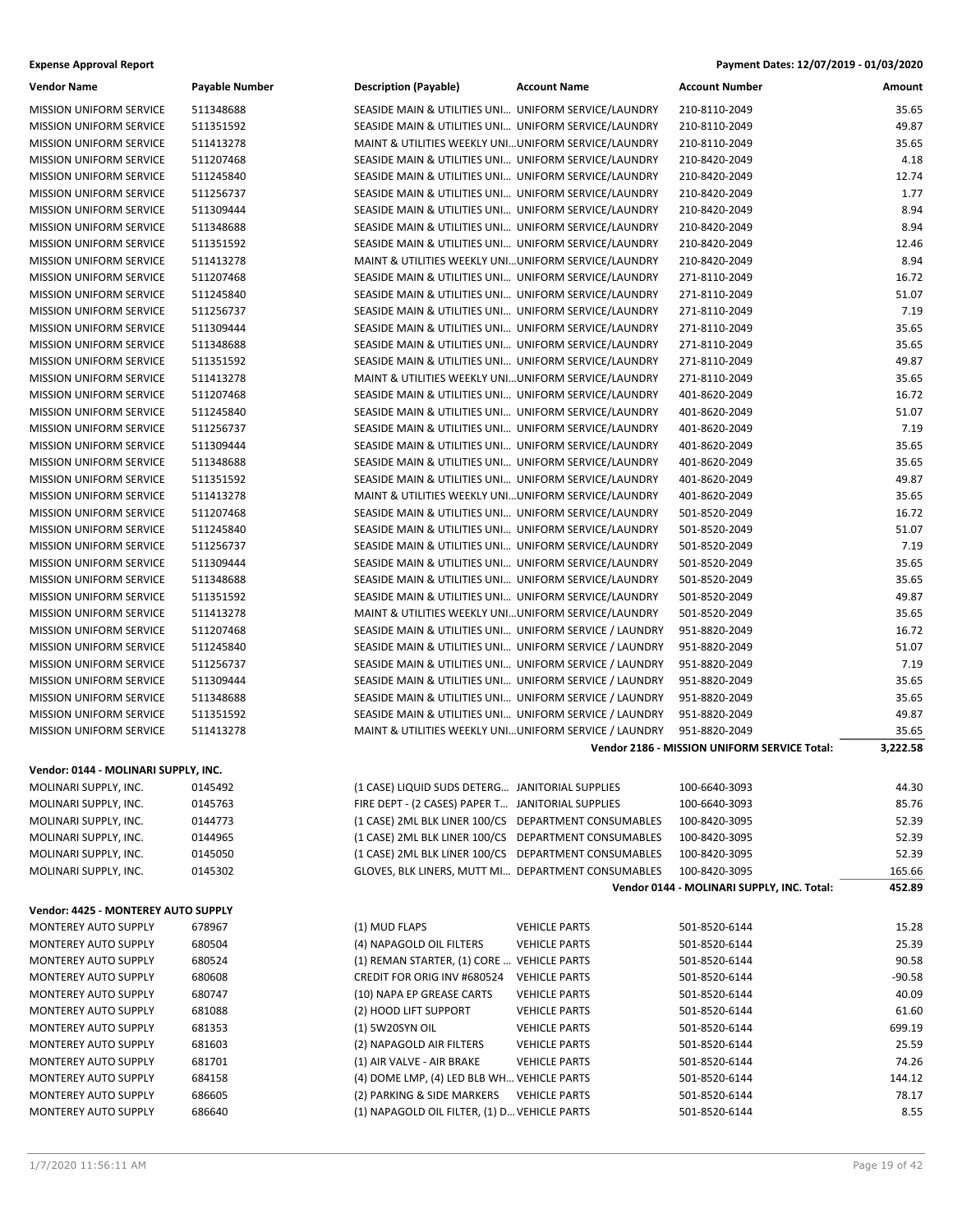| <b>Expense Approval Report</b>                           |                  |                                                       |                                                                       | Payment Dates: 12/07/2019 - 01/03/2020                 |                |
|----------------------------------------------------------|------------------|-------------------------------------------------------|-----------------------------------------------------------------------|--------------------------------------------------------|----------------|
| <b>Vendor Name</b>                                       | Payable Number   | <b>Description (Payable)</b>                          | <b>Account Name</b>                                                   | <b>Account Number</b>                                  | Amount         |
| MONTEREY AUTO SUPPLY                                     | 686735           | (1) TRAILER CONN SOCKET                               | <b>VEHICLE PARTS</b>                                                  | 501-8520-6144                                          | 8.73           |
| MONTEREY AUTO SUPPLY                                     | 687386           | (1) SOLAR BAT CHG 1.8W                                | <b>VEHICLE PARTS</b>                                                  | 501-8520-6144                                          | 57.35          |
|                                                          |                  |                                                       |                                                                       | Vendor 4425 - MONTEREY AUTO SUPPLY Total:              | 1,238.32       |
| Vendor: 7505 - MONTEREY BAY ANALYTICAL SVCS.             |                  |                                                       |                                                                       |                                                        |                |
| MONTEREY BAY ANALYTICAL S 190802 09                      |                  | SEASIDE MWS SAMPLES (6) REC WATER SAMPLING            |                                                                       | 401-8620-2072                                          | 633.00         |
| MONTEREY BAY ANALYTICAL S 190911 07                      |                  | SEASIDE MWS SAMPLES (1) REC WATER SAMPLING            |                                                                       | 401-8620-2072                                          | 26.00          |
| MONTEREY BAY ANALYTICAL S 191202 18                      |                  | SEASIDE MWS SAMPLES (3) REC WATER SAMPLING            |                                                                       | 401-8620-2072                                          | 78.00          |
|                                                          |                  |                                                       |                                                                       | Vendor 7505 - MONTEREY BAY ANALYTICAL SVCS. Total:     | 737.00         |
| Vendor: 2238 - MONTEREY BAY PEST CONTROL                 |                  |                                                       |                                                                       |                                                        |                |
| MONTEREY BAY PEST CONTROL 0173859                        |                  | SEASIDE POLICE DEPT MONTHLYPEST CONTROL               |                                                                       | 100-6110-2057                                          | 90.00          |
| MONTEREY BAY PEST CONTROL 0173861                        |                  | 440 HARCOURT - STORAGE SHE PEST CONTROL               |                                                                       | 100-6110-2057                                          | 60.00          |
| MONTEREY BAY PEST CONTROL 0173860                        |                  | 440 HARCOURT AVE - TRAILER  PEST CONTROL              |                                                                       | 100-8310-2057                                          | 62.00          |
| MONTEREY BAY PEST CONTROL 0173862                        |                  | 440 HARCOURT- POLICE DEPT  PEST CONTROL               |                                                                       | 100-8310-2057                                          | 100.00         |
|                                                          |                  |                                                       |                                                                       | Vendor 2238 - MONTEREY BAY PEST CONTROL Total:         | 312.00         |
| Vendor: 5543 - MONTEREY BAY URGENT                       |                  |                                                       |                                                                       |                                                        |                |
| <b>MONTEREY BAY URGENT</b>                               | 271806           | POLICE DEPT EXAM                                      | <b>BACKGROUND INVESTIGATION</b>                                       | 100-6110-1027                                          | 25.00          |
| <b>MONTEREY BAY URGENT</b>                               | 271883           | POLICE DEPT EXAM                                      | <b>BACKGROUND INVESTIGATION</b>                                       | 100-6110-1027                                          | 158.00         |
| MONTEREY BAY URGENT                                      | 271884           | POLICE DEPT EXAM                                      | <b>BACKGROUND INVESTIGATION</b>                                       | 100-6110-1027                                          | 50.00          |
| <b>MONTEREY BAY URGENT</b>                               | 272103           | POLICE DEPT EXAM                                      | <b>BACKGROUND INVESTIGATION</b>                                       | 100-6110-1027                                          | 158.00         |
| <b>MONTEREY BAY URGENT</b>                               | 272104           | POLICE DEPT EXAM                                      | <b>BACKGROUND INVESTIGATION</b>                                       | 100-6110-1027                                          | 50.00          |
| <b>MONTEREY BAY URGENT</b>                               | 272105           | POLICE DEPT EXAM                                      | <b>BACKGROUND INVESTIGATION</b>                                       | 100-6110-1027                                          | 25.00          |
| <b>MONTEREY BAY URGENT</b>                               | 272110           | POLICE DEPT EXAM                                      | <b>BACKGROUND INVESTIGATION</b>                                       | 100-6110-1027                                          | 25.00          |
| <b>MONTEREY BAY URGENT</b>                               | 272111           | POLICE DEPT EXAM                                      | <b>BACKGROUND INVESTIGATION</b>                                       | 100-6110-1027                                          | 21.00          |
| <b>MONTEREY BAY URGENT</b>                               | 272112           | POLICE DEPT EXAM                                      | <b>BACKGROUND INVESTIGATION</b>                                       | 100-6110-1027                                          | 147.00         |
| <b>MONTEREY BAY URGENT</b>                               | 272113           | POLICE DEPT EXAM                                      | <b>BACKGROUND INVESTIGATION</b>                                       | 100-6110-1027                                          | 40.00          |
| <b>MONTEREY BAY URGENT</b><br><b>MONTEREY BAY URGENT</b> | 272126<br>270348 | POLICE DEPT EXAM<br>PRE-EMPLOYMENT TESTING            | <b>BACKGROUND INVESTIGATION</b><br>SUBCONTRACTED WORK                 | 100-6110-1027<br>100-9100-2073                         | 25.00<br>25.00 |
| MONTEREY BAY URGENT                                      | 270671           | PRE-EMPLOYMENT TESTING - R SUBCONTRACTED WORK         |                                                                       | 100-9100-2073                                          | 25.00          |
| <b>MONTEREY BAY URGENT</b>                               | 270697           | PRE-EMPLOYMENT TESTING - R SUBCONTRACTED WORK         |                                                                       | 100-9100-2073                                          | 25.00          |
| <b>MONTEREY BAY URGENT</b>                               | 270774           | PRE-EMPLOYMENT TESTING                                | SUBCONTRACTED WORK                                                    | 100-9100-2073                                          | 25.00          |
| <b>MONTEREY BAY URGENT</b>                               | 271024           | PRE-EMPLOYMENT TESTING - R SUBCONTRACTED WORK         |                                                                       | 100-9100-2073                                          | 25.00          |
| <b>MONTEREY BAY URGENT</b>                               | 271413           | PRE-EMPLOYMENT TESTING - R SUBCONTRACTED WORK         |                                                                       | 100-9100-2073                                          | 25.00          |
| <b>MONTEREY BAY URGENT</b>                               | 271417           | PRE-EMPLOYMENT TESTING - R SUBCONTRACTED WORK         |                                                                       | 100-9100-2073                                          | 25.00          |
| MONTEREY BAY URGENT                                      | 271897           | PUBLIC WORKS TESTING 11/20/ SUBCONTRACTED WORK        |                                                                       | 951-8820-2073                                          | 80.00          |
|                                                          |                  |                                                       |                                                                       | Vendor 5543 - MONTEREY BAY URGENT Total:               | 979.00         |
| Vendor: 0759 - MONTEREY CO. WEEKLY CLASSIFIEDS           |                  |                                                       |                                                                       |                                                        |                |
| MONTEREY CO. WEEKLY CLASSI 556-111297-00002              |                  |                                                       | LEGAL NOTICE - SMALL WIRELE PUBLISHING & LEGAL ADVERTIS 100-2021-2063 |                                                        | 54.30          |
| MONTEREY CO. WEEKLY CLASSI 557-111297-00002              |                  |                                                       | PUBLIC HEARING NOTICE - HOU PUBLISHING & LEGAL ADVERTIS 100-2021-2063 |                                                        | 151.59         |
| MONTEREY CO. WEEKLY CLASSI 558-111297-00002              |                  |                                                       | PUBLIC HEARING - MUNI WATE PUBLISHING & LEGAL ADVERTIS 100-2021-2063  |                                                        | 151.59         |
| MONTEREY CO. WEEKLY CLASSI 559-111297-00002              |                  |                                                       | NOTICE OF PUBLIC HEARING -  PUBLISHING & LEGAL ADVERTIS 100-2021-2063 |                                                        | 135.75         |
| MONTEREY CO. WEEKLY CLASSI 13-011618-00000               |                  | INVITE TO BID - SEASIDE SANIT SEWER LINE REPLACEMENTS |                                                                       | 953-8820-9218                                          | 2,205.00       |
|                                                          |                  |                                                       |                                                                       | Vendor 0759 - MONTEREY CO. WEEKLY CLASSIFIEDS Total:   | 2,698.23       |
| <b>Vendor: 2205 - MONTEREY COUNTY CONVENTION</b>         |                  |                                                       |                                                                       |                                                        |                |
| MONTEREY COUNTY CONVENT OCT 2019 - TID REMIT             |                  | OCT 2019 - SEASIDE TID REMIT TID ASSESSMENT           |                                                                       | 100-2010                                               | 21,446.37      |
|                                                          |                  |                                                       |                                                                       | <b>Vendor 2205 - MONTEREY COUNTY CONVENTION Total:</b> | 21,446.37      |
| Vendor: 4121 - MONTEREY COUNTY HEALTH DEPT.              |                  |                                                       |                                                                       |                                                        |                |
| MONTEREY COUNTY HEALTH D SEA-PD 19-10                    |                  | OCT 2019 - (2) FORENSIC EXAMSMEDICAL EXAMS            |                                                                       | 100-6110-1026                                          | 1,850.00       |
| MONTEREY COUNTY HEALTH D SEA-PD 19-10.                   |                  | RETAINER CREDIT ON INVOICE MEDICAL EXAMS              |                                                                       | 100-6110-1026                                          | $-1,075.00$    |
|                                                          |                  |                                                       |                                                                       | Vendor 4121 - MONTEREY COUNTY HEALTH DEPT. Total:      | 775.00         |
| Vendor: 2129 - MONTEREY COUNTY PEACE                     |                  |                                                       |                                                                       |                                                        |                |
| MONTEREY COUNTY PEACE                                    | 8/20/2019        | DONATION RETURN - SEASIDE P DONATIONS                 |                                                                       | 100-3790                                               | 150.00         |
| MONTEREY COUNTY PEACE                                    | 2019081R         | NOV 2019 - SHOOTING RANGE  TRAINING & EDUCATIONS      |                                                                       | 100-6120-1029                                          | 425.00         |
|                                                          |                  |                                                       |                                                                       | Vendor 2129 - MONTEREY COUNTY PEACE Total:             | 575.00         |
| Vendor: 2295 - MONTEREY COUNTY PETROLEUM                 |                  |                                                       |                                                                       |                                                        |                |
| MONTEREY COUNTY PETROLE 333834                           |                  | 888 GALLONS UNLEADED REG.  VEHICLE FUEL               |                                                                       | 501-8520-6145                                          | 2,506.35       |
|                                                          |                  |                                                       |                                                                       | Vendor 2295 - MONTEREY COUNTY PETROLEUM Total:         | 2,506.35       |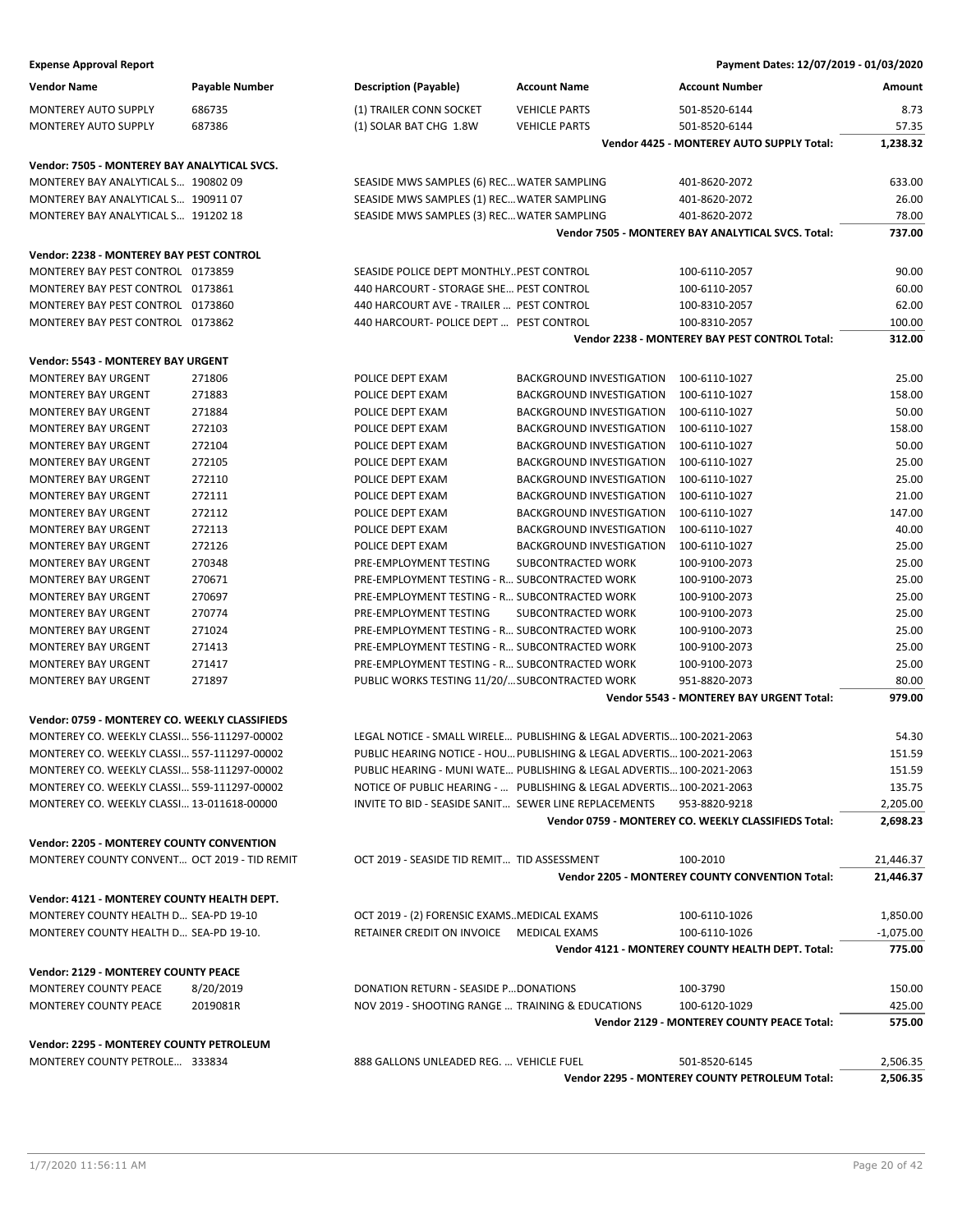| <b>Expense Approval Report</b>                                                        |                   |                                                                       |                              | Payment Dates: 12/07/2019 - 01/03/2020              |            |
|---------------------------------------------------------------------------------------|-------------------|-----------------------------------------------------------------------|------------------------------|-----------------------------------------------------|------------|
| <b>Vendor Name</b>                                                                    | Payable Number    | <b>Description (Payable)</b>                                          | <b>Account Name</b>          | <b>Account Number</b>                               | Amount     |
| Vendor: 8791 - MONTEREY ONE WATER                                                     |                   |                                                                       |                              |                                                     |            |
| <b>MONTEREY ONE WATER</b>                                                             | 11/1/9-12/31/19   | MULTIPLE SVC ADDRESSES; 11/ SEWER SERVICE CHARGE                      |                              | 100-8310-5136                                       | 26.50      |
| <b>MONTEREY ONE WATER</b>                                                             | 11/1/9-12/31/19   | MULTIPLE SVC ADDRESSES; 11/ SEWER SERVICE CHARGE                      |                              | 100-8310-5136                                       | 249.06     |
| <b>MONTEREY ONE WATER</b>                                                             | 11/1/9-12/31/19   | MULTIPLE SVC ADDRESSES; 11/ SEWER SERVICE CHARGE                      |                              | 100-8310-5136                                       | 49.64      |
| <b>MONTEREY ONE WATER</b>                                                             | 11/1/9-12/31/19   | MULTIPLE SVC ADDRESSES; 11/ SEWER SERVICE CHARGE                      |                              | 100-8310-5136                                       | 49.64      |
| <b>MONTEREY ONE WATER</b>                                                             | 11/1/9-12/31/19   | MULTIPLE SVC ADDRESSES; 11/ SEWER SERVICE CHARGE                      |                              | 100-8310-5136                                       | 72.06      |
| MONTEREY ONE WATER                                                                    | 11/1/9-12/31/19   | MULTIPLE SVC ADDRESSES; 11/ SEWER SERVICE CHARGE                      |                              | 100-8310-5136                                       | 148.92     |
| <b>MONTEREY ONE WATER</b>                                                             | 11/1/9-12/31/19   | MULTIPLE SVC ADDRESSES; 11/ SEWER SERVICE CHARGE                      |                              | 100-8310-5136                                       | 248.20     |
| <b>MONTEREY ONE WATER</b>                                                             | 11/1/9-12/31/19   | MULTIPLE SVC ADDRESSES; 11/ SEWER SERVICE CHARGE                      |                              | 100-8310-5136                                       | 847.64     |
| <b>MONTEREY ONE WATER</b>                                                             | 11/1/9-12/31/19   | MULTIPLE SVC ADDRESSES; 11/ SEWER SERVICE CHARGE                      |                              | 100-8310-5136                                       | 1,013.07   |
| <b>MONTEREY ONE WATER</b>                                                             | 11/1/9-12/31/19   | MULTIPLE SVC ADDRESSES; 11/ REFUSE DISPOSAL                           |                              | 951-8820-2068                                       | 66.32      |
| MONTEREY ONE WATER                                                                    | 11/1/9-12/31/19   | MULTIPLE SVC ADDRESSES; 11/ RENTAL PROPERTY EXP & MAINT 971-9710-9599 |                              |                                                     | 15.90      |
| <b>MONTEREY ONE WATER</b>                                                             | 11/1/9-12/31/19   | MULTIPLE SVC ADDRESSES; 11/ RENTAL PROPERTY EXP & MAINT 971-9710-9599 |                              |                                                     | 15.90      |
| <b>MONTEREY ONE WATER</b>                                                             | 11/1/9-12/31/19   | MULTIPLE SVC ADDRESSES; 11/ RENTAL PROPERTY EXP & MAINT 971-9710-9599 |                              |                                                     | 15.90      |
| <b>MONTEREY ONE WATER</b>                                                             | 11/1/9-12/31/19   | MULTIPLE SVC ADDRESSES; 11/ RENTAL PROPERTY EXP & MAINT 971-9710-9599 |                              |                                                     | 72.06      |
| <b>MONTEREY ONE WATER</b>                                                             | 11/1/9-12/31/19   | MULTIPLE SVC ADDRESSES; 11/ RENTAL PROPERTY EXP & MAINT 971-9710-9599 |                              |                                                     | 72.06      |
|                                                                                       |                   |                                                                       |                              | <b>Vendor 8791 - MONTEREY ONE WATER Total:</b>      | 2,962.87   |
| Vendor: 6599 - MONTEREY PENINSULA ENGINEERING                                         |                   |                                                                       |                              |                                                     |            |
| MONTEREY PENINSULA ENGINE 07-05                                                       |                   | LIFT STATION UPGRADES THRU  LIFT STATION UPGRADES                     |                              | 953-8820-9204                                       | 119,250.00 |
| <b>MONTEREY PENINSULA ENGINE2</b>                                                     |                   | LIFT STATION UPGRADES THRU  LIFT STATION UPGRADES                     |                              | 953-8820-9204                                       | 215,387.50 |
|                                                                                       |                   |                                                                       |                              | Vendor 6599 - MONTEREY PENINSULA ENGINEERING Total: | 334,637.50 |
|                                                                                       |                   |                                                                       |                              |                                                     |            |
| Vendor: 2338 - MONTEREY PENINSULA WATER<br>MONTEREY PENINSULA WATER 10/30/19-11/30/19 |                   | SEASIDE MWS SURCHARGE FORA/P MPWMD SURCHARGE                          |                              | 401-2002                                            | 4,047.75   |
|                                                                                       |                   |                                                                       |                              | Vendor 2338 - MONTEREY PENINSULA WATER Total:       | 4,047.75   |
|                                                                                       |                   |                                                                       |                              |                                                     |            |
| Vendor: 2342 - MONTEREY REGIONAL WASTE                                                |                   |                                                                       |                              |                                                     |            |
| MONTEREY REGIONAL WASTE SCALES_NOV19_055                                              |                   | SCALES NOV19 055                                                      | <b>CONSUMABLES</b>           | 271-8110-3095                                       | 146.32     |
|                                                                                       |                   |                                                                       |                              | Vendor 2342 - MONTEREY REGIONAL WASTE Total:        | 146.32     |
| Vendor: 7135 - MONTEREY SANITARY SUPPLY, INC.                                         |                   |                                                                       |                              |                                                     |            |
| MONTEREY SANITARY SUPPLY,  13414                                                      |                   | MONTHLY MED WASTE SVC ON CSA74 APPROVED MEDICAL SU 100-6120-3096      |                              |                                                     | 106.36     |
| MONTEREY SANITARY SUPPLY,  318349                                                     |                   | (10 BOXES) NITRILE EXAM GLO CSA74 APPROVED MEDICAL SU 100-6120-3096   |                              |                                                     | 85.27      |
|                                                                                       |                   |                                                                       |                              | Vendor 7135 - MONTEREY SANITARY SUPPLY, INC. Total: | 191.63     |
| Vendor: 2346 - MONTEREY SPORTS CENTER                                                 |                   |                                                                       |                              |                                                     |            |
| <b>MONTEREY SPORTS CENTER</b>                                                         | INV0003906        | GYM MBRSHIP - SINGLE                                                  | MISC PAYROLL PAYABLES        | 100-2062                                            | 436.58     |
| <b>MONTEREY SPORTS CENTER</b>                                                         | INV0003907        | <b>GYM MBRSHP - SENIOR</b>                                            | MISC PAYROLL PAYABLES        | 100-2062                                            | 23.02      |
| MONTEREY SPORTS CENTER                                                                | <b>INV0003908</b> | <b>GYM MBRSHIP - FAMILY</b>                                           | MISC PAYROLL PAYABLES        | 100-2062                                            | 527.63     |
| <b>MONTEREY SPORTS CENTER</b>                                                         | INV0003907        | <b>GYM MBRSHP - SENIOR</b>                                            | <b>MISC PAYROLL PAYABLES</b> | 200-2062                                            | 20.98      |
| <b>MONTEREY SPORTS CENTER</b>                                                         | <b>INV0003908</b> | <b>GYM MBRSHIP - FAMILY</b>                                           | MISC PAYROLL PAYABLES        | 271-2062                                            | 8.87       |
| <b>MONTEREY SPORTS CENTER</b>                                                         | <b>INV0003908</b> | <b>GYM MBRSHIP - FAMILY</b>                                           | MISC PAYROLL PAYABLES        | 345-2062                                            | 1.00       |
| <b>MONTEREY SPORTS CENTER</b>                                                         | INV0003906        | <b>GYM MBRSHIP - SINGLE</b>                                           | MISC PAYROLL PAYABLES        | 401-2062                                            | 11.42      |
| <b>MONTEREY SPORTS CENTER</b>                                                         | INV0003908        | <b>GYM MBRSHIP - FAMILY</b>                                           | MISC PAYROLL PAYABLES        | 401-2062                                            | 41.39      |
| <b>MONTEREY SPORTS CENTER</b>                                                         | INV0003908        | <b>GYM MBRSHIP - FAMILY</b>                                           | MISC PAYROLL PAYABLES        | 503-2062                                            | 85.00      |
| <b>MONTEREY SPORTS CENTER</b>                                                         | <b>INV0003908</b> | <b>GYM MBRSHIP - FAMILY</b>                                           | MISC PAYROLL PAYABLES        | 951-2062                                            | 16.11      |
|                                                                                       |                   |                                                                       |                              | Vendor 2346 - MONTEREY SPORTS CENTER Total:         | 1,172.00   |
| Vendor: 2351 - MONTEREY TIRE SERVICE                                                  |                   |                                                                       |                              |                                                     |            |
| MONTEREY TIRE SERVICE                                                                 | 1-92325           | (4) GOODYEAR SRA 109T TIRES TIRES                                     |                              | 501-8520-6147                                       | 409.65     |
| MONTEREY TIRE SERVICE                                                                 | 1-92422           | (1) FEAP ALIGNMENT PASSENG TIRES                                      |                              | 501-8520-6147                                       | 75.00      |
| MONTEREY TIRE SERVICE                                                                 | 1-92475           | (18) DFP TIRE DISPOSAL FEE PA TIRES                                   |                              | 501-8520-6147                                       | 103.33     |
| MONTEREY TIRE SERVICE                                                                 | 1-92542           | (1) TRANSFORCE HT2 10 PLY TI TIRES                                    |                              | 501-8520-6147                                       | 167.30     |
|                                                                                       |                   |                                                                       |                              | Vendor 2351 - MONTEREY TIRE SERVICE Total:          | 755.28     |
| Vendor: 8633 - MOTOROLA SOLUTIONS, INC.                                               |                   |                                                                       |                              |                                                     |            |
| MOTOROLA SOLUTIONS, INC.                                                              | 8230217337        | CC ANALYTICS SUBSCRPTN 2/10COMPUTER SUPPLIES/SOFTWA 100-6110-3102     |                              |                                                     | 5,217.78   |
|                                                                                       |                   |                                                                       |                              | Vendor 8633 - MOTOROLA SOLUTIONS, INC. Total:       | 5,217.78   |
| Vendor: 6602 - NANCY MELTON                                                           |                   |                                                                       |                              |                                                     |            |
| <b>NANCY MELTON</b>                                                                   | <b>DEC 2019</b>   | DEC 2019 - INSTRUCTOR PAY (G RECREATION CONTRACT SERVI 100-9603-2075  |                              |                                                     | 68.25      |
|                                                                                       |                   |                                                                       |                              | Vendor 6602 - NANCY MELTON Total:                   | 68.25      |
|                                                                                       |                   |                                                                       |                              |                                                     |            |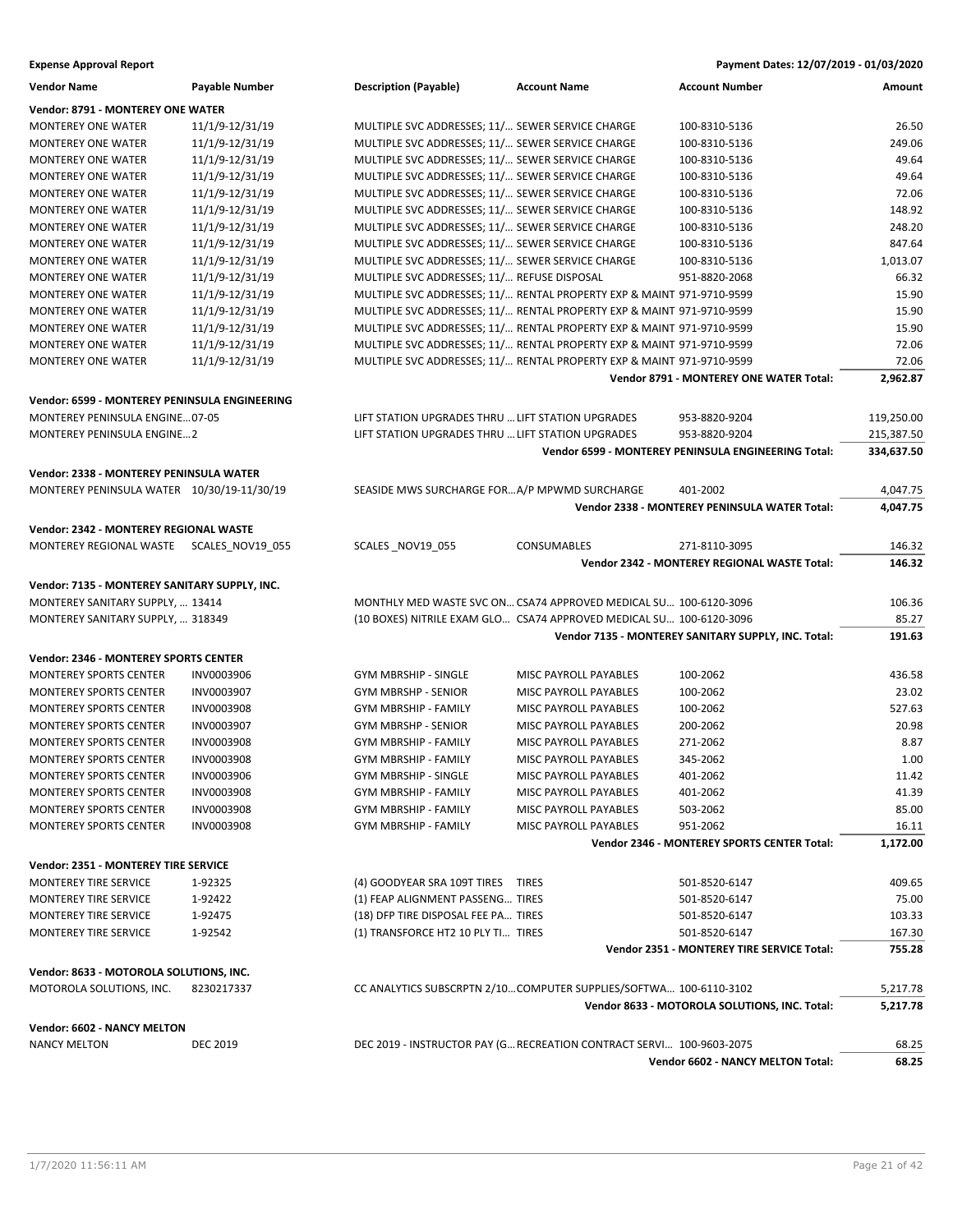**Expense Approval Report Payment Dates: 12/07/2019 - 01/03/2020 Vendor Name Payable Number Description (Payable) Account Name Account Number Amount Vendor: 8892 - NCI AFFILIATES, INC.** NCI AFFILIATES, INC. 9063 0CT 2019 - CREW PROVIDED G... SUBCONTRACTED WORK 210-8420-2093 1,166.67 **Vendor 8892 - NCI AFFILIATES, INC. Total: 1,166.67 Vendor: 6502 - NFPA** NFPA 7636204X RENEWAL FOR P. BLAHA / I.D #… BOOKS & PERIODICALS 100-6620-4123 1,666.61 **Vendor 6502 - NFPA Total: 1,666.61 Vendor: 8877 - NION** NION 474974-2 474974-2 7/29/19 - 8/10/19 ADS FOR SU... SUMMER PARK CONCERTS 100-9200-7175 105.00 **Vendor 8877 - NION Total: 105.00 Vendor: 9333 - O'MELVENY & MYERS, LLP** O'MELVENY & MYERS, LLP 1044303 AUG 2019 - SEASIDE WATER RI... LEGAL SERVICES 100-3010-1022 24,126.90 O'MELVENY & MYERS, LLP 1046480 SEPT 2019 - SEPT 2019 - SEASIDE WATER RI... LEGAL SERVICES 100-3010-1022 2,303.70 O'MELVENY & MYERS, LLP 1049520 0CT 2019 - SEASIDE WATER RI... LEGAL SERVICES 100-3010-1022 11,942.00 O'MELVENY & MYERS, LLP 1046480 SEPT 2019 - SEASIDE WATER RI... BAKEWELL - CAMPUS TOWN 601-2214 601-2214 O'MELVENY & MYERS, LLP 1049520 OCT 2019 - SEASIDE WATER RI... BAKEWELL - CAMPUS TOWN 601-2214 9,454.00 **Vendor 9333 - O'MELVENY & MYERS, LLP Total: 64,446.60 Vendor: 8006 - ORCHESTRA IN THE SCHOOLS, INC.** ORCHESTRA IN THE SCHOOLS, I… 12/19/19 MAYOR'S YOUTH FUND FOR TU… MAYOR'S YOUTH PROGRAM 601-2106 3,000.00 **Vendor 8006 - ORCHESTRA IN THE SCHOOLS, INC. Total: 3,000.00 Vendor: 5582 - O'REILLY AUTO PARTS** O'REILLY AUTO PARTS 3503-423508 (1) PIN, (1) ADAPTER DEPARTMENT CONSUMABLES 210-8110-3095 35.05 O'REILLY AUTO PARTS 3503-424631 (1) ADAPTOR, (1) PIN DEPARTMENT CONSUMABLES 210-8110-3095 38.59 O'REILLY AUTO PARTS 3503-419565 (1) MIRROR HEAD, (1) TEL MIR… VEHICLE PARTS 501-8520-6144 23.57 **Vendor 5582 - O'REILLY AUTO PARTS Total: 97.21 Vendor: 2652 - PACIFIC GAS & ELECTRIC** PACIFIC GAS & ELECTRIC 10/12/19 -11/12/19 PGE INDIVIDUAL 12/4/19 GAS & ELECTRIC 100-8310-5131 1,361.15 PACIFIC GAS & ELECTRIC 10/12/19 -11/12/19 PGE INDIVIDUAL 12/4/19 GAS & ELECTRIC 100-8420-5131 307.22 PACIFIC GAS & ELECTRIC 10/12/19 -11/12/19 PGE INDIVIDUAL 12/4/19 STREET LIGHTINGS 210-8210-2059 3,527.55 PACIFIC GAS & ELECTRIC 10/12/19 -11/12/19 PGE INDIVIDUAL 12/4/19 GAS & ELECTRIC 210-8420-5131 101.65 PACIFIC GAS & ELECTRIC 10/12/19 -11/12/19 PGE INDIVIDUAL 12/4/19 GAS AND ELECTRIC 951-8820-5131 805.47 PACIFIC GAS & ELECTRIC 10/12/19 -11/12/19 PGE INDIVIDUAL 12/4/19 RENTAL PROPERTY EXP & MAINT 971-9710-9599 4.08 **Vendor 2652 - PACIFIC GAS & ELECTRIC Total: 6,107.12 Vendor: 4487 - PACIFIC TELEMANAGEMENT SERVICES** PACIFIC TELEMANAGEMENT SE... 2032882 DEC 2019 - PAY PHONE AT OLD... TELEPHONE 503-4010-5132 28.00 PACIFIC TELEMANAGEMENT SE… 2032896 DEC 2019 - PAY PHONES AT CITY..TELEPHONE 503-4010-5132 103.00 **Vendor 4487 - PACIFIC TELEMANAGEMENT SERVICES Total: 131.00 Vendor: 2666 - PACIFIC TRUCK PARTS, INC.** PACIFIC TRUCK PARTS, INC. 1814665 (1) DV-2 VALVE VEHICLE PARTS 501-8520-6144 107.56 PACIFIC TRUCK PARTS, INC. 1814786 (2) LONG STROKE-USE GLOTL, (2. VEHICLE PARTS 501-8520-6144 262.06 **Vendor 2666 - PACIFIC TRUCK PARTS, INC. Total: 369.62 Vendor: 1090 - PARTSMASTER** PARTSMASTER 23484207 (1) INDEX-TEND XL PRY BAR TOOLS 501-8520-3107 253.40 **Vendor 1090 - PARTSMASTER Total: 253.40 Vendor: 7672 - PATRICIA A. LINTELL** PATRICIA A. LINTELL 12/10/2019 12/10/29019 - SCSD BOARD ME…MEETINGS AND TRAVEL 951-8820-4121 100.00 **Vendor 7672 - PATRICIA A. LINTELL Total: 100.00 Vendor: 9204 - PAUL HERBERT CAUSEY** PAUL HERBERT CAUSEY 1401 1401 AUG/SEPT 2019 SVCS FOR SCSD... SEWER SYSTEM MNGT PLAN U... 952-8820-8194 4,971.15 **Vendor 9204 - PAUL HERBERT CAUSEY Total: 4,971.15 Vendor: 8014 - PAXTON ASSOCIATES** PAXTON ASSOCIATES 1361 1361 10/26/19 - 11/25/19 WATERM... CONSULTANT 670-2120-1030 3,850.00 **Vendor 8014 - PAXTON ASSOCIATES Total: 3,850.00 Vendor: 2742 - PENINSULA MESSENGER LLC** PENINSULA MESSENGER LLC 190035 MONTHLY COURIER SVC TO D.A... OTHER EXPENSE 100-6110-2078 237.67 **Vendor 2742 - PENINSULA MESSENGER LLC Total: 237.67**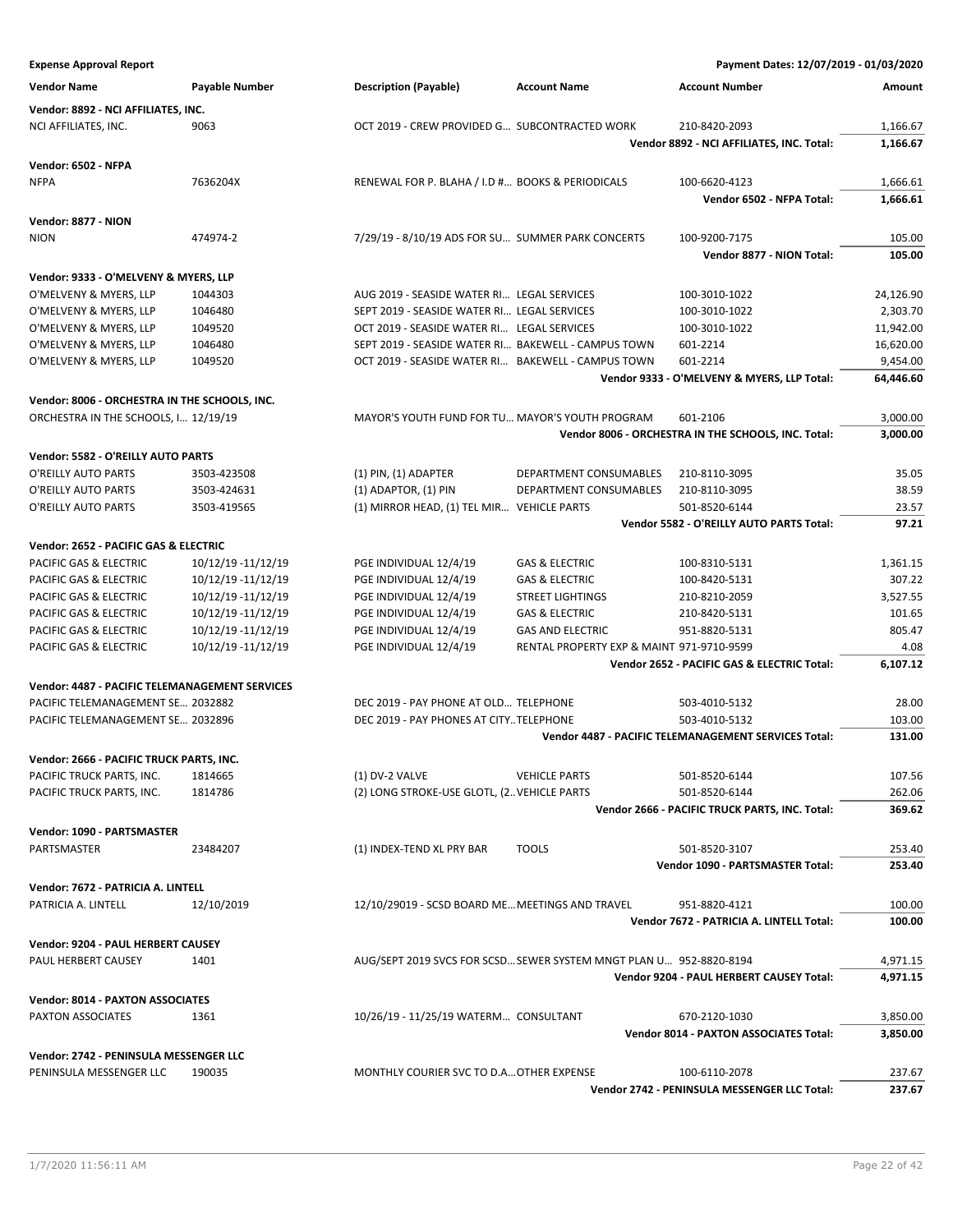| <b>Expense Approval Report</b>                                                            |                |                                                                        |                          | Payment Dates: 12/07/2019 - 01/03/2020                        |            |
|-------------------------------------------------------------------------------------------|----------------|------------------------------------------------------------------------|--------------------------|---------------------------------------------------------------|------------|
| <b>Vendor Name</b>                                                                        | Payable Number | <b>Description (Payable)</b>                                           | <b>Account Name</b>      | <b>Account Number</b>                                         | Amount     |
| Vendor: 2746 - PENINSULA POOL SERVICE                                                     |                |                                                                        |                          |                                                               |            |
| PENINSULA POOL SERVICE                                                                    | 192961201      | (4) 4 GAL CASE SANI-CHLOR                                              | DEPARTMENT CONSUMABLES   | 401-8620-3095                                                 | 88.84      |
|                                                                                           |                |                                                                        |                          | Vendor 2746 - PENINSULA POOL SERVICE Total:                   | 88.84      |
|                                                                                           |                |                                                                        |                          |                                                               |            |
| Vendor: 2752 - PENINSULA WELDING & MEDICAL SUPPLY, INC.                                   |                |                                                                        |                          |                                                               |            |
| PENINSULA WELDING & MEDIC 193633                                                          |                | (3) OXYGEN USP MEDICAL GRD  CSA 74 PURCHASES                           |                          | 100-6640-3096                                                 | 59.69      |
|                                                                                           |                |                                                                        |                          | Vendor 2752 - PENINSULA WELDING & MEDICAL SUPPLY, INC. Total: | 59.69      |
| Vendor: 6162 - PLAYCORE WISCONSIN INC                                                     |                |                                                                        |                          |                                                               |            |
| PLAYCORE WISCONSIN INC                                                                    | SI217659       | (330) MINI BULK-SODIUM HYP CHEMICALS                                   |                          | 100-8310-3099                                                 | 851.26     |
|                                                                                           |                |                                                                        |                          | Vendor 6162 - PLAYCORE WISCONSIN INC Total:                   | 851.26     |
| Vendor: 2816 - PLUG & PAY TECHNOLOGIES, INC.                                              |                |                                                                        |                          |                                                               |            |
| PLUG & PAY TECHNOLOGIES, INC. NOV 2019                                                    |                | NOV 2019 - INV #20191202030 DEPARTMENT CONSUMABLES                     |                          | 100-9100-3095                                                 | 15.00      |
| PLUG & PAY TECHNOLOGIES, INC. NOV 2019.                                                   |                | NOV 2019 - INV #20192020304 DEPARTMENT CONSUMABLES                     |                          | 100-9100-3095                                                 | 15.00      |
|                                                                                           |                |                                                                        |                          | Vendor 2816 - PLUG & PAY TECHNOLOGIES, INC. Total:            | 30.00      |
| Vendor: 7287 - PNC EQUIPMENT FINANCE                                                      |                |                                                                        |                          |                                                               |            |
| PNC EQUIPMENT FINANCE                                                                     | 635771         | 11/14/19-12/13/19 / CNTRCT # PAYMENT ON PRINCIPAL-COPIER 100-6610-9602 |                          |                                                               | 2,140.74   |
| PNC EQUIPMENT FINANCE                                                                     | 635771         | 11/14/19-12/13/19 / CNTRCT # INTEREST EXPENSE-COPIER                   |                          | 100-6610-9605                                                 | 1,034.04   |
| PNC EQUIPMENT FINANCE                                                                     | 646855         | ANNUAL LEASE #210849000                                                | <b>INTEREST ON LEASE</b> | 100-6640-9605                                                 | 23.168.98  |
| PNC EQUIPMENT FINANCE                                                                     | 646855         | ANNUAL LEASE #210849000                                                | LEASE PRINCIPAL-PNC      | 100-6640-9609                                                 | 85,518.45  |
| PNC EQUIPMENT FINANCE                                                                     | 635771         | 11/14/19-12/13/19 / CNTRCT # PAYMENT ON PRINCIPAL                      |                          | 100-8310-9602                                                 | 13,150.24  |
| PNC EQUIPMENT FINANCE                                                                     | 635771         | 11/14/19-12/13/19 / CNTRCT # INTEREST EXPENSE                          |                          | 100-8310-9605                                                 | 6,351.93   |
| PNC EQUIPMENT FINANCE                                                                     | 639883         | 11/19/19-12/18/19 / CNTRCT # LEASE PAYABLE                             |                          | 503-2330                                                      | 14,647.89  |
| PNC EQUIPMENT FINANCE                                                                     | 639883         | 11/19/19-12/18/19 / CNTRCT # INTEREST EXPENSE                          |                          | 503-4010-9605                                                 | 81.73      |
|                                                                                           |                |                                                                        |                          | Vendor 7287 - PNC EQUIPMENT FINANCE Total:                    | 146,094.00 |
|                                                                                           |                |                                                                        |                          |                                                               |            |
| Vendor: 2849 - PREMIUM AUTO PARTS, INC.<br>PREMIUM AUTO PARTS, INC.                       | 7474-178328    | (1) MINI BULB                                                          | <b>VEHICLE PARTS</b>     | 501-8520-6144                                                 | 14.20      |
| PREMIUM AUTO PARTS, INC.                                                                  | 7474-178341    | (1) OIL FILTER LD                                                      | <b>VEHICLE PARTS</b>     | 501-8520-6144                                                 | 14.09      |
| PREMIUM AUTO PARTS, INC.                                                                  | 7474-178422    | MISC PARTS 11/16/19                                                    | <b>VEHICLE PARTS</b>     | 501-8520-6144                                                 | 228.20     |
| PREMIUM AUTO PARTS, INC.                                                                  | 7474-178527    | $(1)$ ALT/ASY                                                          | <b>VEHICLE PARTS</b>     | 501-8520-6144                                                 | 655.50     |
| PREMIUM AUTO PARTS, INC.                                                                  | 7474-178544    | (1) HEADLIGHT                                                          | <b>VEHICLE PARTS</b>     | 501-8520-6144                                                 | 15.95      |
| PREMIUM AUTO PARTS, INC.                                                                  | 7474-178777    | (2) GREASE-EXTRA HD                                                    | <b>VEHICLE PARTS</b>     | 501-8520-6144                                                 | 18.99      |
| PREMIUM AUTO PARTS, INC.                                                                  | 7474-178837    | $(1)$ ALT, $(1)$ FREIGHT                                               | <b>VEHICLE PARTS</b>     | 501-8520-6144                                                 | 431.54     |
| PREMIUM AUTO PARTS, INC.                                                                  | 7474-178960    | (1) ENDURANCE MT ADPTR, (1)  VEHICLE PARTS                             |                          | 501-8520-6144                                                 | 26.54      |
| PREMIUM AUTO PARTS, INC.                                                                  | 7474-179150    | (4) HEADLIGHT BULBS, (4) BULB VEHICLE PARTS                            |                          | 501-8520-6144                                                 | 81.76      |
|                                                                                           |                |                                                                        |                          | Vendor 2849 - PREMIUM AUTO PARTS, INC. Total:                 | 1,486.77   |
|                                                                                           |                |                                                                        |                          |                                                               |            |
| Vendor: 5705 - PUBLIC AGENCY RETIREMENT SERVICES<br>PUBLIC AGENCY RETIREMENT S INV0003940 |                | SEPTEMBER 2019 REP FEE INV# BENEFITS ADMINISTRATION                    |                          |                                                               | 750.00     |
| PUBLIC AGENCY RETIREMENT S INV0003941                                                     |                | SEPTEMBER 2019 ARS FEE INV# BENEFITS ADMINISTRATION                    |                          | 100-5110-1015<br>100-5110-1015                                | 398.14     |
| PUBLIC AGENCY RETIREMENT S INV0003942                                                     |                | OCTOBER 2019 REP FEE INV# 4 BENEFITS ADMINISTRATION                    |                          | 100-5110-1015                                                 | 750.00     |
| PUBLIC AGENCY RETIREMENT S INV0003943                                                     |                | OCTOBER 2019 ARS FEE INV# 4 BENEFITS ADMINISTRATION                    |                          | 100-5110-1015                                                 | 407.16     |
|                                                                                           |                |                                                                        |                          | Vendor 5705 - PUBLIC AGENCY RETIREMENT SERVICES Total:        | 2,305.30   |
|                                                                                           |                |                                                                        |                          |                                                               |            |
| Vendor: 6193 - PURCHASE POWER                                                             |                |                                                                        |                          |                                                               |            |
| <b>PURCHASE POWER</b>                                                                     | 12/02/19       | ACCT #8000-9000-1135-1503;  COPIER SERVICES                            |                          | 100-5110-2044                                                 | 1,072.56   |
|                                                                                           |                |                                                                        |                          | <b>Vendor 6193 - PURCHASE POWER Total:</b>                    | 1,072.56   |
| Vendor: 2888 - PURE H20 INC.                                                              |                |                                                                        |                          |                                                               |            |
| PURE H20 INC.                                                                             | 11871          | DEC 2019 - POU COOLER: WS-1 DEPARTMENT CONSUMABLES                     |                          | 100-6110-3095                                                 | 65.54      |
| PURE H20 INC.                                                                             | 12048          | JAN 2020 - POU COOLER: WS-1 DEPARTMENT CONSUMABLES                     |                          | 100-6110-3095                                                 | 65.54      |
|                                                                                           |                |                                                                        |                          | Vendor 2888 - PURE H20 INC. Total:                            | 131.08     |
| Vendor: 5264 - RABOBANK, N.A.                                                             |                |                                                                        |                          |                                                               |            |
| RABOBANK, N.A.                                                                            | INV0003974     | FIT PAYABLE                                                            | FEDERAL TAX PAYABLE      | 100-2052                                                      | 58,165.86  |
| RABOBANK, N.A.                                                                            | INV0003975     | MEDICARE PAYABLE                                                       | EE HEALTHCARE PAYABLE    | 100-2057                                                      | 16,403.46  |
| RABOBANK, N.A.                                                                            | INV0003974     | FIT PAYABLE                                                            | FEDERAL TAX PAYABLE      | 103-2052                                                      | 24.95      |
| RABOBANK, N.A.                                                                            | INV0003975     | MEDICARE PAYABLE                                                       | EE HEALTHCARE PAYABLE    | 103-2057                                                      | 7.56       |
| RABOBANK, N.A.                                                                            | INV0003974     | FIT PAYABLE                                                            | FEDERAL TAX PAYABLE      | 113-2052                                                      | 682.58     |
| RABOBANK, N.A.                                                                            | INV0003975     | MEDICARE PAYABLE                                                       | EE HEALTHCARE PAYABLE    | 113-2057                                                      | 217.76     |
| RABOBANK, N.A.                                                                            | INV0003974     | FIT PAYABLE                                                            | FEDERAL TAX PAYABLE      | 200-2052                                                      | 136.35     |
| RABOBANK, N.A.                                                                            | INV0003975     | MEDICARE PAYABLE                                                       | EE HEALTHCARE PAYABLE    | 200-2057                                                      | 48.64      |
| RABOBANK, N.A.                                                                            | INV0003974     | FIT PAYABLE                                                            | FEDERAL TAX PAYABLE      | 210-2052                                                      | 596.10     |
|                                                                                           |                |                                                                        |                          |                                                               |            |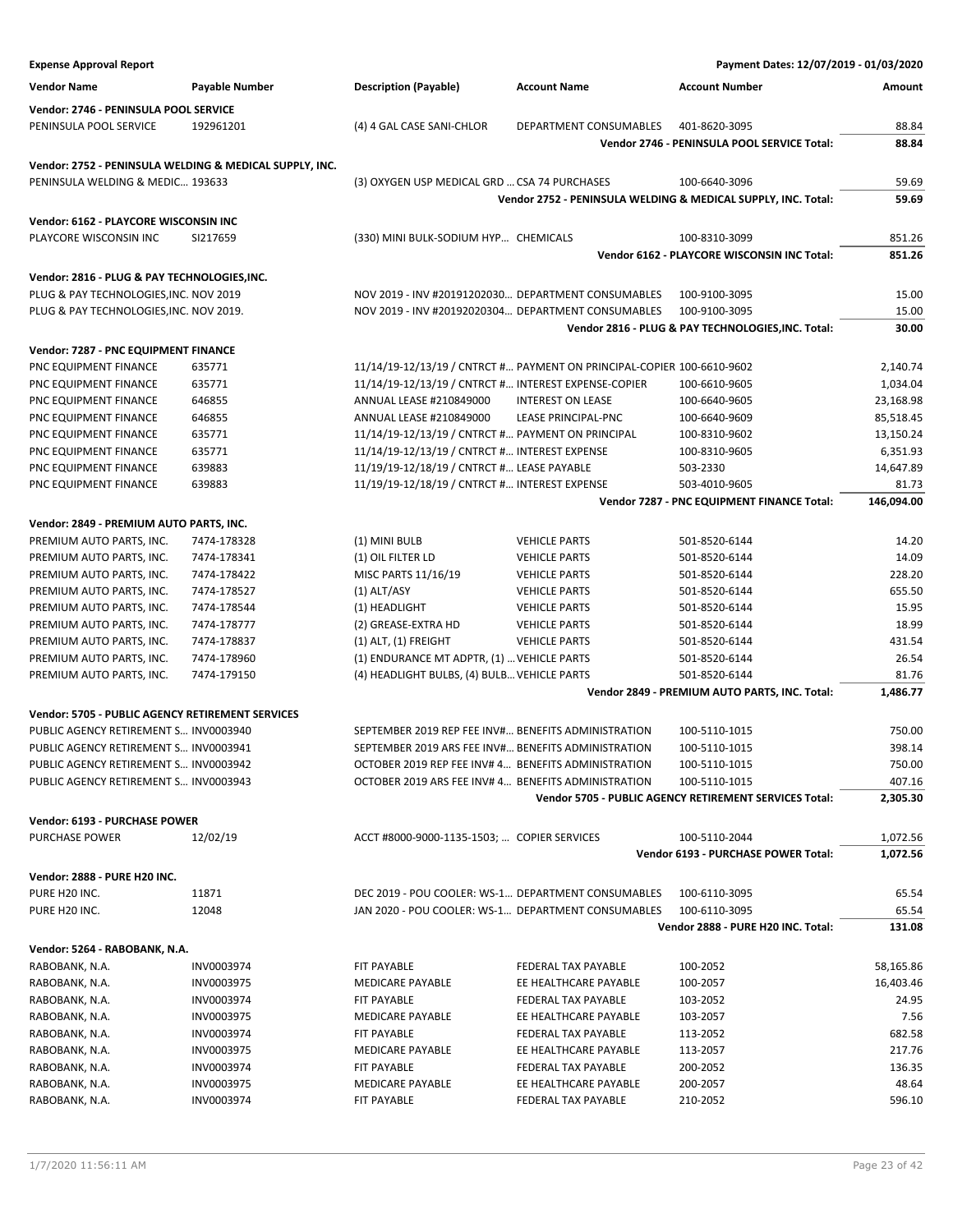| <b>Vendor Name</b>                                     | <b>Payable Number</b> | <b>Description (Payable)</b>                                         | <b>Account Name</b>          | <b>Account Number</b>                                        | Amount    |
|--------------------------------------------------------|-----------------------|----------------------------------------------------------------------|------------------------------|--------------------------------------------------------------|-----------|
| RABOBANK, N.A.                                         | INV0003975            | <b>MEDICARE PAYABLE</b>                                              | EE HEALTHCARE PAYABLE        | 210-2057                                                     | 291.70    |
| RABOBANK, N.A.                                         | INV0003975            | <b>MEDICARE PAYABLE</b>                                              | EE HEALTHCARE PAYABLE        | 231-2057                                                     | 6.04      |
| RABOBANK, N.A.                                         | INV0003974            | FIT PAYABLE                                                          | FEDERAL TAX PAYABLE          | 271-2052                                                     | 596.28    |
| RABOBANK, N.A.                                         | INV0003975            | <b>MEDICARE PAYABLE</b>                                              | EE HEALTHCARE PAYABLE        | 271-2057                                                     | 216.38    |
| RABOBANK, N.A.                                         | INV0003974            | FIT PAYABLE                                                          | FEDERAL TAX PAYABLE          | 345-2052                                                     | 6.94      |
| RABOBANK, N.A.                                         | INV0003975            | MEDICARE PAYABLE                                                     | EE HEALTHCARE PAYABLE        | 345-2057                                                     | 2.54      |
| RABOBANK, N.A.                                         | INV0003974            | FIT PAYABLE                                                          | FEDERAL TAX PAYABLE          | 401-2052                                                     | 1,008.01  |
| RABOBANK, N.A.                                         | INV0003975            | <b>MEDICARE PAYABLE</b>                                              | EE HEALTHCARE PAYABLE        | 401-2057                                                     | 273.58    |
| RABOBANK, N.A.                                         | INV0003974            | FIT PAYABLE                                                          | FEDERAL TAX PAYABLE          | 501-2052                                                     | 581.86    |
| RABOBANK, N.A.                                         | INV0003975            | <b>MEDICARE PAYABLE</b>                                              | EE HEALTHCARE PAYABLE        | 501-2057                                                     | 171.60    |
| RABOBANK, N.A.                                         | INV0003974            | <b>FIT PAYABLE</b>                                                   | FEDERAL TAX PAYABLE          | 503-2052                                                     | 1,435.64  |
| RABOBANK, N.A.                                         | INV0003975            | MEDICARE PAYABLE                                                     | EE HEALTHCARE PAYABLE        | 503-2057                                                     | 225.42    |
| RABOBANK, N.A.                                         | INV0003974            | FIT PAYABLE                                                          | FEDERAL TAX PAYABLE          | 951-2052                                                     | 929.46    |
| RABOBANK, N.A.                                         | INV0003975            | <b>MEDICARE PAYABLE</b>                                              | EE HEALTHCARE PAYABLE        | 951-2057                                                     | 258.58    |
| RABOBANK, N.A.                                         | INV0003974            | FIT PAYABLE                                                          | FEDERAL TAX PAYABLE          | 953-2052                                                     | 5.04      |
| RABOBANK, N.A.                                         | INV0003975            | MEDICARE PAYABLE                                                     | EE HEALTHCARE PAYABLE        | 953-2057                                                     | 1.60      |
|                                                        |                       |                                                                      |                              | Vendor 5264 - RABOBANK, N.A. Total:                          | 82,293.93 |
| Vendor: 7034 - REHAB WEST, INC                         |                       |                                                                      |                              |                                                              |           |
| REHAB WEST, INC                                        | WA59947-1             | 11/4/19 - 11/26/19 SVCS FOR C CONSULTANT                             |                              | 100-2031-1030                                                | 247.50    |
|                                                        |                       |                                                                      |                              | Vendor 7034 - REHAB WEST, INC Total:                         | 247.50    |
| Vendor: 8345 - RESTORATIVE JUSTICE PARTNERS, INC.      |                       |                                                                      |                              |                                                              |           |
| RESTORATIVE JUSTICE PARTNE OCT 2019                    |                       | OCT 2019 - CAL VIP REIMBURS RESTORATIVE JUSTICE PARTNE 100-2042-7205 |                              |                                                              | 4,408.01  |
|                                                        |                       |                                                                      |                              | Vendor 8345 - RESTORATIVE JUSTICE PARTNERS, INC. Total:      | 4,408.01  |
| Vendor: 8800 - RINCON CONSULTANTS, INC.                |                       |                                                                      |                              |                                                              |           |
| RINCON CONSULTANTS, INC.                               | 17466                 | NOV 2019 - SEASIDE HOUSING  HOUSING ELEMENT CONSULTA 100-7310-1046   |                              |                                                              | 607.50    |
|                                                        |                       |                                                                      |                              | Vendor 8800 - RINCON CONSULTANTS, INC. Total:                | 607.50    |
| Vendor: 6477 - ROBERT S. JAQUES                        |                       |                                                                      |                              |                                                              |           |
| ROBERT S. JAQUES                                       | 11/01/19-11/30/19     | NOV 2019 - WATERMASTER TE CONSULTING COSTS                           |                              | 670-2130-1030                                                | 5,700.00  |
|                                                        |                       |                                                                      |                              | Vendor 6477 - ROBERT S. JAQUES Total:                        | 5,700.00  |
| Vendor: 7924 - ROSA JONG                               |                       |                                                                      |                              |                                                              |           |
| ROSA JONG                                              | <b>DEC 2019</b>       | DEC 2019 - INSTRUCTOR PAY (Z RECREATION CONTRACT SERVI 100-9603-2075 |                              |                                                              | 52.50     |
|                                                        |                       |                                                                      |                              | Vendor 7924 - ROSA JONG Total:                               | 52.50     |
|                                                        |                       |                                                                      |                              |                                                              |           |
| Vendor: 8886 - SAGE RENEWABLES ENERGY CONSULTING, INC. |                       |                                                                      |                              |                                                              |           |
| SAGE RENEWABLES ENERGY C 1564                          |                       | THROUGH 11/30/19 - CITY HALL SOLAR PANELS                            |                              | 347-8910-9539                                                | 3,595.00  |
|                                                        |                       |                                                                      |                              | Vendor 8886 - SAGE RENEWABLES ENERGY CONSULTING, INC. Total: | 3,595.00  |
| Vendor: 3138 - SEASIDE EMPLOYEES ASSN                  |                       |                                                                      |                              |                                                              |           |
| SEASIDE EMPLOYEES ASSN                                 | <b>INV0003898</b>     | <b>DUES</b>                                                          | MISC PAYROLL PAYABLES        | 100-2062                                                     | 101.12    |
| SEASIDE EMPLOYEES ASSN                                 | INV0003945            | <b>DUES</b>                                                          | <b>MISC PAYROLL PAYABLES</b> | 100-2062                                                     | 94.84     |
| SEASIDE EMPLOYEES ASSN                                 | INV0003898            | <b>DUES</b>                                                          | MISC PAYROLL PAYABLES        | 103-2062                                                     | 1.65      |
| <b>SEASIDE EMPLOYEES ASSN</b>                          | INV0003945            | <b>DUES</b>                                                          | <b>MISC PAYROLL PAYABLES</b> | 103-2062                                                     | 0.53      |
| SEASIDE EMPLOYEES ASSN                                 | INV0003898            | <b>DUES</b>                                                          | MISC PAYROLL PAYABLES        | 113-2062                                                     | 11.32     |
| SEASIDE EMPLOYEES ASSN                                 | INV0003945            | DUES                                                                 | MISC PAYROLL PAYABLES        | 113-2062                                                     | 10.29     |
| SEASIDE EMPLOYEES ASSN                                 | INV0003898            | <b>DUES</b>                                                          | MISC PAYROLL PAYABLES        | 210-2062                                                     | 13.62     |
| SEASIDE EMPLOYEES ASSN                                 | INV0003945            | <b>DUES</b>                                                          | MISC PAYROLL PAYABLES        | 210-2062                                                     | 15.97     |
| SEASIDE EMPLOYEES ASSN                                 | INV0003898            | <b>DUES</b>                                                          | MISC PAYROLL PAYABLES        | 271-2062                                                     | 8.94      |
| SEASIDE EMPLOYEES ASSN                                 | INV0003945            | <b>DUES</b>                                                          | MISC PAYROLL PAYABLES        | 271-2062                                                     | 11.87     |
| SEASIDE EMPLOYEES ASSN                                 | INV0003898            | <b>DUES</b>                                                          | MISC PAYROLL PAYABLES        | 345-2062                                                     | 0.06      |
| SEASIDE EMPLOYEES ASSN                                 | INV0003945            | <b>DUES</b>                                                          | MISC PAYROLL PAYABLES        | 345-2062                                                     | 0.12      |
| SEASIDE EMPLOYEES ASSN                                 | INV0003898            | <b>DUES</b>                                                          | MISC PAYROLL PAYABLES        | 401-2062                                                     | 8.69      |
| SEASIDE EMPLOYEES ASSN                                 | INV0003945            | <b>DUES</b>                                                          | <b>MISC PAYROLL PAYABLES</b> | 401-2062                                                     | 8.19      |
| SEASIDE EMPLOYEES ASSN                                 | INV0003898            | <b>DUES</b>                                                          | MISC PAYROLL PAYABLES        | 501-2062                                                     | 10.00     |
| SEASIDE EMPLOYEES ASSN                                 | INV0003945            | DUES                                                                 | MISC PAYROLL PAYABLES        | 501-2062                                                     | 10.00     |
| SEASIDE EMPLOYEES ASSN                                 | INV0003898            | <b>DUES</b>                                                          | MISC PAYROLL PAYABLES        | 951-2062                                                     | 14.60     |
| SEASIDE EMPLOYEES ASSN                                 | INV0003945            | <b>DUES</b>                                                          | MISC PAYROLL PAYABLES        | 951-2062                                                     | 13.19     |
|                                                        |                       |                                                                      |                              | Vendor 3138 - SEASIDE EMPLOYEES ASSN Total:                  | 335.00    |
| Vendor: 3153 - SEASIDE MANAGEMENT ASSN                 |                       |                                                                      |                              |                                                              |           |
| SEASIDE MANAGEMENT ASSN                                | INV0003901            | <b>DUES</b>                                                          | MISC PAYROLL PAYABLES        | 100-2062                                                     | 22.55     |
| SEASIDE MANAGEMENT ASSN                                | INV0003948            | <b>DUES</b>                                                          | MISC PAYROLL PAYABLES        | 100-2062                                                     | 22.71     |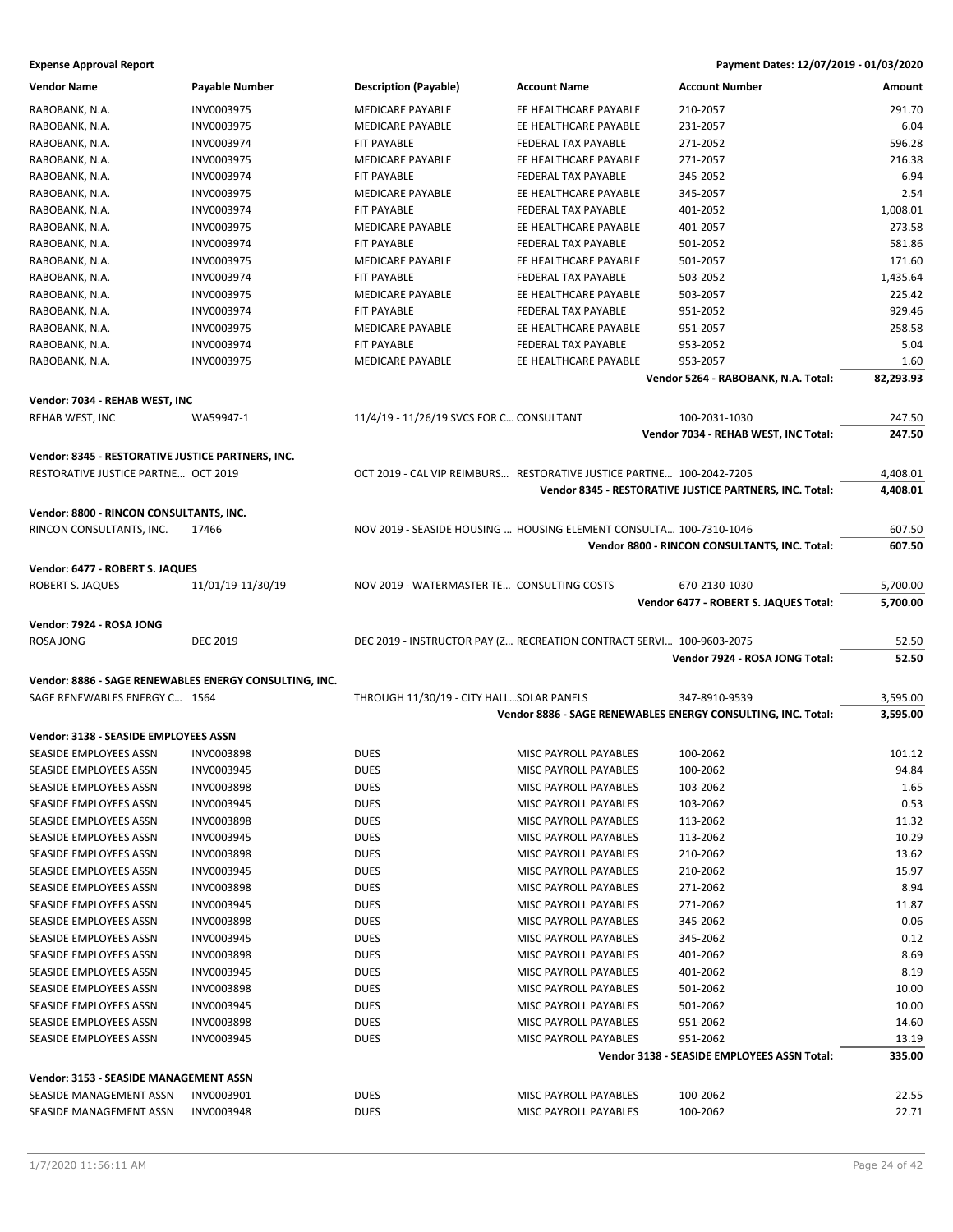| <b>Vendor Name</b>                                                                 | <b>Payable Number</b> | <b>Description (Payable)</b>                        | <b>Account Name</b>                                                 | <b>Account Number</b>                              | Amount     |
|------------------------------------------------------------------------------------|-----------------------|-----------------------------------------------------|---------------------------------------------------------------------|----------------------------------------------------|------------|
| SEASIDE MANAGEMENT ASSN                                                            | INV0003901            | <b>DUES</b>                                         | MISC PAYROLL PAYABLES                                               | 113-2062                                           | 0.50       |
| SEASIDE MANAGEMENT ASSN                                                            | INV0003948            | <b>DUES</b>                                         | MISC PAYROLL PAYABLES                                               | 113-2062                                           | $-0.79$    |
| SEASIDE MANAGEMENT ASSN                                                            | INV0003901            | <b>DUES</b>                                         | MISC PAYROLL PAYABLES                                               | 200-2062                                           | 2.38       |
| SEASIDE MANAGEMENT ASSN                                                            | INV0003948            | <b>DUES</b>                                         | <b>MISC PAYROLL PAYABLES</b>                                        | 200-2062                                           | 2.53       |
| SEASIDE MANAGEMENT ASSN                                                            | INV0003901            | <b>DUES</b>                                         | MISC PAYROLL PAYABLES                                               | 210-2062                                           | 1.00       |
| SEASIDE MANAGEMENT ASSN                                                            | INV0003948            | <b>DUES</b>                                         | MISC PAYROLL PAYABLES                                               | 210-2062                                           | 1.28       |
| SEASIDE MANAGEMENT ASSN                                                            | INV0003901            | <b>DUES</b>                                         | MISC PAYROLL PAYABLES                                               | 271-2062                                           | 0.50       |
| SEASIDE MANAGEMENT ASSN                                                            | INV0003948            | <b>DUES</b>                                         | MISC PAYROLL PAYABLES                                               | 271-2062                                           | 0.64       |
| SEASIDE MANAGEMENT ASSN                                                            | INV0003901            | <b>DUES</b>                                         | <b>MISC PAYROLL PAYABLES</b>                                        | 401-2062                                           | 1.48       |
| SEASIDE MANAGEMENT ASSN                                                            | INV0003948            |                                                     |                                                                     |                                                    | 1.67       |
|                                                                                    |                       | <b>DUES</b>                                         | MISC PAYROLL PAYABLES                                               | 401-2062                                           | 0.50       |
| SEASIDE MANAGEMENT ASSN                                                            | INV0003901            | <b>DUES</b>                                         | MISC PAYROLL PAYABLES                                               | 501-2062                                           |            |
| SEASIDE MANAGEMENT ASSN                                                            | INV0003948            | <b>DUES</b>                                         | <b>MISC PAYROLL PAYABLES</b>                                        | 501-2062                                           | 0.64       |
| SEASIDE MANAGEMENT ASSN                                                            | INV0003901            | <b>DUES</b>                                         | MISC PAYROLL PAYABLES                                               | 951-2062                                           | 0.73       |
| SEASIDE MANAGEMENT ASSN                                                            | INV0003948            | <b>DUES</b>                                         | MISC PAYROLL PAYABLES                                               | 951-2062                                           | 1.26       |
| SEASIDE MANAGEMENT ASSN                                                            | INV0003901            | <b>DUES</b>                                         | MISC PAYROLL PAYABLES                                               | 953-2062                                           | 0.36       |
| SEASIDE MANAGEMENT ASSN                                                            | INV0003948            | <b>DUES</b>                                         | MISC PAYROLL PAYABLES                                               | 953-2062                                           | 0.06       |
|                                                                                    |                       |                                                     |                                                                     | Vendor 3153 - SEASIDE MANAGEMENT ASSN Total:       | 60.00      |
| Vendor: 5267 - SEASIDE POLICE                                                      |                       |                                                     |                                                                     |                                                    |            |
| <b>SEASIDE POLICE</b>                                                              | INV0003900            | <b>DUES</b>                                         | MISC PAYROLL PAYABLES                                               | 100-2062                                           | 2,100.00   |
| <b>SEASIDE POLICE</b>                                                              | INV0003947            | <b>DUES</b>                                         | <b>MISC PAYROLL PAYABLES</b>                                        | 100-2062                                           | 2,100.00   |
|                                                                                    |                       |                                                     |                                                                     | Vendor 5267 - SEASIDE POLICE Total:                | 4,200.00   |
| Vendor: 9165 - SEASIDE SENIOR LIVING LLC                                           |                       |                                                     |                                                                     |                                                    |            |
| SEASIDE SENIOR LIVING LLC                                                          | 2                     | COE AVE & MONTEREY ROAD/JFPROPERTY EXPENSE          |                                                                     | 100-7410-2085                                      | 24,672.90  |
| SEASIDE SENIOR LIVING LLC                                                          | 3                     | COE AVE & MONTEREY ROAD /  PROPERTY EXPENSE         |                                                                     | 100-7410-2085                                      | 106,243.20 |
|                                                                                    |                       |                                                     |                                                                     | Vendor 9165 - SEASIDE SENIOR LIVING LLC Total:     | 130,916.10 |
|                                                                                    |                       |                                                     |                                                                     |                                                    |            |
| Vendor: 8200 - SELENE ROJAS                                                        |                       |                                                     |                                                                     |                                                    |            |
| <b>SELENE ROJAS</b>                                                                | <b>REFUND</b>         | REFUND OF PERMIT FEE FOR LA USE PERMIT              |                                                                     | 100-3225                                           | 1,000.00   |
|                                                                                    |                       |                                                     |                                                                     | Vendor 8200 - SELENE ROJAS Total:                  | 1,000.00   |
| Vendor: 3211 - SHERWIN-WILLIAMS CO.                                                |                       |                                                     |                                                                     |                                                    |            |
| SHERWIN-WILLIAMS CO.                                                               | 0830-1                | PAINT SUPPLIES FOR POMA - B DEPARTMENT CONSUMABLES  |                                                                     | 113-8730-3095                                      | 33.71      |
| SHERWIN-WILLIAMS CO.                                                               | 1416-8                | MISC PAINT SUPPLIES FOR PO DEPARTMENT CONSUMABLES   |                                                                     | 113-8730-3095                                      | 68.79      |
| SHERWIN-WILLIAMS CO.                                                               | 0772-5                | PAINT SUPPLIES FOR STREETS D DEPARTMENT CONSUMABLES |                                                                     | 210-8110-3095                                      | 477.80     |
|                                                                                    |                       |                                                     |                                                                     | Vendor 3211 - SHERWIN-WILLIAMS CO. Total:          | 580.30     |
| Vendor: 4059 - SILKSCREEN EXPRESS                                                  |                       |                                                     |                                                                     |                                                    |            |
| SILKSCREEN EXPRESS                                                                 | 4040                  | RECREATION DEPT - (15) YELL UNIFORM SERVICE/LAUNDRY |                                                                     | 100-9105-2049                                      | 895.11     |
|                                                                                    |                       |                                                     |                                                                     | Vendor 4059 - SILKSCREEN EXPRESS Total:            | 895.11     |
|                                                                                    |                       |                                                     |                                                                     |                                                    |            |
| Vendor: 3244 - SLAKEY BROTHERS, INC.                                               |                       |                                                     |                                                                     |                                                    |            |
| SLAKEY BROTHERS, INC.                                                              | 16168753-00           | (2) DUCT SEALANT GAL WTR BAS DEPARTMENT CONSUMABLES |                                                                     | 113-8730-3095                                      | 31.81      |
| SLAKEY BROTHERS, INC.                                                              | 16168980-00           |                                                     | (1) IGNITOR HOT SURFACE GAS  DEPARTMENT CONSUMABLES  113-8730-3095  |                                                    | 18.90      |
|                                                                                    |                       |                                                     |                                                                     | Vendor 3244 - SLAKEY BROTHERS, INC. Total:         | 50.71      |
| Vendor: 3249 - SMART & FINAL                                                       |                       |                                                     |                                                                     |                                                    |            |
| <b>SMART &amp; FINAL</b>                                                           | 4313610027504         | REF #27504 11/25/19                                 | SENIOR ACTIVITIES                                                   | 251-9500-7125                                      | 103.34     |
| <b>SMART &amp; FINAL</b>                                                           | 4313610034886         | REF #34886; 11/22/19                                | SENIOR ACTIVITIES                                                   | 251-9500-7125                                      | 80.91      |
| SMART & FINAL                                                                      | 4313610054387         | REF #054387; 12/13/19                               | SENIOR ACTIVITIES                                                   | 251-9500-7125                                      | 151.09     |
|                                                                                    |                       |                                                     |                                                                     | Vendor 3249 - SMART & FINAL Total:                 | 335.34     |
|                                                                                    |                       |                                                     |                                                                     |                                                    |            |
| Vendor: 8273 - SMILE BUSINESS PRODUCTS, INC.<br>SMILE BUSINESS PRODUCTS, IN 812594 |                       | 440 HARCOURT AVE- SHARP/M COPIER SERVICES           |                                                                     | 100-5110-2044                                      | 178.22     |
|                                                                                    |                       |                                                     |                                                                     |                                                    |            |
| SMILE BUSINESS PRODUCTS, IN 812595                                                 |                       | ENGINEERING - SHARP/MX-30 COPIER SERVICES           |                                                                     | 100-8910-2044                                      | 289.65     |
|                                                                                    |                       |                                                     |                                                                     | Vendor 8273 - SMILE BUSINESS PRODUCTS, INC. Total: | 467.87     |
| Vendor: 8361 - SPEAKWRITE LLC                                                      |                       |                                                     |                                                                     |                                                    |            |
| SPEAKWRITE LLC                                                                     | 41b7966f              | NOV 2019 - SEASIDE POLICE - G CONSULTANT            |                                                                     | 100-6110-1030                                      | 2,462.57   |
|                                                                                    |                       |                                                     |                                                                     | Vendor 8361 - SPEAKWRITE LLC Total:                | 2,462.57   |
| Vendor: 8380 - SPORTSENGINE INC.                                                   |                       |                                                     |                                                                     |                                                    |            |
| SPORTSENGINE INC.                                                                  | 148485                |                                                     | NOV 2019 - (8) PARKSREC APPL BACKGROUND INVESTIGATION 100-9310-1027 |                                                    | 148.00     |
| SPORTSENGINE INC.                                                                  | 148486                |                                                     | NOV 2019 - (4) PARKSREC APPL BACKGROUND INVESTIGATION 100-9310-1027 |                                                    | 74.00      |
|                                                                                    |                       |                                                     |                                                                     | Vendor 8380 - SPORTSENGINE INC. Total:             | 222.00     |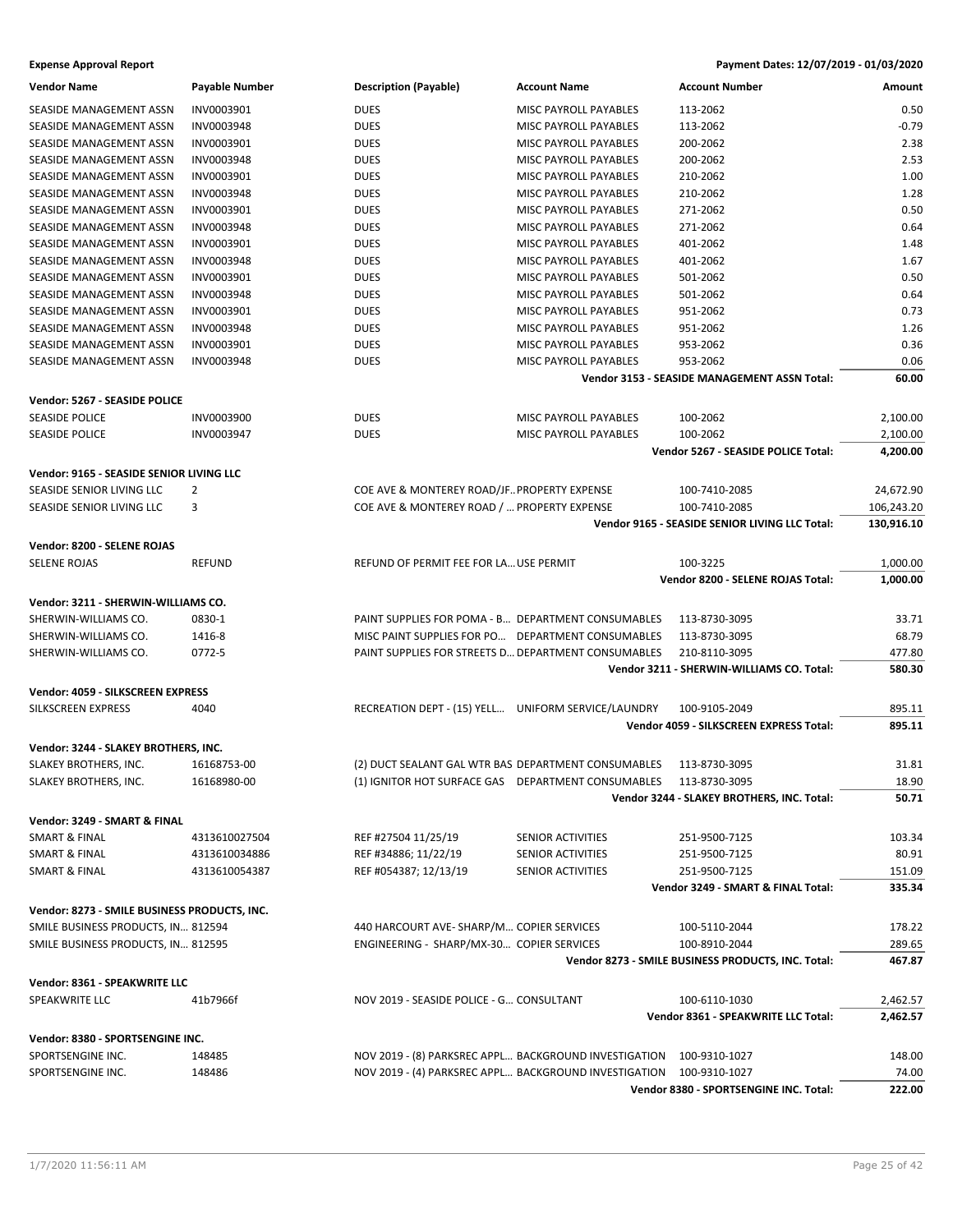| <b>Vendor Name</b>                                             | Payable Number | <b>Description (Payable)</b>                         | <b>Account Name</b>                                                   | <b>Account Number</b>                    | Amount    |
|----------------------------------------------------------------|----------------|------------------------------------------------------|-----------------------------------------------------------------------|------------------------------------------|-----------|
| Vendor: 3319 - STAPLES ADVANTAGE                               |                |                                                      |                                                                       |                                          |           |
| STAPLES ADVANTAGE                                              | 3433463706     | CITY HALL - MISC SUPPLIES 12/ STATIONARY SUPPLIES    |                                                                       | 100-2031-3092                            | 13.65     |
| STAPLES ADVANTAGE                                              | 3433546678     | HUMAN RESOURCES - CALEND STATIONARY SUPPLIES         |                                                                       | 100-2031-3092                            | 36.48     |
| <b>STAPLES ADVANTAGE</b>                                       | 3434380593     | ASST CITY ATTY - TONER SUPPLI DEPARTMENT CONSUMABLES |                                                                       | 100-3010-3095                            | 382.00    |
| STAPLES ADVANTAGE                                              | 3433463706     | CITY HALL - MISC SUPPLIES 12/ STATIONARY SUPPLIES    |                                                                       | 100-5110-3092                            | 170.21    |
|                                                                | 3433546679     | FINANCE, CITY HALL - MISC SUP STATIONARY SUPPLIES    |                                                                       | 100-5110-3092                            | 15.40     |
| STAPLES ADVANTAGE                                              |                |                                                      |                                                                       |                                          |           |
| STAPLES ADVANTAGE                                              | 3434026291     | CITY HALL - MISC SUPPLIES                            | <b>STATIONARY SUPPLIES</b>                                            | 100-5110-3092                            | 244.06    |
| STAPLES ADVANTAGE                                              | 3430899842     | FINANCE DEPT - CUSTOM STA DEPARTMENT CONSUMABLES     |                                                                       | 100-5110-3095                            | 29.49     |
| <b>STAPLES ADVANTAGE</b>                                       | 3431639452     | CITY HALL - PAPER, WITE-OUT,  DEPARTMENT CONSUMABLES |                                                                       | 100-5110-3095                            | 330.99    |
| <b>STAPLES ADVANTAGE</b>                                       | 3432080088     | FINANCE DEPT - MISC SUPPLIES DEPARTMENT CONSUMABLES  |                                                                       | 100-5110-3095                            | 144.17    |
| STAPLES ADVANTAGE                                              | 3434026289     | FINANCE - PREINKED STAMP                             | DEPARTMENT CONSUMABLES                                                | 100-5110-3095                            | 43.69     |
| <b>STAPLES ADVANTAGE</b>                                       | 3434026292     | CITY HALL - MISC SUPPLIES 12/ DEPARTMENT CONSUMABLES |                                                                       | 100-5110-3095                            | 75.43     |
| STAPLES ADVANTAGE                                              | 3430739191     | POLICE DEPT - 2020 DESKPADS, STATIONARY SUPPLIES     |                                                                       | 100-6110-3092                            | 29.37     |
| STAPLES ADVANTAGE                                              | 3430739190     | POLICE DEPT - MISC SUPPLIES 1 DEPARTMENT CONSUMABLES |                                                                       | 100-6110-3095                            | 541.86    |
| STAPLES ADVANTAGE                                              | 3431479241     | POLICE DEPT - MISC SUPPLIES 1 DEPARTMENT CONSUMABLES |                                                                       | 100-6110-3095                            | 16.98     |
| STAPLES ADVANTAGE                                              | 3432080085     | POLICE DEPT - (1) CANON 137 B DEPARTMENT CONSUMABLES |                                                                       | 100-6110-3095                            | 83.89     |
| STAPLES ADVANTAGE                                              | 3432080087     | POLICE DEPT - MISC SUPPLIES 1 DEPARTMENT CONSUMABLES |                                                                       | 100-6110-3095                            | 744.68    |
| STAPLES ADVANTAGE                                              | 3433316989     | POLICE DEPT - (5) CALENDARS,  DEPARTMENT CONSUMABLES |                                                                       | 100-6110-3095                            | 124.46    |
| <b>STAPLES ADVANTAGE</b>                                       | 3432080086     |                                                      | POLICE DEPT - (12 PK) DISNFCT CSA74 APPROVED MEDICAL SU 100-6120-3096 |                                          | 58.60     |
| <b>STAPLES ADVANTAGE</b>                                       | 3433463706     | CITY HALL - MISC SUPPLIES 12/ STATIONARY SUPPLIES    |                                                                       | 100-7310-3092                            | 61.26     |
| STAPLES ADVANTAGE                                              | 3433546679     | FINANCE, CITY HALL - MISC SUP DEPARTMENT CONSUMABLES |                                                                       | 100-7310-3095                            | 29.67     |
| <b>STAPLES ADVANTAGE</b>                                       | 3433619581     | BLDG DEPT - (4) FASTENER PRO DEPARTMENT CONSUMABLES  |                                                                       | 100-7310-3095                            | 21.81     |
| <b>STAPLES ADVANTAGE</b>                                       | 3427618149     | PUBLIC WORKS - (5) CASES OF 3 STATIONARY SUPPLIES    |                                                                       | 100-8310-3092                            | 44.14     |
| STAPLES ADVANTAGE                                              | 3431554994     | PUBLIC WORKS - CALENDARS,  DEPARTMENT CONSUMABLES    |                                                                       | 100-8310-3095                            | 244.50    |
| <b>STAPLES ADVANTAGE</b>                                       | 3427618149     | PUBLIC WORKS - (5) CASES OF 3 STATIONARY SUPPLIES    |                                                                       | 100-8410-3092                            | 44.14     |
| STAPLES ADVANTAGE                                              | 3427978115     | ENGINEERING - MOUSE/ MOUS DEPARTMENT CONSUMABLES     |                                                                       | 100-8910-3095                            | 66.58     |
| STAPLES ADVANTAGE                                              | 3431554993     | ENGINEERING - MISC SUPPLIES  DEPARTMENT CONSUMABLES  |                                                                       | 100-8910-3095                            | 87.13     |
| STAPLES ADVANTAGE                                              | 3432080084     | ENGINEERING - CREDIT FOR OR DEPARTMENT CONSUMABLES   |                                                                       | 100-8910-3095                            | $-20.95$  |
|                                                                |                |                                                      |                                                                       |                                          |           |
| STAPLES ADVANTAGE                                              | 3430899843     | RECREATION DEPT - MISC SUPPLSTATIONARY SUPPLIES      |                                                                       | 100-9200-3092                            | 1,012.18  |
| STAPLES ADVANTAGE                                              | 3431554996     | RECREATION DEPT - (2) HP 952 STATIONARY SUPPLIES     |                                                                       | 100-9200-3092                            | 232.94    |
| STAPLES ADVANTAGE                                              | 3427618149     | PUBLIC WORKS - (5) CASES OF 3 STATIONARY SUPPLIES    |                                                                       | 210-8110-3092                            | 44.14     |
| STAPLES ADVANTAGE                                              | 3427618149     | PUBLIC WORKS - (5) CASES OF 3 STATIONARY SUPPLIES    |                                                                       | 401-8610-3092                            | 44.14     |
| STAPLES ADVANTAGE                                              | 3427618149     | PUBLIC WORKS - (5) CASES OF 3 STATIONARY SUPPLIES    |                                                                       | 501-8510-3092                            | 44.14     |
| STAPLES ADVANTAGE                                              | 3427618149     | PUBLIC WORKS - (5) CASES OF 3 STATIONARY SUPPLIES    |                                                                       | 951-8810-3092                            | 44.07     |
|                                                                |                |                                                      |                                                                       | Vendor 3319 - STAPLES ADVANTAGE Total:   | 5,085.30  |
| Vendor: 5144 - STATE OF CALIFORNIA                             |                |                                                      |                                                                       |                                          |           |
| STATE OF CALIFORNIA                                            | CM0000335      | <b>QTR 3 CREDIT</b>                                  | STATE TAX PAYABLE                                                     | 100-2053                                 | $-82.91$  |
| <b>STATE OF CALIFORNIA</b>                                     | INV0003973     | <b>SIT PAYABLE</b>                                   | STATE TAX PAYABLE                                                     | 100-2053                                 | 22,255.94 |
| STATE OF CALIFORNIA                                            | INV0003973     | <b>SIT PAYABLE</b>                                   | STATE TAX PAYABLE                                                     | 103-2053                                 | 8.31      |
| STATE OF CALIFORNIA                                            | INV0003973     | <b>SIT PAYABLE</b>                                   | <b>STATE TAX PAYABLE</b>                                              | 113-2053                                 | 200.13    |
| STATE OF CALIFORNIA                                            | INV0003973     | <b>SIT PAYABLE</b>                                   | STATE TAX PAYABLE                                                     | 200-2053                                 | 40.34     |
| STATE OF CALIFORNIA                                            | INV0003973     | <b>SIT PAYABLE</b>                                   | STATE TAX PAYABLE                                                     | 210-2053                                 | 219.63    |
| <b>STATE OF CALIFORNIA</b>                                     | INV0003973     | <b>SIT PAYABLE</b>                                   | <b>STATE TAX PAYABLE</b>                                              | 271-2053                                 | 175.00    |
| STATE OF CALIFORNIA                                            | INV0003973     | <b>SIT PAYABLE</b>                                   | STATE TAX PAYABLE                                                     | 345-2053                                 | 2.19      |
| STATE OF CALIFORNIA                                            | INV0003973     | <b>SIT PAYABLE</b>                                   | STATE TAX PAYABLE                                                     | 401-2053                                 | 377.95    |
| STATE OF CALIFORNIA                                            | INV0003973     | <b>SIT PAYABLE</b>                                   | STATE TAX PAYABLE                                                     | 501-2053                                 | 115.64    |
|                                                                |                |                                                      |                                                                       |                                          |           |
| STATE OF CALIFORNIA                                            | INV0003973     | <b>SIT PAYABLE</b>                                   | STATE TAX PAYABLE<br><b>STATE TAX PAYABLE</b>                         | 503-2053                                 | 327.84    |
| <b>STATE OF CALIFORNIA</b>                                     | INV0003973     | <b>SIT PAYABLE</b>                                   |                                                                       | 951-2053                                 | 339.62    |
| STATE OF CALIFORNIA                                            | INV0003973     | <b>SIT PAYABLE</b>                                   | STATE TAX PAYABLE                                                     | 953-2053                                 | 3.35      |
|                                                                |                |                                                      |                                                                       | Vendor 5144 - STATE OF CALIFORNIA Total: | 23,983.03 |
| Vendor: 8948 - STEVEN F. ALBRECHT                              |                |                                                      |                                                                       |                                          |           |
| STEVEN F. ALBRECHT                                             | 11102019       | CONDUCT SITE SECURITY ASSES CONSULTANT               |                                                                       | 100-2031-1030                            | 616.75    |
|                                                                |                |                                                      |                                                                       | Vendor 8948 - STEVEN F. ALBRECHT Total:  | 616.75    |
|                                                                |                |                                                      |                                                                       |                                          |           |
| Vendor: 6530 - SUN STREET CENTERS<br><b>SUN STREET CENTERS</b> | RESO 19-84     | DONATION TO STEPS PROGRAM COMMUNITY RELATIONS        |                                                                       | 100-1340-1024                            |           |
|                                                                |                |                                                      |                                                                       |                                          | 2,500.00  |
|                                                                |                |                                                      |                                                                       | Vendor 6530 - SUN STREET CENTERS Total:  | 2,500.00  |
| Vendor: 6936 - SWRCB                                           |                |                                                      |                                                                       |                                          |           |
| <b>SWRCB</b>                                                   | WD-0164994     | INDEX #388531; ANNUAL PERM WASTE DISCHARGE FEE       |                                                                       | 951-8810-1045                            | 2,625.00  |
|                                                                |                |                                                      |                                                                       | Vendor 6936 - SWRCB Total:               | 2,625.00  |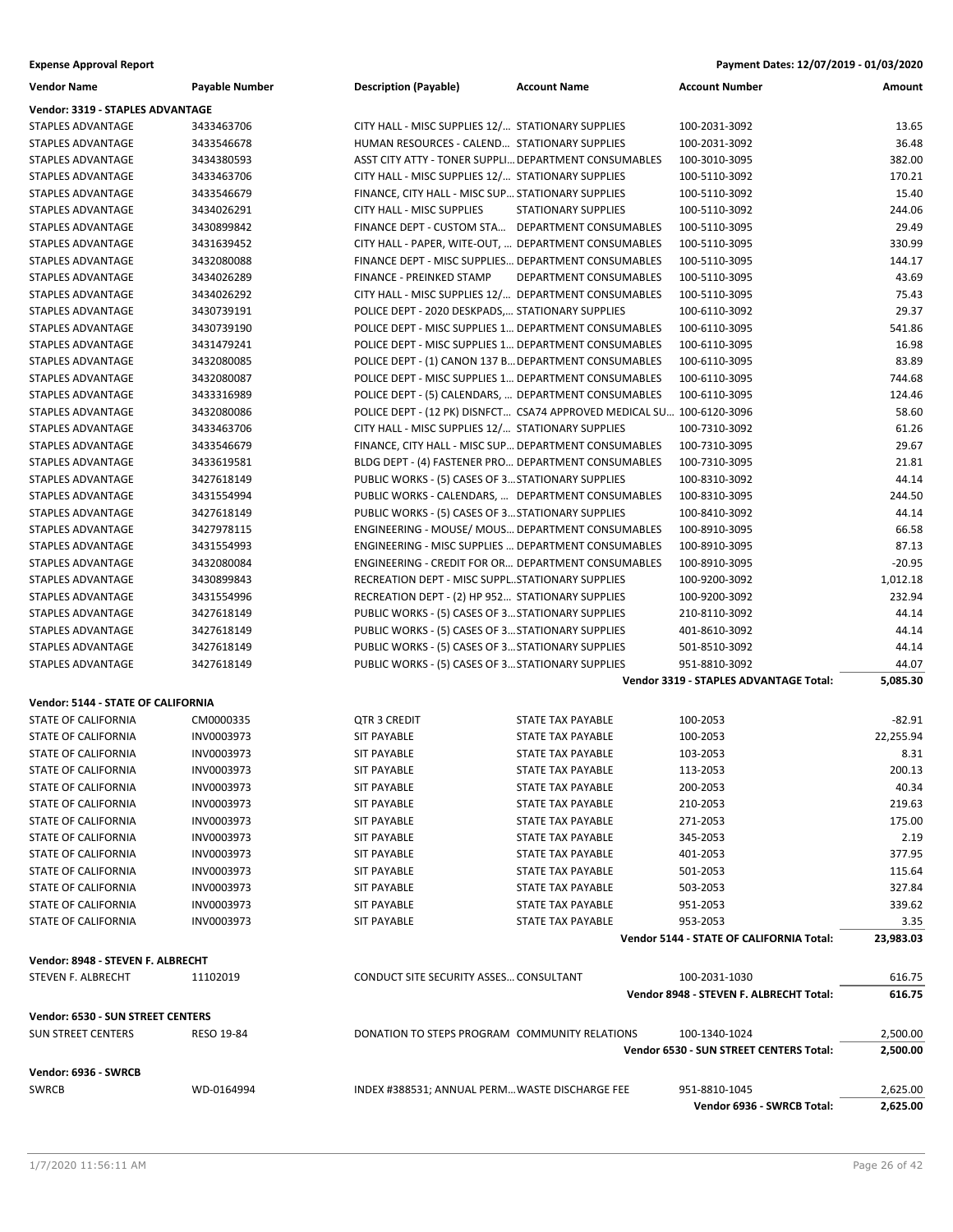| Payment Dates: 12/07/2019 - 01/03/2020 |
|----------------------------------------|
|                                        |

| <b>Vendor Name</b>                   | <b>Payable Number</b> | <b>Description (Payable)</b>                      | <b>Account Name</b>    | <b>Account Number</b>                               | Amount           |
|--------------------------------------|-----------------------|---------------------------------------------------|------------------------|-----------------------------------------------------|------------------|
| Vendor: 9219 - SYSTEMS & SPACE, INC. |                       |                                                   |                        |                                                     |                  |
| SYSTEMS & SPACE, INC.                | 0014755-IN            | (3) METAL EVIDENCE LOCKERS  CALEA PROGRAM         |                        | 100-6110-4202                                       | 12,449.69        |
| SYSTEMS & SPACE, INC.                | 0014755-IN            | (3) METAL EVIDENCE LOCKERS  DEPARTMENT EQUIPMENT  |                        | 100-6120-8187                                       | 7,530.55         |
|                                      |                       |                                                   |                        | Vendor 9219 - SYSTEMS & SPACE, INC. Total:          | 19,980.24        |
|                                      |                       |                                                   |                        |                                                     |                  |
| Vendor: 3199 - TERRY SHEHORN         |                       |                                                   |                        |                                                     |                  |
| <b>TERRY SHEHORN</b>                 | 12/11/2019            | MUSIC FOR SENIORS NEW YEARSENIOR ACTIVITIES       |                        | 251-9500-7125<br>Vendor 3199 - TERRY SHEHORN Total: | 450.00<br>450.00 |
|                                      |                       |                                                   |                        |                                                     |                  |
| Vendor: 5475 - TERRYBERRY            |                       |                                                   |                        |                                                     |                  |
| <b>TERRYBERRY</b>                    | G79584                | EMPLOYEE SERVICE AWARD - J.  EMPLOYEE RECOGNITION |                        | 100-2031-1037                                       | 270.44           |
| <b>TERRYBERRY</b>                    | G80676                | (2) EMPLOYEE SERVICE AWARDS EMPLOYEE RECOGNITION  |                        | 100-2031-1037                                       | 396.85           |
| <b>TERRYBERRY</b>                    | G81653                | (1) EMPLOYEE SVC AWARD / O EMPLOYEE RECOGNITION   |                        | 100-2031-1037                                       | 525.27           |
|                                      |                       |                                                   |                        | Vendor 5475 - TERRYBERRY Total:                     | 1,192.56         |
| Vendor: 8378 - THE HARTFORD          |                       |                                                   |                        |                                                     |                  |
| THE HARTFORD                         | DM0000348             | ER PAID LIFE INS CONT ADJ                         | LIFE/ AD&D LTD PAYABLE | 100-2071                                            | 155.15           |
| THE HARTFORD                         | DM0000349             | ER PAID LTD INS CONT ADJ                          | LIFE/ AD&D LTD PAYABLE | 100-2071                                            | 94.59            |
| THE HARTFORD                         | DM0000350             | EE PAID LTD INS CONT ADJ                          | LIFE/ AD&D LTD PAYABLE | 100-2071                                            | 15.93            |
| THE HARTFORD                         | DM0000351             | ER PAID LIFE INS CONT ADJ                         | LIFE/ AD&D LTD PAYABLE | 100-2071                                            | 128.90           |
| THE HARTFORD                         | DM0000352             | ER PAID LTD INS CONT ADJ                          | LIFE/ AD&D LTD PAYABLE | 100-2071                                            | 68.76            |
| THE HARTFORD                         | DM0000353             | EE PAID LTD INS CONT ADJ                          | LIFE/ AD&D LTD PAYABLE | 100-2071                                            | $-9.92$          |
| THE HARTFORD                         | INV0003767            | PREMIUMS - MISC                                   | LIFE/ AD&D LTD PAYABLE | 100-2071                                            | 349.90           |
| THE HARTFORD                         | INV0003767            | PREMIUMS - MISC                                   | LIFE/ AD&D LTD PAYABLE | 100-2071                                            | 900.47           |
| THE HARTFORD                         | INV0003767            | PREMIUMS - MISC                                   | LIFE/ AD&D LTD PAYABLE | 100-2071                                            | 11.65            |
| THE HARTFORD                         | INV0003767            | PREMIUMS - MISC                                   | LIFE/ AD&D LTD PAYABLE | 100-2071                                            | 1,081.97         |
| THE HARTFORD                         | INV0003767            | PREMIUMS - MISC                                   | LIFE/ AD&D LTD PAYABLE | 100-2071                                            | 227.50           |
| THE HARTFORD                         | INV0003767            | PREMIUMS - MISC                                   | LIFE/ AD&D LTD PAYABLE | 100-2071                                            | 805.92           |
| THE HARTFORD                         | INV0003767            | PREMIUMS - MISC                                   | LIFE/ AD&D LTD PAYABLE | 100-2071                                            | 192.50           |
| THE HARTFORD                         | INV0003846            | PREMIUMS - MISC                                   | LIFE/ AD&D LTD PAYABLE | 100-2071                                            | 12.24            |
| THE HARTFORD                         | INV0003846            | PREMIUMS - MISC                                   | LIFE/ AD&D LTD PAYABLE | 100-2071                                            | 192.50           |
| THE HARTFORD                         | INV0003846            | PREMIUMS - MISC                                   | LIFE/ AD&D LTD PAYABLE | 100-2071                                            | 245.00           |
| THE HARTFORD                         | INV0003846            | PREMIUMS - MISC                                   | LIFE/ AD&D LTD PAYABLE | 100-2071                                            | 326.49           |
| THE HARTFORD                         | INV0003846            | PREMIUMS - MISC                                   | LIFE/ AD&D LTD PAYABLE | 100-2071                                            | 792.33           |
| THE HARTFORD                         | INV0003846            | PREMIUMS - MISC                                   | LIFE/ AD&D LTD PAYABLE | 100-2071                                            | 911.29           |
| THE HARTFORD                         | INV0003846            | PREMIUMS - MISC                                   | LIFE/ AD&D LTD PAYABLE | 100-2071                                            | 1,090.77         |
| THE HARTFORD                         | INV0003767            | PREMIUMS - MISC                                   | LIFE/ AD&D LTD PAYABLE | 103-2071                                            | 2.40             |
| THE HARTFORD                         | INV0003767            | PREMIUMS - MISC                                   | LIFE/ AD&D LTD PAYABLE | 103-2071                                            | 0.95             |
| THE HARTFORD                         | INV0003846            | PREMIUMS - MISC                                   | LIFE/ AD&D LTD PAYABLE | 103-2071                                            | 2.30             |
| THE HARTFORD                         | INV0003846            | PREMIUMS - MISC                                   | LIFE/ AD&D LTD PAYABLE | 103-2071                                            | 5.54             |
| THE HARTFORD                         | INV0003767            | PREMIUMS - MISC                                   | LIFE/ AD&D LTD PAYABLE | 113-2071                                            | 55.26            |
| THE HARTFORD                         | INV0003767            | PREMIUMS - MISC                                   | LIFE/ AD&D LTD PAYABLE | 113-2071                                            | 20.60            |
| THE HARTFORD                         | INV0003767            | PREMIUMS - MISC                                   | LIFE/ AD&D LTD PAYABLE | 113-2071                                            | 3.82             |
| THE HARTFORD                         | INV0003767            | PREMIUMS - MISC                                   | LIFE/ AD&D LTD PAYABLE | 113-2071                                            | 4.00             |
| THE HARTFORD                         | INV0003846            | PREMIUMS - MISC                                   | LIFE/ AD&D LTD PAYABLE | 113-2071                                            | 45.22            |
| THE HARTFORD                         | INV0003846            | PREMIUMS - MISC                                   | LIFE/ AD&D LTD PAYABLE | 113-2071                                            | 3.99             |
| THE HARTFORD                         | INV0003846            | PREMIUMS - MISC                                   | LIFE/ AD&D LTD PAYABLE | 113-2071                                            | 3.82             |
| THE HARTFORD                         | INV0003846            | PREMIUMS - MISC                                   | LIFE/ AD&D LTD PAYABLE | 113-2071                                            | 18.63            |
| THE HARTFORD                         | INV0003767            | PREMIUMS - MISC                                   | LIFE/ AD&D LTD PAYABLE | 200-2071                                            | 18.82            |
| THE HARTFORD                         | INV0003767            | PREMIUMS - MISC                                   | LIFE/ AD&D LTD PAYABLE | 200-2071                                            | 18.00            |
| THE HARTFORD                         | INV0003846            | PREMIUMS - MISC                                   | LIFE/ AD&D LTD PAYABLE | 200-2071                                            | 13.64            |
| THE HARTFORD                         | INV0003846            | PREMIUMS - MISC                                   | LIFE/ AD&D LTD PAYABLE | 200-2071                                            | 14.27            |
| THE HARTFORD                         | INV0003767            | PREMIUMS - MISC                                   | LIFE/ AD&D LTD PAYABLE | 210-2071                                            | 7.98             |
| THE HARTFORD                         | INV0003767            | PREMIUMS - MISC                                   | LIFE/ AD&D LTD PAYABLE | 210-2071                                            | 48.30            |
| THE HARTFORD                         | INV0003767            | PREMIUMS - MISC                                   | LIFE/ AD&D LTD PAYABLE | 210-2071                                            | 7.64             |
| THE HARTFORD                         | INV0003767            | PREMIUMS - MISC                                   | LIFE/ AD&D LTD PAYABLE | 210-2071                                            | 20.12            |
| THE HARTFORD                         | INV0003767            | PREMIUMS - MISC                                   | LIFE/ AD&D LTD PAYABLE | 210-2071                                            | 0.99             |
| THE HARTFORD                         | INV0003846            | PREMIUMS - MISC                                   | LIFE/ AD&D LTD PAYABLE | 210-2071                                            | 7.99             |
| THE HARTFORD                         | INV0003846            | PREMIUMS - MISC                                   | LIFE/ AD&D LTD PAYABLE | 210-2071                                            | 7.64             |
| THE HARTFORD                         | INV0003846            | PREMIUMS - MISC                                   | LIFE/ AD&D LTD PAYABLE | 210-2071                                            | 0.77             |
| THE HARTFORD                         | INV0003846            | PREMIUMS - MISC                                   | LIFE/ AD&D LTD PAYABLE | 210-2071                                            | 40.30            |
| THE HARTFORD                         | INV0003846            | PREMIUMS - MISC                                   | LIFE/ AD&D LTD PAYABLE | 210-2071                                            | 17.44            |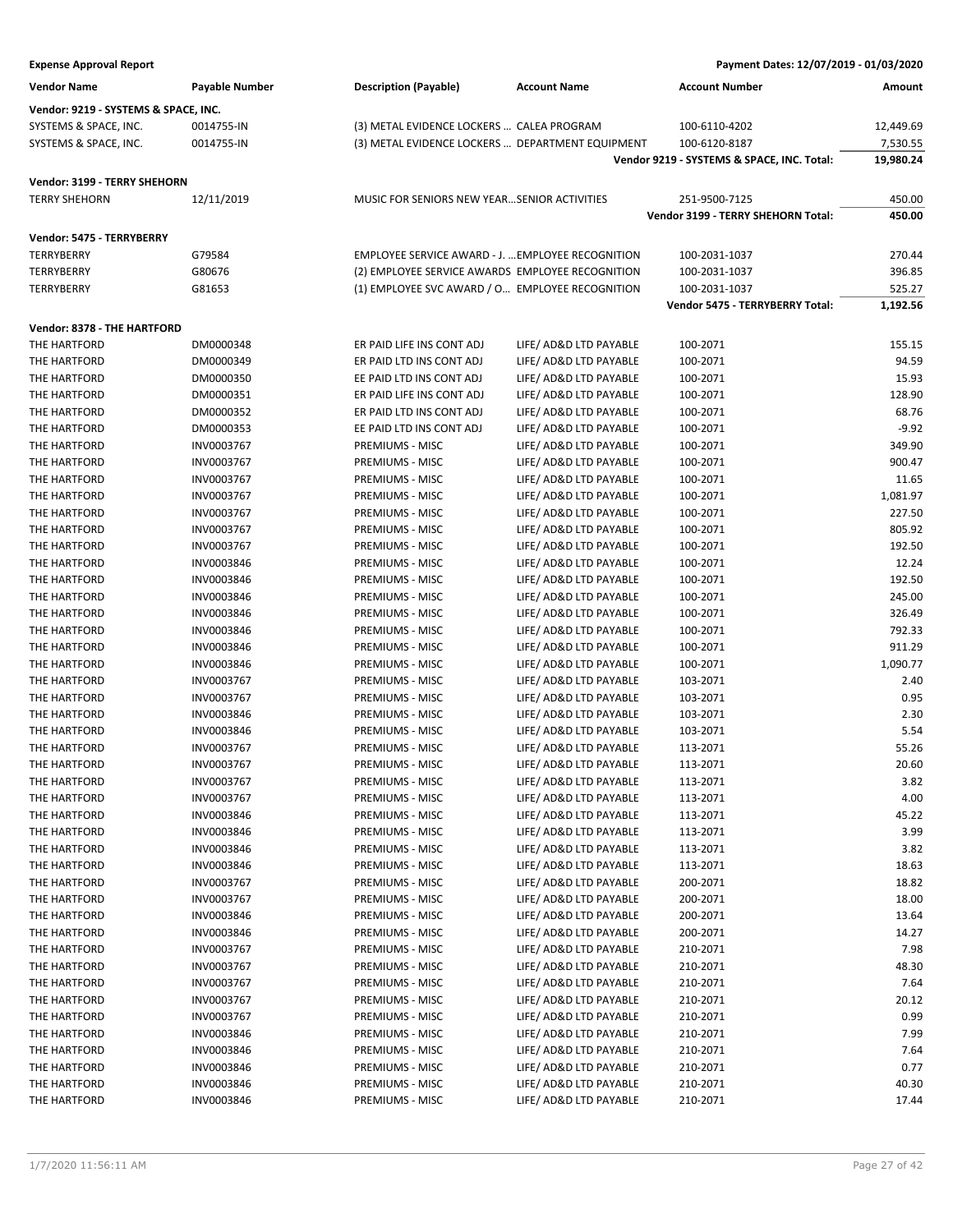| <b>Vendor Name</b>                  | Payable Number | <b>Description (Payable)</b>                      | <b>Account Name</b>    | <b>Account Number</b>                   | Amount   |
|-------------------------------------|----------------|---------------------------------------------------|------------------------|-----------------------------------------|----------|
| THE HARTFORD                        | INV0003767     | PREMIUMS - MISC                                   | LIFE/AD&D LTD PAYABLE  | 271-2071                                | 8.07     |
| THE HARTFORD                        | INV0003767     | PREMIUMS - MISC                                   | LIFE/AD&D LTD PAYABLE  | 271-2071                                | 36.57    |
| THE HARTFORD                        | INV0003767     | PREMIUMS - MISC                                   | LIFE/AD&D LTD PAYABLE  | 271-2071                                | 7.71     |
| THE HARTFORD                        | INV0003767     | PREMIUMS - MISC                                   | LIFE/AD&D LTD PAYABLE  | 271-2071                                | 13.93    |
| THE HARTFORD                        | INV0003846     | PREMIUMS - MISC                                   | LIFE/AD&D LTD PAYABLE  | 271-2071                                | 52.47    |
| THE HARTFORD                        | INV0003846     | PREMIUMS - MISC                                   | LIFE/AD&D LTD PAYABLE  | 271-2071                                | 6.58     |
| THE HARTFORD                        | INV0003846     | PREMIUMS - MISC                                   | LIFE/AD&D LTD PAYABLE  | 271-2071                                | 6.88     |
| THE HARTFORD                        | INV0003846     | PREMIUMS - MISC                                   | LIFE/AD&D LTD PAYABLE  | 271-2071                                | 21.42    |
| THE HARTFORD                        | INV0003767     | PREMIUMS - MISC                                   | LIFE/ LTD PAYABLE      | 345-2071                                | 1.53     |
| THE HARTFORD                        | INV0003767     | PREMIUMS - MISC                                   | LIFE/ LTD PAYABLE      | 345-2071                                | 0.42     |
| THE HARTFORD                        | INV0003846     | PREMIUMS - MISC                                   | LIFE/ LTD PAYABLE      | 345-2071                                | 2.30     |
| THE HARTFORD                        | INV0003846     | PREMIUMS - MISC                                   | LIFE/ LTD PAYABLE      | 345-2071                                | 0.63     |
| THE HARTFORD                        | INV0003767     | PREMIUMS - MISC                                   | LIFE/ AD&D LTD PAYABLE | 401-2071                                | 18.22    |
|                                     |                |                                                   |                        |                                         | 41.78    |
| THE HARTFORD                        | INV0003767     | PREMIUMS - MISC                                   | LIFE/ AD&D LTD PAYABLE | 401-2071                                |          |
| THE HARTFORD                        | INV0003767     | PREMIUMS - MISC                                   | LIFE/ AD&D LTD PAYABLE | 401-2071                                | 4.43     |
| THE HARTFORD                        | INV0003767     | PREMIUMS - MISC                                   | LIFE/ AD&D LTD PAYABLE | 401-2071                                | 9.72     |
| THE HARTFORD                        | INV0003767     | PREMIUMS - MISC                                   | LIFE/ AD&D LTD PAYABLE | 401-2071                                | 25.51    |
| THE HARTFORD                        | INV0003846     | PREMIUMS - MISC                                   | LIFE/ AD&D LTD PAYABLE | 401-2071                                | 47.20    |
| THE HARTFORD                        | INV0003846     | PREMIUMS - MISC                                   | LIFE/ AD&D LTD PAYABLE | 401-2071                                | 15.44    |
| THE HARTFORD                        | INV0003846     | PREMIUMS - MISC                                   | LIFE/ AD&D LTD PAYABLE | 401-2071                                | 12.70    |
| THE HARTFORD                        | INV0003846     | PREMIUMS - MISC                                   | LIFE/ AD&D LTD PAYABLE | 401-2071                                | 3.65     |
| THE HARTFORD                        | INV0003846     | PREMIUMS - MISC                                   | LIFE/ AD&D LTD PAYABLE | 401-2071                                | 20.43    |
| THE HARTFORD                        | INV0003767     | PREMIUMS - MISC                                   | LIFE/ AD&D LTD PAYABLE | 501-2071                                | 8.75     |
| THE HARTFORD                        | INV0003767     | PREMIUMS - MISC                                   | LIFE/ AD&D LTD PAYABLE | 501-2071                                | 47.14    |
| THE HARTFORD                        | INV0003767     | PREMIUMS - MISC                                   | LIFE/ AD&D LTD PAYABLE | 501-2071                                | 5.69     |
| THE HARTFORD                        | INV0003767     | PREMIUMS - MISC                                   | LIFE/ AD&D LTD PAYABLE | 501-2071                                | 4.00     |
| THE HARTFORD                        | INV0003767     | PREMIUMS - MISC                                   | LIFE/ AD&D LTD PAYABLE | 501-2071                                | 3.82     |
| THE HARTFORD                        | INV0003846     | PREMIUMS - MISC                                   | LIFE/ AD&D LTD PAYABLE | 501-2071                                | 3.99     |
| THE HARTFORD                        | INV0003846     | PREMIUMS - MISC                                   | LIFE/ AD&D LTD PAYABLE | 501-2071                                | 47.14    |
| THE HARTFORD                        | INV0003846     | PREMIUMS - MISC                                   | LIFE/ AD&D LTD PAYABLE | 501-2071                                | 8.75     |
| THE HARTFORD                        | INV0003846     | PREMIUMS - MISC                                   | LIFE/ AD&D LTD PAYABLE | 501-2071                                | 5.69     |
| THE HARTFORD                        | INV0003846     | PREMIUMS - MISC                                   | LIFE/ AD&D LTD PAYABLE | 501-2071                                | 3.82     |
| THE HARTFORD                        | INV0003767     | PREMIUMS - MISC                                   | LIFE/ AD&D LTD PAYABLE | 503-2071                                | 8.75     |
| THE HARTFORD                        | INV0003767     | PREMIUMS - MISC                                   | LIFE/ AD&D LTD PAYABLE | 503-2071                                | 40.66    |
| THE HARTFORD                        | INV0003767     | PREMIUMS - MISC                                   | LIFE/ AD&D LTD PAYABLE | 503-2071                                | 42.53    |
| THE HARTFORD                        | INV0003767     | PREMIUMS - MISC                                   | LIFE/ AD&D LTD PAYABLE | 503-2071                                | 19.97    |
| THE HARTFORD                        | INV0003846     | PREMIUMS - MISC                                   | LIFE/ AD&D LTD PAYABLE | 503-2071                                | 42.53    |
| THE HARTFORD                        | INV0003846     | PREMIUMS - MISC                                   | LIFE/ AD&D LTD PAYABLE | 503-2071                                | 40.66    |
| THE HARTFORD                        | INV0003846     | PREMIUMS - MISC                                   | LIFE/ AD&D LTD PAYABLE | 503-2071                                | 19.97    |
| THE HARTFORD                        | INV0003846     | PREMIUMS - MISC                                   | LIFE/ AD&D LTD PAYABLE | 503-2071                                | 8.75     |
| THE HARTFORD                        | INV0003767     | PREMIUMS - MISC                                   | LIFE/ AD&D LTD PAYABLE | 951-2071                                | 9.90     |
| THE HARTFORD                        | INV0003767     | PREMIUMS - MISC                                   | LIFE/ AD&D LTD PAYABLE | 951-2071                                | 35.24    |
| THE HARTFORD                        | INV0003767     | PREMIUMS - MISC                                   | LIFE/ AD&D LTD PAYABLE | 951-2071                                | 9.46     |
| THE HARTFORD                        | INV0003767     | PREMIUMS - MISC                                   | LIFE/ AD&D LTD PAYABLE | 951-2071                                | 13.11    |
| THE HARTFORD                        | INV0003846     | PREMIUMS - MISC                                   | LIFE/ AD&D LTD PAYABLE | 951-2071                                | 0.41     |
| THE HARTFORD                        | INV0003846     | PREMIUMS - MISC                                   | LIFE/ AD&D LTD PAYABLE | 951-2071                                | 74.30    |
| THE HARTFORD                        | INV0003846     | PREMIUMS - MISC                                   | LIFE/ AD&D LTD PAYABLE | 951-2071                                | 29.14    |
| THE HARTFORD                        | INV0003846     | PREMIUMS - MISC                                   | LIFE/ AD&D LTD PAYABLE | 951-2071                                | 7.77     |
| THE HARTFORD                        | INV0003846     | PREMIUMS - MISC                                   | LIFE/ AD&D LTD PAYABLE | 951-2071                                | 7.44     |
| THE HARTFORD                        | INV0003846     | PREMIUMS - MISC                                   | LIFE/ AD&D LTD PAYABLE | 953-2071                                | 1.86     |
| THE HARTFORD                        | INV0003846     | PREMIUMS - MISC                                   | LIFE/ AD&D LTD PAYABLE | 953-2071                                | 1.77     |
|                                     |                |                                                   |                        | Vendor 8378 - THE HARTFORD Total:       | 8,894.97 |
|                                     |                |                                                   |                        |                                         |          |
| Vendor: 6324 - The Home Depot Pro   |                |                                                   |                        |                                         |          |
| The Home Depot Pro                  | 522621473      | JANITORIAL SUPPLIES - 986 HIL JANITORIAL SUPPLIES |                        | 100-9200-3093                           | 631.80   |
| The Home Depot Pro                  | 523539013      | JANITORIAL SUPPLIES - 986 HIL JANITORIAL SUPPLIES |                        | 100-9200-3093                           | 879.34   |
| The Home Depot Pro                  | 525181384      | JANITORIAL SUPPLIES - 986 HIL JANITORIAL SUPPLIES |                        | 100-9200-3093                           | 1,031.57 |
|                                     |                |                                                   |                        | Vendor 6324 - The Home Depot Pro Total: | 2,542.71 |
| Vendor: 9106 - THE SOHAGI LAW GROUP |                |                                                   |                        |                                         |          |
| THE SOHAGI LAW GROUP                | 15765          | 8/7/19 - 8/14/19 -- GENERAL C LEGAL SERVICES      |                        | 100-3010-1022                           | 3,242.50 |
| THE SOHAGI LAW GROUP                | 15902          | NOV 2019 - GENERAL PLAN SVCS LEGAL SERVICES       |                        | 100-3010-1022                           | 2,400.00 |
|                                     |                |                                                   |                        |                                         |          |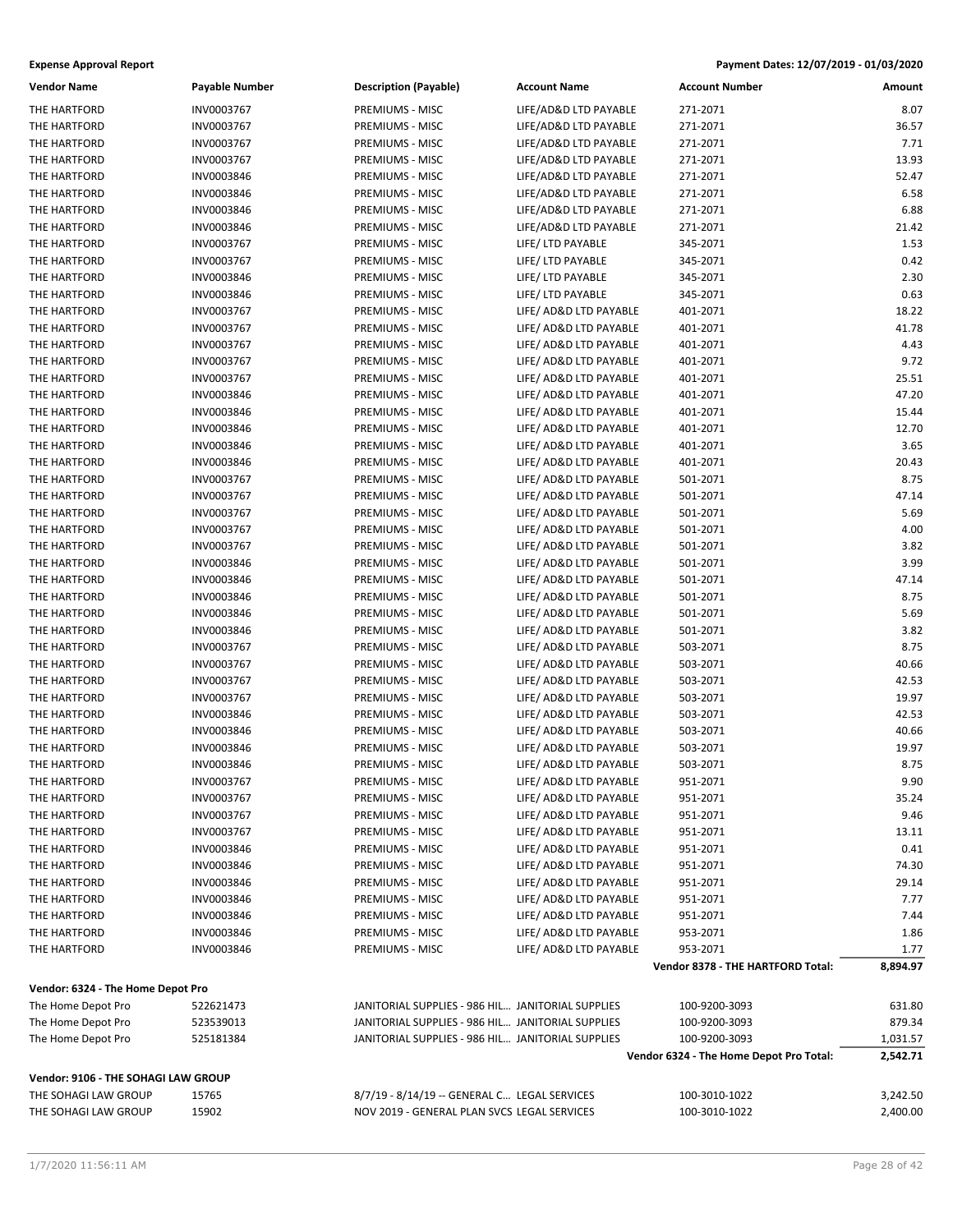| <b>Expense Approval Report</b> | Payment Dates: 12/07/2019 - 01/03/2020 |
|--------------------------------|----------------------------------------|
|                                |                                        |

| Vendor Name                                                           | <b>Payable Number</b> | <b>Description (Payable)</b>                       | <b>Account Name</b>                                    | <b>Account Number</b>                                | Amount      |
|-----------------------------------------------------------------------|-----------------------|----------------------------------------------------|--------------------------------------------------------|------------------------------------------------------|-------------|
| THE SOHAGI LAW GROUP                                                  | 15598                 |                                                    | APR 2019 - GENERAL PLAN SVCS CONSULTANT - GENERAL PLAN | 100-7310-1035                                        | 10,065.50   |
| THE SOHAGI LAW GROUP                                                  | 15597                 | APR 2019 - CAMPUS TOWN CE BAKEWELL - CAMPUS TOWN   |                                                        | 601-2214                                             | 35,822.25   |
| THE SOHAGI LAW GROUP                                                  | 15725                 | JUL 2019 - CAMPUS TOWN CEN BAKEWELL - CAMPUS TOWN  |                                                        | 601-2214                                             | 11,074.25   |
| THE SOHAGI LAW GROUP                                                  | 15901                 | NOV 2019 - CAMPUS TOWN CE BAKEWELL - CAMPUS TOWN   |                                                        | 601-2214                                             | 52,643.58   |
|                                                                       |                       |                                                    |                                                        | Vendor 9106 - THE SOHAGI LAW GROUP Total:            | 115,248.08  |
| Vendor: 3290 - THE SPCA OF MONTEREY CO.                               |                       |                                                    |                                                        |                                                      |             |
| THE SPCA OF MONTEREY CO.                                              | 11-19                 | NOV 2019 - SVCS FOR SEASIDE  SUBCONTRACTED WORK    |                                                        | 100-6160-2073                                        | 5,120.00    |
|                                                                       |                       |                                                    |                                                        | Vendor 3290 - THE SPCA OF MONTEREY CO. Total:        | 5,120.00    |
|                                                                       |                       |                                                    |                                                        |                                                      |             |
| Vendor: 5038 - THE VILLAGE PROJECT, INC.<br>THE VILLAGE PROJECT, INC. | <b>OCT 2019</b>       | OCT 2019 - CAL VIP GRANT FOR VILLAGE PROJECT       |                                                        | 100-2042-2092                                        | 1,476.50    |
|                                                                       |                       |                                                    |                                                        | Vendor 5038 - THE VILLAGE PROJECT, INC. Total:       | 1,476.50    |
|                                                                       |                       |                                                    |                                                        |                                                      |             |
| Vendor: 7951 - THEODORE L. EULENBERG III                              |                       |                                                    |                                                        |                                                      |             |
| THEODORE L. EULENBERG III                                             | 00016158              | (70) BALES OF STRAW FOR WIN HOLIDAY SNOW FESTIVAL  |                                                        | 100-9200-7182                                        | 861.25      |
|                                                                       |                       |                                                    |                                                        | Vendor 7951 - THEODORE L. EULENBERG III Total:       | 861.25      |
| Vendor: 8628 - TORTI GALLAS AND PARTNERS, INC.                        |                       |                                                    |                                                        |                                                      |             |
| TORTI GALLAS AND PARTNERS,  0066543                                   |                       | SEPT 2019 - CAMPUS TOWN SP BAKEWELL - CAMPUS TOWN  |                                                        | 601-2214                                             | 4,600.00    |
| TORTI GALLAS AND PARTNERS,  0066768                                   |                       | NOV 2019 - CAMPUS TOWN SP BAKEWELL - CAMPUS TOWN   |                                                        | 601-2214                                             | 62,364.25   |
|                                                                       |                       |                                                    |                                                        | Vendor 8628 - TORTI GALLAS AND PARTNERS, INC. Total: | 66,964.25   |
| Vendor: 4670 - TREASURER -- COUNTY OF MONTEREY                        |                       |                                                    |                                                        |                                                      |             |
| TREASURER -- COUNTY OF MO 19-000299                                   |                       | OCT 2019 - LEGAL SVCS RENDE LEGAL SERVICES         |                                                        | 951-8810-1022                                        | 2,366.22    |
| TREASURER -- COUNTY OF MO 19-000316                                   |                       | NOV 2019 - SEASIDE CO. SANIT  LEGAL SERVICES       |                                                        | 951-8810-1022                                        | 5,025.60    |
|                                                                       |                       |                                                    |                                                        | Vendor 4670 - TREASURER -- COUNTY OF MONTEREY Total: | 7,391.82    |
| Vendor: 8755 - TRUST TWO - CORONA 1997 TRUST                          |                       |                                                    |                                                        |                                                      |             |
| TRUST TWO - CORONA 1997 TR INV0004027                                 |                       | JAN 2020 - RENT FOR 656 BRO SATELLITE OFFICE       |                                                        | 100-7410-4207                                        | 2,730.00    |
| TRUST TWO - CORONA 1997 TR UTILITIES                                  |                       | 656 BROADWAY AVE - UTILITY  SATELLITE OFFICE       |                                                        | 100-7410-4207                                        | 4,407.39    |
|                                                                       |                       |                                                    |                                                        | Vendor 8755 - TRUST TWO - CORONA 1997 TRUST Total:   | 7,137.39    |
| Vendor: 6197 - U.S. BANK EQUIPMENT FINANCE                            |                       |                                                    |                                                        |                                                      |             |
| U.S. BANK EQUIPMENT FINANCE 400121778                                 |                       | P.D. COPIERS / CONTRCT #500- PRINCIPAL- LEASE      |                                                        | 100-6110-9602                                        | 493.00      |
| U.S. BANK EQUIPMENT FINANCE 402616098                                 |                       | PD COPIERS / CONTRACT #500- PRINCIPAL- LEASE       |                                                        | 100-6110-9602                                        | 494.44      |
| U.S. BANK EQUIPMENT FINANCE 400121778                                 |                       | P.D. COPIERS / CONTRCT #500- INTEREST-COPIER LEASE |                                                        | 100-6110-9605                                        | 25.00       |
| U.S. BANK EQUIPMENT FINANCE 402616098                                 |                       | PD COPIERS / CONTRACT #500- INTEREST-COPIER LEASE  |                                                        | 100-6110-9605                                        | 23.56       |
| U.S. BANK EQUIPMENT FINANCE 402085898                                 |                       | 656 BROADWAY AVE - KONICA SATELLITE OFFICE         |                                                        | 100-7410-4207                                        | 197.31      |
| U.S. BANK EQUIPMENT FINANCE 400260444                                 |                       | 440 HARCOURT - CONTRACT #5 PRINCIPAL-COPIER LEASE  |                                                        | 100-8910-9602                                        | 144.65      |
| U.S. BANK EQUIPMENT FINANCE 402662738                                 |                       | ENGINEERING - SHARP COPIER  PRINCIPAL-COPIER LEASE |                                                        | 100-8910-9602                                        | 145.53      |
| U.S. BANK EQUIPMENT FINANCE 400260444                                 |                       | 440 HARCOURT - CONTRACT #5 INTEREST-COPIER LEASE   |                                                        | 100-8910-9605                                        | 7.18        |
| U.S. BANK EQUIPMENT FINANCE 402662738                                 |                       | ENGINEERING - SHARP COPIER  INTEREST-COPIER LEASE  |                                                        | 100-8910-9605                                        | 6.30        |
| U.S. BANK EQUIPMENT FINANCE 399971878                                 |                       | 986 HILBY AVE - KONICA COPIER COPIER SERVICES      |                                                        | 100-9200-2044                                        | 311.75      |
|                                                                       |                       |                                                    |                                                        | Vendor 6197 - U.S. BANK EQUIPMENT FINANCE Total:     | 1,848.72    |
| Vendor: 7124 - U.S. BANK N.A. - PARS ARS 457 & SRP                    |                       |                                                    |                                                        |                                                      |             |
| U.S. BANK N.A. - PARS ARS 457  INV0003897                             |                       | PARS 6746022500                                    | PARS-ARS 457 PAYABLE                                   | 100-2063                                             | 3,526.03    |
| U.S. BANK N.A. - PARS ARS 457  INV0003903                             |                       | PARS-ARS 457 6746022400                            | PARS-ARS 457 PAYABLE                                   | 100-2063                                             | 2,057.20    |
| U.S. BANK N.A. - PARS ARS 457  INV0003944                             |                       | PARS 6746022500                                    | PARS-ARS 457 PAYABLE                                   | 100-2063                                             | 3,619.39    |
| U.S. BANK N.A. - PARS ARS 457  INV0003950                             |                       | PARS-ARS 457 6746022400                            | PARS-ARS 457 PAYABLE                                   | 100-2063                                             | 1,947.27    |
| U.S. BANK N.A. - PARS ARS 457  CM0000308                              |                       | JUNE 2019 ADDT'L CREDIT: AM PARS PENSION           |                                                        | 100-7110-0032                                        | $-920.00$   |
| U.S. BANK N.A. - PARS ARS 457  CM0000309                              |                       | JULY 2019 ADDT'L CREDIT: AMT PARS PENSION          |                                                        | 100-7110-0032                                        | $-920.00$   |
| U.S. BANK N.A. - PARS ARS 457  CM0000310                              |                       | AUGUST 2019 ADDT'L CREDIT:  PARS PENSION           |                                                        | 100-7110-0032                                        | $-920.00$   |
| U.S. BANK N.A. - PARS ARS 457  CM0000311                              |                       | SEPTEMBER 2019 ADDT'L CREDI PARS PENSION           |                                                        | 100-7110-0032                                        | $-920.00$   |
| U.S. BANK N.A. - PARS ARS 457  CM0000312                              |                       | OCTOBER 2019 ADDT'L CREDIT PARS PENSION            |                                                        | 100-7110-0032                                        | $-920.00$   |
| U.S. BANK N.A. - PARS ARS 457  CM0000313                              |                       | NOVEMBER 2019 ADDT'L CREDI PARS PENSION            |                                                        | 100-7110-0032                                        | $-920.00$   |
| U.S. BANK N.A. - PARS ARS 457  CM0000314                              |                       | PARTIAL DECEMBER 2019 EXCE PARS PENSION            |                                                        | 100-7110-0032                                        | $-2,954.75$ |
| U.S. BANK N.A. - PARS ARS 457  INV0003897                             |                       | PARS 6746022500                                    | PARS-ARS 457 PAYABLE                                   | 113-2063                                             | 34.97       |
| U.S. BANK N.A. - PARS ARS 457  INV0003944                             |                       | PARS 6746022500                                    | PARS-ARS 457 PAYABLE                                   | 113-2063                                             | $-58.05$    |
| U.S. BANK N.A. - PARS ARS 457  INV0003897                             |                       | PARS 6746022500                                    | PARS-ARS 457 PAYABLE                                   | 210-2063                                             | 69.91       |
| U.S. BANK N.A. - PARS ARS 457  INV0003944                             |                       | PARS 6746022500                                    | PARS-ARS 457 PAYABLE                                   | 210-2063                                             | 94.60       |
| U.S. BANK N.A. - PARS ARS 457  INV0003897                             |                       | PARS 6746022500                                    | PARS-ARS 457 PAYABLE                                   | 271-2063                                             | 34.97       |
| U.S. BANK N.A. - PARS ARS 457  INV0003944                             |                       | PARS 6746022500                                    | PARS-ARS 457 PAYABLE                                   | 271-2063                                             | 47.29       |
| U.S. BANK N.A. - PARS ARS 457  INV0003897                             |                       | PARS 6746022500                                    | PARS-ARS 457 PAYABLE                                   | 401-2063                                             | 31.83       |
| U.S. BANK N.A. - PARS ARS 457  INV0003944                             |                       | PARS 6746022500                                    | PARS-ARS 457 PAYABLE                                   | 401-2063                                             | 48.26       |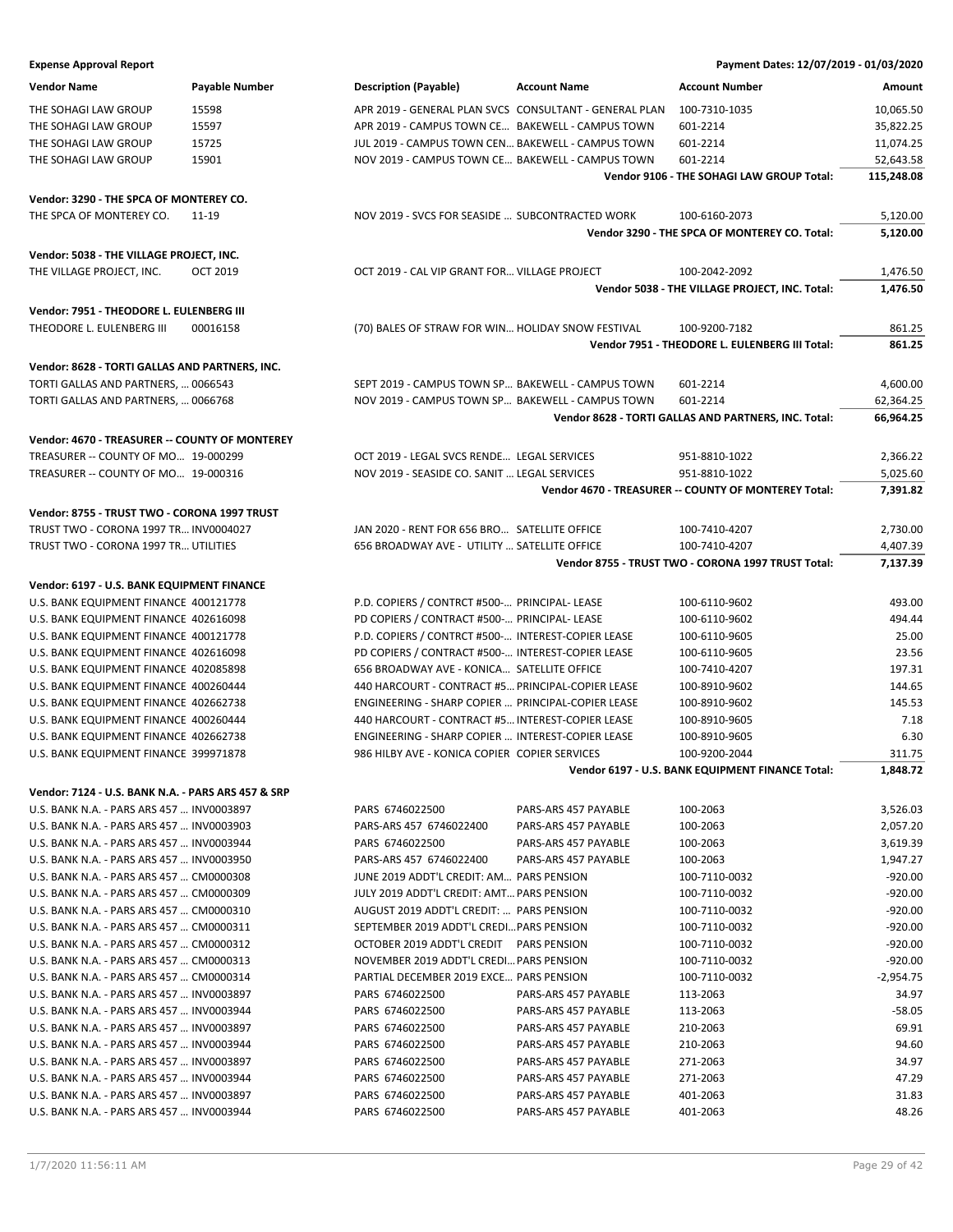| Vendor Name                               | <b>Payable Number</b>                         | <b>Description (Payable)</b> | <b>Account Name</b>                                                   | Account Number                                           | Amount   |
|-------------------------------------------|-----------------------------------------------|------------------------------|-----------------------------------------------------------------------|----------------------------------------------------------|----------|
| U.S. BANK N.A. - PARS ARS 457  INV0003897 |                                               | PARS 6746022500              | PARS-ARS 457 PAYABLE                                                  | 501-2063                                                 | 34.97    |
| U.S. BANK N.A. - PARS ARS 457  INV0003944 |                                               | PARS 6746022500              | PARS-ARS 457 PAYABLE                                                  | 501-2063                                                 | 47.29    |
| U.S. BANK N.A. - PARS ARS 457  INV0003897 |                                               | PARS 6746022500              | PARS-ARS 457 PAYABLE                                                  | 503-2063                                                 | 364.09   |
| U.S. BANK N.A. - PARS ARS 457  INV0003903 |                                               | PARS-ARS 457 6746022400      | PARS-ARS 457 PAYABLE                                                  | 503-2063                                                 | 18.00    |
| U.S. BANK N.A. - PARS ARS 457  INV0003944 |                                               | PARS 6746022500              | PARS-ARS 457 PAYABLE                                                  | 503-2063                                                 | 364.09   |
| U.S. BANK N.A. - PARS ARS 457  INV0003897 |                                               | PARS 6746022500              | PARS-ARS 457 PAYABLE                                                  | 951-2063                                                 | 71.63    |
| U.S. BANK N.A. - PARS ARS 457  INV0003944 |                                               | PARS 6746022500              | PARS-ARS 457 PAYABLE                                                  | 951-2063                                                 | 114.78   |
| U.S. BANK N.A. - PARS ARS 457  INV0003897 |                                               | PARS 6746022500              | PARS-ARS 457 PAYABLE                                                  | 953-2063                                                 | 24.60    |
| U.S. BANK N.A. - PARS ARS 457  INV0003944 |                                               | PARS 6746022500              | PARS-ARS 457 PAYABLE                                                  | 953-2063                                                 | 4.10     |
|                                           |                                               |                              |                                                                       | Vendor 7124 - U.S. BANK N.A. - PARS ARS 457 & SRP Total: | 4,022.47 |
|                                           |                                               |                              |                                                                       |                                                          |          |
| <b>Vendor: 4628 - U.S. BANK</b>           |                                               |                              |                                                                       |                                                          |          |
| U.S. BANK                                 | 5531085                                       |                              | ADMIN FEES - IN ADVANCE (CUTOTHER DEBT SERVICE EXPENSES 356-5110-9606 |                                                          | 1,750.00 |
| U.S. BANK                                 | 5532523                                       |                              | ADMIN FEES - IN ADVANCE (ME OTHER DEBT SERVICE EXPENSES 357-5110-9606 |                                                          | 1,750.00 |
|                                           |                                               |                              |                                                                       | Vendor 4628 - U.S. BANK Total:                           | 3,500.00 |
| Vendor: 3574 - U.S. BANK-CALCARD          |                                               |                              |                                                                       |                                                          |          |
| U.S. BANK-CALCARD                         | 4246 0445 5565 0443 10/22/19 CalCard 10/22/19 |                              | DEPARTMENT CONSUMABLES                                                | 100-1010-3095                                            | 239.78   |
| U.S. BANK-CALCARD                         | 4246 0445 5565 0443 10/22/19 CalCard 10/22/19 |                              | TRAVEL - RUBIO/OGLESBY                                                | 100-1010-4115                                            | 1,114.13 |
| U.S. BANK-CALCARD                         | 4246 0445 5565 0443 10/22/19 CalCard 10/22/19 |                              | DEPARTMENT CONSUMABLES                                                | 100-1320-3095                                            | 53.84    |
| U.S. BANK-CALCARD                         | 4246 0445 5565 0443 10/22/19 CalCard 10/22/19 |                              | <b>DEPARTMENT CONSUMABLES</b>                                         | 100-1330-3095                                            | 125.00   |
| U.S. BANK-CALCARD                         | 4246 0445 5565 0443 10/22/19 CalCard 10/22/19 |                              | <b>DEPARTMENT CONSUMABLES</b>                                         | 100-1350-3095                                            | 245.54   |
| U.S. BANK-CALCARD                         | CM0000315                                     | CalCard 10/22/19 Sales Tax   | SALES & USE TAX                                                       | 100-2002                                                 | $-91.04$ |
| U.S. BANK-CALCARD                         | 4246 0445 5565 0443 10/22/19 CalCard 10/22/19 |                              | DEPARTMENT CONSUMABLES                                                | 100-2021-3095                                            | 207.76   |
| U.S. BANK-CALCARD                         | 4246 0445 5565 0443 10/22/19 CalCard 10/22/19 |                              | TRAINING (CITYWIDE)                                                   | 100-2031-1028                                            | 93.28    |
| U.S. BANK-CALCARD                         | 4246 0445 5565 0443 10/22/19 CalCard 10/22/19 |                              | <b>OUTSIDE PRINTING SERVICE</b>                                       | 100-2031-2053                                            | 124.80   |
| U.S. BANK-CALCARD                         | 4246 0445 5565 0443 10/22/19 CalCard 10/22/19 |                              | PERSONNEL RECRUITMENT                                                 | 100-2031-2064                                            | 27.83    |
| U.S. BANK-CALCARD                         | 4246 0445 5565 0443 10/22/19 CalCard 10/22/19 |                              | <b>TRAINING</b>                                                       | 100-2042-1029                                            | 245.67   |
| U.S. BANK-CALCARD                         | 4246 0445 5565 0443 10/22/19 CalCard 10/22/19 |                              | <b>OTHER EXPENSE</b>                                                  | 100-5110-2078                                            | 655.49   |
| U.S. BANK-CALCARD                         | 4246 0445 5565 0443 10/22/19                  | CalCard 10/22/19             | DEPARTMENT CONSUMABLES                                                | 100-5110-3095                                            | 62.70    |
| U.S. BANK-CALCARD                         | 4246 0445 5565 0443 10/22/19 CalCard 10/22/19 |                              | <b>DUES &amp; MEMBERSHIP</b>                                          | 100-5110-4122                                            | 205.00   |
| U.S. BANK-CALCARD                         | 4246 0445 5565 0443 10/22/19                  | CalCard 10/22/19             | <b>COMMUNITY RELATIONS</b>                                            | 100-6110-1024                                            | 244.00   |
| U.S. BANK-CALCARD                         | 4246 0445 5565 0443 10/22/19 CalCard 10/22/19 |                              | TRAINING & EDUCATION                                                  | 100-6110-1029                                            | 2,695.81 |
| U.S. BANK-CALCARD                         | 4246 0445 5565 0443 10/22/19 CalCard 10/22/19 |                              | <b>OUTSIDE PRINTING SERVICE</b>                                       | 100-6110-2053                                            | 55.37    |
| U.S. BANK-CALCARD                         | 4246 0445 5565 0443 10/22/19 CalCard 10/22/19 |                              | PERSONNEL RECRUITMENT                                                 | 100-6110-2064                                            | 2,107.81 |
| U.S. BANK-CALCARD                         | 4246 0445 5565 0443 10/22/19 CalCard 10/22/19 |                              | <b>OTHER EXPENSE</b>                                                  | 100-6110-2078                                            | $-29.43$ |
| U.S. BANK-CALCARD                         | 4246 0445 5565 0443 10/22/19 CalCard 10/22/19 |                              | <b>DEPARTMENT CONSUMABLES</b>                                         | 100-6110-3095                                            | 144.91   |
| U.S. BANK-CALCARD                         | 4246 0445 5565 0443 10/22/19 CalCard 10/22/19 |                              | COMPUTER SUPPLIES/SOFTWA 100-6110-3102                                |                                                          | 150.00   |
| U.S. BANK-CALCARD                         | 4246 0445 5565 0443 10/22/19 CalCard 10/22/19 |                              | <b>MEETINGS &amp; TRAVEL</b>                                          | 100-6110-4121                                            | 8.35     |
| U.S. BANK-CALCARD                         | 4246 0445 5565 0443 10/22/19 CalCard 10/22/19 |                              | <b>MAIL SERVICES</b>                                                  | 100-6110-4124                                            | 55.17    |
| U.S. BANK-CALCARD                         | 4246 0445 5565 0443 10/22/19 CalCard 10/22/19 |                              | DEPARTMENT EQUIPMENT                                                  | 100-6110-8187                                            | 550.60   |
| U.S. BANK-CALCARD                         | 4246 0445 5565 0443 10/22/19 CalCard 10/22/19 |                              | PRISONER MEALS                                                        | 100-6120-2061                                            | 39.25    |
| U.S. BANK-CALCARD                         | 4246 0445 5565 0443 10/22/19 CalCard 10/22/19 |                              | SAFETY EQUIPMENT                                                      | 100-6120-3097                                            | 374.87   |
| U.S. BANK-CALCARD                         | 4246 0445 5565 0443 10/22/19                  | CalCard 10/22/19             | PD OFFICE SPACE                                                       | 100-6120-8128                                            | 4,900.00 |
| U.S. BANK-CALCARD                         | 4246 0445 5565 0443 10/22/19                  | CalCard 10/22/19             | DEPARTMENT EQUIPMENT                                                  | 100-6120-8187                                            | 470.56   |
| U.S. BANK-CALCARD                         | 4246 0445 5565 0443 10/22/19                  | CalCard 10/22/19             | <b>TRAINING &amp; EDUCAITON</b>                                       | 100-6130-1029                                            | 414.98   |
| U.S. BANK-CALCARD                         | 4246 0445 5565 0443 10/22/19                  | CalCard 10/22/19             | <b>TRAINING</b>                                                       | 100-6150-1029                                            | 403.85   |
| U.S. BANK-CALCARD                         | 4246 0445 5565 0443 10/22/19                  | CalCard 10/22/19             | DEPARTMENT CONSUMABLES                                                | 100-6610-3095                                            | 178.21   |
| U.S. BANK-CALCARD                         | 4246 0445 5565 0443 10/22/19                  | CalCard 10/22/19             | DEPARTMENT CONSUMABLES                                                | 100-6630-3095                                            | 74.95    |
| U.S. BANK-CALCARD                         | 4246 0445 5565 0443 10/22/19                  | CalCard 10/22/19             | MEETINGS & TRAVEL                                                     | 100-6630-4121                                            | 2,364.69 |
| U.S. BANK-CALCARD                         | 4246 0445 5565 0443 10/22/19                  | CalCard 10/22/19             | DEPARTMENT CONSUMABLES                                                | 100-6640-3095                                            | 178.51   |
| U.S. BANK-CALCARD                         | 4246 0445 5565 0443 10/22/19                  | CalCard 10/22/19             | <b>CSA 74 PURCHASES</b>                                               | 100-6640-3096                                            | 518.03   |
| U.S. BANK-CALCARD                         | 4246 0445 5565 0443 10/22/19                  | CalCard 10/22/19             | DEPARTMENT CONSUMABLES                                                | 100-6650-3095                                            | 897.34   |
| U.S. BANK-CALCARD                         | 4246 0445 5565 0443 10/22/19                  | CalCard 10/22/19             | STRIKE TEAM CONSUMABLES                                               | 100-6690-3095                                            | 226.51   |
| U.S. BANK-CALCARD                         | 4246 0445 5565 0443 10/22/19                  | CalCard 10/22/19             | TRAINING & EDUCATION                                                  | 100-7210-1029                                            | 289.00   |
| U.S. BANK-CALCARD                         | 4246 0445 5565 0443 10/22/19                  | CalCard 10/22/19             | DEPARTMENT CONSUMABLES                                                | 100-7210-3095                                            | 294.75   |
| U.S. BANK-CALCARD                         | 4246 0445 5565 0443 10/22/19                  | CalCard 10/22/19             | DUES & MEMBERSHIP                                                     | 100-7210-4122                                            | 150.00   |
| U.S. BANK-CALCARD                         | 4246 0445 5565 0443 10/22/19                  | CalCard 10/22/19             | DEPARTMENT CONSUMBABLES                                               | 100-7220-3095                                            | 13.70    |
| U.S. BANK-CALCARD                         | 4246 0445 5565 0443 10/22/19                  | CalCard 10/22/19             | DEPARTMENT CONSUMABLES                                                | 100-7310-3095                                            | 269.95   |
| U.S. BANK-CALCARD                         | 4246 0445 5565 0443 10/22/19                  | CalCard 10/22/19             | SATELLITE OFFICE                                                      | 100-7310-4207                                            | 917.67   |
| U.S. BANK-CALCARD                         | 4246 0445 5565 0443 10/22/19                  | CalCard 10/22/19             | SATELLITE OFFICE                                                      | 100-7410-4207                                            | 473.25   |
| U.S. BANK-CALCARD                         | 4246 0445 5565 0443 10/22/19 CalCard 10/22/19 |                              | SUBCONTRACTED WORK                                                    | 100-8310-2073                                            | 744.65   |
|                                           |                                               |                              |                                                                       |                                                          |          |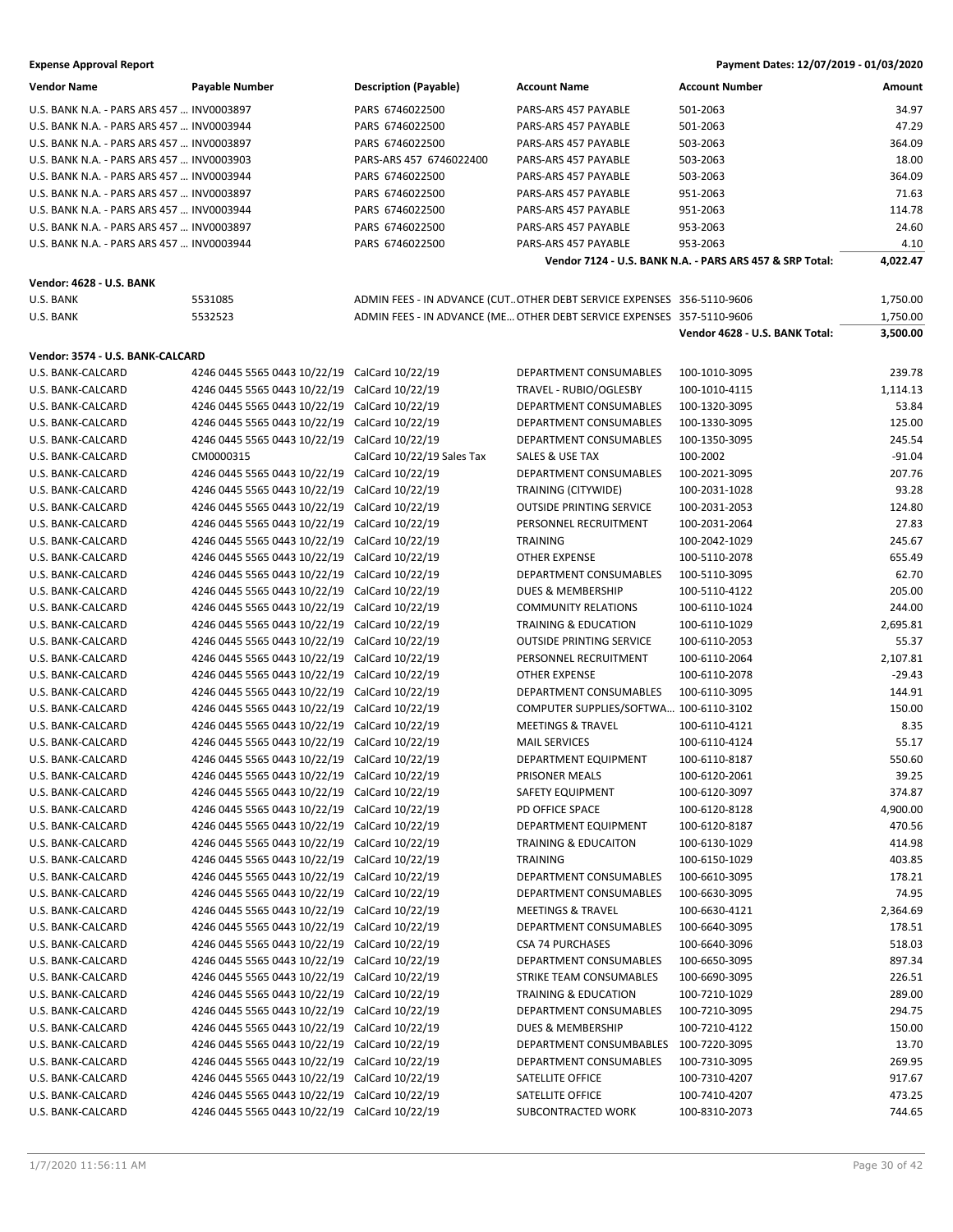| Vendor Name       | Payable Number                         | Descriptio |
|-------------------|----------------------------------------|------------|
| U.S. BANK-CALCARD | 4246 0445 5565 0443 10/22/19           | CalCard 1  |
| U.S. BANK-CALCARD | 4246 0445 5565 0443 10/22/19           | CalCard 1  |
| U.S. BANK-CALCARD | 4246 0445 5565 0443 10/22/19           | CalCard 1  |
| U.S. BANK-CALCARD | 4246 0445 5565 0443 10/22/19           | CalCard 1  |
| U.S. BANK-CALCARD | 4246 0445 5565 0443 10/22/19           | CalCard 1  |
| U.S. BANK-CALCARD | 4246 0445 5565 0443 10/22/19           | CalCard 1  |
| U.S. BANK-CALCARD | 4246 0445 5565 0443 10/22/19           | CalCard 1  |
| U.S. BANK-CALCARD | 4246 0445 5565 0443 10/22/19           | CalCard 1  |
| U.S. BANK-CALCARD | 4246 0445 5565 0443 10/22/19           | CalCard 1  |
| U.S. BANK-CALCARD | 4246 0445 5565 0443 10/22/19           | CalCard 1  |
| U.S. BANK-CALCARD | 4246 0445 5565 0443 10/22/19           | CalCard 1  |
| U.S. BANK-CALCARD | 4246 0445 5565 0443 10/22/19           | CalCard 1  |
| U.S. BANK-CALCARD | 4246 0445 5565 0443 10/22/19           | CalCard 1  |
| U.S. BANK-CALCARD | 4246 0445 5565 0443 10/22/19           | CalCard 1  |
| U.S. BANK-CALCARD | 4246 0445 5565 0443 10/22/19           | CalCard 1  |
| U.S. BANK-CALCARD | 4246 0445 5565 0443 10/22/19           | CalCard 1  |
| U.S. BANK-CALCARD | 4246 0445 5565 0443 10/22/19           | CalCard 1  |
| U.S. BANK-CALCARD | 4246 0445 5565 0443 10/22/19           | CalCard 1  |
| U.S. BANK-CALCARD | 4246 0445 5565 0443 10/22/19           | CalCard 1  |
| U.S. BANK-CALCARD | 4246 0445 5565 0443 10/22/19           | CalCard 1  |
| U.S. BANK-CALCARD | 4246 0445 5565 0443 10/22/19           | CalCard 1  |
| U.S. BANK-CALCARD | 4246 0445 5565 0443 10/22/19           | CalCard 1  |
| U.S. BANK-CALCARD | 4246 0445 5565 0443 10/22/19           | CalCard 1  |
| U.S. BANK-CALCARD | 4246 0445 5565 0443 10/22/19           | CalCard 1  |
| U.S. BANK-CALCARD | 4246 0445 5565 0443 10/22/19           | CalCard 1  |
| U.S. BANK-CALCARD | 4246 0445 5565 0443 10/22/19           | CalCard 1  |
| U.S. BANK-CALCARD | 4246 0445 5565 0443 10/22/19           | CalCard 1  |
| U.S. BANK-CALCARD | 4246 0445 5565 0443 10/22/19           | CalCard 1  |
| U.S. BANK-CALCARD | 4246 0445 5565 0443 10/22/19           | CalCard 1  |
| U.S. BANK-CALCARD | 4246 0445 5565 0443 10/22/19           | CalCard 1  |
| U.S. BANK-CALCARD | 4246 0445 5565 0443 10/22/19           | CalCard 1  |
| U.S. BANK-CALCARD | 4246 0445 5565 0443 10/22/19           | CalCard 1  |
| U.S. BANK-CALCARD | 4246 0445 5565 0443 10/22/19           | CalCard 1  |
| U.S. BANK-CALCARD | 4246 0445 5565 0443 10/22/19           | CalCard 1  |
| U.S. BANK-CALCARD | 4246 0445 5565 0443 10/22/19           | CalCard 1  |
| U.S. BANK-CALCARD | 4246 0445 5565 0443 10/22/19           | CalCard 1  |
| U.S. BANK-CALCARD | 4246 0445 5565 0443 10/22/19           | CalCard 1  |
| U.S. BANK-CALCARD | 4246 0445 5565 0443 10/22/19           | CalCard 1  |
| U.S. BANK-CALCARD | 4246 0445 5565 0443 10/22/19           | CalCard 1  |
| U.S. BANK-CALCARD | 4246 0445 5565 0443 10/22/19           | CalCard 1  |
| U.S. BANK-CALCARD | 4246 0445 5565 0443 10/22/19 CalCard 1 |            |
| U.S. BANK-CALCARD | 4246 0445 5565 0443 10/22/19           | CalCard 1  |
| U.S. BANK-CALCARD | 4246 0445 5565 0443 10/22/19           | CalCard 1  |
| U.S. BANK-CALCARD | 4246 0445 5565 0443 10/22/19           | CalCard 1  |
| U.S. BANK-CALCARD | 4246 0445 5565 0443 10/22/19           | CalCard 1  |
| U.S. BANK-CALCARD | 4246 0445 5565 0443 10/22/19           | CalCard 1  |
| U.S. BANK-CALCARD | 4246 0445 5565 0443 10/22/19           | CalCard 1  |
| U.S. BANK-CALCARD | 4246 0445 5565 0443 10/22/19           | CalCard 1  |
| U.S. BANK-CALCARD | 4246 0445 5565 0443 10/22/19           | CalCard 1  |
| U.S. BANK-CALCARD | 4246 0445 5565 0443 10/22/19           | CalCard 1  |
| U.S. BANK-CALCARD | 4246 0445 5565 0443 10/22/19           | CalCard 1  |
| U.S. BANK-CALCARD | 4246 0445 5565 0443 10/22/19           | CalCard 1  |
| U.S. BANK-CALCARD | 4246 0445 5565 0443 10/22/19           | CalCard 1  |
| U.S. BANK-CALCARD | 4246 0445 5565 0443 10/22/19           | CalCard 1  |
| U.S. BANK-CALCARD | 4246 0445 5565 0443 10/22/19           | CalCard 1  |
| U.S. BANK-CALCARD | 4246 0445 5565 0443 10/22/19           | CalCard 1  |
| U.S. BANK-CALCARD | 4246 0445 5565 0443 10/22/19           | CalCard 1  |
|                   |                                        |            |

| Vendor Name              | <b>Payable Number</b>                         | <b>Description (Payable)</b> | <b>Account Name</b>             | <b>Account Number</b>                  | Amount    |
|--------------------------|-----------------------------------------------|------------------------------|---------------------------------|----------------------------------------|-----------|
| U.S. BANK-CALCARD        | 4246 0445 5565 0443 10/22/19                  | CalCard 10/22/19             | DEPARTMENT CONSUMABLES          | 100-8310-3095                          | 634.91    |
| U.S. BANK-CALCARD        | 4246 0445 5565 0443 10/22/19                  | CalCard 10/22/19             | <b>TRAINING &amp; EDUCATION</b> | 100-8410-1029                          | 435.38    |
| U.S. BANK-CALCARD        | 4246 0445 5565 0443 10/22/19                  | CalCard 10/22/19             | <b>STATIONARY SUPPLIES</b>      | 100-8410-3092                          | 61.57     |
| U.S. BANK-CALCARD        | 4246 0445 5565 0443 10/22/19                  | CalCard 10/22/19             | <b>DUES &amp; MEMBERSHIP</b>    | 100-8410-4122                          | 155.00    |
| U.S. BANK-CALCARD        | 4246 0445 5565 0443 10/22/19                  | CalCard 10/22/19             | <b>DEPARTMENT CONSUMABLES</b>   | 100-8420-3095                          | 142.01    |
| U.S. BANK-CALCARD        | 4246 0445 5565 0443 10/22/19                  | CalCard 10/22/19             | DEPARTMENT CONSUMABLES          | 100-8430-3095                          | 497.64    |
| U.S. BANK-CALCARD        | 4246 0445 5565 0443 10/22/19                  | CalCard 10/22/19             | SUBCONTRACTED WORK              | 100-8440-2073                          | 210.77    |
| U.S. BANK-CALCARD        | 4246 0445 5565 0443 10/22/19                  | CalCard 10/22/19             | DEPARTMENT CONSUMABLES          | 100-8440-3095                          | 28.39     |
| U.S. BANK-CALCARD        | 4246 0445 5565 0443 10/22/19                  | CalCard 10/22/19             | <b>TRAINING &amp; EDUCATION</b> | 100-8910-1029                          | 25.00     |
| U.S. BANK-CALCARD        | 4246 0445 5565 0443 10/22/19                  | CalCard 10/22/19             | DEPARTMENT CONSUMABLES          | 100-8910-3095                          | 20.54     |
| U.S. BANK-CALCARD        | 4246 0445 5565 0443 10/22/19                  | CalCard 10/22/19             | <b>MEETINGS &amp; TRAVEL</b>    | 100-8910-4121                          | 220.00    |
| U.S. BANK-CALCARD        | 4246 0445 5565 0443 10/22/19                  | CalCard 10/22/19             | <b>STATIONARY SUPPLIES</b>      | 100-9100-3092                          | 42.57     |
| U.S. BANK-CALCARD        | 4246 0445 5565 0443 10/22/19                  | CalCard 10/22/19             | DEPARTMENT CONSUMABLES          | 100-9100-3095                          | 45.34     |
| U.S. BANK-CALCARD        | 4246 0445 5565 0443 10/22/19                  | CalCard 10/22/19             | <b>COMPUTER SUPPLIES</b>        | 100-9100-3102                          | 227.12    |
| U.S. BANK-CALCARD        | 4246 0445 5565 0443 10/22/19                  | CalCard 10/22/19             | <b>COMPUTER SOFTWARE</b>        | 100-9100-3104                          | 79.99     |
| U.S. BANK-CALCARD        | 4246 0445 5565 0443 10/22/19                  | CalCard 10/22/19             | <b>MEETINGS &amp; TRAVEL</b>    | 100-9100-4121                          | 105.00    |
| U.S. BANK-CALCARD        | 4246 0445 5565 0443 10/22/19                  | CalCard 10/22/19             | <b>DUES &amp; MEMBERSHIP</b>    | 100-9100-4122                          | 14.19     |
| U.S. BANK-CALCARD        | 4246 0445 5565 0443 10/22/19                  | CalCard 10/22/19             | <b>JANITORIAL SUPPLIES</b>      | 100-9105-3093                          | 501.99    |
| U.S. BANK-CALCARD        | 4246 0445 5565 0443 10/22/19                  | CalCard 10/22/19             | <b>TRAINING &amp; EDUCATION</b> | 100-9200-1029                          | 535.00    |
| U.S. BANK-CALCARD        | 4246 0445 5565 0443 10/22/19                  | CalCard 10/22/19             | DEPARTMENT CONSUMABLES          | 100-9200-3095                          | 89.30     |
| U.S. BANK-CALCARD        | 4246 0445 5565 0443 10/22/19                  | CalCard 10/22/19             | <b>CITY BIRTHDAY</b>            | 100-9200-7172                          | 2,052.83  |
| U.S. BANK-CALCARD        | 4246 0445 5565 0443 10/22/19                  | CalCard 10/22/19             | <b>HALLOWEEN PARTY</b>          | 100-9200-7181                          | 1,788.83  |
| <b>U.S. BANK-CALCARD</b> | 4246 0445 5565 0443 10/22/19                  | CalCard 10/22/19             | <b>ART PROGRAM</b>              | 100-9200-7190                          | 161.68    |
| U.S. BANK-CALCARD        | 4246 0445 5565 0443 10/22/19                  | CalCard 10/22/19             | <b>TRAINING &amp; EDUCATION</b> | 100-9310-1029                          | 115.00    |
| U.S. BANK-CALCARD        | 4246 0445 5565 0443 10/22/19                  | CalCard 10/22/19             | DEPARTMENT CONSUMABLES          | 100-9310-3095                          | 192.43    |
| U.S. BANK-CALCARD        | 4246 0445 5565 0443 10/22/19                  | CalCard 10/22/19             | DEPARTMENT CONSUMABLES          | 100-9320-3095                          | 31.54     |
| U.S. BANK-CALCARD        | 4246 0445 5565 0443 10/22/19                  | CalCard 10/22/19             | DEPARTMENT CONSUMABLES          | 100-9330-3095                          | 145.00    |
| U.S. BANK-CALCARD        | 4246 0445 5565 0443 10/22/19                  | CalCard 10/22/19             | DEPARTMENT CONSUMABLES          | 100-9340-3095                          | 212.09    |
| U.S. BANK-CALCARD        | 4246 0445 5565 0443 10/22/19                  | CalCard 10/22/19             | RENTAL - INDOOR FACILITIES      | 100-9340-7137                          | 500.00    |
| U.S. BANK-CALCARD        | 4246 0445 5565 0443 10/22/19                  | CalCard 10/22/19             | <b>TRAINING &amp; EDUCATION</b> | 100-9350-1029                          | 30.00     |
| U.S. BANK-CALCARD        | 4246 0445 5565 0443 10/22/19                  | CalCard 10/22/19             | <b>TRAINING &amp; EDUCATION</b> | 100-9400-1029                          | 33.86     |
| U.S. BANK-CALCARD        | 4246 0445 5565 0443 10/22/19                  | CalCard 10/22/19             | DEPARTMENT CONSUMABLES          | 100-9400-3095                          | 517.19    |
| U.S. BANK-CALCARD        | 4246 0445 5565 0443 10/22/19                  | CalCard 10/22/19             | LIFEGUARD                       | 100-9400-7138                          | 500.96    |
| U.S. BANK-CALCARD        | 4246 0445 5565 0443 10/22/19                  | CalCard 10/22/19             | DEPARTMENT CONSUMABLES          | 100-9500-3095                          | 75.00     |
| U.S. BANK-CALCARD        | 4246 0445 5565 0443 10/22/19                  | CalCard 10/22/19             | DEPARTMENT CONSUMABLES          | 113-8730-3095                          | 10.90     |
| U.S. BANK-CALCARD        | 4246 0445 5565 0443 10/22/19                  | CalCard 10/22/19             | DEPARTMENT CONSUMABLES          | 113-8730-3095                          | 10.87     |
| U.S. BANK-CALCARD        | 4246 0445 5565 0443 10/22/19                  | CalCard 10/22/19             | DEPARTMENT CONSUMABLES          | 113-8730-3095                          | 2.12      |
| U.S. BANK-CALCARD        | 4246 0445 5565 0443 10/22/19                  | CalCard 10/22/19             | <b>DEPARTMENT CONSUMABLES</b>   | 113-8730-3095                          | 17.99     |
| U.S. BANK-CALCARD        | 4246 0445 5565 0443 10/22/19                  | CalCard 10/22/19             | DEPARTMENT CONSUMABLES          | 113-8730-3095                          | 1.66      |
| U.S. BANK-CALCARD        | 4246 0445 5565 0443 10/22/19 CalCard 10/22/19 |                              | <b>DEPARTMENT CONSUMABLES</b>   | 113-8730-3095                          | 34.41     |
| U.S. BANK-CALCARD        | 4246 0445 5565 0443 10/22/19 CalCard 10/22/19 |                              | DEPARTMENT CONSUMABLES          | 113-8730-3095                          | 30.56     |
| U.S. BANK-CALCARD        | 4246 0445 5565 0443 10/22/19 CalCard 10/22/19 |                              | DEPARTMENT CONSUMABLES          | 113-8730-3095                          | 22.93     |
| U.S. BANK-CALCARD        | 4246 0445 5565 0443 10/22/19                  | CalCard 10/22/19             | DEPARTMENT CONSUMABLES          | 113-8730-3095                          | 138.65    |
| U.S. BANK-CALCARD        | 4246 0445 5565 0443 10/22/19                  | CalCard 10/22/19             | SAFETY EQUIPMENT                | 113-8730-3097                          | 106.08    |
| U.S. BANK-CALCARD        | 4246 0445 5565 0443 10/22/19                  | CalCard 10/22/19             | SENIOR ACTIVITIES               | 251-9500-7125                          | 2,988.79  |
| U.S. BANK-CALCARD        | 4246 0445 5565 0443 10/22/19                  | CalCard 10/22/19             | CONSUMABLES                     | 271-8110-3095                          | 73.29     |
| U.S. BANK-CALCARD        | 4246 0445 5565 0443 10/22/19                  | CalCard 10/22/19             | SAFETY EQUIPMENT                | 401-8610-3097                          | 255.00    |
| U.S. BANK-CALCARD        | 4246 0445 5565 0443 10/22/19                  | CalCard 10/22/19             | <b>STATIONARY SUPPLIES</b>      | 501-8510-3092                          | 38.95     |
| U.S. BANK-CALCARD        | 4246 0445 5565 0443 10/22/19                  | CalCard 10/22/19             | <b>BOOKS &amp; PERIODICALS</b>  | 501-8510-4123                          | 19.00     |
| U.S. BANK-CALCARD        | 4246 0445 5565 0443 10/22/19                  | CalCard 10/22/19             | DEPARTMENT CONSUMABLES          | 501-8520-3095                          | 19.51     |
| U.S. BANK-CALCARD        | 4246 0445 5565 0443 10/22/19                  | CalCard 10/22/19             | <b>VEHICLE PARTS</b>            | 501-8520-6144                          | 1,288.68  |
| U.S. BANK-CALCARD        | 4246 0445 5565 0443 10/22/19                  | CalCard 10/22/19             | DEPARTMENT CONSUMABLES          | 503-4010-3095                          | 227.73    |
| U.S. BANK-CALCARD        | 4246 0445 5565 0443 10/22/19                  | CalCard 10/22/19             | COMPUTER SUPPLIES/SOFTWA.       | 503-4010-3102                          | 338.98    |
| U.S. BANK-CALCARD        | 4246 0445 5565 0443 10/22/19                  | CalCard 10/22/19             | MOBILE COMMUNICATIONS           | 503-4010-5135                          | 12.01     |
| U.S. BANK-CALCARD        | 4246 0445 5565 0443 10/22/19                  | CalCard 10/22/19             | <b>COMPUTER EQUIPMENT</b>       | 503-4010-8182                          | 2,271.18  |
| U.S. BANK-CALCARD        | 4246 0445 5565 0443 10/22/19                  | CalCard 10/22/19             | TRAINING AND EDUCATION          | 951-8810-1029                          | 435.67    |
| U.S. BANK-CALCARD        | 4246 0445 5565 0443 10/22/19                  | CalCard 10/22/19             | DEPARTMENT CONSUMABLES          | 951-8820-3095                          | 1,420.25  |
|                          |                                               |                              |                                 | Vendor 3574 - U.S. BANK-CALCARD Total: | 43,680.42 |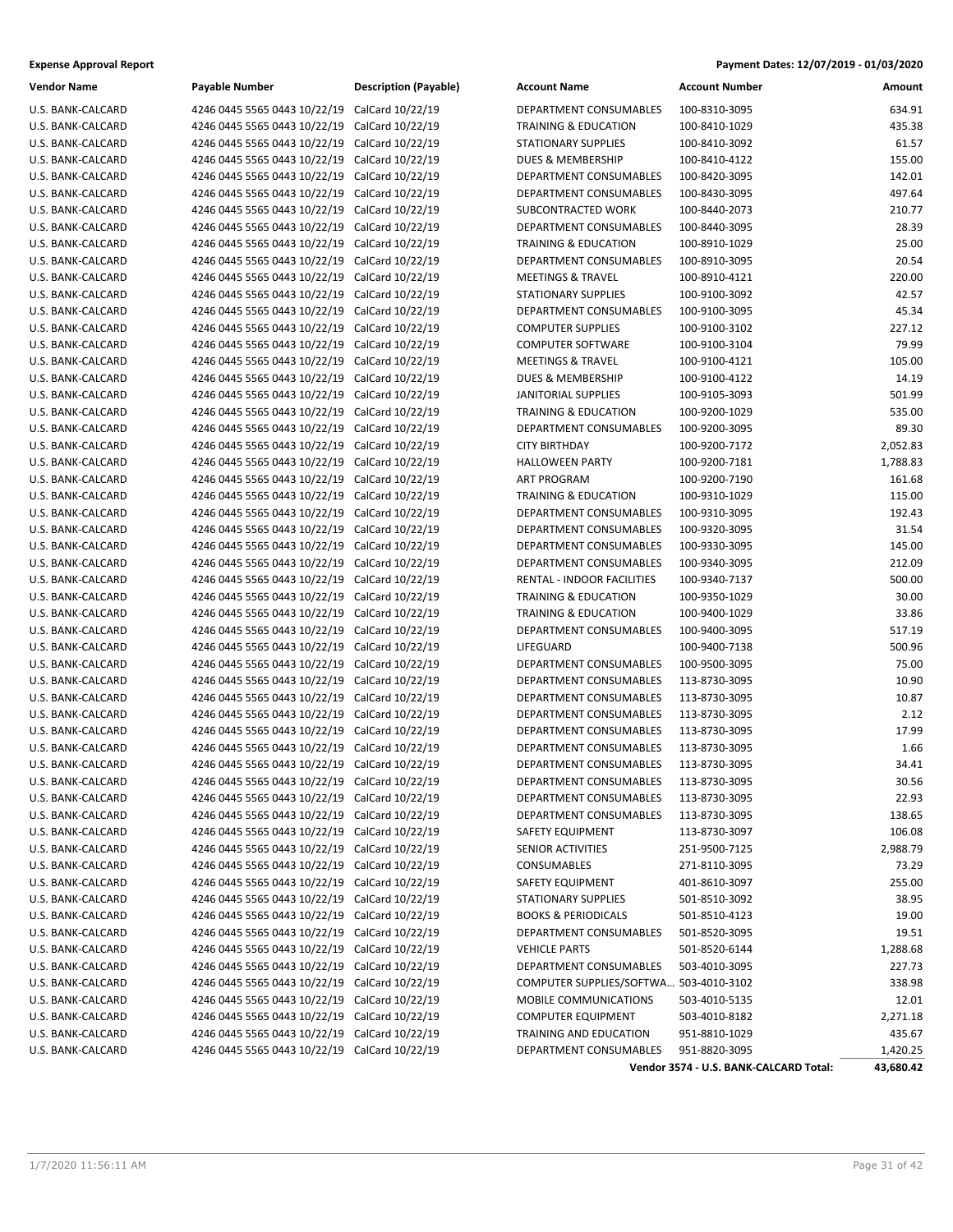| <b>Expense Approval Report</b>                                               |                          |                                                                                                     |                                                | Payment Dates: 12/07/2019 - 01/03/2020                   |                 |
|------------------------------------------------------------------------------|--------------------------|-----------------------------------------------------------------------------------------------------|------------------------------------------------|----------------------------------------------------------|-----------------|
| <b>Vendor Name</b>                                                           | <b>Payable Number</b>    | <b>Description (Payable)</b>                                                                        | <b>Account Name</b>                            | <b>Account Number</b>                                    | Amount          |
| Vendor: 0016 - UNITED RENTALS (NORTH AMERICA) INC.                           |                          |                                                                                                     |                                                |                                                          |                 |
| UNITED RENTALS (NORTH AMER176590117-001                                      |                          | (1) PUMP, HYDRAULIC, (12) SH DEPARTMENT CONSUMABLES                                                 |                                                | 210-8110-3095                                            | 904.59          |
|                                                                              |                          |                                                                                                     |                                                | Vendor 0016 - UNITED RENTALS (NORTH AMERICA) INC. Total: | 904.59          |
|                                                                              |                          |                                                                                                     |                                                |                                                          |                 |
| Vendor: 3560 - UNITED WAY OF MONTEREY PENINSULA                              |                          |                                                                                                     |                                                |                                                          |                 |
| UNITED WAY OF MONTEREY PE INV0003904                                         |                          | <b>EMPLOYEE CONTRIBUTIONS</b>                                                                       | MISC PAYROLL PAYABLES                          | 100-2062                                                 | 30.00           |
| UNITED WAY OF MONTEREY PE INV0003951                                         |                          | <b>EMPLOYEE CONTRIBUTIONS</b>                                                                       | MISC PAYROLL PAYABLES                          | 100-2062                                                 | 30.32           |
| UNITED WAY OF MONTEREY PE INV0003904                                         |                          | <b>EMPLOYEE CONTRIBUTIONS</b>                                                                       | MISC PAYROLL PAYABLES                          | 210-2062                                                 | 2.09            |
| UNITED WAY OF MONTEREY PE INV0003951                                         |                          | <b>EMPLOYEE CONTRIBUTIONS</b><br><b>EMPLOYEE CONTRIBUTIONS</b>                                      | MISC PAYROLL PAYABLES                          | 210-2062                                                 | 2.17<br>0.91    |
| UNITED WAY OF MONTEREY PE INV0003904<br>UNITED WAY OF MONTEREY PE INV0003951 |                          | <b>EMPLOYEE CONTRIBUTIONS</b>                                                                       | MISC PAYROLL PAYABLES<br>MISC PAYROLL PAYABLES | 271-2062<br>271-2062                                     | 0.51            |
|                                                                              |                          |                                                                                                     |                                                | Vendor 3560 - UNITED WAY OF MONTEREY PENINSULA Total:    | 66.00           |
|                                                                              |                          |                                                                                                     |                                                |                                                          |                 |
| Vendor: 7370 - UPEC, LOCAL 792                                               |                          |                                                                                                     |                                                |                                                          |                 |
| UPEC, LOCAL 792                                                              | INV0003905               | LIUNA/UNION DUES                                                                                    | MISC PAYROLL PAYABLES                          | 100-2062                                                 | 503.98          |
| UPEC, LOCAL 792                                                              | INV0003952               | LIUNA/UNION DUES                                                                                    | MISC PAYROLL PAYABLES                          | 100-2062                                                 | 474.29          |
| UPEC, LOCAL 792                                                              | INV0003905               | LIUNA/UNION DUES                                                                                    | MISC PAYROLL PAYABLES                          | 103-2062                                                 | 7.75            |
| UPEC, LOCAL 792                                                              | INV0003952               | LIUNA/UNION DUES                                                                                    | MISC PAYROLL PAYABLES                          | 103-2062                                                 | 2.44            |
| UPEC, LOCAL 792                                                              | INV0003905               | LIUNA/UNION DUES                                                                                    | MISC PAYROLL PAYABLES                          | 113-2062                                                 | 53.70           |
| UPEC, LOCAL 792                                                              | INV0003952               | LIUNA/UNION DUES                                                                                    | MISC PAYROLL PAYABLES                          | 113-2062                                                 | 48.84           |
| UPEC, LOCAL 792                                                              | INV0003905               | LIUNA/UNION DUES                                                                                    | <b>MISC PAYROLL PAYABLES</b>                   | 210-2062                                                 | 64.84           |
| UPEC, LOCAL 792                                                              | INV0003952               | LIUNA/UNION DUES                                                                                    | MISC PAYROLL PAYABLES                          | 210-2062                                                 | 75.80           |
| UPEC, LOCAL 792                                                              | INV0003905               | LIUNA/UNION DUES                                                                                    | MISC PAYROLL PAYABLES                          | 271-2062                                                 | 42.52           |
| UPEC, LOCAL 792                                                              | INV0003952               | LIUNA/UNION DUES                                                                                    | MISC PAYROLL PAYABLES                          | 271-2062                                                 | 56.38           |
| UPEC, LOCAL 792                                                              | INV0003905               | LIUNA/UNION DUES                                                                                    | MISC PAYROLL PAYABLES                          | 345-2062                                                 | 0.28            |
| UPEC, LOCAL 792                                                              | INV0003952               | LIUNA/UNION DUES                                                                                    | MISC PAYROLL PAYABLES                          | 345-2062                                                 | 0.57            |
| UPEC, LOCAL 792                                                              | INV0003905               | LIUNA/UNION DUES                                                                                    | MISC PAYROLL PAYABLES                          | 401-2062                                                 | 41.28           |
| UPEC, LOCAL 792                                                              | INV0003952               | LIUNA/UNION DUES                                                                                    | MISC PAYROLL PAYABLES                          | 401-2062                                                 | 38.94<br>47.50  |
| UPEC, LOCAL 792                                                              | INV0003905               | LIUNA/UNION DUES                                                                                    | MISC PAYROLL PAYABLES                          | 501-2062                                                 | 47.50           |
| UPEC, LOCAL 792<br>UPEC, LOCAL 792                                           | INV0003952<br>INV0003905 | LIUNA/UNION DUES<br>LIUNA/UNION DUES                                                                | MISC PAYROLL PAYABLES<br>MISC PAYROLL PAYABLES | 501-2062<br>951-2062                                     | 69.40           |
| UPEC, LOCAL 792                                                              | INV0003952               | LIUNA/UNION DUES                                                                                    | MISC PAYROLL PAYABLES                          | 951-2062                                                 | 62.74           |
|                                                                              |                          |                                                                                                     |                                                | Vendor 7370 - UPEC, LOCAL 792 Total:                     | 1,638.75        |
|                                                                              |                          |                                                                                                     |                                                |                                                          |                 |
| Vendor: 8142 - US FOODS, INC.                                                |                          |                                                                                                     |                                                |                                                          |                 |
| US FOODS, INC.                                                               | 4554924                  | FOOD DELIVERY TO 986 HILBY  SENIOR ACTIVITIES                                                       |                                                | 251-9500-7125                                            | 64.08           |
|                                                                              |                          |                                                                                                     |                                                | Vendor 8142 - US FOODS, INC. Total:                      | 64.08           |
| Vendor: 3595 - VAPOR CLEANERS, INC.                                          |                          |                                                                                                     |                                                |                                                          |                 |
| VAPOR CLEANERS, INC.                                                         | 12-012669                | POLICE DEPT - (2) BLANKETS, G UNIFORM SERVICE/LAUNDRY                                               |                                                | 100-6110-2049                                            | 16.32           |
| VAPOR CLEANERS, INC.                                                         | 12-012670                | POLICE DEPT - (3) BLANKETS, G UNIFORM SERVICE/LAUNDRY                                               |                                                | 100-6110-2049                                            | 24.48           |
| VAPOR CLEANERS, INC.                                                         | 12-012671                | POLICE DEPT - (1) UNIFORM JA UNIFORM SERVICE/LAUNDRY                                                |                                                | 100-6110-2049                                            | 6.63            |
|                                                                              |                          |                                                                                                     |                                                | Vendor 3595 - VAPOR CLEANERS, INC. Total:                | 47.43           |
| Vendor: 8125 - VARSITY BRANDS HOLDING CO., INC.                              |                          |                                                                                                     |                                                |                                                          |                 |
| VARSITY BRANDS HOLDING CO.,905946270                                         |                          | (18 DOZ) SLOW PITCH 12" SOFT DEPARTMENT CONSUMABLES                                                 |                                                | 100-9340-3095                                            | 1,792.51        |
| VARSITY BRANDS HOLDING CO.,906944397                                         |                          | CREDIT MEMO FOR SOCCER GO DEPARTMENT CONSUMABLES                                                    |                                                | 100-9340-3095                                            | $-1,279.09$     |
|                                                                              |                          |                                                                                                     |                                                | Vendor 8125 - VARSITY BRANDS HOLDING CO., INC. Total:    | 513.42          |
| Vendor: 9247 - VERIZON CONNECT NWF INC.                                      |                          |                                                                                                     |                                                |                                                          |                 |
| VERIZON CONNECT NWF INC.                                                     | MINS0042304              | INSTALL GPS DIAGNOSTICS EQU OUTSIDE REPAIRS                                                         |                                                | 501-8520-6148                                            | 6,435.00        |
| VERIZON CONNECT NWF INC.                                                     | MINS0042313              | INSTALL (45) GPS DIAGNOSTICS OUTSIDE REPAIRS                                                        |                                                | 501-8520-6148                                            | 2,265.00        |
| VERIZON CONNECT NWF INC.                                                     | OSV000001935588          | OCT 2019 MONTHLY SVC FOR G OUTSIDE REPAIRS                                                          |                                                | 501-8520-6148                                            | 1,770.30        |
| VERIZON CONNECT NWF INC.                                                     | OSV000001962933          | NOV 2019 MONTHLY SVC FOR  OUTSIDE REPAIRS                                                           |                                                | 501-8520-6148                                            | 1,773.95        |
|                                                                              |                          |                                                                                                     |                                                | Vendor 9247 - VERIZON CONNECT NWF INC. Total:            | 12,244.25       |
|                                                                              |                          |                                                                                                     |                                                |                                                          |                 |
| Vendor: 6671 - VERIZON WIRELESS                                              |                          |                                                                                                     |                                                |                                                          |                 |
| <b>VERIZON WIRELESS</b>                                                      | 9842850040               | ACCT #772515511-00009; 11/2 TELEPHONE                                                               |                                                | 100-6110-5132                                            | 1,082.96        |
| <b>VERIZON WIRELESS</b>                                                      | 9842850034               | ACCT #772515511-00003; 11/2 MOBILE COMMUNICATION                                                    |                                                | 100-6120-5135                                            | 855.00          |
| <b>VERIZON WIRELESS</b>                                                      | 9843272005               | ACCT #472229021-00001; 12/1 MOBILE COMMUNICATIONS                                                   |                                                | 100-6640-5135                                            | 650.42          |
| <b>VERIZON WIRELESS</b>                                                      | 9843272006               | ACCT #472229021-00002; 12/1 MOBILE COMMUNICATIONS                                                   |                                                | 100-6640-5135                                            | 38.01           |
| <b>VERIZON WIRELESS</b>                                                      | 9842850035               | ACCT #772515511-00004; 11/2 DEPARTMENT CONSUMABLES                                                  |                                                | 113-8730-3095                                            | 38.01           |
| <b>VERIZON WIRELESS</b><br><b>VERIZON WIRELESS</b>                           | 9842846564<br>9842847079 | ACCT #742236901-00001; 11/2 PARKS IMPROVEMENTS<br>ACCT #742264136-00001; 11/2 MOBILE COMMUNICATIONS |                                                | 348-8910-9570<br>503-4010-5135                           | 38.01<br>224.01 |
| <b>VERIZON WIRELESS</b>                                                      | 9842850036               | ACCT #772515511-00005; 11/2 MOBILE COMMUNICATIONS                                                   |                                                | 503-4010-5135                                            | 113.08          |
|                                                                              |                          |                                                                                                     |                                                |                                                          |                 |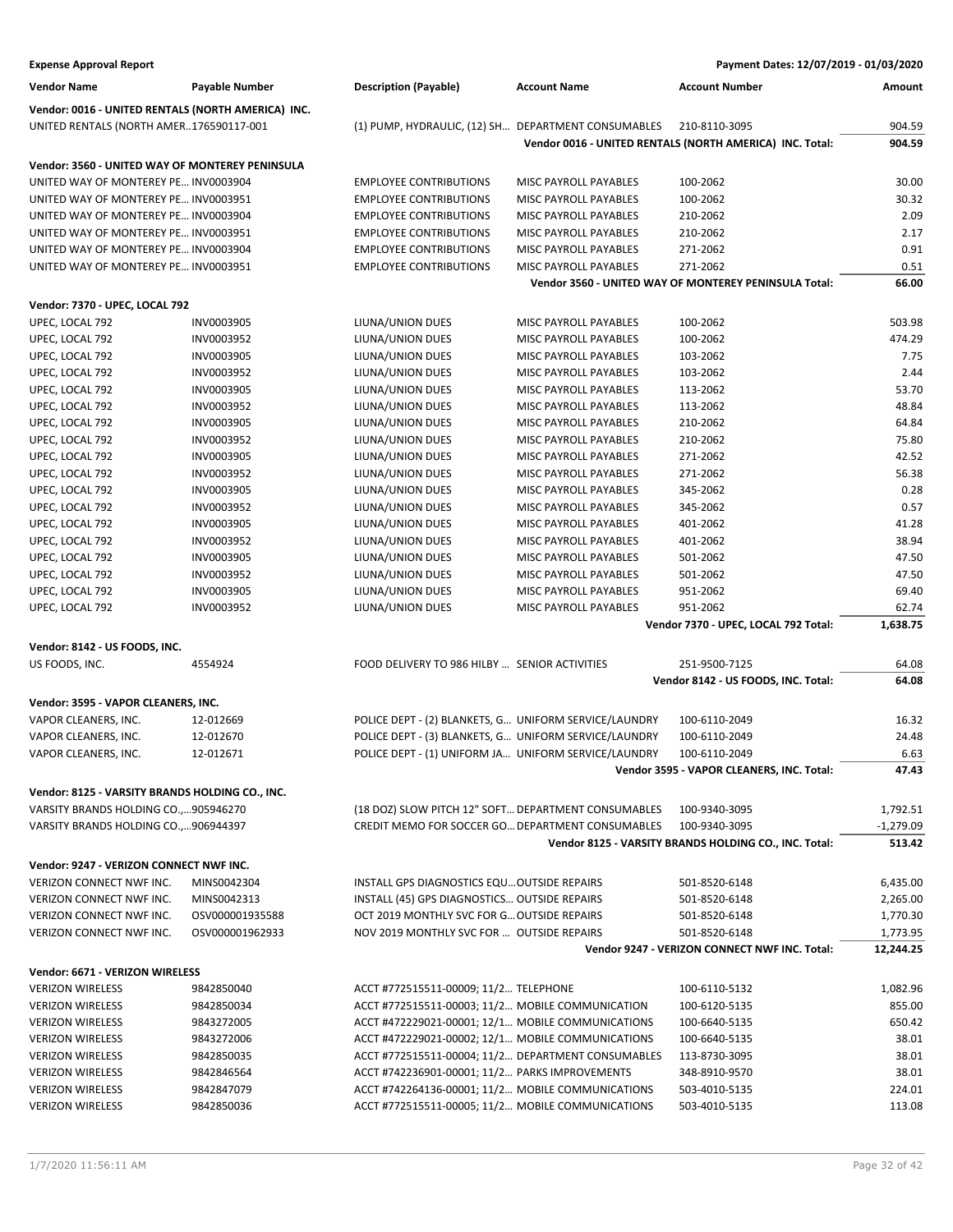| <b>Vendor Name</b>                                   | Payable Number | <b>Description (Payable)</b>                      | <b>Account Name</b>       | <b>Account Number</b>                                      | Amount   |
|------------------------------------------------------|----------------|---------------------------------------------------|---------------------------|------------------------------------------------------------|----------|
| <b>VERIZON WIRELESS</b>                              | 9842850037     | ACCT #772515511-00006; 11/2 MOBILE COMMUNICATIONS |                           | 503-4010-5135                                              | 138.16   |
| <b>VERIZON WIRELESS</b>                              | 9842850038     | ACCT #772515511-00007; 11/2 MOBILE COMMUNICATIONS |                           | 503-4010-5135                                              | 56.79    |
| <b>VERIZON WIRELESS</b>                              | 9842850039     | ACCT #772515511-00008; 11/2 MOBILE COMMUNICATIONS |                           | 503-4010-5135                                              | 117.59   |
| <b>VERIZON WIRELESS</b>                              | 9843272007     | ACCT #472229021-00003; 12/1 MOBILE COMMUNICATIONS |                           | 503-4010-5135                                              | 396.72   |
|                                                      |                |                                                   |                           | Vendor 6671 - VERIZON WIRELESS Total:                      | 3,748.76 |
|                                                      |                |                                                   |                           |                                                            |          |
| Vendor: 4511 - VETERINARY EMERGENCY & SPECIALTY CTR. |                |                                                   |                           |                                                            |          |
| VETERINARY EMERGENCY & SP 83567                      |                | 12/2/19 SVCS ON PATIENT ID # VETERINARY SERVICES  |                           | 100-6160-2051                                              | 106.00   |
|                                                      |                |                                                   |                           | Vendor 4511 - VETERINARY EMERGENCY & SPECIALTY CTR. Total: | 106.00   |
| Vendor: 6105 - VISION SERVICE PLAN-(CA)              |                |                                                   |                           |                                                            |          |
| VISION SERVICE PLAN-(CA)                             | DM0000357      | SINGLE PLAN TRUE-UP ADJ                           | <b>VISION INS PAYABLE</b> | 100-2061                                                   | 0.41     |
| VISION SERVICE PLAN-(CA)                             | DM0000358      | DEC ADJ: SEE SPREADSHEET FOR. VISION INS PAYABLE  |                           | 100-2061                                                   | 19.48    |
| VISION SERVICE PLAN-(CA)                             | INV0003845     | VISION - E+1                                      | <b>VISION INS PAYABLE</b> | 100-2061                                                   | 62.96    |
| VISION SERVICE PLAN-(CA)                             | INV0003845     | VISION - E+1                                      | VISION INS PAYABLE        | 100-2061                                                   | 72.32    |
| VISION SERVICE PLAN-(CA)                             | INV0003845     | VISION - E+1                                      | <b>VISION INS PAYABLE</b> | 100-2061                                                   | 95.28    |
| VISION SERVICE PLAN-(CA)                             | INV0003845     | VISION - E+1                                      | <b>VISION INS PAYABLE</b> | 100-2061                                                   | 198.15   |
| VISION SERVICE PLAN-(CA)                             | INV0003845     | VISION - E+1                                      | VISION INS PAYABLE        | 100-2061                                                   | 324.73   |
| VISION SERVICE PLAN-(CA)                             | INV0003845     | VISION - E+1                                      | <b>VISION INS PAYABLE</b> | 100-2061                                                   | 7.95     |
| VISION SERVICE PLAN-(CA)                             | INV0003845     | VISION - E+1                                      | <b>VISION INS PAYABLE</b> | 100-2061                                                   | 49.04    |
| VISION SERVICE PLAN-(CA)                             | INV0003888     | VISION - E+1                                      | <b>VISION INS PAYABLE</b> | 100-2061                                                   | 48.89    |
| VISION SERVICE PLAN-(CA)                             | INV0003888     | VISION - E+1                                      | <b>VISION INS PAYABLE</b> | 100-2061                                                   | 72.10    |
| VISION SERVICE PLAN-(CA)                             | INV0003888     | VISION - E+1                                      | VISION INS PAYABLE        | 100-2061                                                   | 204.62   |
| VISION SERVICE PLAN-(CA)                             | INV0003888     | VISION - E+1                                      | <b>VISION INS PAYABLE</b> | 100-2061                                                   | 320.59   |
| VISION SERVICE PLAN-(CA)                             | INV0003888     | VISION - E+1                                      | VISION INS PAYABLE        | 100-2061                                                   | 63.41    |
| VISION SERVICE PLAN-(CA)                             | INV0003888     | VISION - E+1                                      | <b>VISION INS PAYABLE</b> | 100-2061                                                   | 95.28    |
| VISION SERVICE PLAN-(CA)                             | INV0003845     | VISION - E+1                                      | <b>VISION INS PAYABLE</b> | 103-2061                                                   | 2.20     |
| VISION SERVICE PLAN-(CA)                             | INV0003845     | VISION - E+1                                      | VISION INS PAYABLE        | 103-2061                                                   | 0.30     |
| VISION SERVICE PLAN-(CA)                             | INV0003888     | VISION - E+1                                      | <b>VISION INS PAYABLE</b> | 103-2061                                                   | 2.95     |
| VISION SERVICE PLAN-(CA)                             | INV0003888     | VISION - E+1                                      | <b>VISION INS PAYABLE</b> | 103-2061                                                   | 0.42     |
| VISION SERVICE PLAN-(CA)                             | INV0003845     | VISION - E+1                                      | <b>VISION INS PAYABLE</b> | 113-2061                                                   | 1.05     |
| VISION SERVICE PLAN-(CA)                             | INV0003845     | VISION - E+1                                      | <b>VISION INS PAYABLE</b> | 113-2061                                                   | 0.36     |
| VISION SERVICE PLAN-(CA)                             | INV0003845     | VISION - E+1                                      | <b>VISION INS PAYABLE</b> | 113-2061                                                   | 1.58     |
| VISION SERVICE PLAN-(CA)                             | INV0003845     | VISION - E+1                                      | <b>VISION INS PAYABLE</b> | 113-2061                                                   | 3.62     |
| VISION SERVICE PLAN-(CA)                             | INV0003888     | VISION - E+1                                      | <b>VISION INS PAYABLE</b> | 113-2061                                                   | 0.14     |
| VISION SERVICE PLAN-(CA)                             | INV0003888     | VISION - E+1                                      | VISION INS PAYABLE        | 113-2061                                                   | 2.80     |
| VISION SERVICE PLAN-(CA)                             | INV0003888     | VISION - E+1                                      | <b>VISION INS PAYABLE</b> | 113-2061                                                   | $-0.51$  |
| VISION SERVICE PLAN-(CA)                             | INV0003888     | VISION - E+1                                      | VISION INS PAYABLE        | 113-2061                                                   | 5.77     |
| VISION SERVICE PLAN-(CA)                             | INV0003845     | VISION - E+1                                      | <b>VISION INS PAYABLE</b> | 200-2061                                                   | 2.56     |
| VISION SERVICE PLAN-(CA)                             | INV0003888     | VISION - E+1                                      | <b>VISION INS PAYABLE</b> | 200-2061                                                   | 2.78     |
| VISION SERVICE PLAN-(CA)                             | INV0003845     | VISION - E+1                                      | <b>VISION INS PAYABLE</b> | 210-2061                                                   | 0.54     |
| VISION SERVICE PLAN-(CA)                             | INV0003845     | VISION - E+1                                      | VISION INS PAYABLE        | 210-2061                                                   | 2.07     |
| VISION SERVICE PLAN-(CA)                             | INV0003845     | VISION - E+1                                      | VISION INS PAYABLE        | 210-2061                                                   | 20.56    |
| VISION SERVICE PLAN-(CA)                             | INV0003888     | $VISION - E + 1$                                  | VISION INS PAYABLE        | 210-2061                                                   | 2.46     |
| VISION SERVICE PLAN-(CA)                             | INV0003888     | $VISION - E + 1$                                  | VISION INS PAYABLE        | 210-2061                                                   | 20.36    |
| VISION SERVICE PLAN-(CA)                             | INV0003888     | VISION - E+1                                      | <b>VISION INS PAYABLE</b> | 210-2061                                                   | 0.85     |
| VISION SERVICE PLAN-(CA)                             | INV0003845     | $VISION - E + 1$                                  | <b>VISION INS PAYABLE</b> | 271-2061                                                   | 3.09     |
| VISION SERVICE PLAN-(CA)                             | INV0003845     | VISION - E+1                                      | VISION INS PAYABLE        | 271-2061                                                   | 13.97    |
| VISION SERVICE PLAN-(CA)                             | INV0003845     | $VISION - E + 1$                                  | VISION INS PAYABLE        | 271-2061                                                   | 2.09     |
| VISION SERVICE PLAN-(CA)                             | INV0003845     | VISION - E+1                                      | VISION INS PAYABLE        | 271-2061                                                   | 2.24     |
| VISION SERVICE PLAN-(CA)                             | INV0003888     | VISION - E+1                                      | VISION INS PAYABLE        | 271-2061                                                   | 2.58     |
| VISION SERVICE PLAN-(CA)                             | INV0003888     | VISION - E+1                                      | <b>VISION INS PAYABLE</b> | 271-2061                                                   | 2.25     |
| VISION SERVICE PLAN-(CA)                             | INV0003888     | VISION - E+1                                      | VISION INS PAYABLE        | 271-2061                                                   | 3.57     |
| VISION SERVICE PLAN-(CA)                             | INV0003888     | $VISION - E + 1$                                  | VISION INS PAYABLE        | 271-2061                                                   | 19.26    |
| VISION SERVICE PLAN-(CA)                             | INV0003845     | VISION - E+1                                      | VISION INS PAYABLE        | 345-2061                                                   | 0.74     |
| VISION SERVICE PLAN-(CA)                             | INV0003888     | VISION - E+1                                      | VISION INS PAYABLE        | 345-2061                                                   | 0.24     |
| VISION SERVICE PLAN-(CA)                             | INV0003845     | $VISION - E + 1$                                  | <b>VISION INS PAYABLE</b> | 401-2061                                                   | 2.55     |
| VISION SERVICE PLAN-(CA)                             | INV0003845     | VISION - E+1                                      | VISION INS PAYABLE        | 401-2061                                                   | 14.99    |
| VISION SERVICE PLAN-(CA)                             | INV0003845     | $VISION - E + 1$                                  | VISION INS PAYABLE        | 401-2061                                                   | 7.17     |
| VISION SERVICE PLAN-(CA)                             | INV0003888     |                                                   | VISION INS PAYABLE        | 401-2061                                                   | 10.33    |
|                                                      |                | VISION - E+1                                      |                           |                                                            |          |
| VISION SERVICE PLAN-(CA)                             | INV0003888     | VISION - E+1                                      | <b>VISION INS PAYABLE</b> | 401-2061                                                   | 2.60     |
| VISION SERVICE PLAN-(CA)                             | INV0003888     | VISION - E+1                                      | VISION INS PAYABLE        | 401-2061                                                   | 8.44     |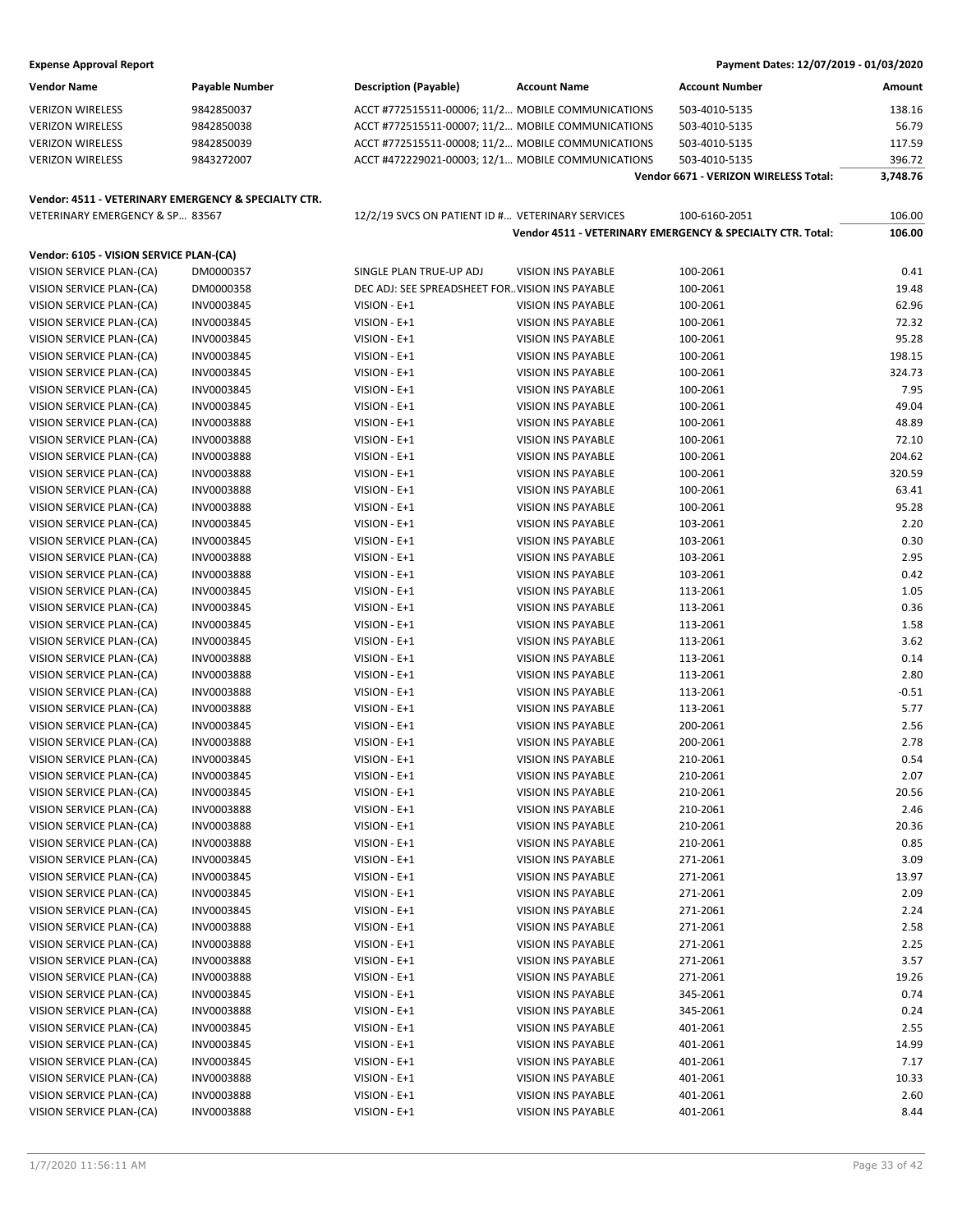| <b>Vendor Name</b>                      | Payable Number    | <b>Description (Payable)</b>                        | <b>Account Name</b>                                                 | <b>Account Number</b>                         | Amount    |
|-----------------------------------------|-------------------|-----------------------------------------------------|---------------------------------------------------------------------|-----------------------------------------------|-----------|
| VISION SERVICE PLAN-(CA)                | INV0003888        | VISION - E+1                                        | <b>VISION INS PAYABLE</b>                                           | 401-2061                                      | 0.04      |
| VISION SERVICE PLAN-(CA)                | INV0003845        | VISION - E+1                                        | <b>VISION INS PAYABLE</b>                                           | 501-2061                                      | 1.05      |
| VISION SERVICE PLAN-(CA)                | INV0003845        | VISION - E+1                                        | <b>VISION INS PAYABLE</b>                                           | 501-2061                                      | 11.52     |
| VISION SERVICE PLAN-(CA)                | <b>INV0003888</b> | VISION - E+1                                        | <b>VISION INS PAYABLE</b>                                           | 501-2061                                      | 0.84      |
| VISION SERVICE PLAN-(CA)                | <b>INV0003888</b> | VISION - E+1                                        | <b>VISION INS PAYABLE</b>                                           | 501-2061                                      | 11.52     |
| VISION SERVICE PLAN-(CA)                | INV0003845        | VISION - E+1                                        | <b>VISION INS PAYABLE</b>                                           | 503-2061                                      | 3.97      |
| VISION SERVICE PLAN-(CA)                | INV0003845        | VISION - E+1                                        | VISION INS PAYABLE                                                  | 503-2061                                      | 10.33     |
| VISION SERVICE PLAN-(CA)                | INV0003888        | VISION - E+1                                        | <b>VISION INS PAYABLE</b>                                           | 503-2061                                      | 3.97      |
| VISION SERVICE PLAN-(CA)                | INV0003888        | VISION - E+1                                        | <b>VISION INS PAYABLE</b>                                           | 503-2061                                      | 10.33     |
| VISION SERVICE PLAN-(CA)                | DM0000356         | DECEMBER RETIREE ADJ                                | RETIREES DEPENDENT MED                                              | 601-2190                                      | 346.13    |
| VISION SERVICE PLAN-(CA)                | INV0003845        | VISION - E+1                                        | <b>VISION INS PAYABLE</b>                                           | 951-2061                                      | 6.06      |
| VISION SERVICE PLAN-(CA)                | INV0003845        | VISION - E+1                                        | <b>VISION INS PAYABLE</b>                                           | 951-2061                                      | 2.23      |
| VISION SERVICE PLAN-(CA)                | INV0003845        | VISION - E+1                                        | <b>VISION INS PAYABLE</b>                                           | 951-2061                                      | 9.50      |
| VISION SERVICE PLAN-(CA)                | INV0003845        | VISION - E+1                                        | <b>VISION INS PAYABLE</b>                                           | 951-2061                                      | 2.41      |
| VISION SERVICE PLAN-(CA)                | INV0003888        | VISION - E+1                                        | <b>VISION INS PAYABLE</b>                                           | 951-2061                                      | 7.13      |
| VISION SERVICE PLAN-(CA)                | INV0003888        | VISION - E+1                                        | <b>VISION INS PAYABLE</b>                                           | 951-2061                                      | 1.00      |
| VISION SERVICE PLAN-(CA)                | INV0003888        | VISION - E+1                                        | <b>VISION INS PAYABLE</b>                                           | 951-2061                                      | 1.54      |
| VISION SERVICE PLAN-(CA)                | INV0003888        | VISION - E+1                                        | <b>VISION INS PAYABLE</b>                                           | 951-2061                                      | 2.50      |
| VISION SERVICE PLAN-(CA)                | INV0003845        | VISION - E+1                                        | <b>VISION INS PAYABLE</b>                                           | 953-2061                                      | 0.50      |
| VISION SERVICE PLAN-(CA)                | INV0003888        | VISION - E+1                                        | <b>VISION INS PAYABLE</b>                                           | 953-2061                                      | 0.68      |
|                                         |                   |                                                     |                                                                     | Vendor 6105 - VISION SERVICE PLAN-(CA) Total: | 2,237.43  |
| Vendor: 2328 - WALLACE GROUP            |                   |                                                     |                                                                     |                                               |           |
| <b>WALLACE GROUP</b>                    | 49353             | SEPT 2019 - ASSISTED LIVING F CONSULTANT            |                                                                     | 100-8910-1030                                 | 353.00    |
| <b>WALLACE GROUP</b>                    | 49802             | NOV 2019 - STORM GRATE PRO SUBCONTRACTED WORK       |                                                                     | 210-8110-2073                                 | 341.25    |
| <b>WALLACE GROUP</b>                    | 49591             |                                                     | OCT 2019 - ASCENT DEV PLAN  WEST END PARTNERS DEVELOP 601-2133      |                                               | 1,186.25  |
| <b>WALLACE GROUP</b>                    | 49803             |                                                     | NOV 2019 - ASCENT DEVELOPM WEST END PARTNERS DEVELOP 601-2133       |                                               | 587.50    |
| <b>WALLACE GROUP</b>                    | 49576             | OCT 2019 - TIOGA DEV SEWER  CONSULTANT              |                                                                     | 951-8810-1030                                 | 487.50    |
| <b>WALLACE GROUP</b>                    | 49135             |                                                     | AUG 2019 - DEL MONTE SEWER DEL MONTE SWR MAIN REPLAC 953-8820-9214  |                                               | 6,545.56  |
| <b>WALLACE GROUP</b>                    | 49575             |                                                     | OCT 2019 - DEL MONTE SEWER DEL MONTE SWR MAIN REPLAC 953-8820-9214  |                                               | 1,085.00  |
|                                         |                   |                                                     |                                                                     | Vendor 2328 - WALLACE GROUP Total:            | 10,586.06 |
| <b>Vendor: 4970 - WHITSON ENGINEERS</b> |                   |                                                     |                                                                     |                                               |           |
| <b>WHITSON ENGINEERS</b>                | 0023108           | OCT 2019 - McDONALD'S SEWE CONSULTANT               |                                                                     | 100-8910-1030                                 | 965.00    |
| <b>WHITSON ENGINEERS</b>                | 0023112           |                                                     | OCT 2019 - HIGHLAND OTIS PA HIGHLAND OTIS PARK IMPROV 342-8910-9544 |                                               | 2,076.00  |
| <b>WHITSON ENGINEERS</b>                | 0023174           | OCT 2019 - CAPRA PARK - CIVIL CAPRA PARK            |                                                                     | 342-8910-9572                                 | 2,064.00  |
| <b>WHITSON ENGINEERS</b>                | 0023111           | OCT 2019 - ELLIS PARK SVCS                          | <b>ELLIS PARK</b>                                                   | 342-8910-9574                                 | 1,836.00  |
|                                         |                   |                                                     |                                                                     | <b>Vendor 4970 - WHITSON ENGINEERS Total:</b> | 6,941.00  |
| Vendor: 5820 - ZARCOS TREE SERVICE      |                   |                                                     |                                                                     |                                               |           |
| <b>ZARCOS TREE SERVICE</b>              | 3842-R            | REVISED AMT FOR INV #3842                           | SUBCONTRACTED WORK                                                  | 100-8450-2073                                 | 450.00    |
| <b>ZARCOS TREE SERVICE</b>              | 6483.             | 4399 PARKER FLATS CUT OFF -  DEPARTMENT CONSUMABLES |                                                                     | 113-8730-3095                                 | 2,200.00  |
| <b>ZARCOS TREE SERVICE</b>              | 6484.             | 4235 EXHANGE - FT. ORD - RE DEPARTMENT CONSUMABLES  |                                                                     | 113-8730-3095                                 | 3,950.00  |
|                                         |                   |                                                     |                                                                     | Vendor 5820 - ZARCOS TREE SERVICE Total:      | 6,600.00  |
|                                         |                   |                                                     |                                                                     |                                               |           |

**Grand Total: 3,139,897.88**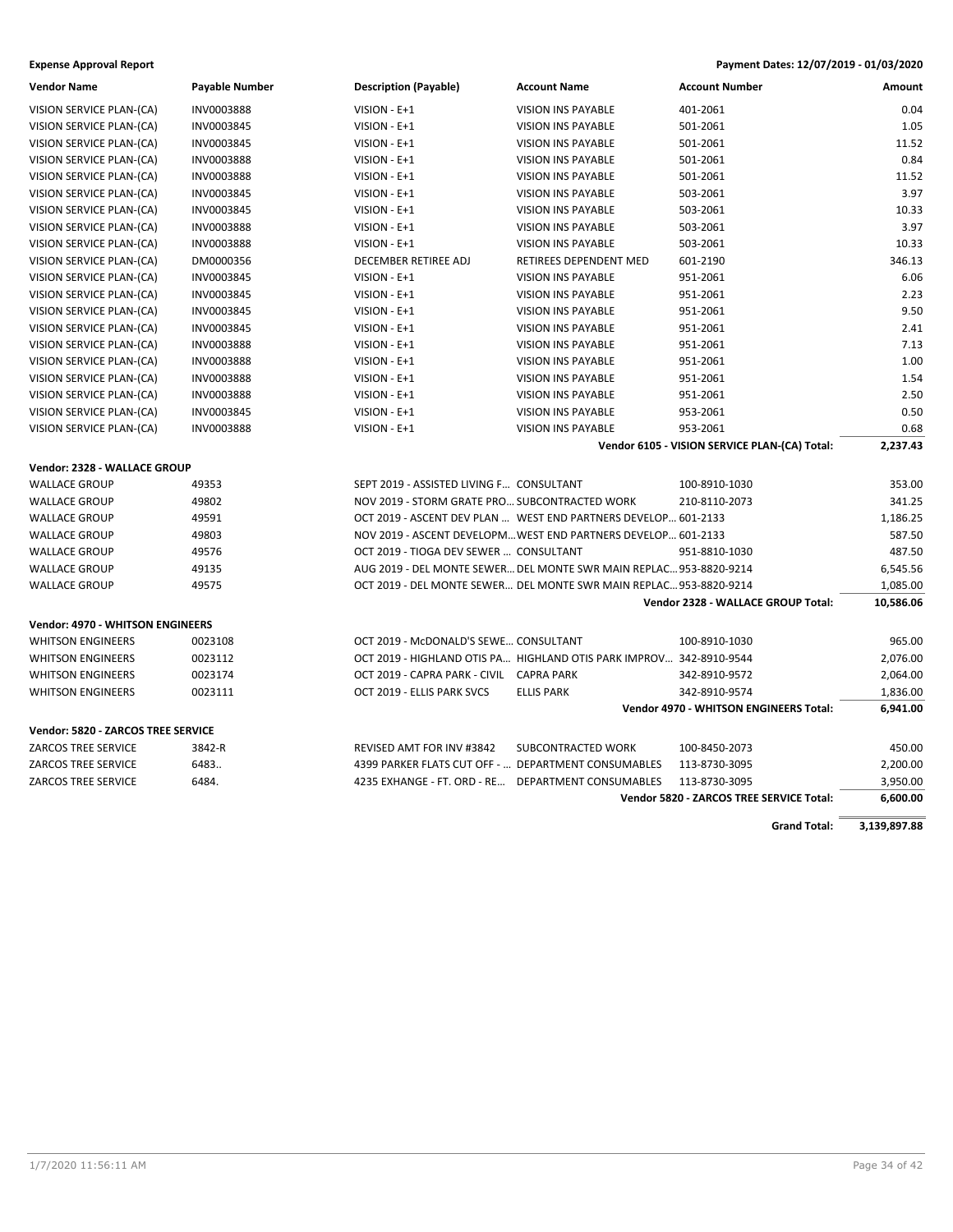## **Report Summary**

### **Fund Summary**

| Fund                                             | <b>Payment Amount</b> |
|--------------------------------------------------|-----------------------|
| 100 - GENERAL FUND                               | 1,300,291.60          |
| 103 - LAGUNA GRANDE PKG FUND                     | 4,691.08              |
| 113 - POMA & DMDC FUND                           | 28,631.92             |
| 200 - CDBG FUND                                  | 7,933.41              |
| 210 - STREETS FUND                               | 196,496.05            |
| 211 - LOCAL TRANSPORTATION AUTHORITY & IMPROVEME | 1,250.00              |
| 212 - TRANSPORTATION CAPITAL PROJECTS            | 529,770.45            |
| 221 - CA SUPP LAW ENF. FUND                      | 22,758.61             |
| 231 - SAFER - FEMA GRANT                         | 2,630.09              |
| <b>243 - PRVNT</b>                               | 42,996.66             |
| <b>251 - SENIOR PROGRAMS</b>                     | 4,088.21              |
| 252 - OLDEMEYER MAINTENANCE                      | 1,306.70              |
| 255 - SOPER FIELD CMNTY CNTR                     | 235.50                |
| 271 - STORMWATER FUND                            | 16,187.30             |
| 291 - PEG ACCESS FUND                            | 11,163.96             |
| 342 - PARKS-PLAYGROUND IMPRVMNT                  | 5,976.00              |
| 345 - WBUV INFRASTRUCTURE IMPRO                  | 76.05                 |
| 347 - SOLAR PANELS                               | 3,595.00              |
| 348 - CUTINO PARK IMPRVMTS                       | 170,433.11            |
| 356 - Cutino Park Bond Fund                      | 1,750.00              |
| 357 - Measure X Bond Fund                        | 1,750.00              |
| 401 - WATER FUND                                 | 29,556.56             |
| 501 - EQUIPMT MAINT FUND                         | 36,622.71             |
| 503 - MIS FUND                                   | 73,230.22             |
| 601 - EXPEND TRUST FUND                          | 225,614.49            |
| 670 - WATERMASTER FUND                           | 9,650.00              |
| 951 - SAN, DISTRICT GEN, FUND                    | 37,007.95             |
| 952 - SAN, DISTRICT CAP, OUTLAY                  | 4,971.15              |
| 953 - SAN, DISTRICT CAP, IMPROV                  | 368,823.14            |
| 971 - SA MERGED CAPITAL PROJ                     | 195.90                |
| 973 - SA MERGED - LMIHF                          | 214.06                |
| <b>Grand Total:</b>                              | 3,139,897.88          |

### **Account Summary**

| <b>Account Number</b> | <b>Account Name</b>           | <b>Payment Amount</b> |
|-----------------------|-------------------------------|-----------------------|
| 100-1010-3095         | DEPARTMENT CONSUMA            | 239.78                |
| 100-1010-4115         | TRAVEL - RUBIO/OGLESBY        | 1,114.13              |
| 100-1320-3095         | DEPARTMENT CONSUMA            | 53.84                 |
| 100-1330-3095         | DEPARTMENT CONSUMA            | 125.00                |
| 100-1340-1024         | <b>COMMUNITY RELATIONS</b>    | 5,000.00              |
| 100-1350-3095         | DEPARTMENT CONSUMA            | 245.54                |
| 100-2002              | SALES & USE TAX               | $-91.04$              |
| 100-2010              | <b>TID ASSESSMENT</b>         | 21,446.37             |
| 100-2021-2063         | PUBLISHING & LEGAL AD         | 493.23                |
| 100-2021-2067         | <b>CITY CODE UPDATE</b>       | 139.50                |
| 100-2021-2075         | <b>CONTRACT SERVICES</b>      | 1,185.87              |
| 100-2021-3095         | DEPARTMENT CONSUMA            | 207.76                |
| 100-2021-4122         | DUES AND MEMBERSHIPS          | 225.00                |
| 100-2031-1028         | TRAINING (CITYWIDE)           | 93.28                 |
| 100-2031-1030         | CONSULTANT                    | 33,604.67             |
| 100-2031-1037         | <b>EMPLOYEE RECOGNITION</b>   | 1,192.56              |
| 100-2031-1038         | <b>EMPLOYEE ASSISTANCE P</b>  | 1,383.25              |
| 100-2031-2053         | <b>OUTSIDE PRINTING SERVI</b> | 124.80                |
| 100-2031-2064         | PERSONNEL RECRUITMENT         | 151.83                |
| 100-2031-3092         | <b>STATIONARY SUPPLIES</b>    | 50.13                 |
| 100-2042-1029         | <b>TRAINING</b>               | 245.67                |
| 100-2042-1039         | <b>JAN ROEHL CONSULTING</b>   | 935.00                |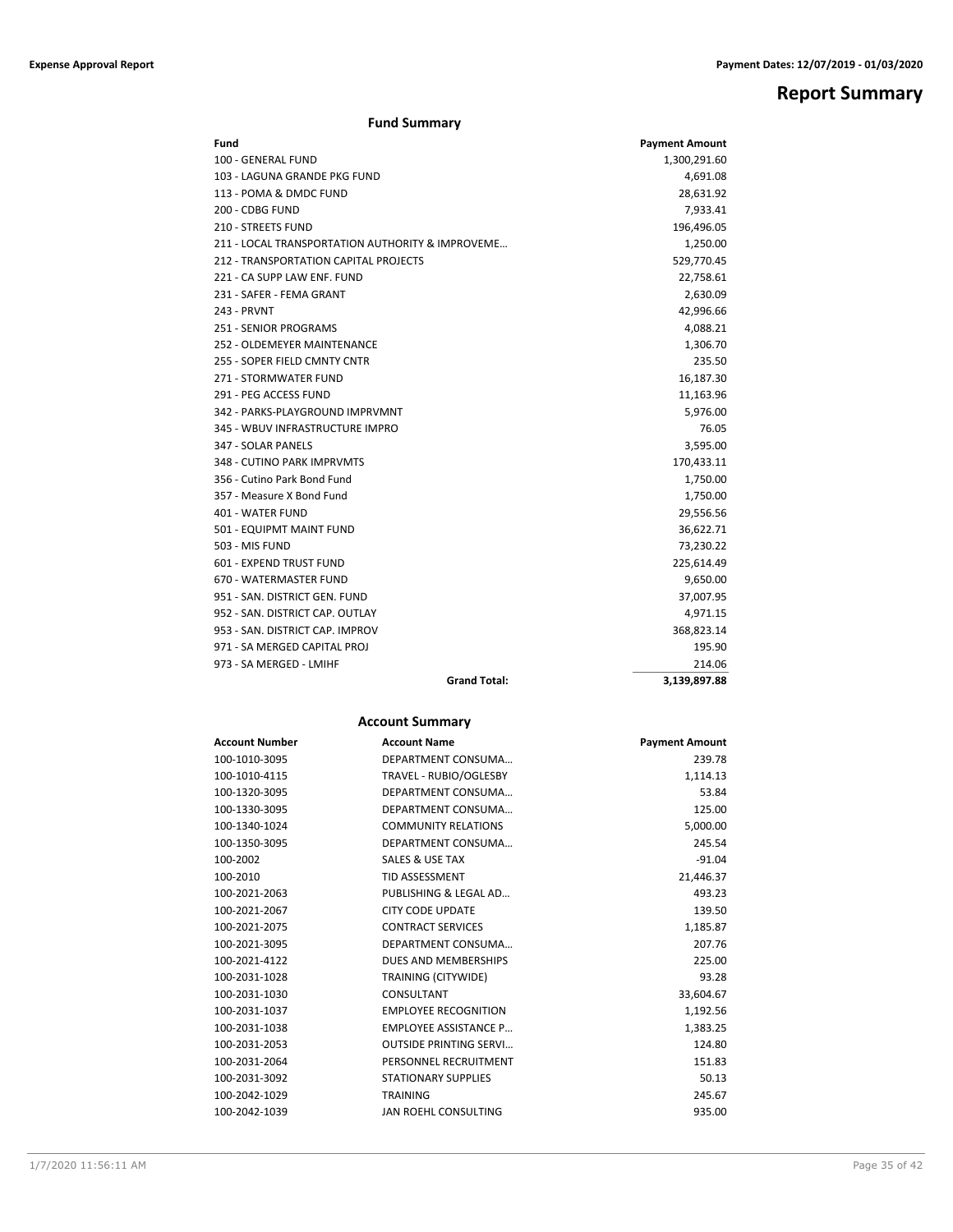|                                | <b>Account Summary</b>                        |                       |
|--------------------------------|-----------------------------------------------|-----------------------|
| <b>Account Number</b>          | <b>Account Name</b>                           | <b>Payment Amount</b> |
| 100-2042-2092                  | <b>VILLAGE PROJECT</b>                        | 1,476.50              |
| 100-2042-7201                  | COMM PARTNERSHIP FOR                          | 2,264.63              |
| 100-2042-7205                  | RESTORATIVE JUSTICE PA                        | 4,408.01              |
| 100-2052                       | <b>FEDERAL TAX PAYABLE</b>                    | 58,165.86             |
| 100-2053                       | STATE TAX PAYABLE                             | 22,173.03             |
| 100-2057                       | EE HEALTHCARE PAYABLE                         | 426,594.65            |
| 100-2059                       | <b>GARNISHMENT PAYABLE</b>                    | 1,536.01              |
| 100-2060                       | DEFERRED COMP PAYABLE                         | 58,652.54             |
| 100-2061                       | <b>VISION INS PAYABLE</b>                     | 1,635.21              |
| 100-2062                       | <b>MISC PAYROLL PAYABLES</b>                  | 9,546.84              |
| 100-2063                       | PARS-ARS 457 PAYABLE                          | 11,149.89             |
| 100-2064                       | LIUNA PENSION PAYABLE                         | 4,382.09              |
| 100-2066                       | <b>DENTAL PAYABLE</b>                         | 2,914.15              |
| 100-2071                       | LIFE/ AD&D LTD PAYABLE                        | 7,593.94              |
| 100-3010-1022                  | <b>LEGAL SERVICES</b>                         | 44,015.10             |
| 100-3010-1023                  | LEGAL SERVICES - SPECIAL                      | 1,334.50              |
| 100-3010-3095                  | DEPARTMENT CONSUMA                            | 382.00                |
| 100-3225                       | <b>USE PERMIT</b>                             | 1,000.00              |
| 100-3790                       | <b>DONATIONS</b>                              | 150.00                |
| 100-5110-0044                  | RETIREE MEDICAL INSUR                         | 2,149.85              |
| 100-5110-1015                  | <b>BENEFITS ADMINISTRATI</b>                  | 2,735.40              |
| 100-5110-1025                  | <b>CITY AUDIT</b>                             | 14,570.00             |
| 100-5110-1030                  | CONSULTANT                                    | 3,108.96              |
| 100-5110-2044                  | <b>COPIER SERVICES</b>                        | 1,769.13              |
| 100-5110-2078                  | <b>OTHER EXPENSE</b>                          | 655.49                |
| 100-5110-3092                  | <b>STATIONARY SUPPLIES</b>                    | 429.67                |
| 100-5110-3095                  | DEPARTMENT CONSUMA                            | 686.47                |
| 100-5110-4122                  | <b>DUES &amp; MEMBERSHIP</b>                  | 205.00                |
| 100-6110-0044                  | RETIREE MEDICAL INSUR                         | 4,526.00              |
| 100-6110-1024                  | <b>COMMUNITY RELATIONS</b>                    | 244.00                |
| 100-6110-1026                  | <b>MEDICAL EXAMS</b>                          | 845.12                |
| 100-6110-1027                  | BACKGROUND INVESTIGA                          | 22,387.14             |
| 100-6110-1029                  | <b>TRAINING &amp; EDUCATION</b>               | 2,695.81              |
| 100-6110-1030                  | CONSULTANT                                    | 2,462.57              |
| 100-6110-2049                  | UNIFORM SERVICE/LAUN                          | 47.43                 |
| 100-6110-2053                  | <b>OUTSIDE PRINTING SERVI</b>                 | 55.37                 |
| 100-6110-2057                  | PEST CONTROL                                  | 150.00                |
| 100-6110-2064                  | PERSONNEL RECRUITMENT<br><b>OTHER EXPENSE</b> | 6,097.81<br>668.77    |
| 100-6110-2078                  |                                               |                       |
| 100-6110-3092<br>100-6110-3095 | STATIONARY SUPPLIES<br>DEPARTMENT CONSUMA     | 29.37                 |
| 100-6110-3102                  | COMPUTER SUPPLIES/SO                          | 1,787.86<br>9,667.87  |
| 100-6110-4121                  | <b>MEETINGS &amp; TRAVEL</b>                  | 8.35                  |
| 100-6110-4122                  | DUES & MEMBERSHIP                             | 82.00                 |
| 100-6110-4124                  | <b>MAIL SERVICES</b>                          | 149.31                |
| 100-6110-4202                  | CALEA PROGRAM                                 | 12,449.69             |
| 100-6110-5132                  | <b>TELEPHONE</b>                              | 1,091.29              |
| 100-6110-8187                  | DEPARTMENT EQUIPMENT                          | 2,082.60              |
| 100-6110-9602                  | PRINCIPAL-LEASE                               | 987.44                |
| 100-6110-9605                  | <b>INTEREST-COPIER LEASE</b>                  | 48.56                 |
| 100-6120-0044                  | RETIREE MEDICAL INSUR                         | 26,692.00             |
| 100-6120-1029                  | <b>TRAINING &amp; EDUCATIONS</b>              | 425.00                |
| 100-6120-2049                  | UNIFORM SERVICE/LANU                          | 150.93                |
| 100-6120-2052                  | <b>RADIO REPAIR</b>                           | 1,550.00              |
| 100-6120-2061                  | PRISONER MEALS                                | 39.25                 |
| 100-6120-3096                  | CSA74 APPROVED MEDIC                          | 250.23                |
| 100-6120-3097                  | SAFETY EQUIPMENT                              | 374.87                |
| 100-6120-5135                  | <b>MOBILE COMMUNICATION</b>                   | 855.00                |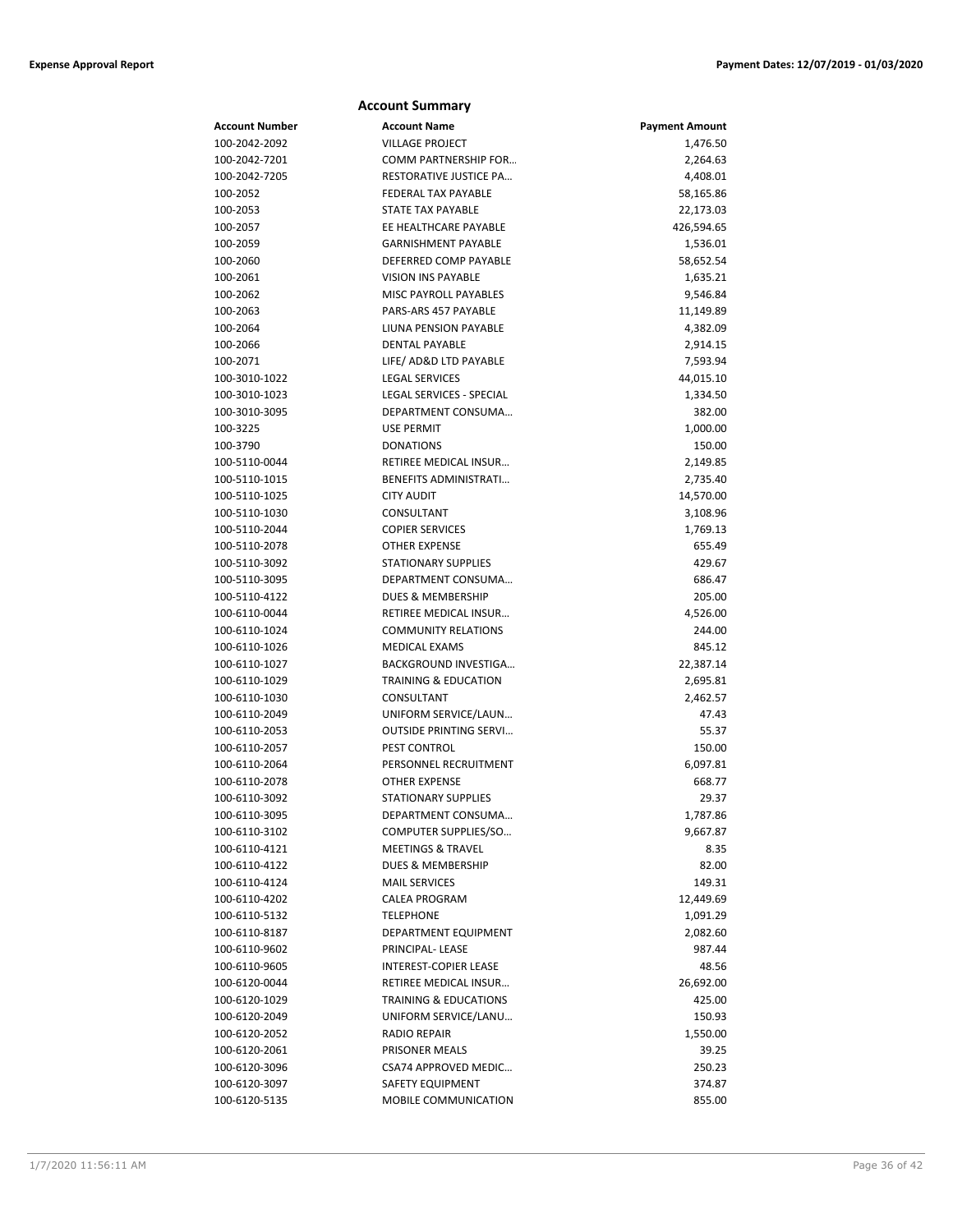|                                | <b>Account Summary</b>                          |                       |
|--------------------------------|-------------------------------------------------|-----------------------|
| <b>Account Number</b>          | <b>Account Name</b>                             | <b>Payment Amount</b> |
| 100-6120-8128                  | PD OFFICE SPACE                                 | 4,900.00              |
| 100-6120-8187                  | DEPARTMENT EQUIPMENT                            | 8,322.67              |
| 100-6130-0044                  | <b>RETIREE MEDICAL INSUR</b>                    | 1,799.00              |
| 100-6130-1029                  | <b>TRAINING &amp; EDUCAITON</b>                 | 414.98                |
| 100-6130-4125                  | <b>INVESTIGATION EXPENSE</b>                    | 150.00                |
| 100-6150-1029                  | <b>TRAINING</b>                                 | 403.85                |
| 100-6160-2051                  | <b>VETERINARY SERVICES</b>                      | 106.00                |
| 100-6160-2073                  | SUBCONTRACTED WORK                              | 5,120.00              |
| 100-6610-0044                  | RETIREE MEDICAL INSUR                           | 2,263.00              |
| 100-6610-2043                  | TEMPORARY CONTRACT S                            | 430.00                |
| 100-6610-2044                  | <b>COPIER SERVICES</b>                          | 294.31                |
| 100-6610-2045                  | <b>ACCREDITATION</b>                            | 3,850.00              |
| 100-6610-3095                  | DEPARTMENT CONSUMA                              | 178.21                |
| 100-6610-9602                  | PAYMENT ON PRINCIPAL-                           | 2,140.74              |
| 100-6610-9605                  | <b>INTEREST EXPENSE-COPIER</b>                  | 1,034.04              |
| 100-6620-4123                  | <b>BOOKS &amp; PERIODICALS</b>                  | 1,666.61              |
| 100-6630-3095                  | DEPARTMENT CONSUMA                              | 74.95                 |
| 100-6630-4121                  | <b>MEETINGS &amp; TRAVEL</b>                    | 2,364.69              |
| 100-6640-0044                  | RETIREE MEDICAL INSUR                           | 18,104.00             |
| 100-6640-2043                  | TEMPORARY CONTRACT S                            | 73.00                 |
| 100-6640-2049                  | UNIFORM SERVICE/LAUN                            | 622.66                |
| 100-6640-3093                  | <b>JANITORIAL SUPPLIES</b>                      | 130.06                |
| 100-6640-3095                  | DEPARTMENT CONSUMA                              | 178.51                |
| 100-6640-3096<br>100-6640-5135 | <b>CSA 74 PURCHASES</b>                         | 753.95                |
|                                | MOBILE COMMUNICATIO<br><b>INTEREST ON LEASE</b> | 1,136.81              |
| 100-6640-9605<br>100-6640-9609 | LEASE PRINCIPAL-PNC                             | 23,168.98             |
| 100-6650-3095                  | DEPARTMENT CONSUMA                              | 85,518.45<br>897.34   |
| 100-6660-3097                  | <b>SAFETY EQUIPMENT</b>                         | 1,490.31              |
| 100-6680-3095                  | DEPARTMENT CONSUMA                              | 986.43                |
| 100-6690-3095                  | STRIKE TEAM CONSUMAB                            | 286.51                |
| 100-7110-0032                  | <b>PARS PENSION</b>                             | $-8,474.75$           |
| 100-7110-0044                  | RETIREE MEDICAL INSUR                           | 4,526.00              |
| 100-7210-1029                  | <b>TRAINING &amp; EDUCATION</b>                 | 289.00                |
| 100-7210-3095                  | DEPARTMENT CONSUMA                              | 294.75                |
| 100-7210-4122                  | DUES & MEMBERSHIP                               | 150.00                |
| 100-7220-3095                  | <b>DEPARTMENT CONSUMB</b>                       | 13.70                 |
| 100-7310-1030                  | CONSULTANT                                      | 1,500.00              |
| 100-7310-1035                  | CONSULTANT - GENERAL                            | 10,065.50             |
| 100-7310-1046                  | HOUSING ELEMENT CON                             | 607.50                |
| 100-7310-2040                  | <b>MARKETING MATERIALS</b>                      | 4,515.27              |
| 100-7310-3092                  | <b>STATIONARY SUPPLIES</b>                      | 61.26                 |
| 100-7310-3095                  | DEPARTMENT CONSUMA                              | 321.43                |
| 100-7310-4207                  | SATELLITE OFFICE                                | 917.67                |
| 100-7410-2085                  | PROPERTY EXPENSE                                | 130,916.10            |
| 100-7410-4207                  | SATELLITE OFFICE                                | 7,807.95              |
| 100-8310-2044                  | <b>COPIER SERVICES</b>                          | 107.36                |
| 100-8310-2049                  | UNIFORM SERVICE / LAU                           | 289.79                |
| 100-8310-2057                  | PEST CONTROL                                    | 222.00                |
| 100-8310-2073                  | SUBCONTRACTED WORK                              | 44,066.18             |
| 100-8310-2078                  | <b>OTHER EXPENSE</b>                            | 782.83                |
| 100-8310-3092                  | <b>STATIONARY SUPPLIES</b>                      | 44.14                 |
| 100-8310-3095                  | DEPARTMENT CONSUMA                              | 1,611.36              |
| 100-8310-3099                  | <b>CHEMICALS</b>                                | 1,290.84              |
| 100-8310-5131                  | <b>GAS &amp; ELECTRIC</b>                       | 1,361.15              |
| 100-8310-5133                  | <b>WATER</b>                                    | 5,326.16              |
| 100-8310-5136                  | SEWER SERVICE CHARGE                            | 2,704.73              |
| 100-8310-9602                  | PAYMENT ON PRINCIPAL                            | 13,150.24             |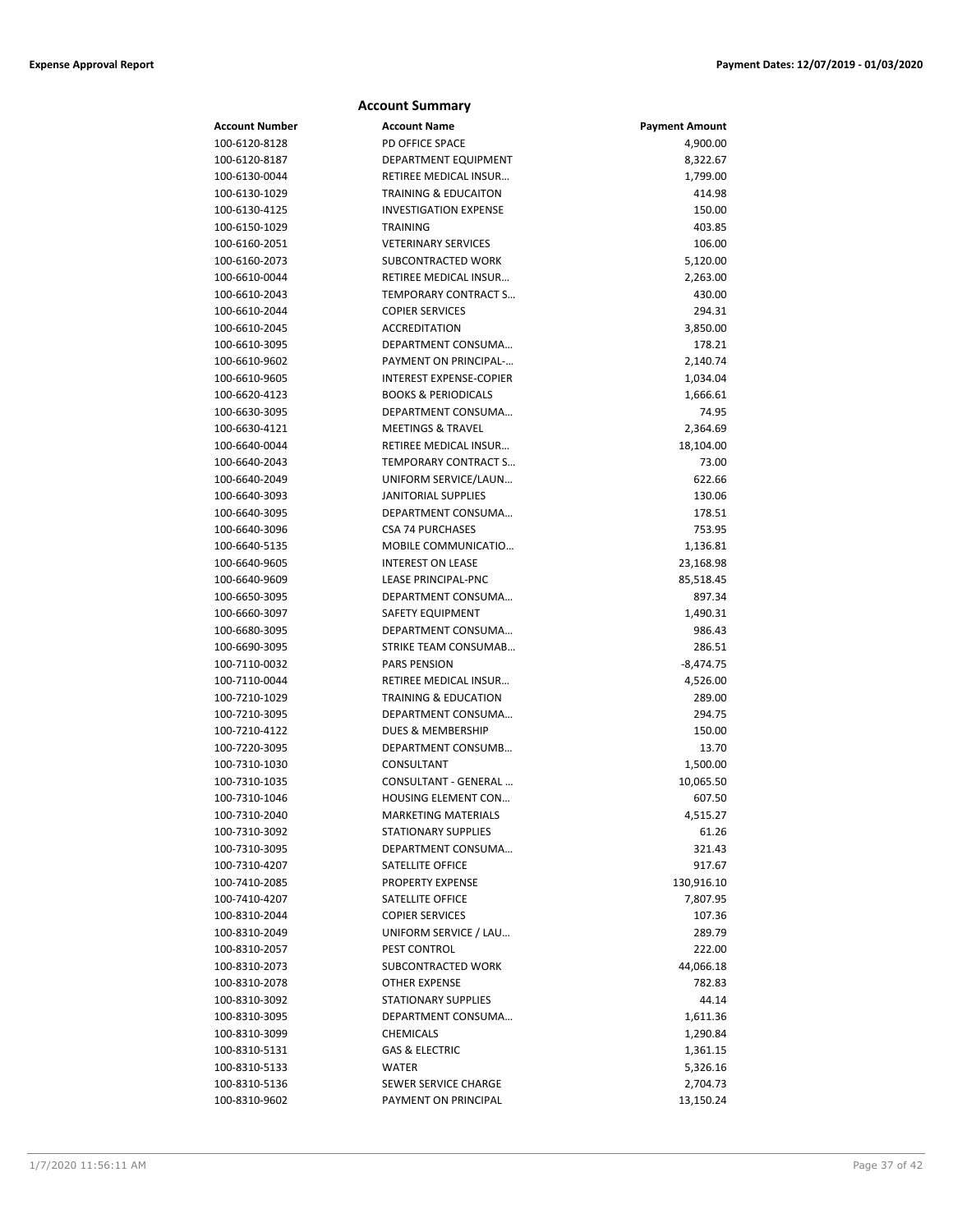### **Account Summary Account Number Account Name Payment Amount** 100-8310-9605 INTEREST EXPENSE 6,351.93 100-8410-1029 TRAINING & EDUCATION 435.38 100-8410-2049 UNIFORM SERVICE/LAUN… 92.78 100-8410-3092 STATIONARY SUPPLIES 105.71 100-8410-4122 DUES & MEMBERSHIP 155.00 100-8420-2049 UNIFORM SERVICE/LAUN… 289.79 100-8420-2073 SUBCONTRACTED WORK 5,790.54 100-8420-3095 DEPARTMENT CONSUMA… 965.42 100-8420-5131 GAS & ELECTRIC 307.22 100-8430-2073 SUBCONTRACTED WORK 8,136.26 100-8430-3095 DEPARTMENT CONSUMA… 645.01 100-8440-2049 UNIFORM SERVICE / LAU… 173.79 100-8440-2073 SUBCONTRACTED WORK 210.77 100-8440-3095 DEPARTMENT CONSUMA… 28.39 100-8440-5133 WATER 4,746.28 100-8450-2049 UNIFORM SERVICE / LAU… 92.78 100-8450-2073 SUBCONTRACTED WORK 450.00 100-8910-1029 TRAINING & EDUCATION 25.00 100-8910-1030 CONSULTANT 1,318.00 100-8910-2044 COPIER SERVICES 677.71 100-8910-3095 DEPARTMENT CONSUMA… 153.30 100-8910-4121 MEETINGS & TRAVEL 220.00 100-8910-4122 DUES & MEMBERSHIP 1,050.00 100-8910-9602 PRINCIPAL-COPIER LEASE 290.18 100-8910-9605 INTEREST-COPIER LEASE 13.48 100-9100-2043 TEMPORARY CONTRACT S… 84.50 100-9100-2073 SUBCONTRACTED WORK 175.00 100-9100-3092 STATIONARY SUPPLIES 42.57 100-9100-3095 DEPARTMENT CONSUMA… 359.53 100-9100-3102 COMPUTER SUPPLIES 227.12 100-9100-3104 COMPUTER SOFTWARE 79.99 100-9100-4121 MEETINGS & TRAVEL 105.00 100-9100-4122 DUES & MEMBERSHIP 14.19 100-9105-2049 UNIFORM SERVICE/LAUN… 1,384.67 100-9105-3093 JANITORIAL SUPPLIES 501.99 100-9200-1029 TRAINING & EDUCATION 535.00 100-9200-2043 TEMPORARY CONTRACT S… 87.00 100-9200-2044 COPIER SERVICES 1,523.45 100-9200-3092 STATIONARY SUPPLIES 1,245.12 100-9200-3093 JANITORIAL SUPPLIES 2,542.71 100-9200-3095 DEPARTMENT CONSUMA… 89.30 100-9200-7172 CITY BIRTHDAY 2,052.83 100-9200-7175 SUMMER PARK CONCERTS 470.00 100-9200-7181 HALLOWEEN PARTY 1,788.83 100-9200-7182 HOLIDAY SNOW FESTIVAL 1,760.92 100-9200-7190 ART PROGRAM 161.68 100-9310-1027 BACKGROUND INVESTIGA… 898.00 100-9310-1029 TRAINING & EDUCATION 115.00 100-9310-2073 SUBCONTRACTED WORK 1,375.00 100-9310-3095 DEPARTMENT CONSUMA… 236.86 100-9320-3095 DEPARTMENT CONSUMA… 31.54 100-9330-2073 SUBCONTRACTED WORK 490.00

100-9330-3095 DEPARTMENT CONSUMA… 145.00 100-9340-3095 DEPARTMENT CONSUMA… 725.51 100-9340-7137 RENTAL - INDOOR FACILIT… 500.00 100-9350-1029 TRAINING & EDUCATION 30.00 100-9400-1029 TRAINING & EDUCATION 33.86 100-9400-3095 DEPARTMENT CONSUMA… 517.19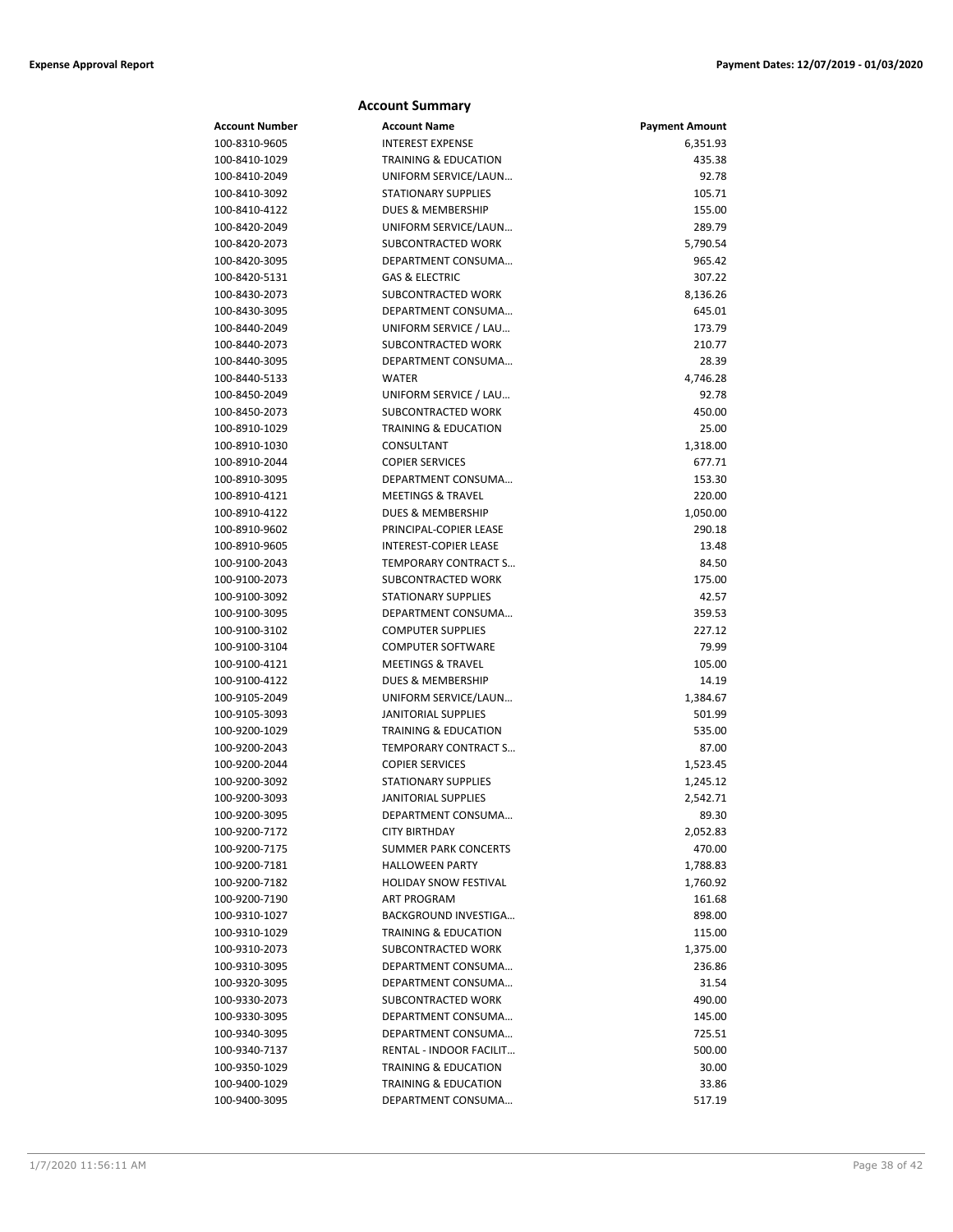|                       | <b>Account Summary</b>                              |                       |
|-----------------------|-----------------------------------------------------|-----------------------|
| <b>Account Number</b> | <b>Account Name</b>                                 | <b>Payment Amount</b> |
| 100-9400-7138         | LIFEGUARD                                           | 500.96                |
| 100-9500-3095         | DEPARTMENT CONSUMA                                  | 75.00                 |
| 100-9603-2075         | <b>RECREATION CONTRACT S</b>                        | 580.61                |
| 103-2052              | <b>FEDERAL TAX PAYABLE</b>                          | 24.95                 |
| 103-2053              | <b>STATE TAX PAYABLE</b>                            | 8.31                  |
| 103-2057              | EE HEALTHCARE PAYABLE                               | 1,183.24              |
| 103-2060              | DEFERRED COMP PAYABLE                               | 64.29                 |
| 103-2061              | <b>VISION INS PAYABLE</b>                           | 5.87                  |
| 103-2062              | MISC PAYROLL PAYABLES                               | 12.37                 |
| 103-2064              | LIUNA PENSION PAYABLE                               | 123.29                |
| 103-2071              | LIFE/ AD&D LTD PAYABLE                              | 11.19                 |
| 103-8710-0044         | RETIREE MEDICAL INSUR                               | 113.15                |
| 103-8710-2049         | UNIFORM SERVICE/LAUN                                | 58.00                 |
| 103-8710-2073         | SUBCONTRACTED WORK                                  | 986.51                |
| 103-8710-5133         | <b>WATER</b>                                        | 2,099.91              |
| 113-2052              | <b>FEDERAL TAX PAYABLE</b>                          | 682.58                |
| 113-2053              | <b>STATE TAX PAYABLE</b>                            | 200.13                |
| 113-2057              | EE HEALTHCARE PAYABLE                               | 2,880.80              |
| 113-2060              | DEFERRED COMP PAYABLE                               | 131.99                |
| 113-2061              | <b>VISION INS PAYABLE</b>                           | 14.81                 |
| 113-2062              | <b>MISC PAYROLL PAYABLES</b>                        | 123.86                |
| 113-2063              | PARS-ARS 457 PAYABLE                                | $-23.08$              |
| 113-2064              | LIUNA PENSION PAYABLE                               | 72.95                 |
| 113-2071              | LIFE/ AD&D LTD PAYABLE                              | 155.34                |
| 113-8730-0044         | <b>RETIREE MEDICAL INSUR</b>                        | 2,263.00              |
| 113-8730-1025         | <b>CITY AUDIT</b>                                   | 1,500.00              |
| 113-8730-2049         | UNIFORM SERVICE / LAU                               | 386.40                |
| 113-8730-2073         | SUBCONTRACTED WORK                                  | 10,135.90             |
| 113-8730-3095         | DEPARTMENT CONSUMA                                  | 10,001.16             |
| 113-8730-3097         | SAFETY EQUIPMENT                                    | 106.08                |
| 200-2052              | <b>FEDERAL TAX PAYABLE</b>                          | 136.35                |
| 200-2053              | <b>STATE TAX PAYABLE</b>                            | 40.34                 |
| 200-2057              | EE HEALTHCARE PAYABLE                               | 1,947.91              |
| 200-2060              | DEFERRED COMP PAYABLE                               | 237.85                |
| 200-2061              | <b>VISION INS PAYABLE</b>                           | 5.34                  |
| 200-2062              | <b>MISC PAYROLL PAYABLES</b>                        | 25.89                 |
| 200-2071              | LIFE/ AD&D LTD PAYABLE                              | 64.73                 |
| 200-5410-1025         | <b>CITY AUDIT</b>                                   | 4,200.00              |
| 200-5410-1030         | CONSULTANT                                          | 1,275.00              |
| 210-2052              | FEDERAL TAX PAYABLE                                 | 596.10                |
| 210-2053              | STATE TAX PAYABLE                                   | 219.63                |
| 210-2057              | EE HEALTHCARE PAYABLE                               | 10,913.56             |
| 210-2059              | <b>GARNISHMENT PAYABLE</b><br>DEFERRED COMP PAYABLE | 65.65                 |
| 210-2060              |                                                     | 1,219.28              |
| 210-2061<br>210-2062  | <b>VISION INS PAYABLE</b><br>MISC PAYROLL PAYABLES  | 46.84                 |
| 210-2063              | PARS-ARS 457 PAYABLE                                | 176.77                |
|                       | LIUNA PENSION PAYABLE                               | 164.51<br>718.98      |
| 210-2064<br>210-2071  | LIFE/ AD&D LTD PAYABLE                              | 159.17                |
| 210-8110-0044         | RETIREE MEDICAL INSUR                               |                       |
| 210-8110-2049         | UNIFORM SERVICE/LAUN                                | 2,263.00<br>231.80    |
| 210-8110-2073         | SUBCONTRACTED WORK                                  | 341.25                |
| 210-8110-3092         | <b>STATIONARY SUPPLIES</b>                          | 44.14                 |
| 210-8110-3095         | DEPARTMENT CONSUMA                                  | 3,408.25              |
| 210-8210-2059         | <b>STREET LIGHTINGS</b>                             | 3,527.55              |
| 210-8210-2083         | INTERSECTION PLANNING                               | 13,982.75             |
| 210-8210-9577         | <b>SB1 CAPITAL PROJECTS</b>                         | 149,241.36            |
| 210-8420-2049         | UNIFORM SERVICE/LAUN                                | 57.97                 |
|                       |                                                     |                       |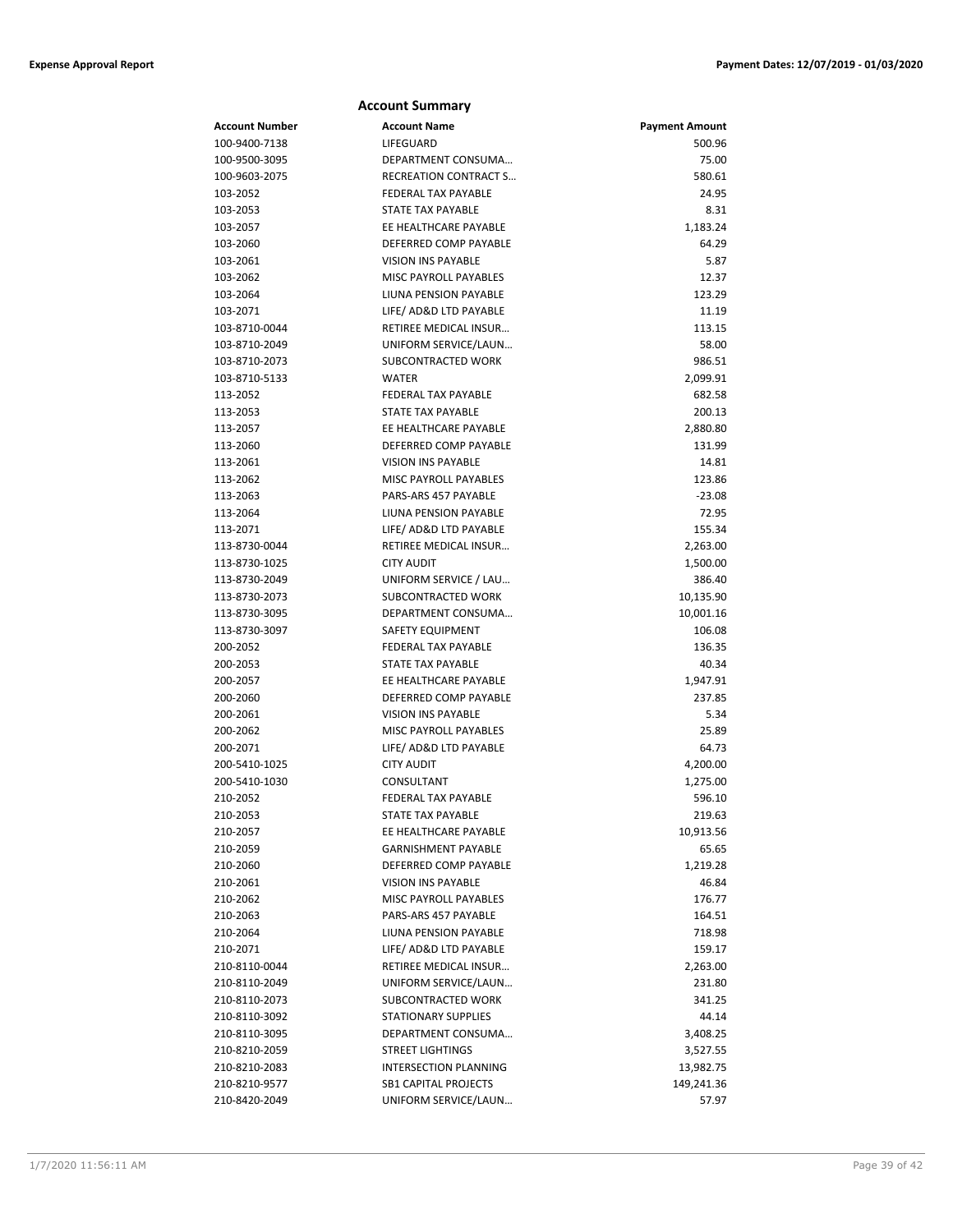|                      | <b>Account Summary</b>                             |                       |
|----------------------|----------------------------------------------------|-----------------------|
| Account Number       | <b>Account Name</b>                                | <b>Payment Amount</b> |
| 210-8420-2093        | SUBCONTRACTED WORK                                 | 1,166.67              |
| 210-8420-5131        | <b>GAS &amp; ELECTRIC</b>                          | 101.65                |
| 210-8420-5133        | <b>WATER</b>                                       | 7,849.17              |
| 211-8110-1025        | <b>AUDIT</b>                                       | 1,250.00              |
| 212-8920-9600        | <b>CONSTRUCTION IN PROG</b>                        | 529,770.45            |
| 221-6120-8184        | POLICE EQUIPMENT                                   | 22,758.61             |
| 231-2057             | EE HEALTHCARE PAYABLE                              | 6.04                  |
| 231-6660-3097        | <b>SAFETY EQUIPMENT</b>                            | 2,624.05              |
| 243-2217             | PRVNT UNADJUDICATED                                | 42,571.66             |
| 243-6110-4125        | INVESTIGATION EXPENDI                              | 425.00                |
| 251-9500-7125        | <b>SENIOR ACTIVITIES</b>                           | 4,088.21              |
| 252-2345             | <b>CENTER RENTAL DEPOSITS</b>                      | 875.07                |
| 252-3689             | <b>CENTER MAINTENANCE F</b>                        | 431.63                |
| 255-2345             | <b>CENTER RENTAL DEPOSITS</b>                      | 235.50                |
| 271-2052             | FEDERAL TAX PAYABLE                                | 596.28                |
| 271-2053             | STATE TAX PAYABLE                                  | 175.00                |
| 271-2057             | EE HEALTHCARE PAYABLE                              | 9,121.32              |
| 271-2060             | DEFERRED COMP PAYABLE                              | 1,082.98              |
| 271-2061             | <b>VISION INS PAYABLE</b>                          | 49.05                 |
| 271-2062             | <b>MISC PAYROLL PAYABLES</b>                       | 131.14                |
| 271-2063             | PARS-ARS 457 PAYABLE                               | 82.26                 |
| 271-2064             | LIUNA PENSION PAYABLE                              | 1,034.28              |
| 271-2071             | LIFE/AD&D LTD PAYABLE                              | 153.63                |
| 271-8110-0044        | RETIREE MEDICAL INSUR                              | 2,263.00              |
| 271-8110-2049        | UNIFORM SERVICE/LAUN                               | 231.80                |
| 271-8110-3095        | CONSUMABLES                                        | 1,266.56              |
| 291-2010-1047        | AMP - PRODUCTION & B                               | 11,163.96             |
| 342-8910-9544        | HIGHLAND OTIS PARK IM                              | 2,076.00              |
| 342-8910-9572        | <b>CAPRA PARK</b>                                  | 2,064.00              |
| 342-8910-9574        | <b>ELLIS PARK</b>                                  | 1,836.00              |
| 345-2052             | <b>FEDERAL TAX PAYABLE</b>                         | 6.94                  |
| 345-2053             | <b>STATE TAX PAYABLE</b>                           | 2.19                  |
| 345-2057             | EE HEALTHCARE PAYABLE                              | 35.31                 |
| 345-2060             | DEFERRED COMP PAYABLE<br><b>VISION INS PAYABLE</b> | 13.48                 |
| 345-2061             |                                                    | 0.98                  |
| 345-2062<br>345-2064 | MISC PAYROLL PAYABLES<br>LIUNA PENSION PAYABLE     | 2.03<br>10.24         |
| 345-2071             | LIFE/ LTD PAYABLE                                  | 4.88                  |
| 347-8910-9539        | <b>SOLAR PANELS</b>                                | 3,595.00              |
| 348-8910-9570        | PARKS IMPROVEMENTS                                 | 170,433.11            |
| 356-5110-9606        | OTHER DEBT SERVICE EXP                             | 1,750.00              |
| 357-5110-9606        | OTHER DEBT SERVICE EXP                             | 1,750.00              |
| 401-2002             | A/P MPWMD SURCHARGE                                | 4,047.75              |
| 401-2052             | FEDERAL TAX PAYABLE                                | 1,008.01              |
| 401-2053             | <b>STATE TAX PAYABLE</b>                           | 377.95                |
| 401-2057             | EE HEALTHCARE PAYABLE                              | 10,335.72             |
| 401-2060             | DEFERRED COMP PAYABLE                              | 1,323.17              |
| 401-2061             | <b>VISION INS PAYABLE</b>                          | 46.12                 |
| 401-2062             | MISC PAYROLL PAYABLES                              | 153.06                |
| 401-2063             | PARS-ARS 457 PAYABLE                               | 80.09                 |
| 401-2064             | LIUNA PENSION PAYABLE                              | 972.72                |
| 401-2071             | LIFE/ AD&D LTD PAYABLE                             | 199.08                |
| 401-8610-2053        | <b>OUTSIDE PRINTING SERVI</b>                      | 137.90                |
| 401-8610-2072        | <b>CONTRACT SERVICES</b>                           | 725.35                |
| 401-8610-3092        | STATIONARY SUPPLIES                                | 44.14                 |
| 401-8610-3097        | SAFETY EQUIPMENT                                   | 255.00                |
| 401-8610-4122        | DUES & MEMBERSHIP                                  | 286.00                |
| 401-8610-4124        | POSTAGE                                            | 313.80                |
|                      |                                                    |                       |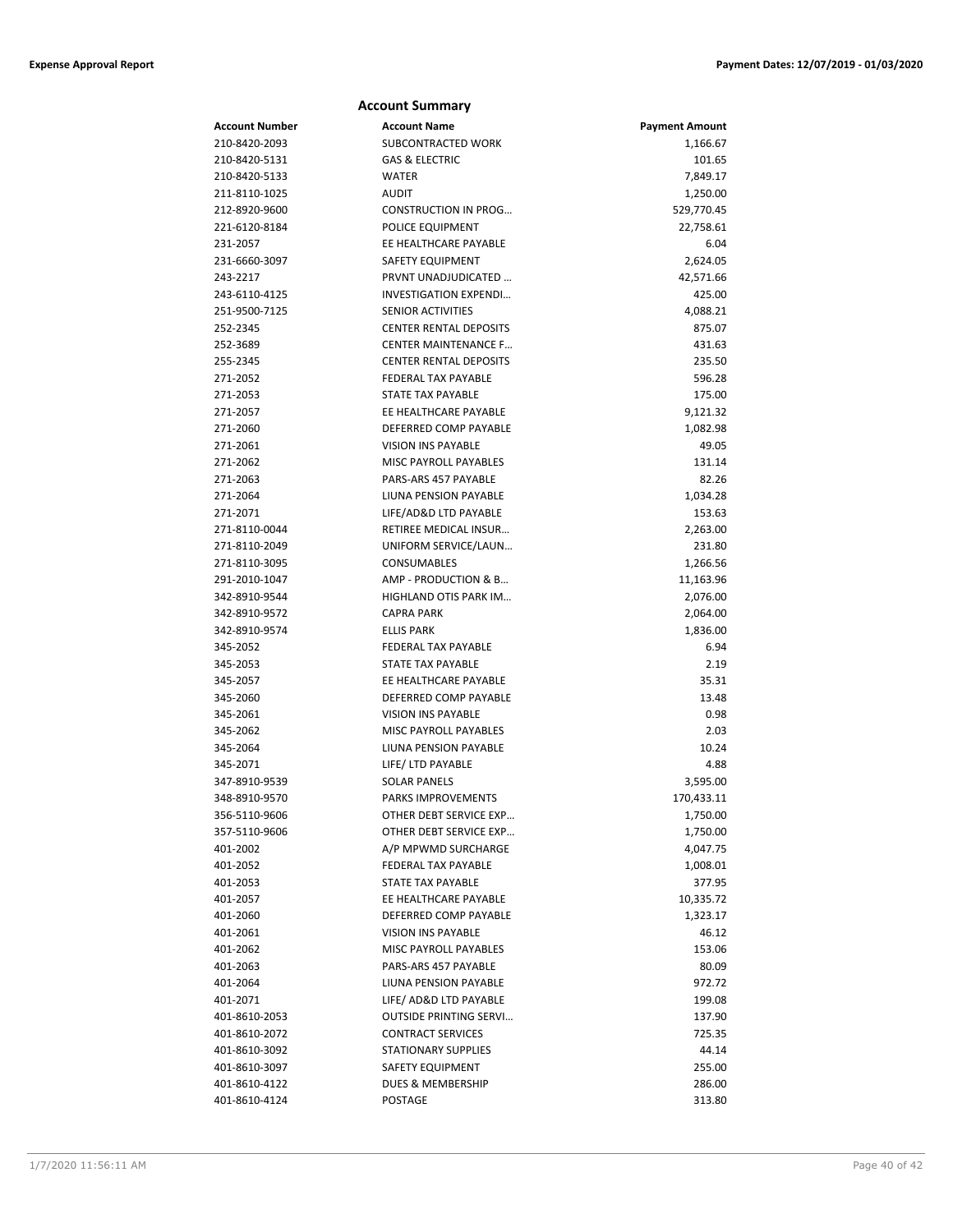|                       | <b>Account Summary</b>                         |                       |
|-----------------------|------------------------------------------------|-----------------------|
| <b>Account Number</b> | <b>Account Name</b>                            | <b>Payment Amount</b> |
| 401-8620-2049         | UNIFORM SERVICE/LAUN                           | 231.80                |
| 401-8620-2072         | <b>WATER SAMPLING</b>                          | 737.00                |
| 401-8620-2073         | SUBCONTRACTED WORK                             | 6,849.58              |
| 401-8620-3095         | DEPARTMENT CONSUMA                             | 1,006.82              |
| 401-8910-9558         | CAPITAL IMPROVEMENT                            | 425.50                |
| 501-2052              | <b>FEDERAL TAX PAYABLE</b>                     | 581.86                |
| 501-2053              | <b>STATE TAX PAYABLE</b>                       | 115.64                |
| 501-2057              | EE HEALTHCARE PAYABLE                          | 5,214.74              |
| 501-2060              | DEFERRED COMP PAYABLE                          | 686.10                |
| 501-2061              | <b>VISION INS PAYABLE</b>                      | 24.93                 |
| 501-2062              | <b>MISC PAYROLL PAYABLES</b>                   | 116.14                |
| 501-2063              | PARS-ARS 457 PAYABLE                           | 82.26                 |
| 501-2064              | LIUNA PENSION PAYABLE                          | 576.00                |
| 501-2071              | LIFE/ AD&D LTD PAYABLE                         | 138.79                |
| 501-8510-2078         | <b>OTHER EXPENSE</b>                           | 36.00                 |
| 501-8510-3092         | <b>STATIONARY SUPPLIES</b>                     | 83.09                 |
| 501-8510-4123         | <b>BOOKS &amp; PERIODICALS</b>                 | 19.00                 |
| 501-8520-2049         | UNIFORM SERVICE/LAUN                           | 231.80                |
| 501-8520-3095         | DEPARTMENT CONSUMA                             | 19.51                 |
| 501-8520-3107         | <b>TOOLS</b>                                   | 253.40                |
| 501-8520-6144         | <b>VEHICLE PARTS</b>                           | 5,757.71              |
| 501-8520-6145         | <b>VEHICLE FUEL</b>                            | 2,506.35              |
| 501-8520-6147         | <b>TIRES</b>                                   | 755.28                |
| 501-8520-6148         | <b>OUTSIDE REPAIRS</b>                         | 14,510.85             |
| 501-8520-6149         | <b>BODY REPAIR &amp; PAINTING</b>              | 4,913.26              |
| 503-2052              | <b>FEDERAL TAX PAYABLE</b>                     | 1,435.64              |
| 503-2053              | <b>STATE TAX PAYABLE</b>                       | 327.84                |
| 503-2057<br>503-2060  | EE HEALTHCARE PAYABLE<br>DEFERRED COMP PAYABLE | 8,420.96              |
| 503-2061              | <b>VISION INS PAYABLE</b>                      | 2,120.82<br>28.60     |
| 503-2062              | <b>MISC PAYROLL PAYABLES</b>                   | 85.00                 |
| 503-2063              | PARS-ARS 457 PAYABLE                           | 746.18                |
| 503-2071              | LIFE/ AD&D LTD PAYABLE                         | 223.82                |
| 503-2330              | <b>LEASE PAYABLE</b>                           | 14,647.89             |
| 503-4010-3095         | DEPARTMENT CONSUMA                             | 227.73                |
| 503-4010-3102         | COMPUTER SUPPLIES/SO                           | 33,008.98             |
| 503-4010-5132         | <b>TELEPHONE</b>                               | 2,844.76              |
| 503-4010-5135         | MOBILE COMMUNICATIO                            | 1,687.35              |
| 503-4010-5138         | DATA COMMUNICATION                             | 5,071.74              |
| 503-4010-8182         | <b>COMPUTER EQUIPMENT</b>                      | 2,271.18              |
| 503-4010-9605         | INTEREST EXPENSE                               | 81.73                 |
| 601-2106              | <b>MAYOR'S YOUTH PROGR</b>                     | 9,000.00              |
| 601-2133              | <b>WEST END PARTNERS DE</b>                    | 1,773.75              |
| 601-2190              | RETIREES DEPENDENT M                           | 11,812.13             |
| 601-2214              | BAKEWELL - CAMPUS TO                           | 192,578.33            |
| 601-2224              | MAIN GATE - PETROVICH                          | 10,450.28             |
| 670-2120-1030         | CONSULTANT                                     | 3,850.00              |
| 670-2130-1030         | <b>CONSULTING COSTS</b>                        | 5,800.00              |
| 951-2052              | <b>FEDERAL TAX PAYABLE</b>                     | 929.46                |
| 951-2053              | STATE TAX PAYABLE                              | 339.62                |
| 951-2057              | EE HEALTHCARE PAYABLE                          | 9,398.80              |
| 951-2060              | DEFERRED COMP PAYABLE                          | 1,150.76              |
| 951-2061              | <b>VISION INS PAYABLE</b>                      | 32.37                 |
| 951-2062              | MISC PAYROLL PAYABLES                          | 178.03                |
| 951-2063              | PARS-ARS 457 PAYABLE                           | 186.41                |
| 951-2064              | LIUNA PENSION PAYABLE                          | 749.45                |
| 951-2071              | LIFE/ AD&D LTD PAYABLE                         | 186.77                |
| 951-8810-1022         | <b>LEGAL SERVICES</b>                          | 7,391.82              |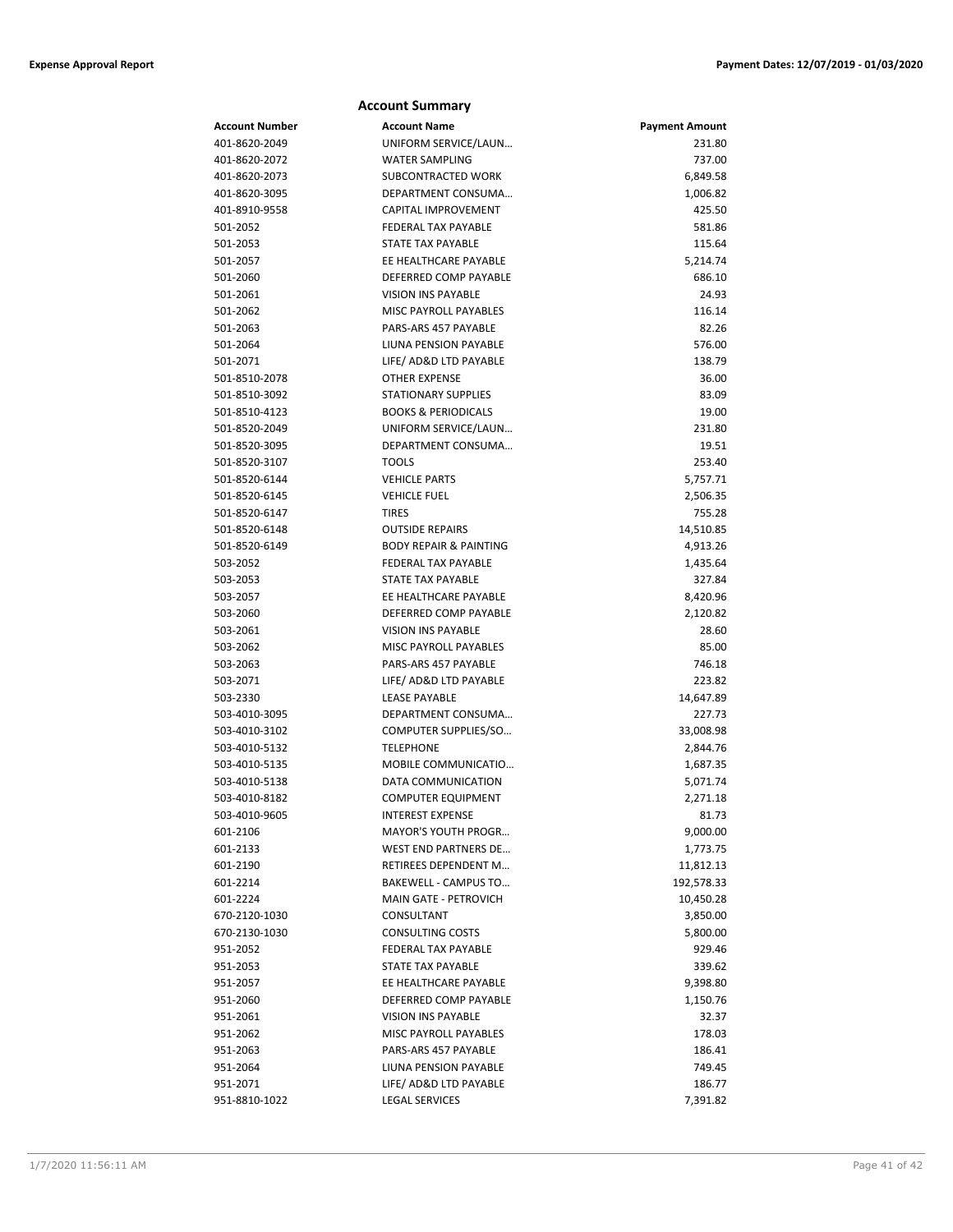|                | <b>Account Summary</b>           |                       |
|----------------|----------------------------------|-----------------------|
| Account Number | <b>Account Name</b>              | <b>Payment Amount</b> |
| 951-8810-1025  | <b>CITY AUDIT</b>                | 4,125.00              |
| 951-8810-1029  | TRAINING AND EDUCATI             | 435.67                |
| 951-8810-1030  | CONSULTANT                       | 5,317.50              |
| 951-8810-1045  | <b>WASTE DISCHARGE FEE</b>       | 2,625.00              |
| 951-8810-3092  | <b>STATIONARY SUPPLIES</b>       | 44.07                 |
| 951-8810-3095  | DEPARTMENT CONSUMA               | 108.82                |
| 951-8810-5132  | <b>TELEPHONE</b>                 | 153.18                |
| 951-8820-2049  | UNIFORM SERVICE / LAU            | 231.80                |
| 951-8820-2068  | <b>REFUSE DISPOSAL</b>           | 66.32                 |
| 951-8820-2073  | <b>SUBCONTRACTED WORK</b>        | 80.00                 |
| 951-8820-3095  | DEPARTMENT CONSUMA               | 2,171.63              |
| 951-8820-4121  | <b>MEETINGS AND TRAVEL</b>       | 300.00                |
| 951-8820-5131  | <b>GAS AND ELECTRIC</b>          | 805.47                |
| 952-8820-8194  | SEWER SYSTEM MNGT PL             | 4,971.15              |
| 953-2052       | FEDERAL TAX PAYABLE              | 5.04                  |
| 953-2053       | <b>STATE TAX PAYABLE</b>         | 3.35                  |
| 953-2057       | EE HEALTHCARE PAYABLE            | 233.06                |
| 953-2060       | DEFERRED COMP PAYABLE            | 15.56                 |
| 953-2061       | <b>VISION INS PAYABLE</b>        | 1.18                  |
| 953-2062       | <b>MISC PAYROLL PAYABLES</b>     | 0.42                  |
| 953-2063       | PARS-ARS 457 PAYABLE             | 28.70                 |
| 953-2071       | LIFE/ AD&D LTD PAYABLE           | 3.63                  |
| 953-8820-9204  | <b>LIFT STATION UPGRADES</b>     | 354,552.00            |
| 953-8820-9205  | CANYON DEL REY SEWER L           | 4,144.64              |
| 953-8820-9214  | DEL MONTE SWR MAIN R             | 7,630.56              |
| 953-8820-9218  | SEWER LINE REPLACEME             | 2,205.00              |
| 971-9710-9599  | <b>RENTAL PROPERTY EXP &amp;</b> | 195.90                |
| 973-9710-9526  | <b>AFFORDABLE HOUSING</b>        | 214.06                |
|                | <b>Grand Total:</b>              | 3,139,897.88          |

### **Project Account Summary**

| <b>Project Account Key</b> |                     | <b>Payment Amount</b> |
|----------------------------|---------------------|-----------------------|
| **None**                   |                     | 2,888,055.90          |
| 271EMP                     |                     | 924.38                |
| 5005005 AA                 |                     | 138.65                |
| 5005006 AA                 |                     | 6,150.00              |
| 5005010 AA                 |                     | 1,595.85              |
| 5005011 AA                 |                     | 67.63                 |
| 5005012 AA                 |                     | 1,760.76              |
| 5005014 AA                 |                     | 22.90                 |
| 5005015 AA                 |                     | 8,652.00              |
| 5005054 AA                 |                     | 23.62                 |
| 5005060 AA                 |                     | 3,612.05              |
| 5005061 NB                 |                     | 106.08                |
| 951VENDOR                  |                     | 6,545.56              |
| 953VENDORS                 |                     | 222,242.50            |
|                            | <b>Grand Total:</b> | 3,139,897.88          |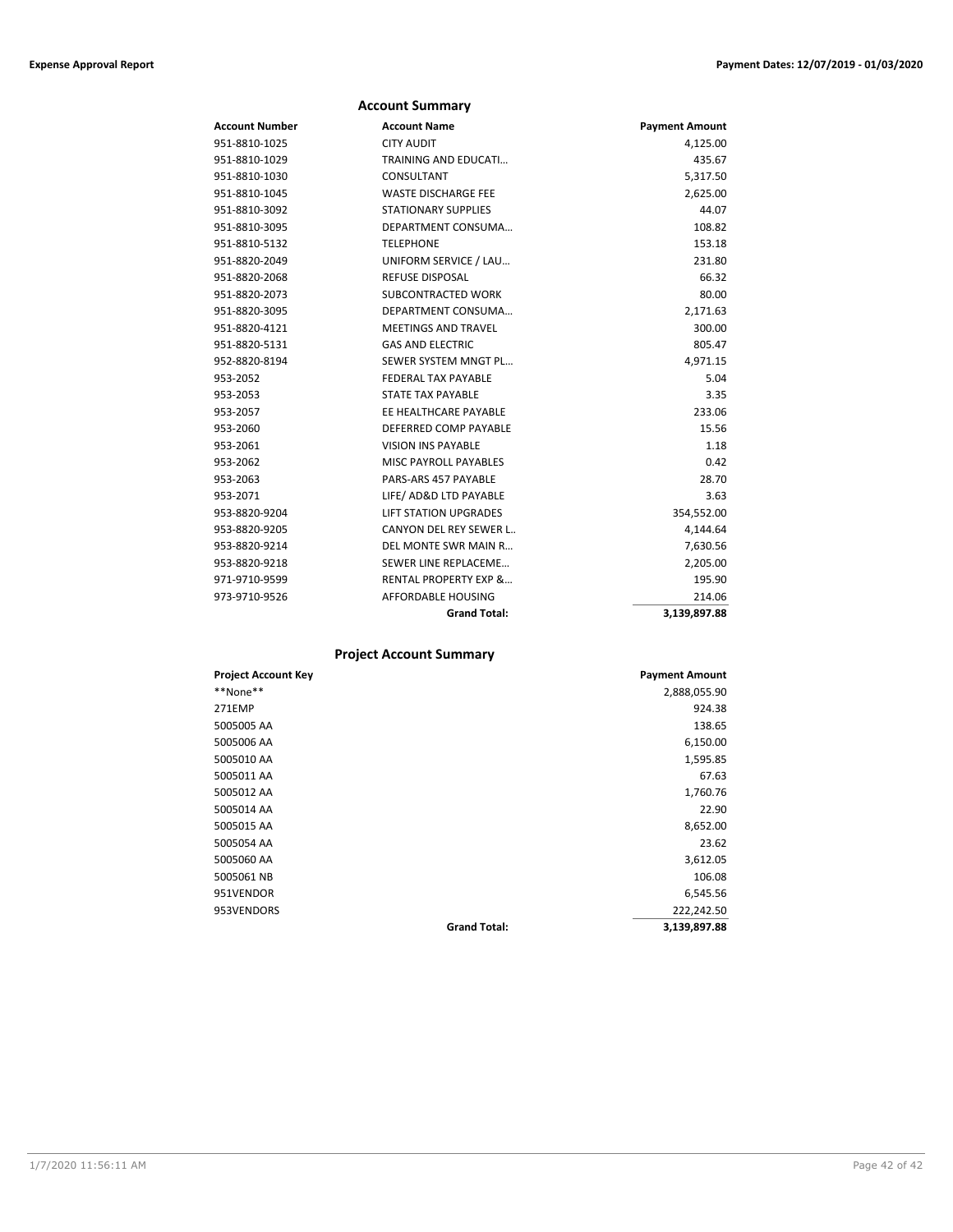

# **Distribution Report**

Seaside, CA Payroll Set: 01 Expense Range - Payment Range 12/07/2019-01/03/2020

**Amount**

| Fund: 100 - GENERAL FUND |                                 |            |
|--------------------------|---------------------------------|------------|
| 100-1010-0001            | SALARIES                        | 3,723.25   |
| 100-1010-0020            | PART-TIME HOURLY WAGES          | 1,455.40   |
| 100-2010-0001            | SALARIES                        | 19,493.82  |
| 100-2010-0018            | <b>AUTO ALLOWANCE</b>           | 400.00     |
| 100-2010-0019            | <b>HOUSING ALLOWANCE</b>        | 3,100.00   |
| 100-2010-0020            | PART-TIME HOURLY WAGES          | 5,470.52   |
| 100-2021-0001            | <b>SALARIES</b>                 | 14,929.02  |
| 100-2021-1033            | <b>FITNESS PROGRAM</b>          | 45.00      |
| 100-2031-0001            | SALARIES                        | 24,343.54  |
| 100-2031-1029            | TRAINING AND EDUCATION          | 181.00     |
| 100-2031-1033            | <b>FITNESS PROGRAM</b>          | 345.93     |
| 100-2042-0020            | PART-TIME HOURLY WAGES          | 7,418.60   |
| 100-3010-0001            | SALARIES                        | 29,538.52  |
| 100-5110-0001            | SALARIES                        | 53,575.86  |
| 100-5110-0012            | VACATION\COMP TIME PAYOFF       | 2,202.00   |
| 100-5110-0041            | <b>MEDICAL INSURANCE</b>        | 92.30      |
| 100-5110-1029            | <b>TRAINING &amp; EDUCATION</b> | 1,529.94   |
| 100-5110-1033            | <b>FITNESS PROGRAM</b>          | 74.99      |
| 100-6110-0001            | SALARIES                        | 65,785.00  |
| 100-6110-0002            | <b>OVERTIME</b>                 | 2,201.30   |
| 100-6110-0003            | <b>HOLIDAY OVERTIME</b>         | 1,983.33   |
| 100-6110-0004            | UNIFORM ALLOWANCE               | 594.00     |
| 100-6110-0020            | PART-TIME HOURLY WAGES          | 5,817.95   |
| 100-6110-0099            | TUITION REIMBURSEMENTS          | 621.00     |
| 100-6110-1029            | <b>TRAINING &amp; EDUCATION</b> | 527.00     |
| 100-6110-1033            | <b>FITNESS PROGRAM</b>          | 152.97     |
| 100-6120-0001            | SALARIES                        | 225,542.25 |
| 100-6120-0002            | <b>OVERTIME</b>                 | 25,160.72  |
| 100-6120-0003            | <b>HOLIDAY OVERTIME</b>         | 17,919.52  |
| 100-6120-0004            | UNIFORM ALLOWANCE               | 2,208.00   |
| 100-6120-0020            | PART-TIME HOURLY WAGES          | 5,200.91   |
| 100-6120-1033            | <b>FITNESS PROGRAM</b>          | 325.00     |
| 100-6130-0001            | SALARIES                        | 65,391.67  |
| 100-6130-0002            | <b>OVERTIME</b>                 | 7,709.35   |
| 100-6130-0004            | UNIFORM ALLOWANCE               | 486.00     |
| 100-6130-1033            | <b>FTINESS PROGRAM</b>          | 45.00      |
| 100-6150-0001            | SALARIES                        | 6,945.36   |
| 100-6150-0004            | UNIFORM ALLOWANCE               | 78.00      |
| 100-6160-0001            | SALARIES                        | 5,239.73   |
| 100-6160-0002            | <b>OVERTIME</b>                 | 16.86      |
| 100-6160-0004            | UNIFORM ALLOWANCE               | 78.00      |
| 100-6160-0041            | MEDICAL INSURANCE               | 92.30      |
| 100-6170-0020            | PART-TIME HOURLY WAGES          | 3,821.59   |
| 100-6610-0001            | SALARIES                        | 16,476.68  |
| 100-6610-0004            | UNIFORM ALLOWANCE               | 75.00      |
| 100-6640-0001            | SALARIES                        | 221,625.89 |
| 100-6640-0002            | <b>OVERTIME</b>                 | 34,653.89  |
| 100-6640-0003            | HOLIDAY OVERTIME                | 21,285.54  |
| 100-6640-0004            | UNIFORM ALLOWANCE               | 2,225.00   |
| 100-6640-0008            | OPER COMP DIV CHIEFS ST TIME    | 2,704.59   |
| 100-6640-1033            | <b>FITNESS PROGRAM</b>          | 230.40     |
| 100-6660-0020            | PART-TIME HOURLY WAGES          | 607.86     |
| 100-7110-0001            | SALARIES                        | 3,587.25   |
|                          |                                 |            |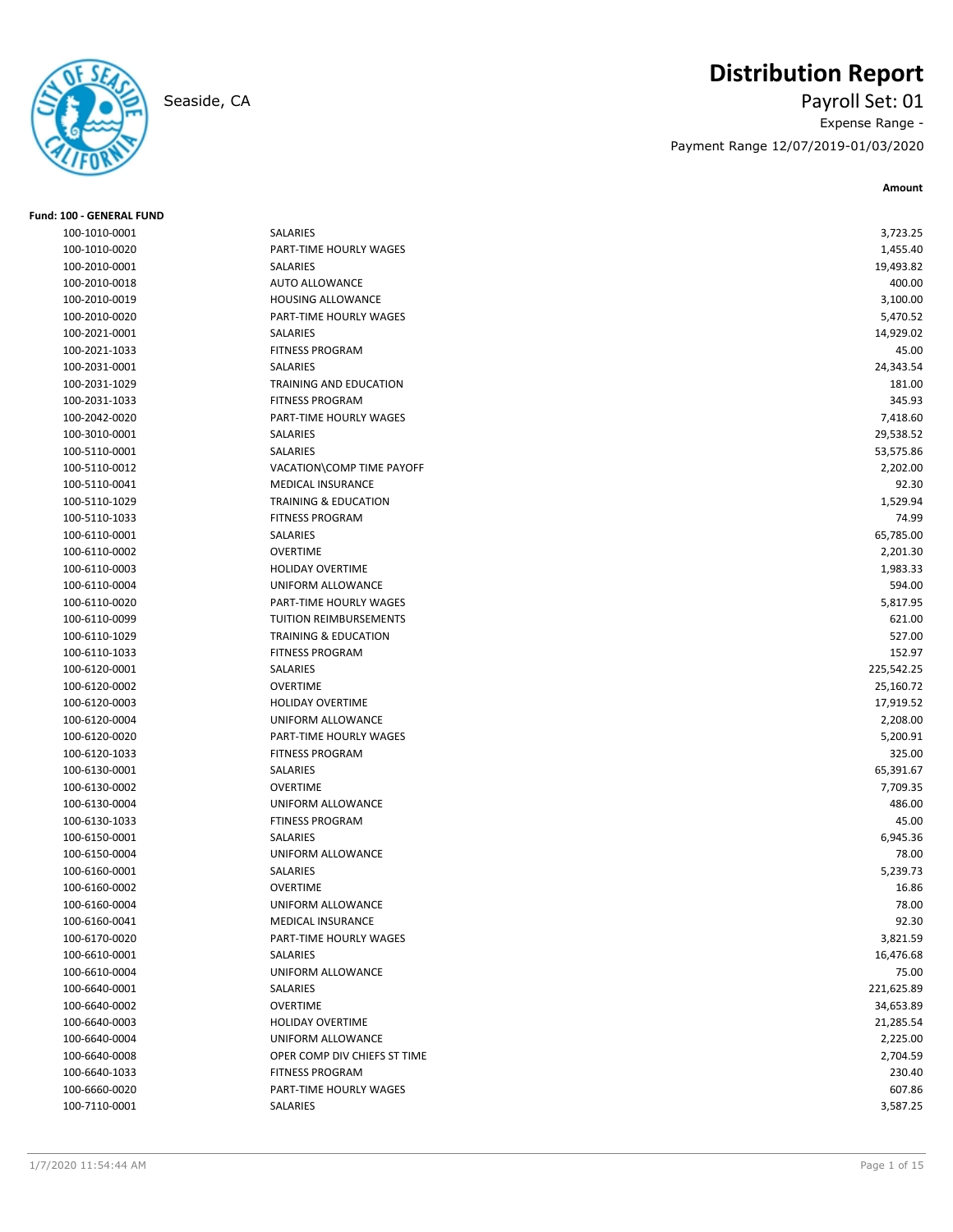| 100-7110-0020 |
|---------------|
| 100-7210-0001 |
| 100-7220-0001 |
| 100-7220-0002 |
| 100-7310-0001 |
| 100-7310-0020 |
| 100-7410-0001 |
| 100-7410-0020 |
| 100-7410-0041 |
| 100-7410-1033 |
| 100-8310-0001 |
| 100-8310-0002 |
| 100-8310-0020 |
| 100-8310-0097 |
| 100-8410-0001 |
| 100-8420-0001 |
| 100-8430-0001 |
| 100-8430-0002 |
| 100-8440-0001 |
| 100-8440-0002 |
| 100-8450-0001 |
| 100-8910-0001 |
| 100-8910-1033 |
| 100-9100-0001 |
| 100-9100-0002 |
| 100-9100-0020 |
| 100-9105-0001 |
| 100-9105-0002 |
| 100-9105-0012 |
| 100-9105-0020 |
| 100-9200-0002 |
| 100-9200-0020 |
| 100-9310-0001 |
| 100-9310-0020 |
| 100-9310-1033 |
| 100-9320-0020 |
| 100-9330-0020 |
| 100-9340-0002 |
| 100-9340-0020 |
| 100-9350-0020 |
| 100-9400-0001 |
| 100-9400-0002 |
| 100-9400-0020 |
| 100-9500-0002 |
| 100-9500-0020 |

| 100-7110-0020 | PART-TIME HOURLY WAGES    | 2,587.68  |
|---------------|---------------------------|-----------|
| 100-7210-0001 | <b>SALARIES</b>           | 15,472.81 |
| 100-7220-0001 | SALARIES                  | 6,401.68  |
| 100-7220-0002 | <b>OVERTIME</b>           | 1,145.26  |
| 100-7310-0001 | <b>SALARIES</b>           | 15,398.87 |
| 100-7310-0020 | PART-TIME HOURLY WAGES    | 5,199.47  |
| 100-7410-0001 | <b>SALARIES</b>           | 23,531.49 |
| 100-7410-0020 | PART-TIME HOURLY          | 2,353.30  |
| 100-7410-0041 | <b>MEDICAL INSURANCE</b>  | 92.30     |
| 100-7410-1033 | <b>FITNESS PROGRAM</b>    | 44.00     |
| 100-8310-0001 | SALARIES                  | 14,217.18 |
| 100-8310-0002 | <b>OVERTIME</b>           | 2,758.80  |
| 100-8310-0020 | PART-TIME HOURLY WAGES    | 130.48    |
| 100-8310-0097 | UNALLOCATED PAGER         | 3,981.28  |
| 100-8410-0001 | SALARIES                  | 4,013.47  |
| 100-8420-0001 | SALARIES                  | 21,288.72 |
| 100-8430-0001 | SALARIES                  | 10,123.14 |
| 100-8430-0002 | <b>OVERTIME</b>           | 2,155.94  |
| 100-8440-0001 | SALARIES                  | 3,164.49  |
| 100-8440-0002 | <b>OVERTIME</b>           | 209.49    |
| 100-8450-0001 | SALARIES                  | 3,115.25  |
| 100-8910-0001 | <b>SALARIES</b>           | 45,663.33 |
| 100-8910-1033 | <b>FITNESS PROGRAM</b>    | 135.00    |
| 100-9100-0001 | SALARIES                  | 11,590.57 |
| 100-9100-0002 | <b>OVERTIME</b>           | 7.80      |
| 100-9100-0020 | PART-TIME HOURLY WAGES    | 7,028.77  |
| 100-9105-0001 | SALARIES                  | 4,506.75  |
| 100-9105-0002 | <b>OVERTIME</b>           | 126.75    |
| 100-9105-0012 | VACATION\COMP TIME PAYOFF | 565.03    |
| 100-9105-0020 | PART-TIME HOURLY WAGES    | 13,229.08 |
| 100-9200-0002 | <b>OVERTIME</b>           | 181.60    |
| 100-9200-0020 | PART-TIME HOURLY WAGES    | 10,119.25 |
| 100-9310-0001 | SALARIES                  | 11,522.88 |
| 100-9310-0020 | PART-TIME HOURLY WAGES    | 3,589.46  |
| 100-9310-1033 | <b>FITNESS PROGRAM</b>    | 45.00     |
| 100-9320-0020 | PART-TIME HOURLY WAGES    | 6,296.16  |
| 100-9330-0020 | PART-TIME HOURLY WAGES    | 7,958.01  |
| 100-9340-0002 | <b>OVERTIME</b>           | 51.60     |
| 100-9340-0020 | PART-TIME HOURLY WAGES    | 5,620.43  |
| 100-9350-0020 | PART-TIME HOURLY WAGES    | 4,838.48  |
| 100-9400-0001 | SALARIES                  | 5,366.86  |
| 100-9400-0002 | <b>OVERTIME</b>           | 20.15     |
| 100-9400-0020 | PART-TIME HOURLY WAGES    | 23,452.52 |
| 100-9500-0002 | <b>OVERTIME</b>           | 40.64     |
| 100-9500-0020 | PART-TIME HOURLY WAGES    | 3,764.37  |
|               |                           |           |

**Fund 100 - GENERAL FUND Total: 28,522.36 1,218,440.19**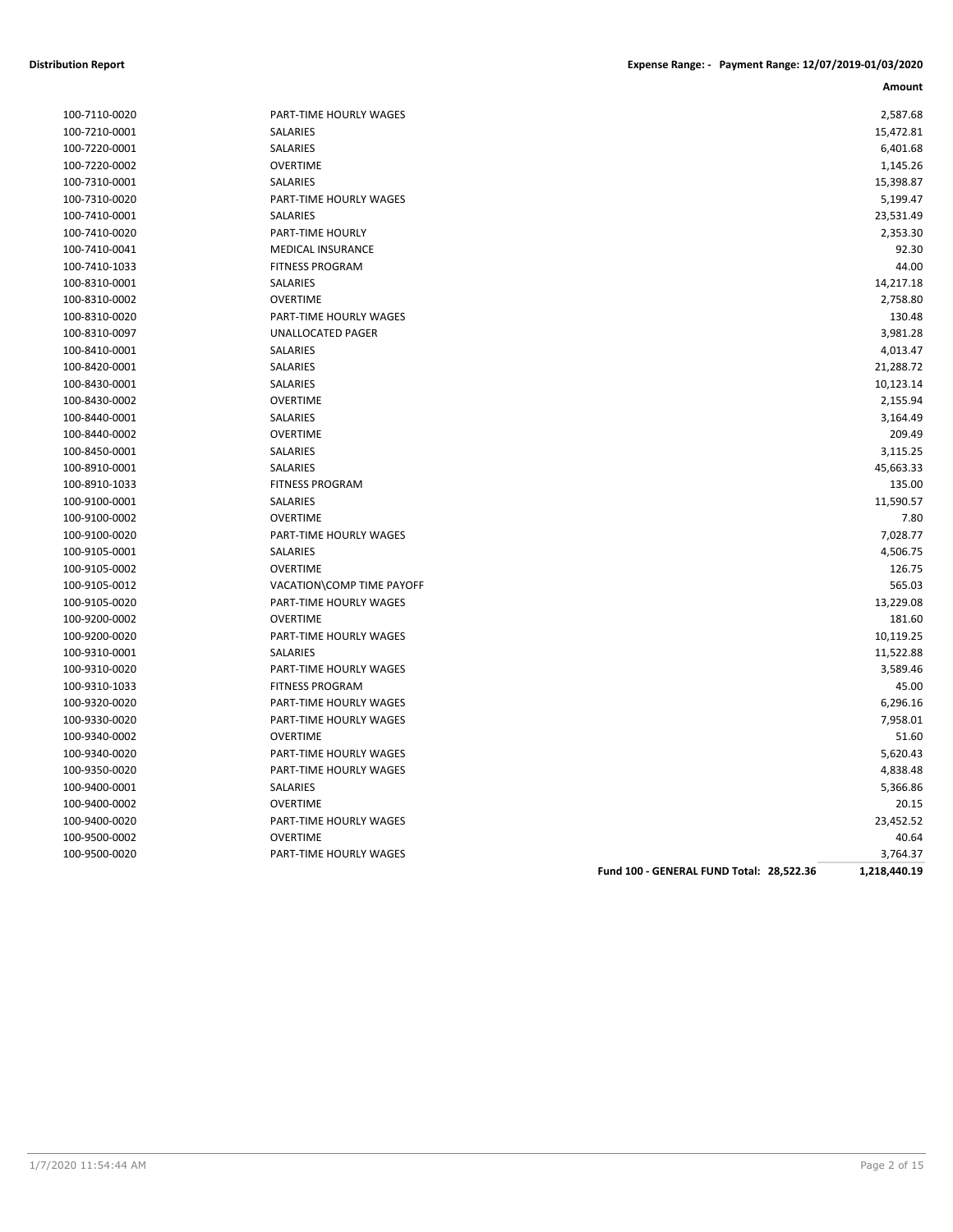| Fund: 103 - LAGUNA GRANDE PKG FUND |  |
|------------------------------------|--|
|------------------------------------|--|

103-8710-0001 SALARIES 846.94

| 103-8710-0002 | <b>OVERTIME</b> |                                          |               | 298.31   |
|---------------|-----------------|------------------------------------------|---------------|----------|
|               |                 | Fund 103 - LAGUNA GRANDE PKG FUND Total: | 25.61<br>____ | 1.145.25 |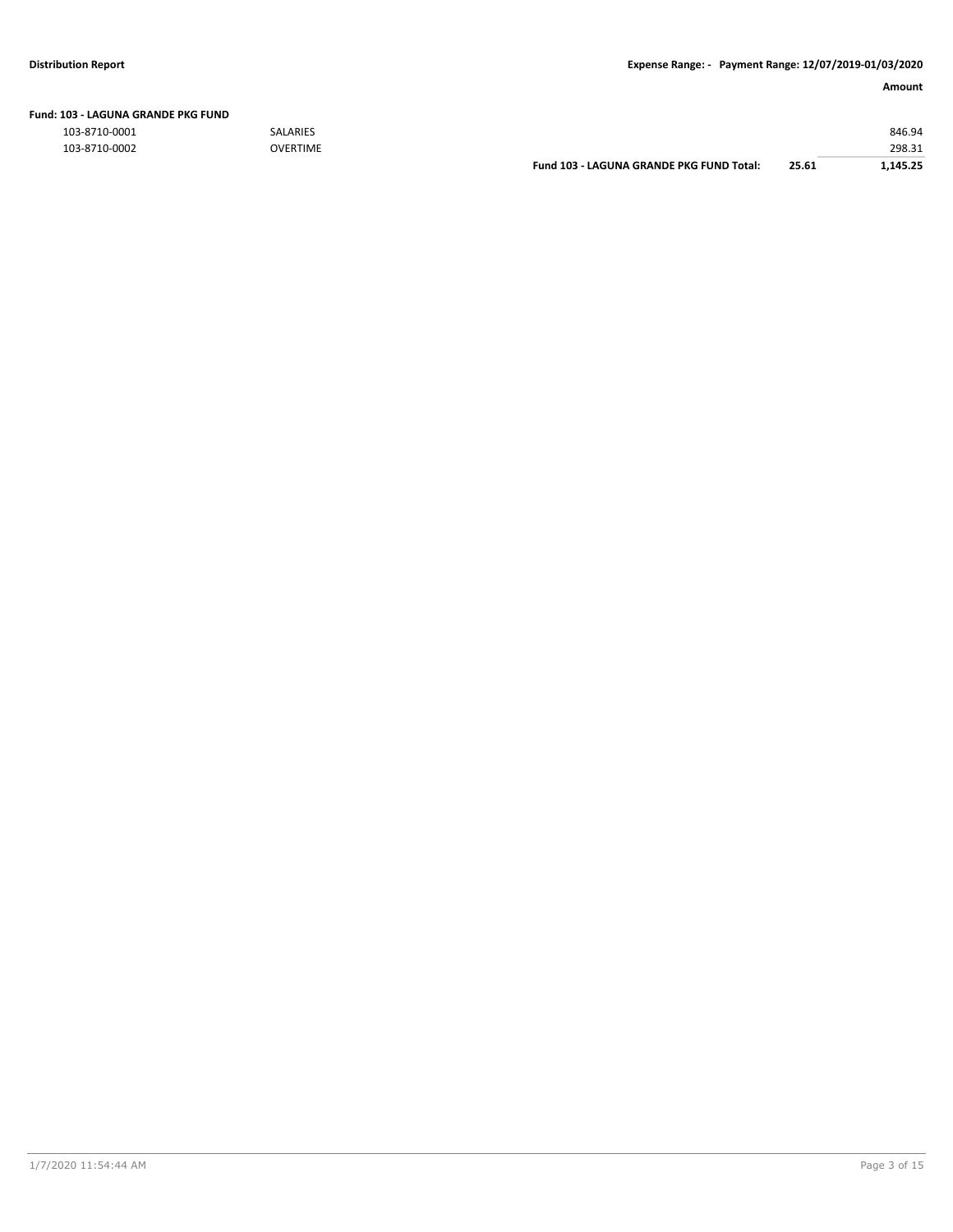### **Fund: 113 - POMA & DMDC FUND**

| 113-8730-0001 | SALARIES                              |                                    |        | 13,736.81   |
|---------------|---------------------------------------|------------------------------------|--------|-------------|
| 113-8730-0002 | <b>OVERTIME</b>                       |                                    |        | 824.85      |
| 113-8730-0020 | PART-TIME HOURLY WAGES                |                                    |        | 3,348.88    |
| 113-8730-0041 | <b>MEDICAL INSURANCE</b>              |                                    |        | 92.30       |
| 113-8730-1029 | TRAINING AND EDUCATION                |                                    |        | 146.01      |
| 113-8730-2075 | <b>CONTRACT SERVICES - NOT BILLED</b> |                                    |        | $-1,144.48$ |
| 113-8730-4121 | <b>MEETINGS &amp; TRAVEL</b>          |                                    |        | 1,304.48    |
|               |                                       | Fund 113 - POMA & DMDC FUND Total: | 492.70 | 18,308.85   |
|               |                                       |                                    |        |             |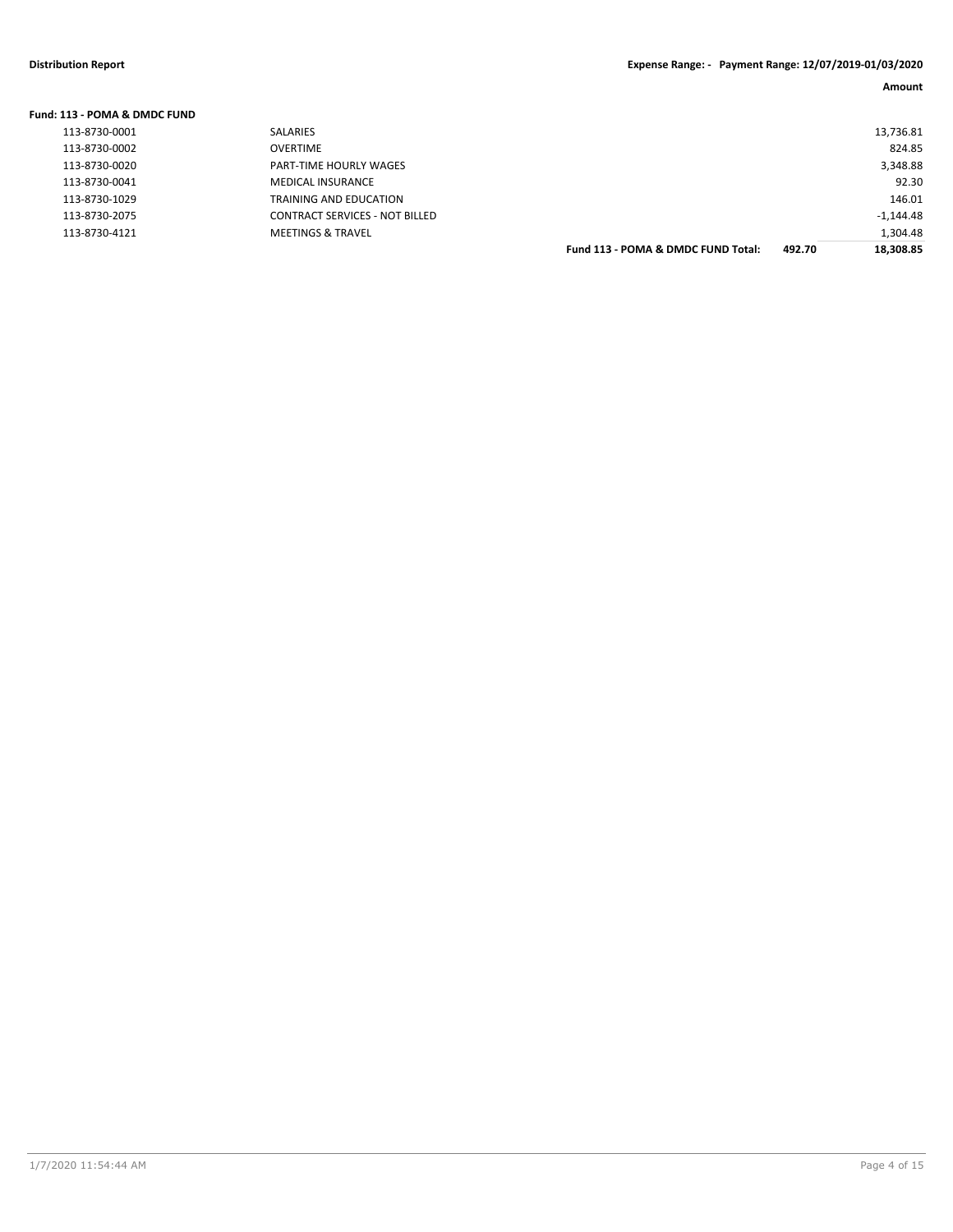**Fund: 200 - CDBG FUND** 200-5410-0001 SALARIES 3,236.66

**Fund 200 - CDBG FUND Total: 72.40 3,236.66**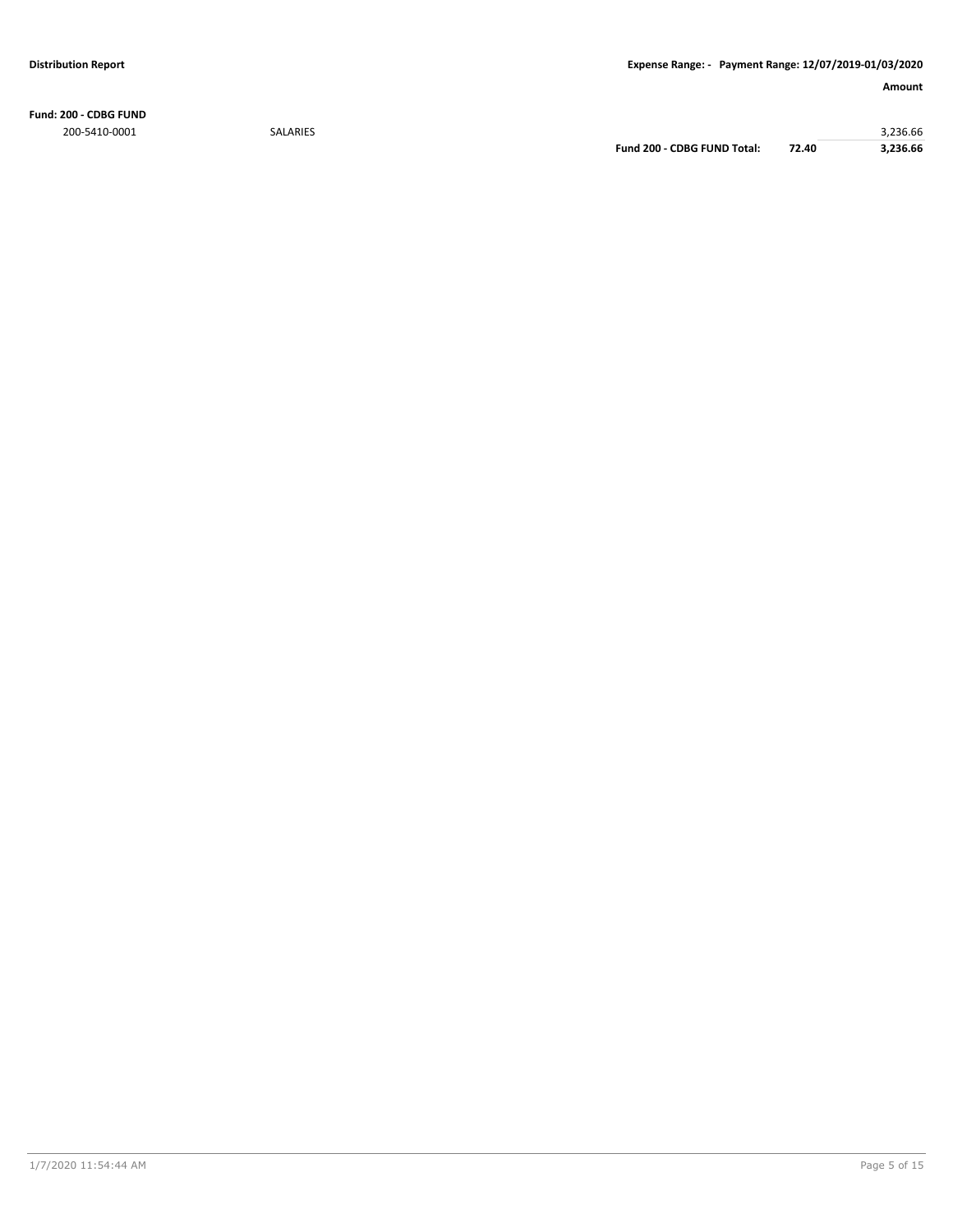### **Fund: 210 - STREETS FUND**

|                                         | <b>Eughbia CEREFEC FUNIO Tatal.</b><br>CFA<br><b>31.000.50</b> |
|-----------------------------------------|----------------------------------------------------------------|
| 210-8420-0001<br>SALARIES               | 1.682.09                                                       |
| 210-8110-0020<br>PART-TIME HOURLY WAGES | 1,739.68                                                       |
| 210-8110-0002<br><b>OVERTIME</b>        | 695.00                                                         |
| 210-8110-0001<br><b>SALARIES</b>        | 16,963.81                                                      |

| <b>Fund 210 - STREETS FUND Total:</b> | 654.75 | 1,682.09<br>21,080.58 |
|---------------------------------------|--------|-----------------------|
|                                       |        | 1,739.68              |
|                                       |        | 695.00                |
|                                       |        | 16,963.81             |
|                                       |        |                       |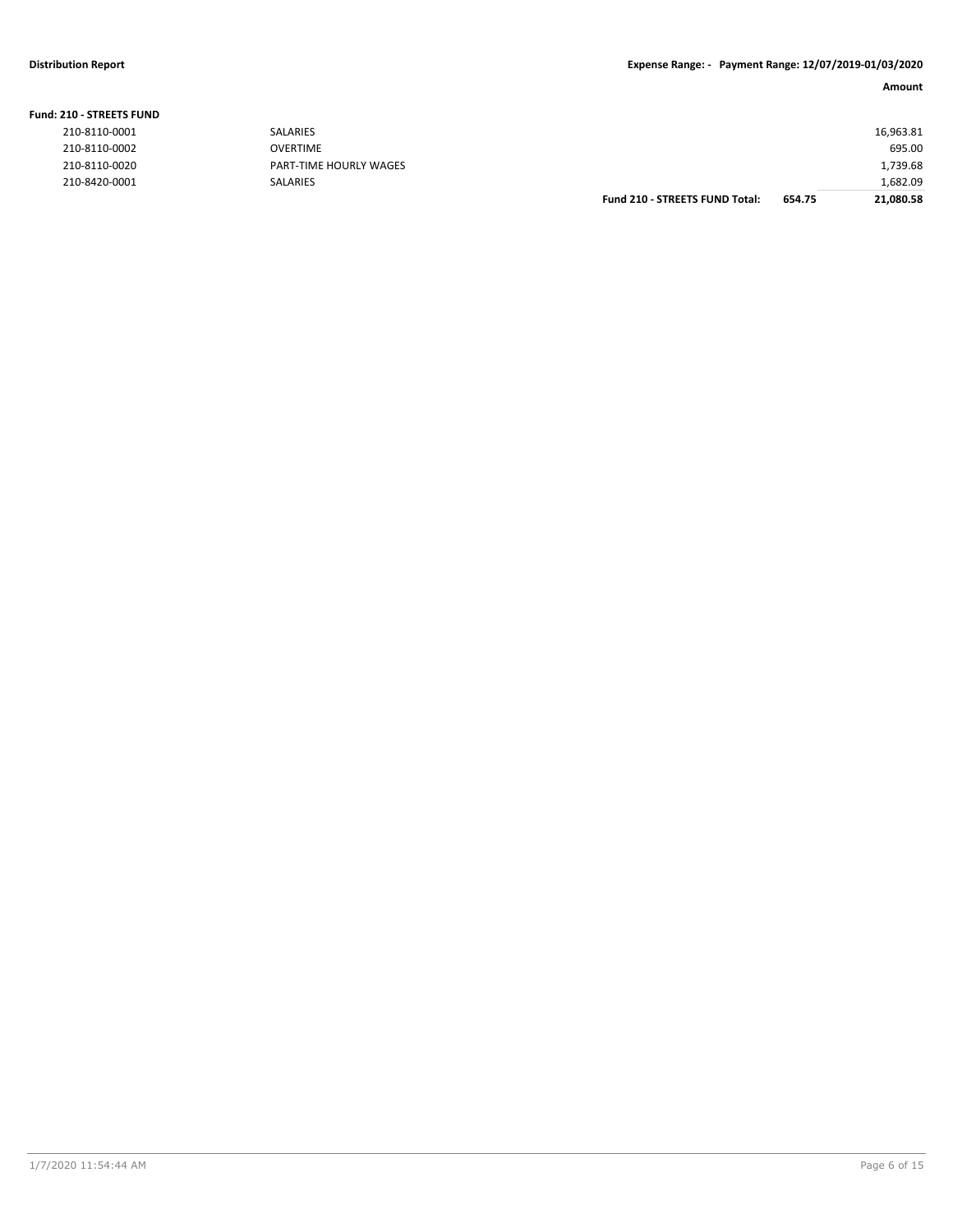**Fund: 231 - SAFER - FEMA GRANT** 231-6660-0020 PART-TIME HOURLY WAGES 448.00

**Fund 231 - SAFER - FEMA GRANT Total: 448.00**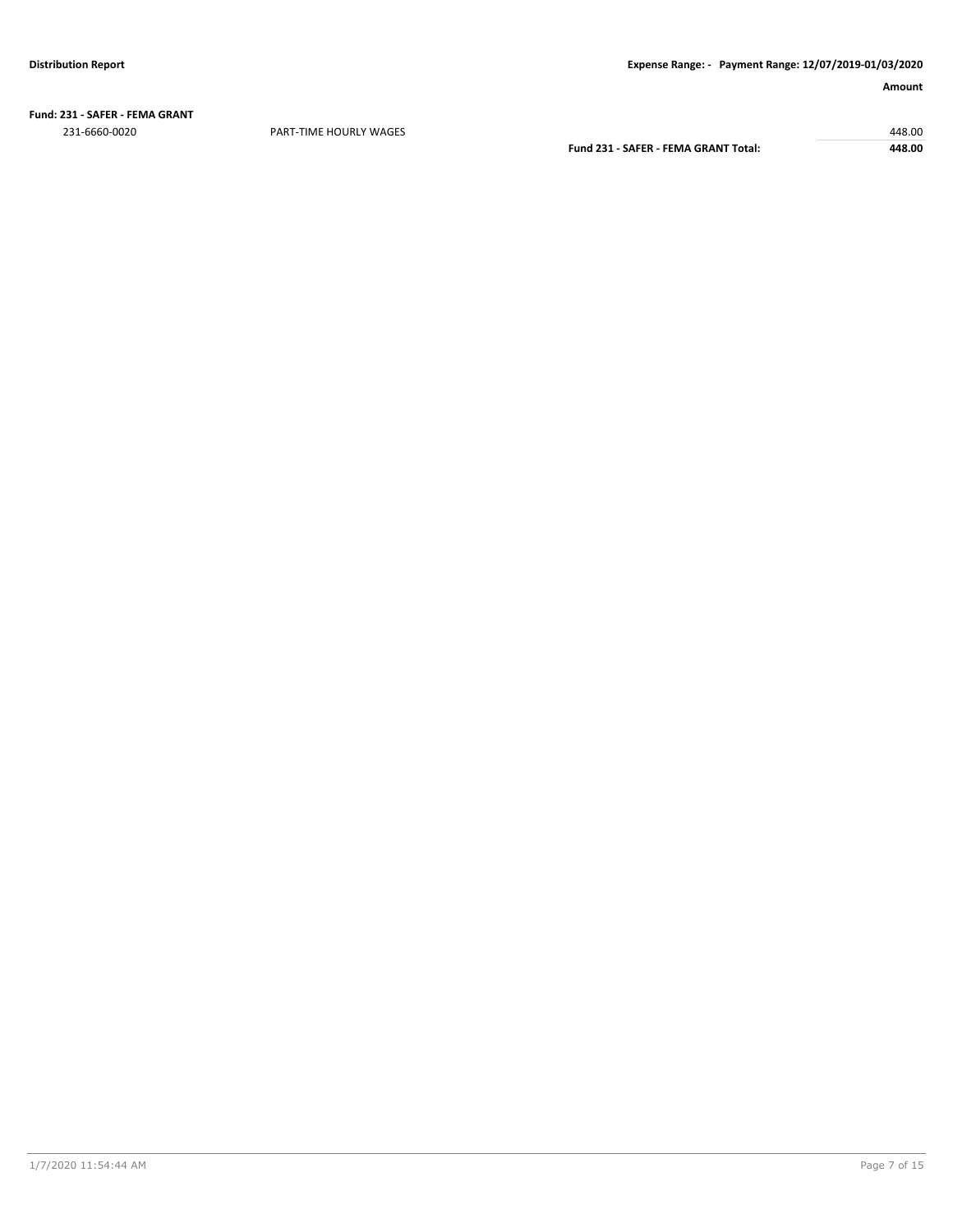### **Fund: 271 - STORMWATER FUND**

| 271-8110-0001 | SALARI        |
|---------------|---------------|
| 271-8110-0002 | OVERTI        |
| 271-8110-0020 | PART-T        |
| 271-8110-1033 | <b>FITNES</b> |

|                       |                        | <b>Fund 271 - STORMWATER FUND Total:</b> | 387.87 | 14,982.11 |
|-----------------------|------------------------|------------------------------------------|--------|-----------|
| 271-8110-1033         | <b>FITNESS PROGRAM</b> |                                          |        | 6.75      |
| 271-8110-0020         | PART-TIME HOURLY WAGES |                                          |        | 402.30    |
| 271-8110-0002         | OVERTIME               |                                          |        | 344.70    |
| 271-8110-0001         | SALARIES               |                                          |        | 14,228.36 |
| !71 - STORMWATER FUND |                        |                                          |        |           |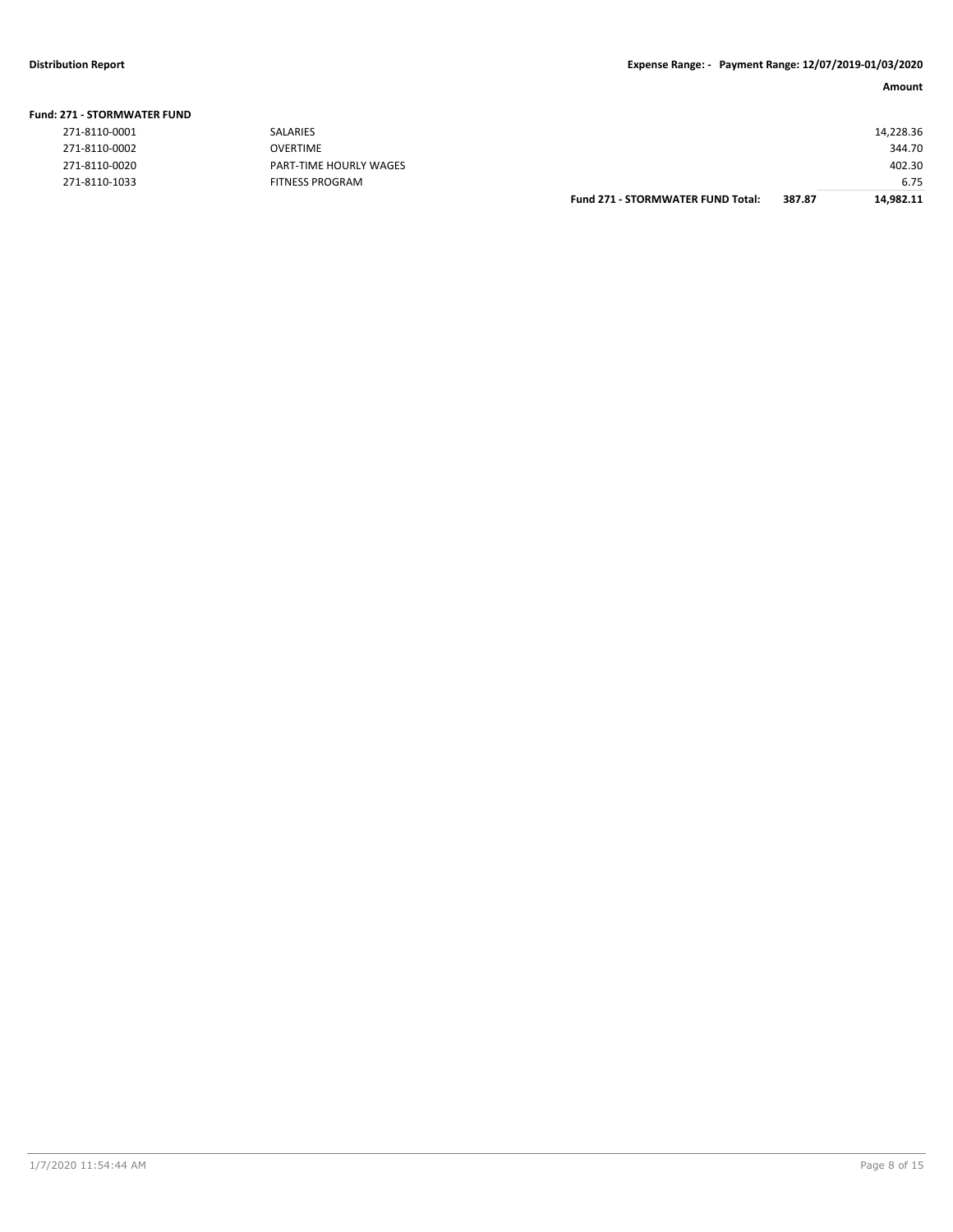### **Fund: 345 - WBUV INFRASTRUCTURE IMPRO**

345-8910-0001 SALARIES 143.22

**Fund 345 - WBUV INFRASTRUCTURE IMPRO Total: 3.00 143.22**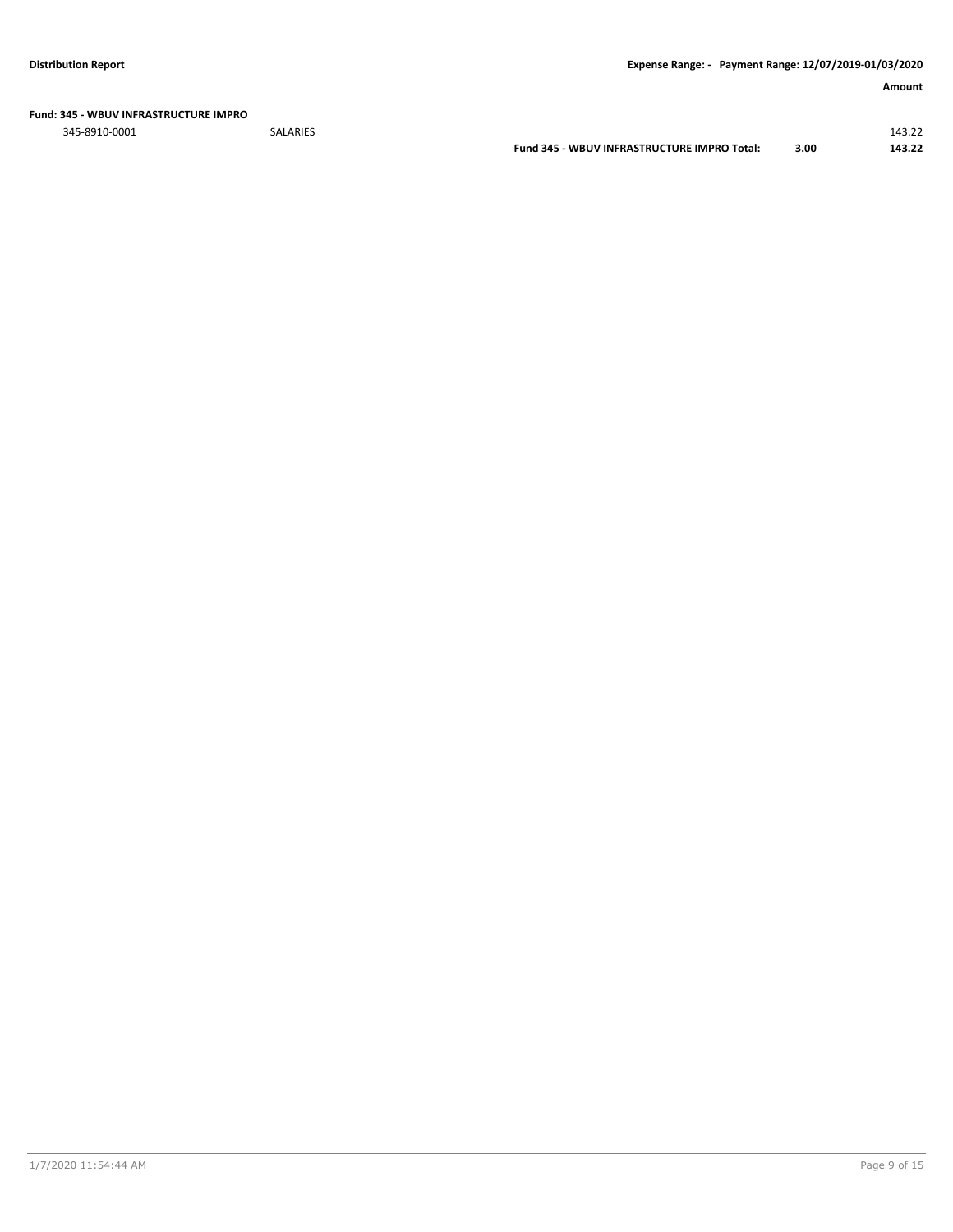### **Distribution Report Expense Range: - Payment Range: 12/07/2019-01/03/2020**

### **Amount**

| IO1 - WATER FUND |                        |                                     |        |           |
|------------------|------------------------|-------------------------------------|--------|-----------|
| 401-8610-0001    | <b>SALARIES</b>        |                                     |        | 513.87    |
| 401-8620-0001    | <b>SALARIES</b>        |                                     |        | 15,862.24 |
| 401-8620-0002    | <b>OVERTIME</b>        |                                     |        | 1,279.67  |
| 401-8620-1033    | <b>FITNESS PROGRAM</b> |                                     |        | 31.50     |
|                  |                        | <b>Fund 401 - WATER FUND Total:</b> | 445.55 | 17,687.28 |

**Fund: 401 - WATER FUND**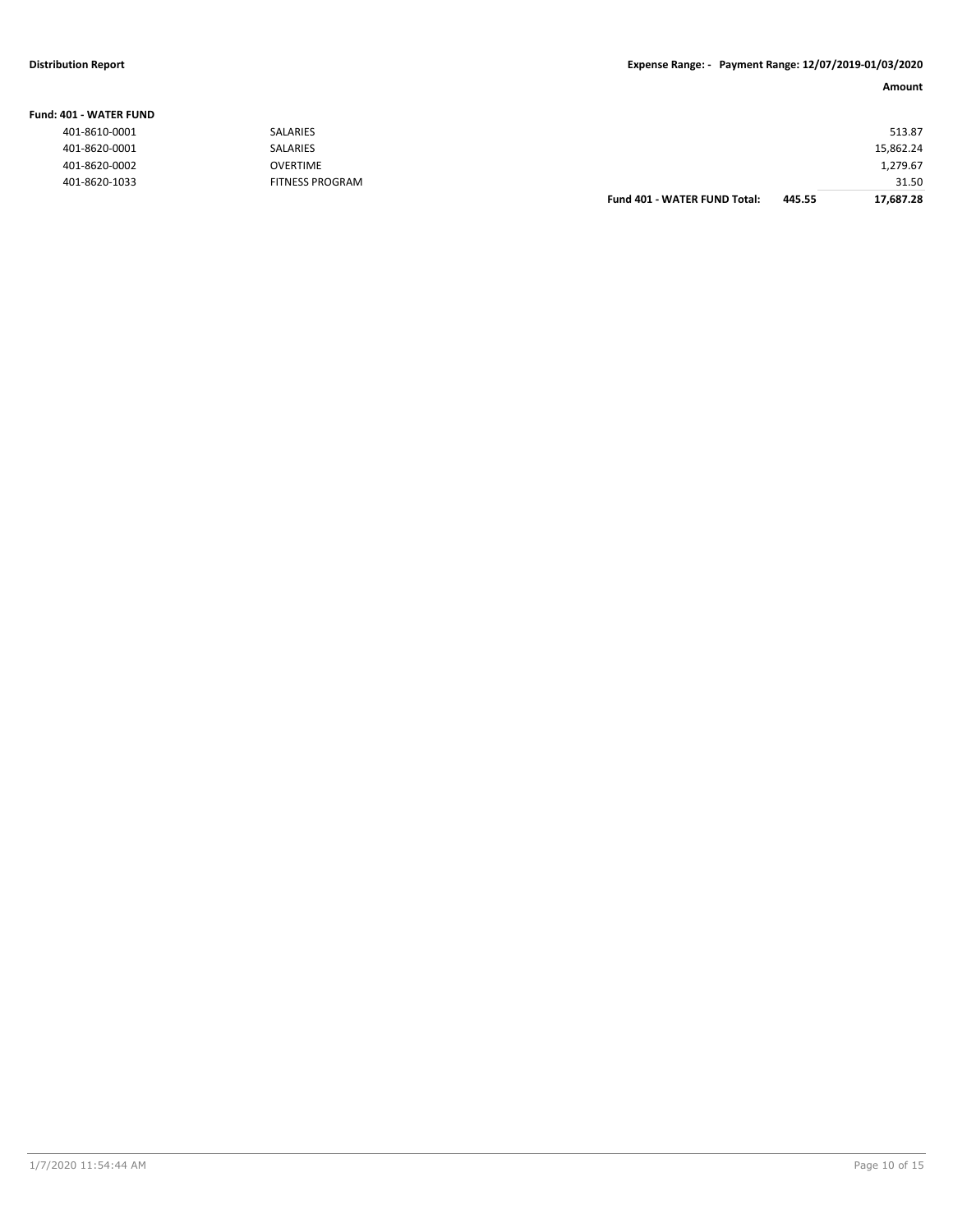| <b>Fund: 501 - EQUIPMT MAINT FUND</b> |           |
|---------------------------------------|-----------|
| <b>FOA OFAO OOOA</b>                  | CALABIEC. |

|               |                 | <b>Fund 501 - EQUIPMT MAINT FUND Total:</b> | 336.00 | 13.084.47 |
|---------------|-----------------|---------------------------------------------|--------|-----------|
| 501-8520-0001 | <b>SALARIES</b> |                                             |        | 12,056.72 |
| 501-8510-0001 | <b>SALARIES</b> |                                             |        | 1,027.75  |
|               |                 |                                             |        |           |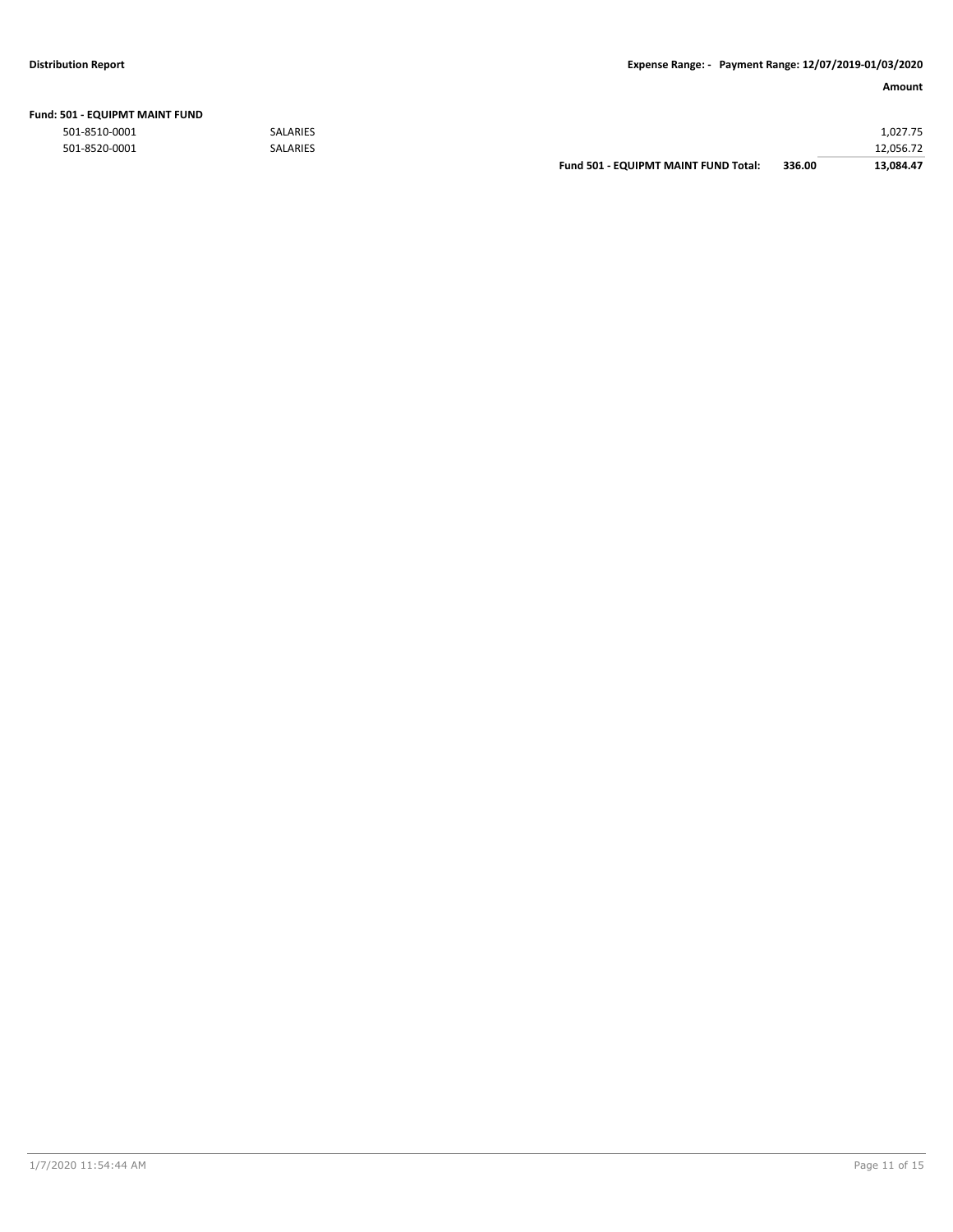### **Fund: 503 - MIS FUND**

| 16,453.96 |
|-----------|
| 45.00     |
| 16,408.96 |
|           |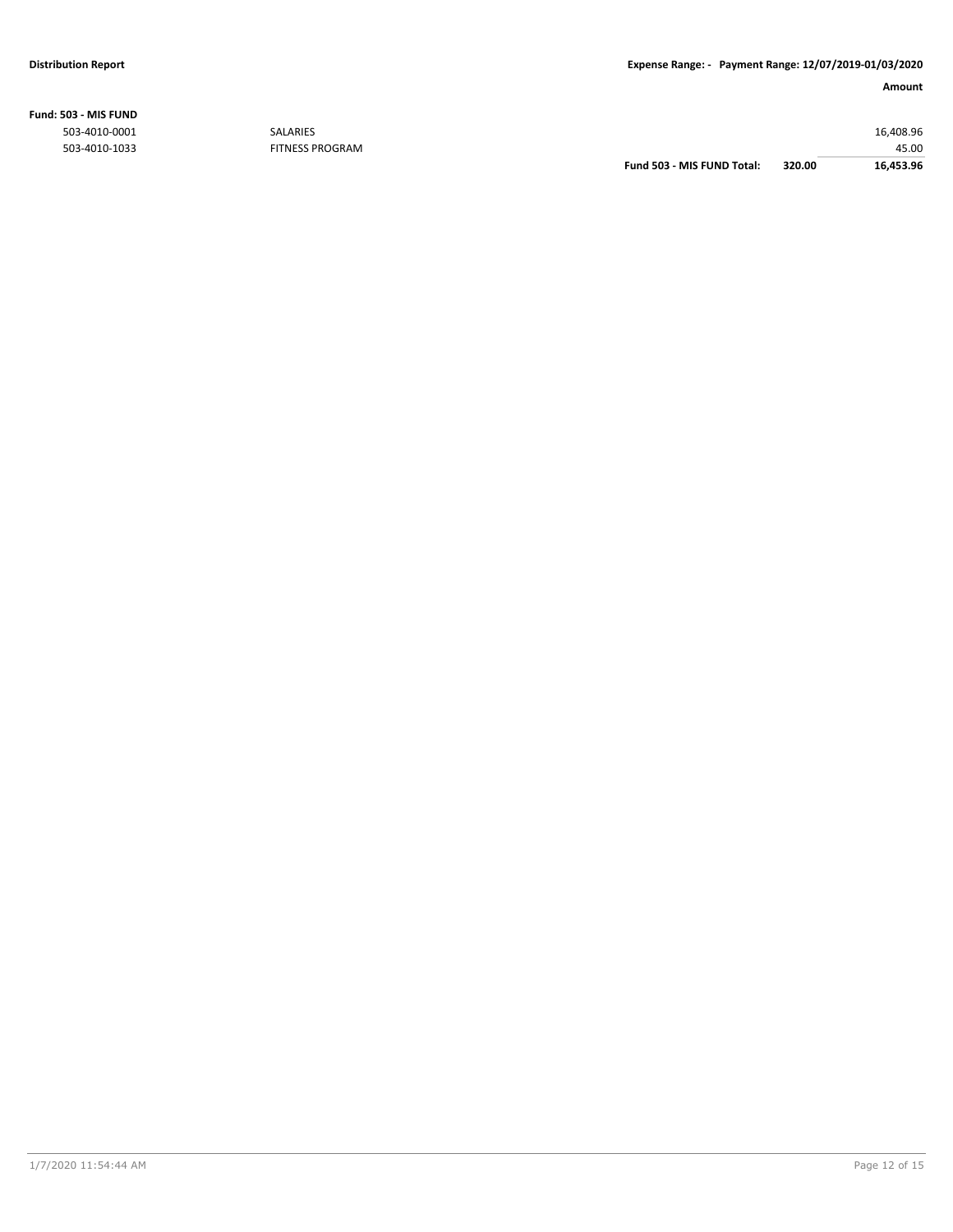| Fund: 951 - SAN. DISTRICT GEN. FUND |                        |                                           |        |           |
|-------------------------------------|------------------------|-------------------------------------------|--------|-----------|
| 951-8810-0001                       | <b>SALARIES</b>        |                                           |        | 1,654.18  |
| 951-8820-0001                       | <b>SALARIES</b>        |                                           |        | 17,455.32 |
| 951-8820-0002                       | OVERTIME               |                                           |        | 486.43    |
| 951-8820-0020                       | PART-TIME HOURLY WAGES |                                           |        | 54.37     |
| 951-8820-1033                       | <b>FITNESS PROGRAM</b> |                                           |        | 6.75      |
|                                     |                        | Fund 951 - SAN, DISTRICT GEN, FUND Total: | 530.22 | 19.657.05 |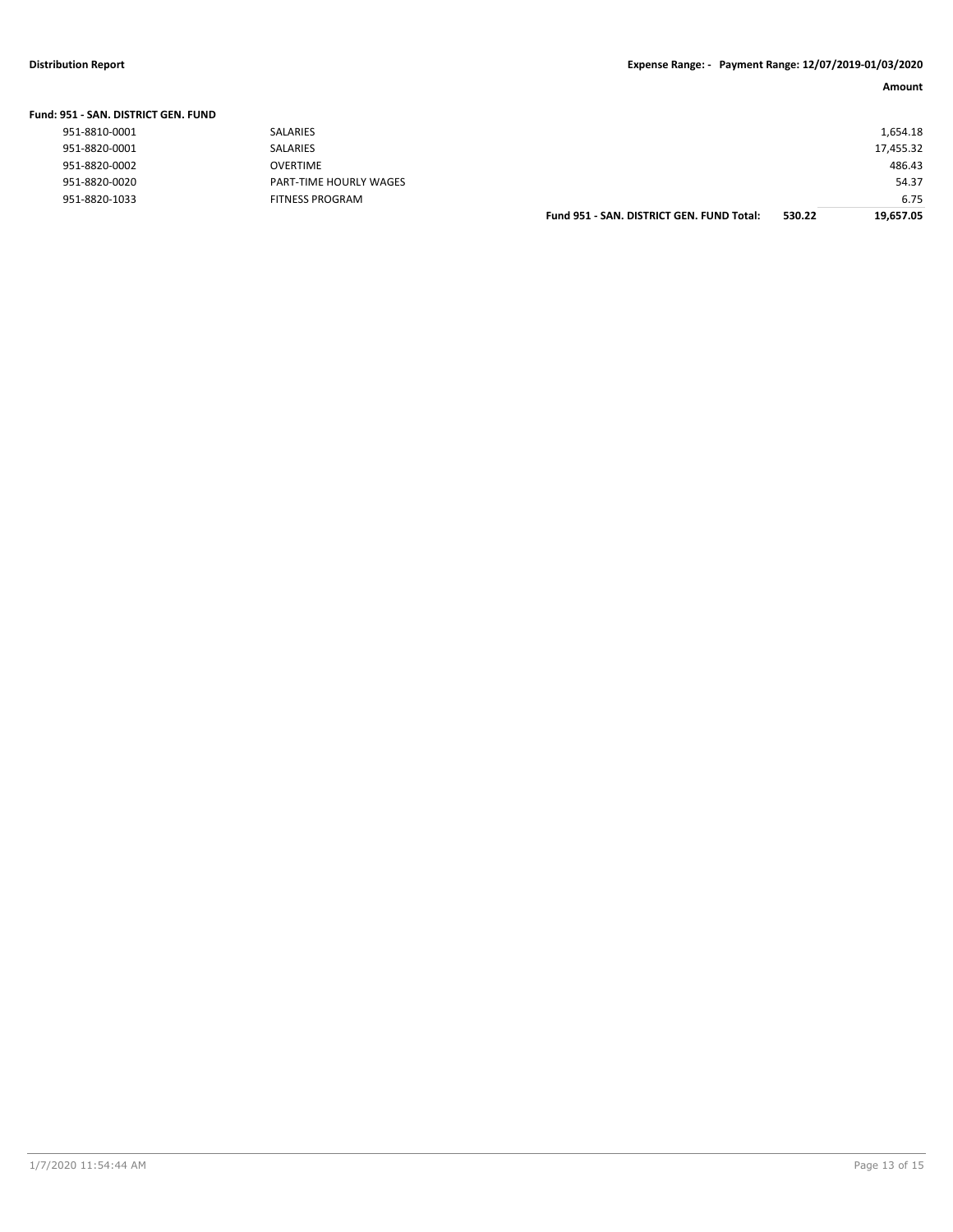|  | Fund: 953 - SAN. DISTRICT CAP. IMPROV |  |
|--|---------------------------------------|--|
|  |                                       |  |

953-8820-9204 LIFT STATION UPGRADES 172.82

| 953-8820-9214 | DEL MONTE SWR MAIN REPLACEMENT |                                             |      |        |
|---------------|--------------------------------|---------------------------------------------|------|--------|
|               |                                | Fund 953 - SAN, DISTRICT CAP, IMPROV Total: | 4.00 | 230.43 |